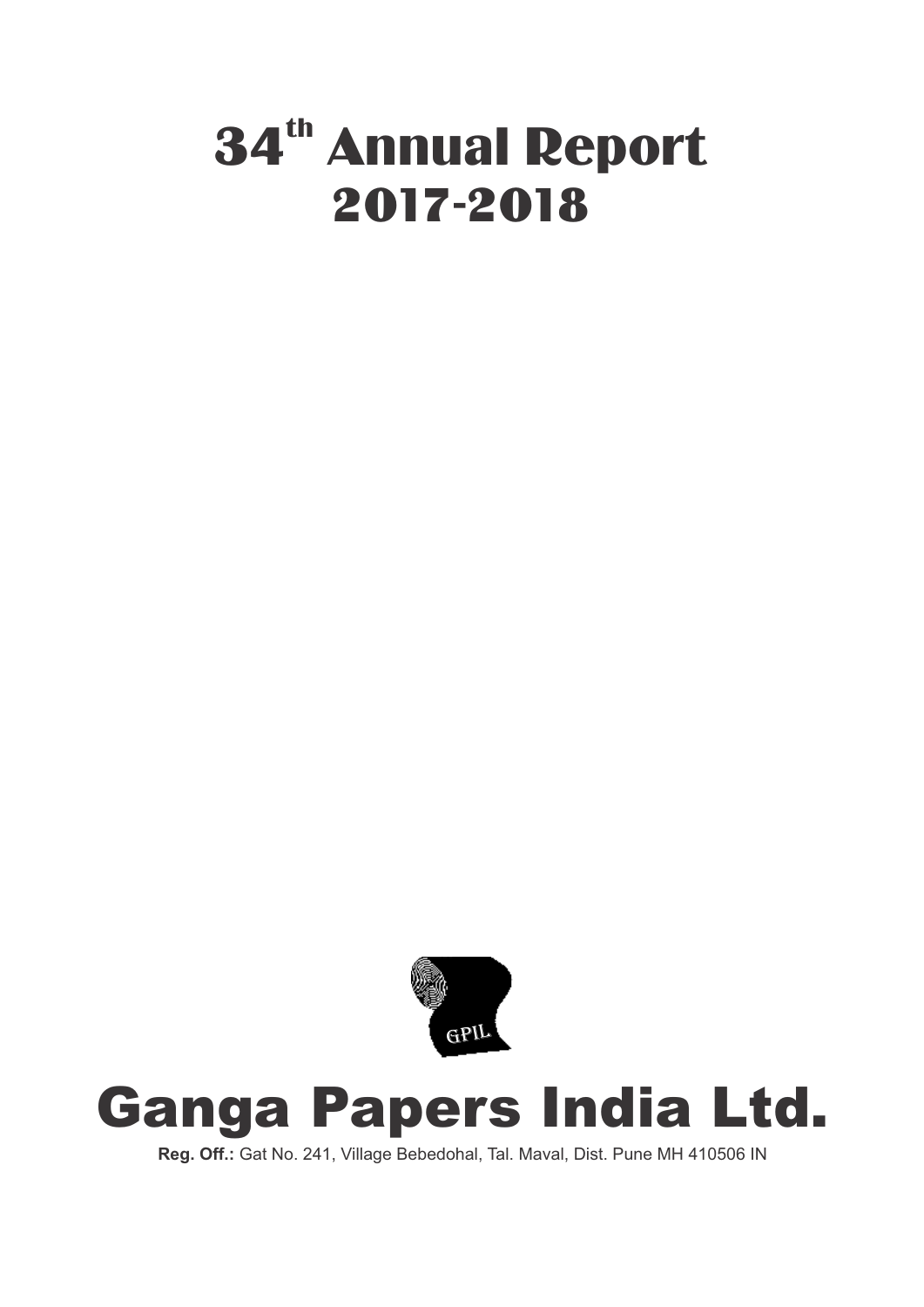# **GANGA PAPERS INDIA LIMITED GANGA PAPERS >>>>**

# $34<sup>th</sup>$  **ANNUAL REPORT (2017-18)**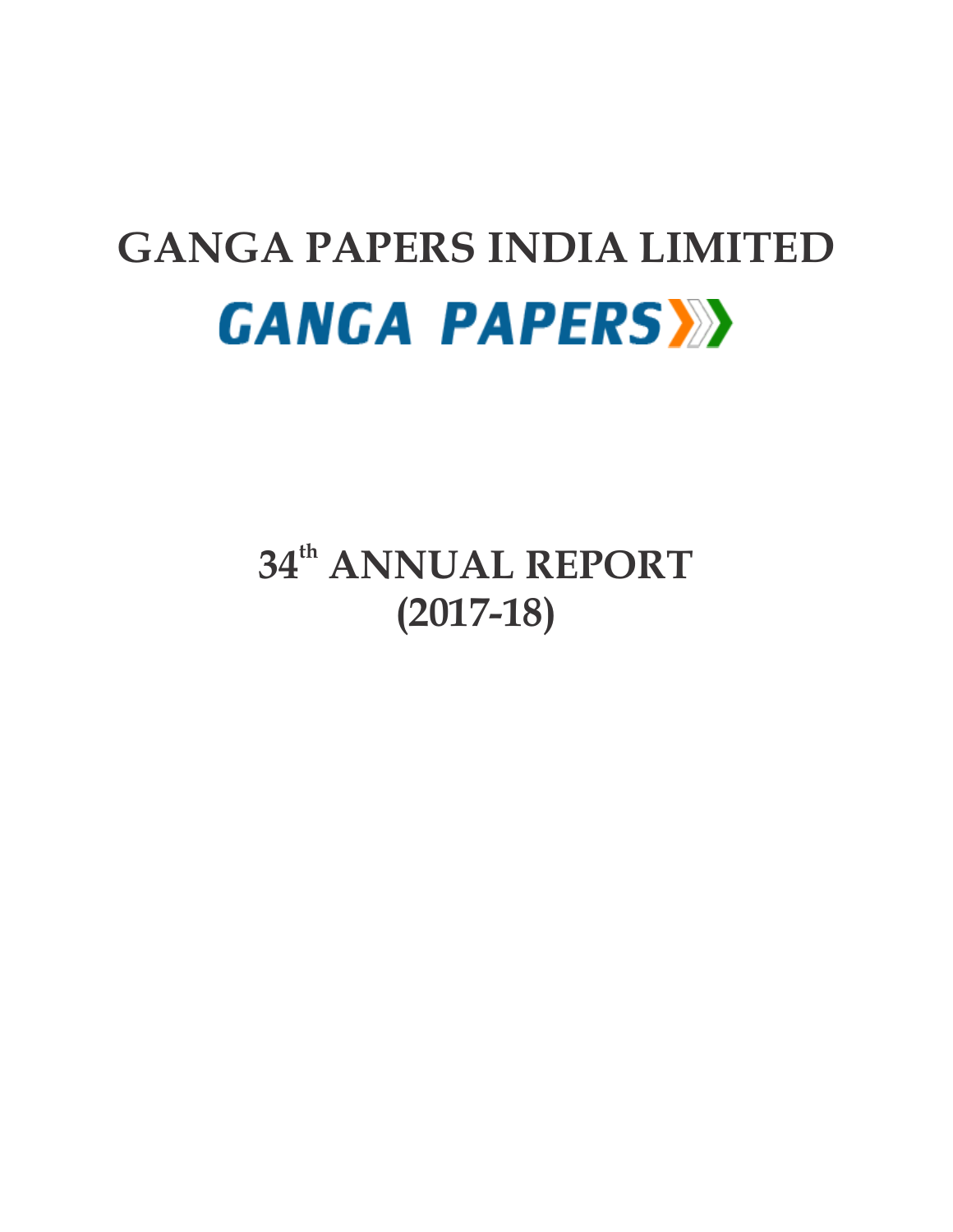# **GANGA PAPERS INDIA LIMITED**

# **BOARD OF DIRECTORS:** Mr. Ramesh Kumar Chaudhary (Chairman & Director) DIN: 00080136 Mr. Sandeep Kanoria (Managing Director) DIN: 00084506 Mr. Amit Chaudhary Director DIN: 00080093 Ms. Sadhana Kanoria Director DIN: 00084309 Mr. Sanjeev Murarilal Jalan Independent Director DIN: 00135055 Mr. Sharwan Kumar Kanodia Independent Director DIN: 01176796 Mr. Anjani Kumar Agrawal Independent Director DIN: 06652354 Mr. Gautam Chaudhary Ms. Preeti Gupta **AUDITORS: BANKERS:**

Achal Srivastava & Co.

Punjab National Bank. Corporation Bank. Bank of Baroda

# **REGISTERED OFFICE:**

241, Village Bebedohal, Tal. Maval Pune-410506.

**DEMAT STOCK CODE:** INE278O01015

# **REGISTRAR & SHARE TRANSFER AGENTS:**

# **Sharex Dynamic (India) Pvt. Ltd.**

Unit no.1, Luthra Ind.Premises, Safed Pool, Andheri Kurla Road, Andheri (East), Mumbai - 400072 | T: 2856 3341/ 2851 5606 | F: 28512885 | Web:http: //www.sharexindia.com

#### **S. No. Contents Page**  1. Notice 1.9 10-28 29-40 41-42 43-48 49 50-51 52 53-59 72 **Notice** 2. Directors' Report 3. Report on Corporate Governance 4. Management Discussion and Analysis Report 5. Independent Auditors' Report 6. Balance Sheet 7. Statement of Profit & Loss 8. Cash Flow Statement 9. Notes forming part of Financial Statements 10. Attendance Slip and Proxy Form

# **CONTENTS**

**CHIEF FINANCIAL OFFICER:**

**COMPANY SECRETARY & COMPLIANCE OFFICER:**

*Company Information:-*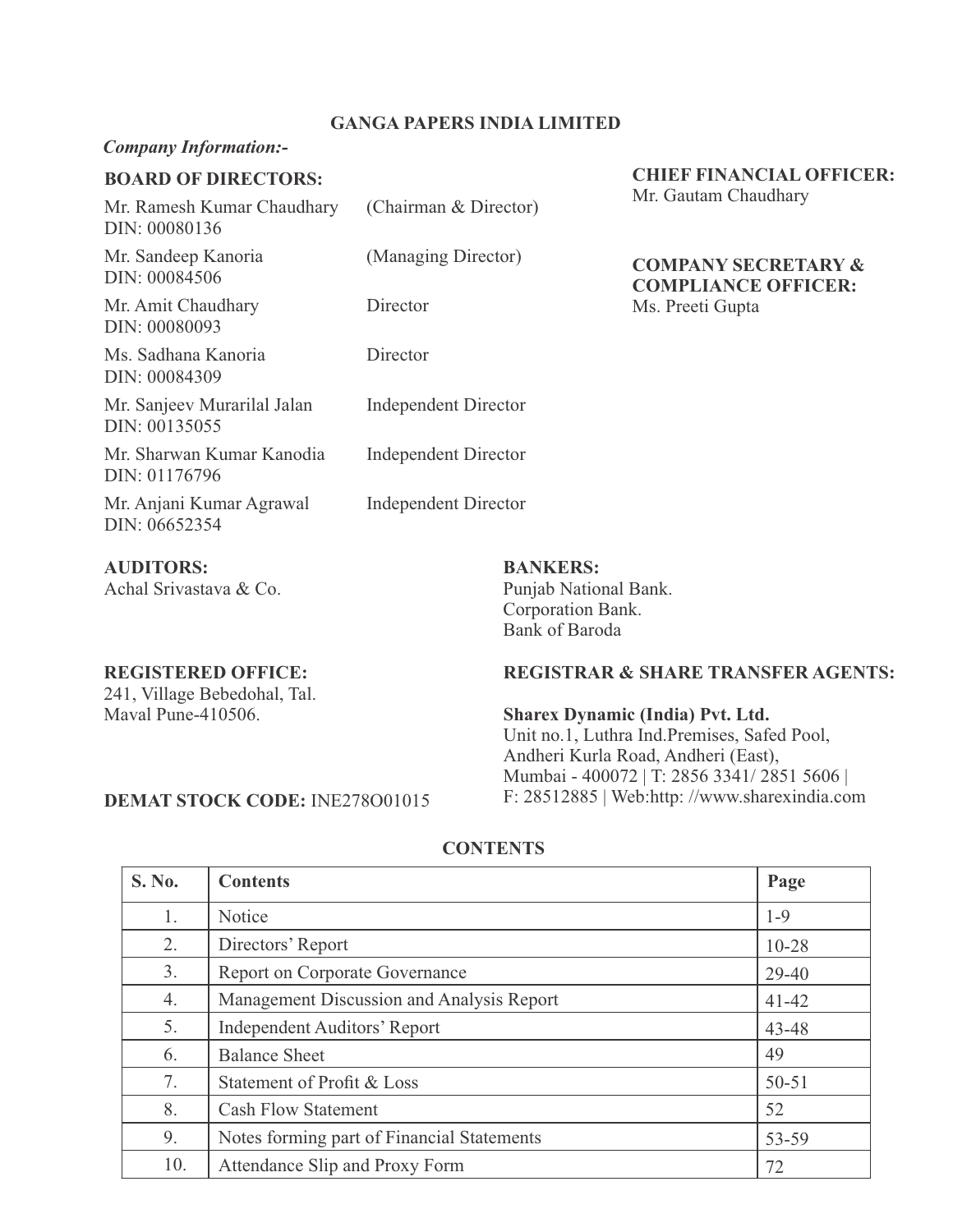

# **NOTICE**

NOTICE is hereby given that the Thirty Fourth (34<sup>th</sup>) Annual General Meeting of the Members of Ganga Papers India Limited will be held on Friday, the 28<sup>th</sup>day of September, 2018 at 11.00 A.M. at the Registered Office of the Company at 241, Village Bebedohal, Tal. Maval, Pune-410506 MH to transact the following businesses:-

# **ORDINARY BUSINESS:**

**1.** To receive, consider and adopt the Audited Financial Statements of the Company for the Financial Year ended as at 31<sup>st</sup> March, 2018, together with the report of the Board of Directors and report of Auditors thereon and in this regard, pass the following resolutions as **Ordinary Resolution:**

**"RESOLVED THAT** the audited financial statement of the Company for the financial year ended 31<sup>st</sup> March, 2018 and the report of the Board of Directors and Auditors thereon laid before this meeting, be and are hereby considered and adopted.**"**

**2.** To appoint Mr. Amit Chaudhary (DIN: 00080093), who retires by rotation as a Director and being eligible offers himself for re-appointment and in this regard pass the following resolution as **Ordinary Resolution:**

**"RESOLVED THAT** pursuant to the provisions of Section 152 of the Companies Act, 2013, Mr. Amit Chaudhary (DIN: 00080093), who retires by rotation at this meeting be and is hereby appointed as a Director of the Company liable to retire by rotation.**"**

#### **SPECIAL BUSINESS:**

**3.** To consider and if thought fit, to pass the following resolution as an **Ordinary Resolution:**

**"RESOLVED THAT** the Company hereby accords its approval under Sections 196 and 197 and all other applicable provisions of the Companies Act, 2013 read with Schedule V thereto, to the appointment of Mr. Sandeep Kanoria (DIN: 00084506) as Managing Director of the Company for a period of five years with effect from  $4<sup>th</sup>$  December, 2017 on terms and conditions approved by the Board of Directors of the Company as set out in the explanatory statement.

**"RESOLVED FURTHER THAT** the Board of Directors of the Company be and is hereby authorised to change the terms of appointment from time to time, to the extent the Board of Directors may consider and as may be authorized in accordance with the provisions of the Companies Act, 2013 or any statutory modification or re-enactment thereof and/or rules and regulations framed there under.**"**

**4.** To ratify the remuneration of the Cost Auditors for the financial year 2018-19 and if thought fit, to pass the following resolution as **Ordinary Resolution:**

**"RESOLVED THAT** pursuant to the provisions of Section 148 read with applicable provisions of the Companies (Audit and Auditors) Rules, 2014 including any statutory modification(s) or re-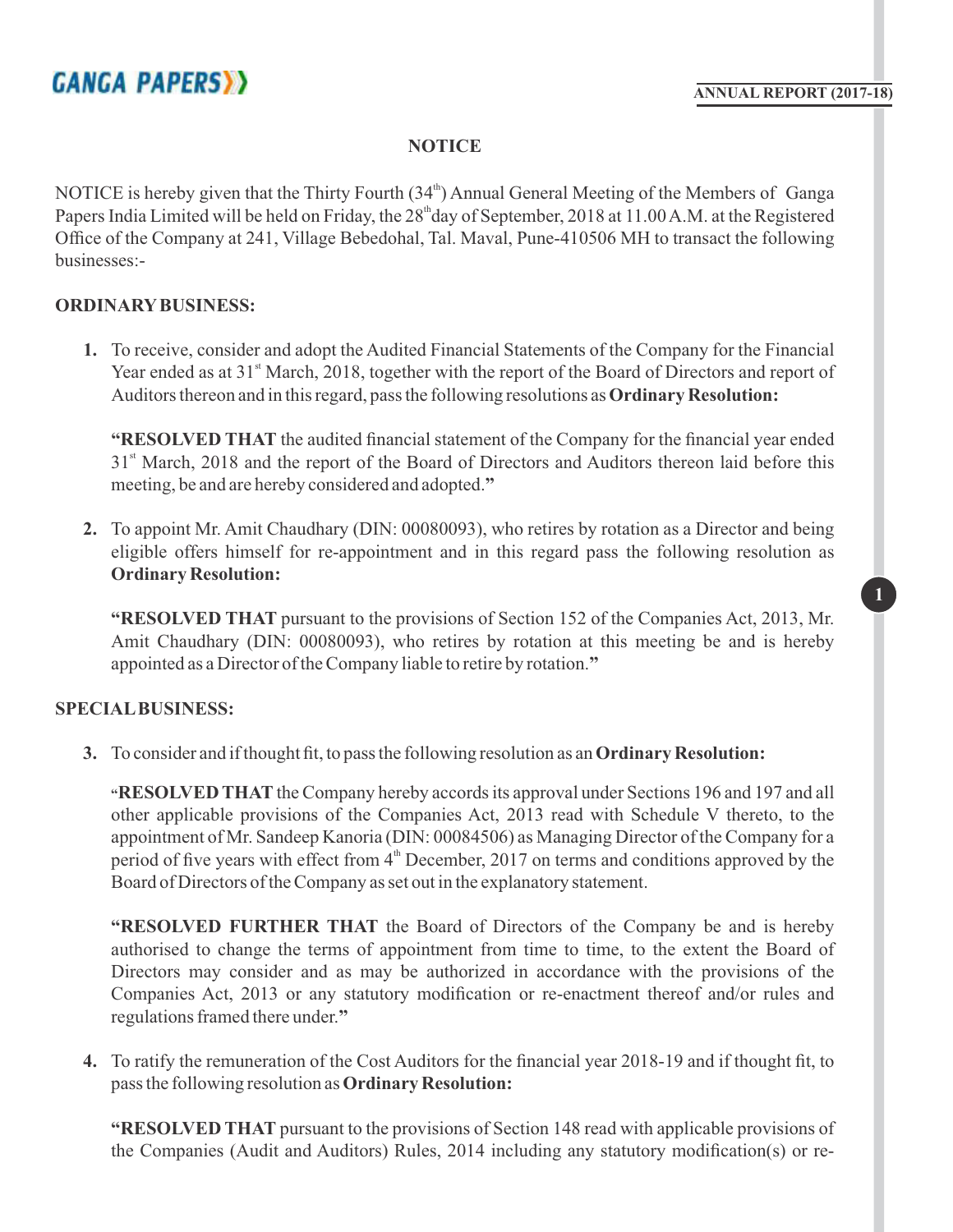

enactment thereof, for the time being in force), the remuneration to M/s. K.N. Choubay and Associates., Cost Accountants (Firm Registration No.101174), the Cost Auditors appointed by the Board of Directors of the Company at a remuneration of Rs. 20000/- (Rupees Twenty Thousand Only) plus re-imbursement of out of pocket expenses, to conduct the audit of the cost records of the Company for the financial year 2018-19, be and is hereby ratified.**"**

**"RESOLVED FURTHER THAT** the Board of Directors of the Company be and is hereby authorized to do all acts and take all such steps as may be necessary, proper or expedient to give effect to this resolution.**"**

Place: Pune

**12 2**

Date: 11<sup>th</sup> August, 2018 By Order of the Board of Directors

Ramesh Kumar Chaudhary (Chairman & Director) DIN: 000080136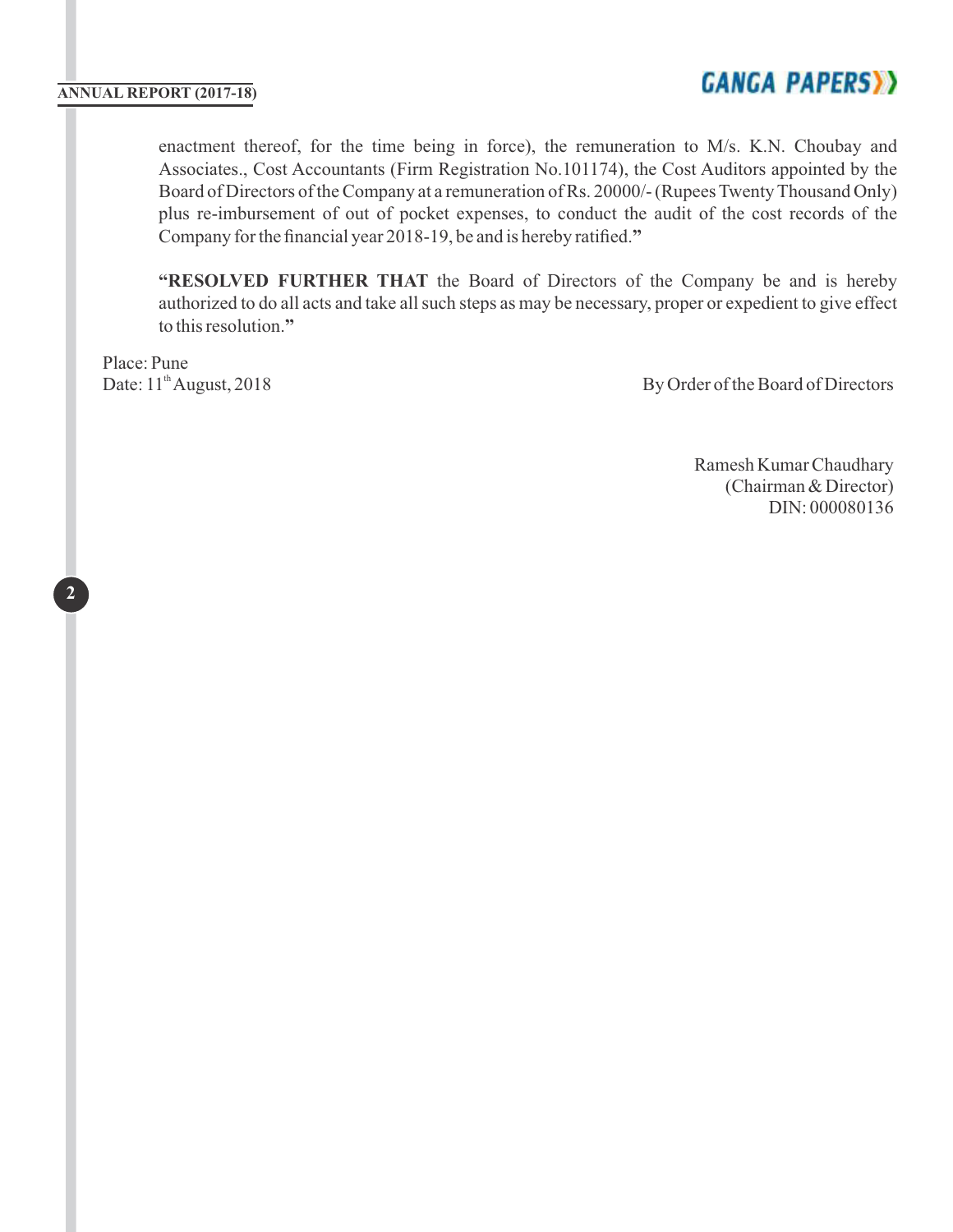

# **NOTES:**

**1.** A MEMBER ENTITLED TO ATTEND AND VOTE AT THE ANNUAL GENERAL MEETING IS ENTITLED TO APPOINT A PROXY TO ATTEND AND VOTE ON A POLL INSTEAD OF HIMSELF AND THE PROXY NEED NOT BE A MEMBER OF THE COMPANY. THE INSTRUMENT APPOINTING A PROXY SHUOLD, HOWEVER BE DEPOSITED WITH THE COMPANIY AT ITS REGISTERED OFFICE NOT LESS THAN 48 HOURS BEFORE THE TIME FIXED FOR HOLDING THE MEETING.

 A person can act as a proxy on behalf of members not exceeding fifty (50) and holding in aggregate not more than ten percent of the total share capital of the Company carrying voting rights. A member holding more than ten percent of the total share capital of the Company carrying voting rights may appoint a single person as proxy and such person shall not act as a proxy for any other person or shareholder. The holder of proxy shall prove his identity at the time of attending the Meeting.

- **2.** Attendance slip, proxy form and the route map of the venue of the Meeting are annexed thereto.
- **3.** Corporate members are requested to send board resolution duly certified, authorizing their representative to attend and vote on their behalf at the Annual General Meeting.
- **4.** Brief profile of the Director seeking appointment/ re-appointment as mandated under SEBI (Listing Obligations and Disclosure Requirements) Regulations, 2015, is provided in the Corporate Governance Report forming part of Annual Report.
- **5.** Members holding shares in physical mode are required to submit their Permanent Account Number (PAN) and bank account details to the Company/RTA, if not registered with the Company. Members holding shares in electronic mode are requested to submit their PAN and bank account details to their DPs with whom they are maintaining their demat accounts as mandated by SEBI.
- **6.** Equity Shares of the Company are under compulsory demat trading by all investors. Those shareholders, who have not dematerialised their shareholding, are advised to dematerialise the same to avoid any inconvenience in future.
- **7.** The Ministry of Corporate Affairs (MCA), Government of India, had taken a "Green Initiative in the Corporate Governance" by allowing paperless compliances by the Companies and had issued circulars stating that service of notice / documents including Annual Report can be done by e-mail to its members. To support this green initiative of the Government in full measure, members who have not registered their e-mail addresses, so far, are requested to register their e-mail addresses, in respect of dematerialised holdings with the Depository through their concerned Depository Participants. The Notice of the Annual General Meeting along with the Annual Report 2017-18 is being sent by electronic mode to those members whose e-mail addresses are registered with the Company. These documents will also be available on the website of the Company www.gangapapers.in
- **8.** In compliance with the provisions of Section 108 of the Companies Act, 2013 and the rules framed thereunder and Regulation 44 of SEBI (Listing Obligations and Disclosure Requirements) Regulations, 2015, the Members are provided with the facility to cast their vote electronically, through the e- Voting services provided by CDSL on all the resolutions set forth in the Notice.
- **9.** Non-Resident Indian members are requested to inform RTA/ respected DPs, immediately of change in residential status on return to India for permanent settlement and also particulars of their bank account maintained in India with complete name, branch, account type, account number and address of the bank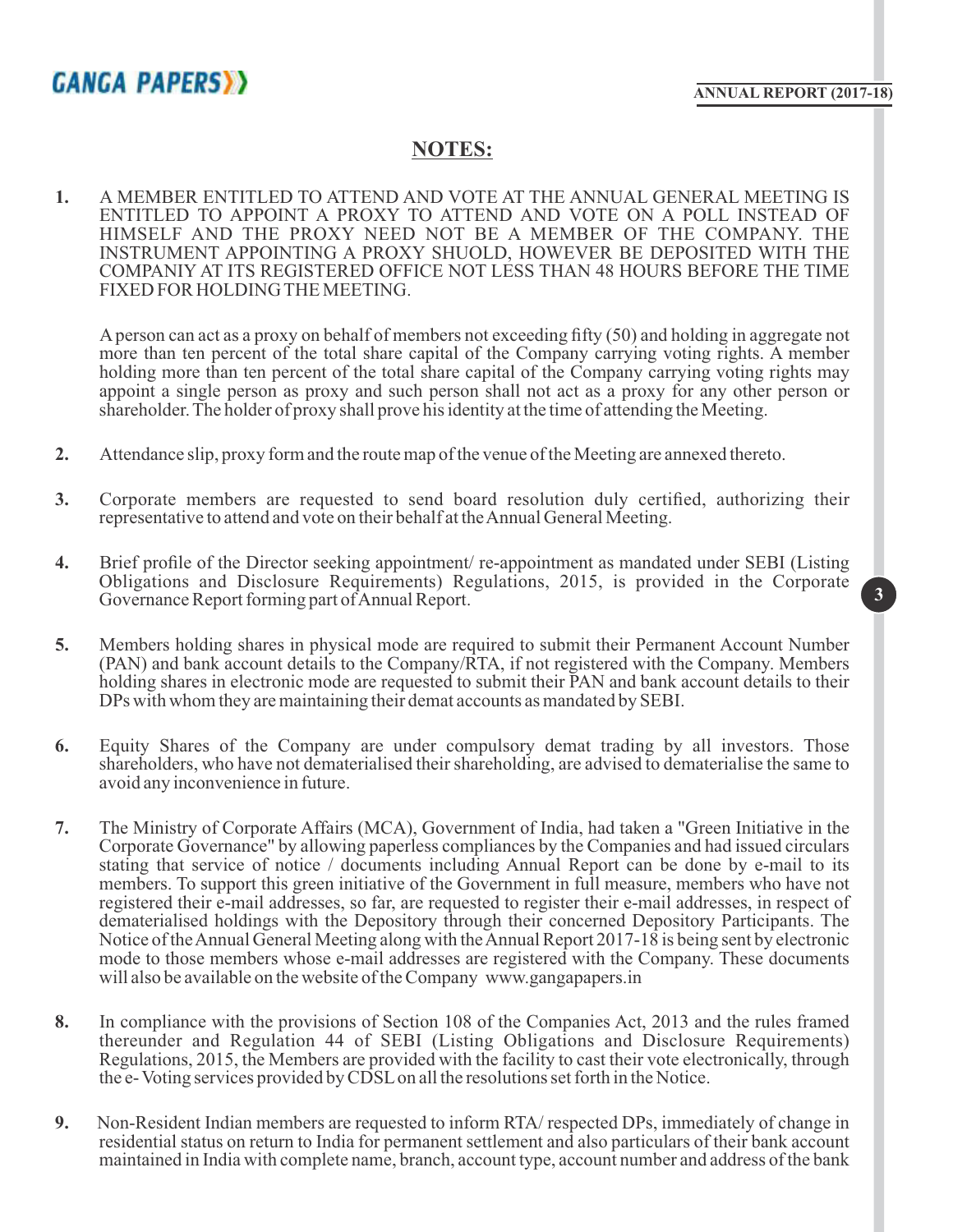**12**

**4**

with pin code if not furnished earlier.

- **10.** SEBI has decided that securities of listed companies can be transferred only in dematerialised form w.e.f. 05.12.2018. In view of the above and to avail various benefits of dematerialization, members are advised to dematerialise shares held by them in physical form.
- **11.** Members holding shares in physical form in multiple folios in identical names or joint holding in the same order of names are requested to send their share certificate to RTA, for consolidation into single folio.
- **12.** Members holding shares in physical form and desirous of making nomination, are requested to submit nomination form in prescribed format to RTA. In case of shares held in dematerialised form, the nomination has to be lodged with the respective DPs.
- **13.** The requirement to place the matter relating to appointment of Auditors for ratification by members at every Annual General Meeting is done away with vide notification dated  $7<sup>th</sup>$  May, 2018 issued by Ministry of Corporate Affairs. Accordingly no resolution is proposed for ratification of appointment of Auditors, who were appointed in the Annual General Meeting, held on  $30<sup>th</sup>$  September, 2015.
- **14.** Relevant documents referred to in the accompanying Notice and the Statement are open for inspection by the members at the Registered office of the Company on all working days, during business hours upto the date of the Meeting.

# **The instructions for members for voting electronically are as under:**

- I. In compliance with provisions of Section 108 and other applicable provisions, if any, of the Companies Act, 2013 read with the Companies (Management and Administration) Rules, 2014, as amended, and Regulation 44 of SEBI (Listing Obligations and Disclosure Requirements) Regulations, 2015, Ganga Papers India Limited ("the Company") is pleased to provide to its members facility to exercise their right to vote on resolutions proposed to be passed at the Thirty Fourth Annual General Meeting ("AGM") of the members of the Company, scheduled to be held on Friday,  $28<sup>th</sup>$  September, 2018 at 11.00 a.m. (IST) at 241, Village Bebdohal, Tal.Maval, Pune-410506, by electronic means ("e-voting"). The members may cast their votes using an electronic voting system from a place other than the venue of the Meeting ("remote e-voting"). The Company has engaged the services of Central Depository Services (India) Limited ("CDSL") to provide e-voting facility.
- II. The facility for voting through ballot paper shall be made available at the AGM and the members attending the meeting who have not cast their vote by remote e-voting shall be able to exercise their right at the meeting through ballot paper.
- III. The members who have cast their vote by remote e-voting prior to the AGM may also attend the AGM but shall not be entitled to cast their vote again.
- IV. The remote e-voting period commences on  $25<sup>th</sup>$  September, 2018 (9:00 a.m. IST) and ends on  $27<sup>th</sup>$ September, 2018 (5:00 p.m. IST). During this period members of the Company, holding shares either in physical form or in dematerialized form, as on the cut-off date of 21<sup>st</sup> September, 2018, may cast their vote by remote e-voting. The remote e-voting module shall be disabled by CDSL for voting thereafter. Once the vote on a resolution is cast by the member, the member shall not be allowed to change it subsequently.
- V. The process for remote e-voting are as under:-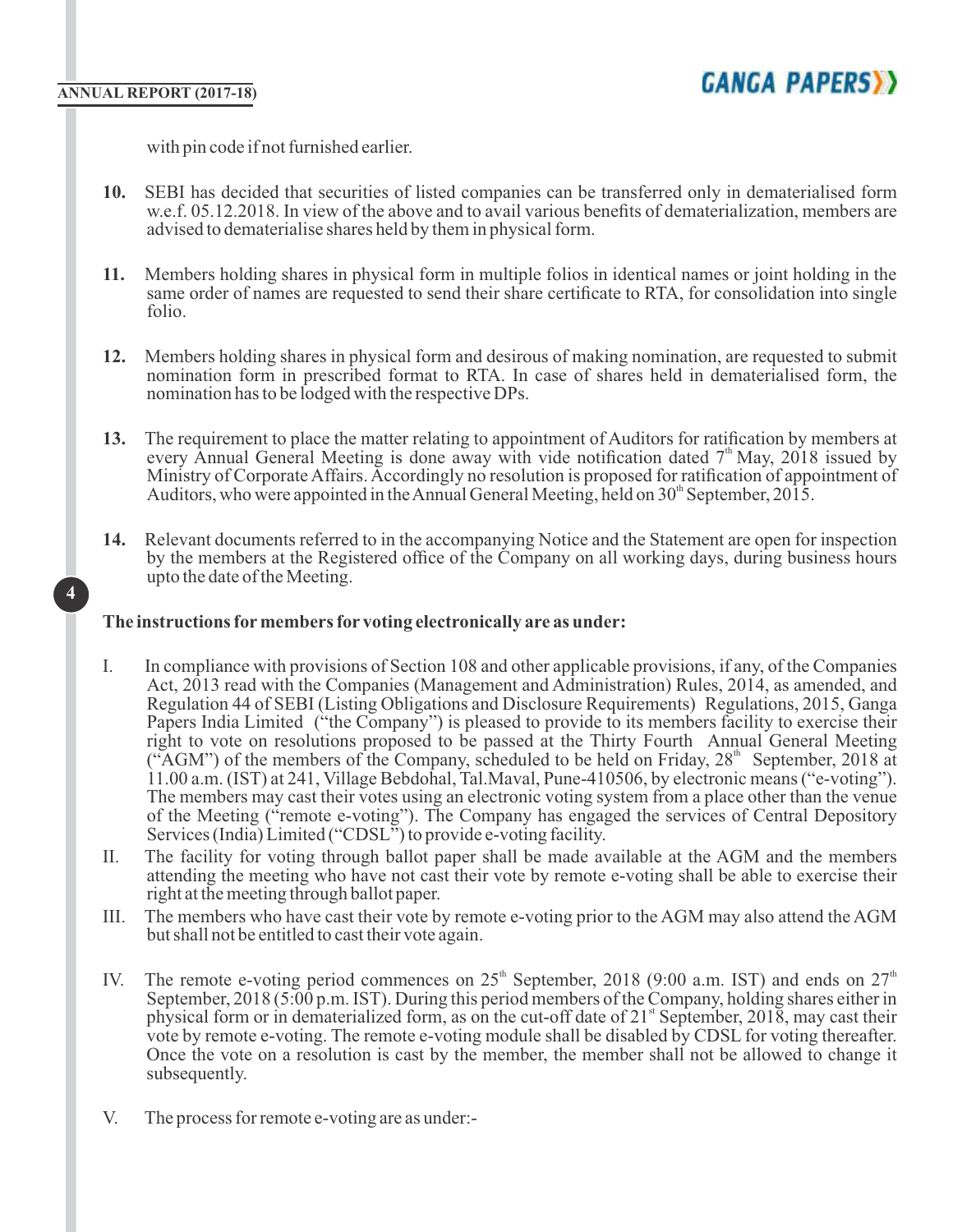

- i) The shareholders should log on to the e-voting website www.evotingindia.com
- ii) Click on Shareholders / Members
- iii) Now Enter your User ID
- a. For CDSL: 16 digits beneficiary ID,
- b. For NSDL: 8 Character DP ID followed by 8 Digits Client ID,
- c. Members holding shares in Physical Form should enter Folio Number registered with the Company.
- iv) Next enter the Image Verification as displayed and Click on Login.
- v) If you are holding shares in demat form and had logged on to www.evotingindia.com and voted on an earlier voting of any company, then your existing password is to be used.
- vi) If you are a first time user follow the steps given below:

|                | For Members holding shares in Demat Form and Physical Form                                                                                                                                                                                                                              |  |  |  |  |  |  |
|----------------|-----------------------------------------------------------------------------------------------------------------------------------------------------------------------------------------------------------------------------------------------------------------------------------------|--|--|--|--|--|--|
| PAN            | Enter your 10 digit alpha-numeric PAN issued by Income Tax Department<br>(Applicable for both demat shareholders as well as physical shareholders)                                                                                                                                      |  |  |  |  |  |  |
|                | Members who have not updated their PAN with the<br>Ż.<br>Company/Depository Participant are requested to use the first two<br>letters of their name and the 8 dig its of the sequence number in the<br>PAN field.                                                                       |  |  |  |  |  |  |
|                | In case the sequence number is less than 8 digits enter the<br>ż.<br>applicable number of 0's before the number after the first two<br>characters of the name in CAPITAL letters. Eg. If your name is<br>Ramesh Kumar with sequence number 1 then enter RA00000001<br>in the PAN field. |  |  |  |  |  |  |
| Dividend       | Enter the Dividend Bank Details or Date of Birth (in dd/mm/yyyy format)                                                                                                                                                                                                                 |  |  |  |  |  |  |
| <b>Bank</b>    | as recorded in your demat account or in the company records in order to                                                                                                                                                                                                                 |  |  |  |  |  |  |
| Details        | login.                                                                                                                                                                                                                                                                                  |  |  |  |  |  |  |
| <b>OR</b> Date | If both the details are not recorded with the depository or company<br>Ľ                                                                                                                                                                                                                |  |  |  |  |  |  |
| of Birth       | please enter the member id / folio number in the Dividend Bank                                                                                                                                                                                                                          |  |  |  |  |  |  |
| (DOB)          | details field as mentioned in instruction (iv).                                                                                                                                                                                                                                         |  |  |  |  |  |  |

- vii) After entering these details appropriately, click on "SUBMIT" tab.
- viii) Members holding shares in physical form will then directly reach the Company selection screen. However, members holding shares in demat form will now reach 'Password Creation' menu wherein they are required to mandatorily enter their login password in the new password field. Kindly note that this password is to be also used by the demat holders for voting for resolutions of any other company on which they are eligible to vote, provided that company opts for e-voting through CDSL platform. It is strongly recommended not to share your password with any other person and take utmost care to keep your password confidential.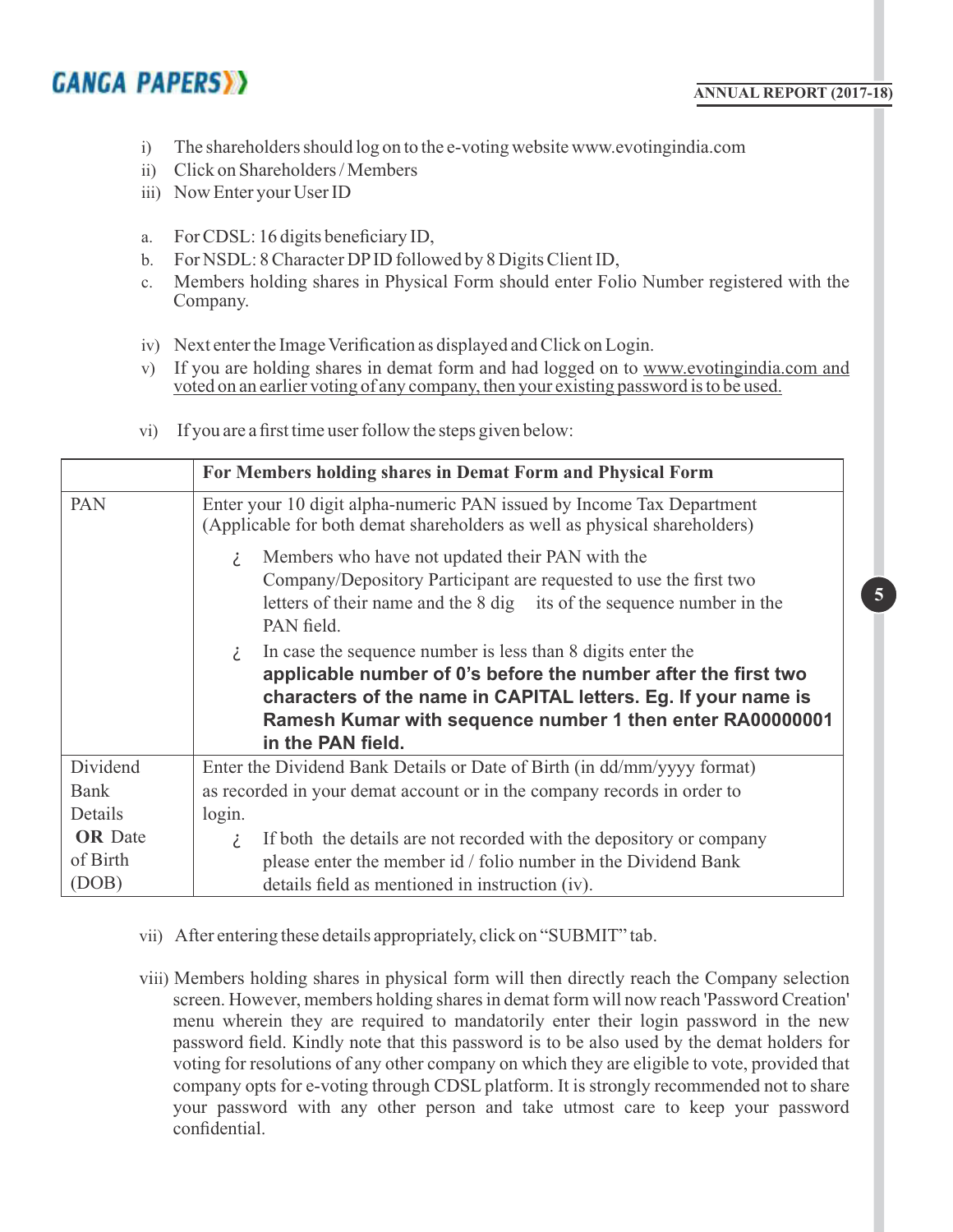**12 6**

- ix) For Members holding shares in physical form, the details can be used only for e-voting on the resolutions contained in this Notice.
- x) Click on the EVSN of GANGA PAPERS INDIA LIMITED on which you choose to vote.
- xi) On the voting page, you will see "RESOLUTION DESCRIPTION" and against the same the option "YES/NO" for voting. Select the option YES or NO as desired. The option YES implies that you assent to the Resolution and option NO implies that you dissent to the Resolution.
- xii) Click on the "RESOLUTIONS FILE LINK" if you wish to view the entire Resolution details.
- xiii) After selecting the resolution you have decided to vote on, click on "SUBMIT". A confirmation box will be displayed. If you wish to confirm your vote, click on "OK", else to change your vote, click on "CANCEL" and accordingly modify your vote.
- xiv) Once you "CONFIRM" your vote on the resolution, you will not be allowed to modify your vote.
- xv) You can also take a print of the votes cast by clicking on "Click here to print" option on the Voting page.
- xvi) If a demat account holder has forgotten the changed login password then Enter the User ID and the image verification code and click on Forgot Password & enter the details as prompted by the system.
- xvii)Shareholders can also cast their vote using CDSL's mobile app m-Voting available for android based mobiles. The m-Voting app can be downloaded from Google Play Store. Apple and Windows phone users can download the app from the App Store and the Windows Phone Store respectively. Please follow the instructions as prompted by the mobile app while voting on your mobile.

#### xviii) Note **for Non – Individual Shareholders and Custodians**

- Non-Individual shareholders (i.e. other than Individuals, HUF, NRI etc.) and Custodian are required to log on to www.evotingindia.com and register themselves as Corporates.
- A scanned copy of the Registration Form bearing the stamp and sign of the entity should be emailed to helpdesk.evoting@cdslindia.com.
- After receiving the login details a Compliance User should be created using the admin login and password. The Compliance User would be able to link the account(s) for which they wish to vote on.
- The list of accounts linked in the login should be mailed to helpdesk.evoting@cdslindia.com and on approval of the accounts they would be able to cast their vote.
- § A scanned copy of the Board Resolution and Power of Attorney (POA) which they have issued in favour of the Custodian, if any, should be uploaded in PDF format in the system for the scrutinizer to verify the same.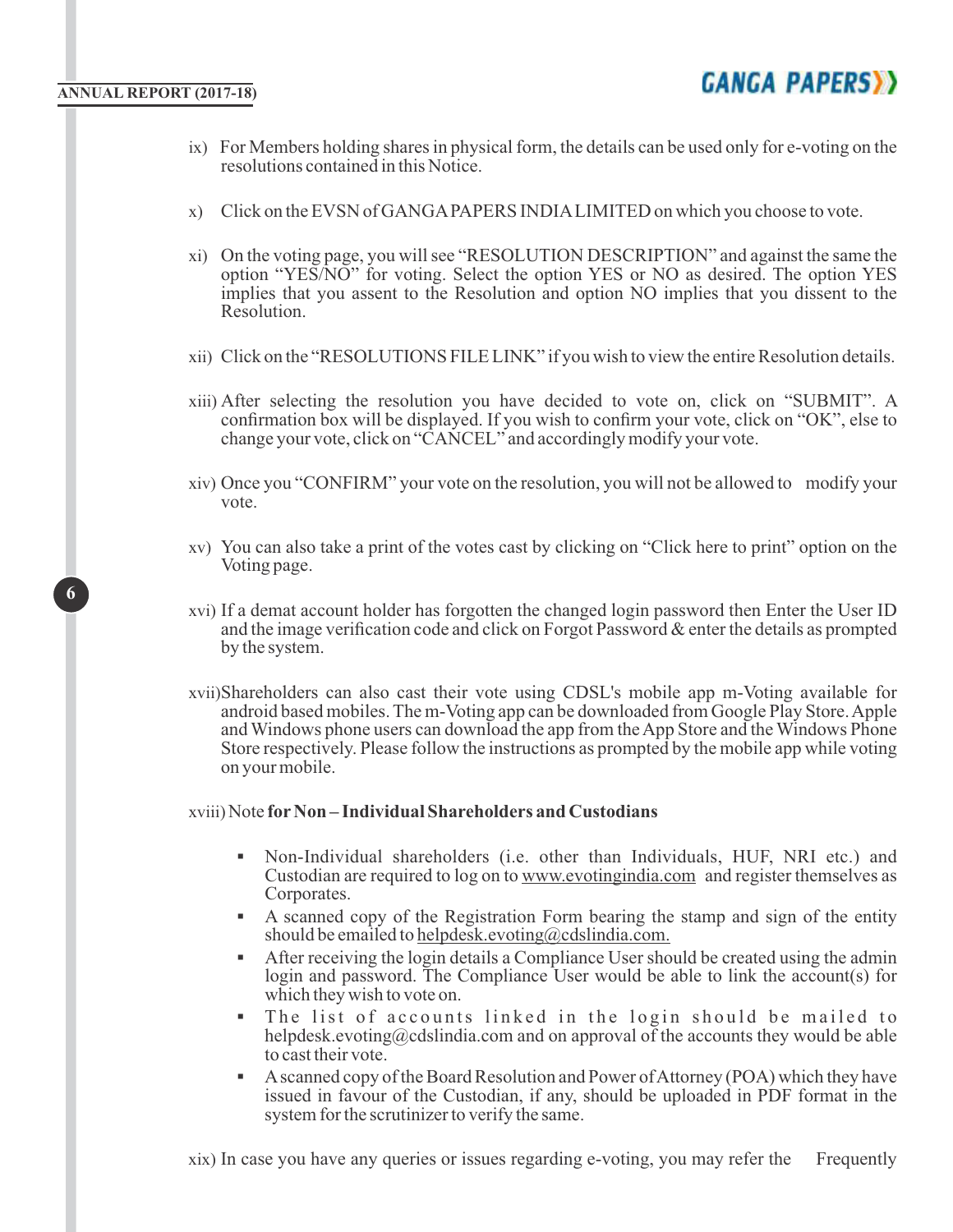

Asked Questions ("FAQs") and e-voting manual available atwww.evotingindia.com, under help section or write an email to helpdesk.evoting@cdslindia.com

- VI. A member may participate in the AGM even after exercising his right to vote through remote e-voting but shall not be allowed to vote again at the AGM.
- VII. A member shall opt for only one mode of voting i.e. either through remote e-voting or by Ballot Paper. If the member casts vote through both the modes, the votes in the electronic system would be considered and the Ballot Paper would be ignored.
- VIII. A person, whose name is recorded in the register of members or in the register of beneficial owners maintained by the depositories as on the cut-off date only shall be entitled to avail the facility of remote e-voting as well as voting at the AGM through ballot paper.
- IX. Ms. Ragini Chokshi, Practising Company Secretary, (Membership No. FCS: 11872) has been appointed as the Scrutinizer to scrutinize the e-voting process (including the physical ballots received from members who don't have access to the e-voting process) in a fair and transparent manner.
- X. The Scrutinizer will, after the conclusion of e-voting at the meeting, scrutinize the votes cast at the meeting through postal ballot and the votes cast through remote e-voting, make a consolidated Scrutinizer's Report and submit the same to the Chairman. The result declared along with the consolidated Scrutinizer's Report will be placed on the website of the Company: www.gangapapers.in, and on the website of the CDSL: www.evotingindia.com. The result will simultaneously be communicated to the stock exchange.

Place: Pune

Date:  $11<sup>th</sup>$  August, 2018. By Order of the Board of Directors

 Ramesh Kumar Chaudhary (Chairman & Director) DIN: 00080136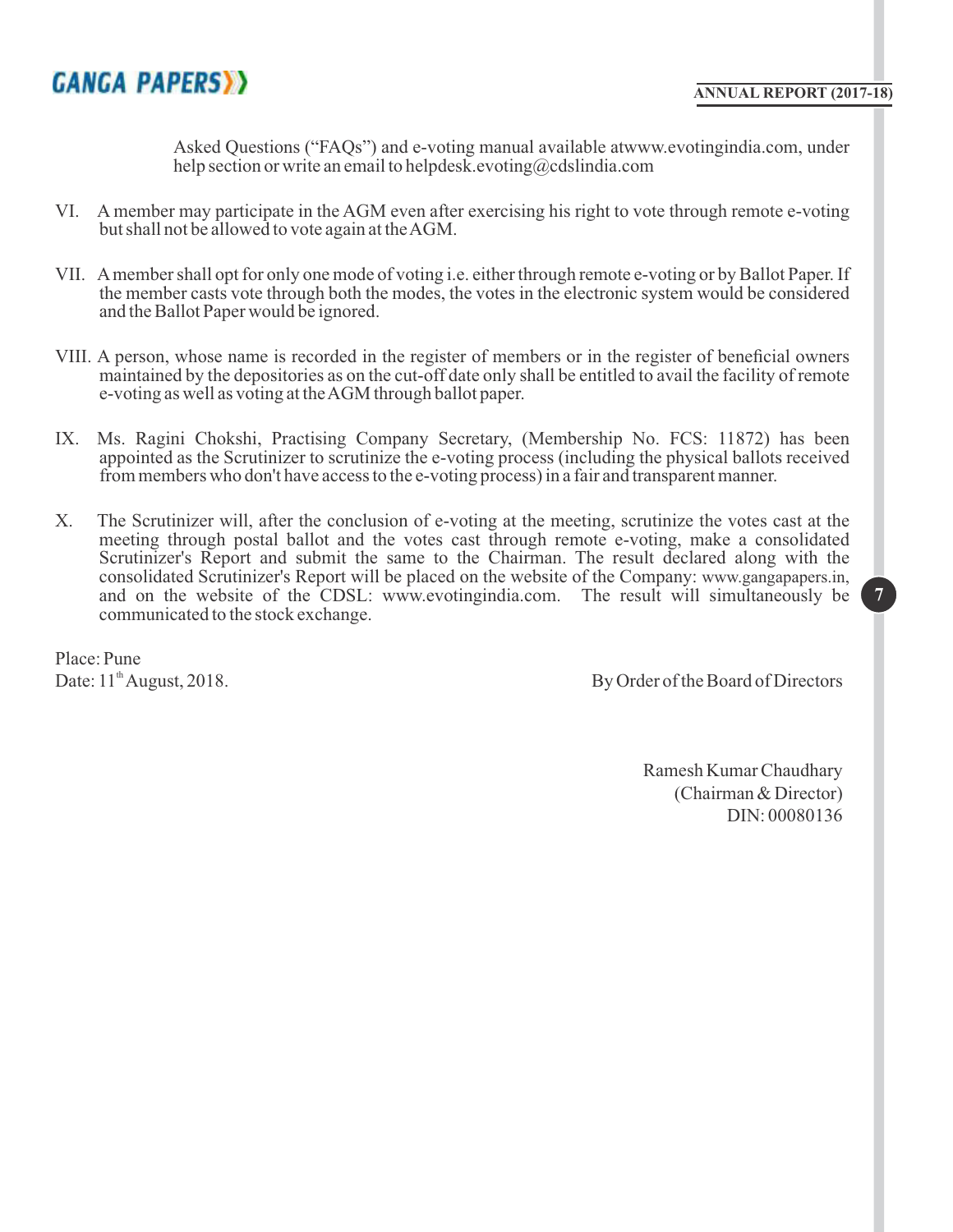# **GANGA PAPERS**)

# **EXPLANATORY STATEMENT**

The following Explanatory Statement pursuant to Section 102 (1) of the Companies Act, 2013 sets out all material facts relating to the special business mentioned in the accompanying Notice.

#### **Item No. 3**

The Board of Directors has, by a resolution passed at its meeting held on 4<sup>th</sup> December, 2017, appointed Mr. Sandeep Kanoria as a Managing Director for a period of five year w.e.f. 4<sup>th</sup> December, 2017.

The appointment has been made as per the recommendation of Nomination and Remuneration Committee. The Board of Directors of the Company commends the Ordinary Resolution set out in **Item No. 3** of the notice for approval by the shareholders.

None of the Directors/ Key Managerial Personnel of the Company other than the Mr. Sandeep Kanoria is concerned or interested in the resolution set out at **Item No. 3** of the notice except of their shareholding in the Company.

#### **Item No. 4**

**12 8**

The Board on the recommendation of the Audit Committee, has approved the appointment of M/s. K.N. Choubay and Associates, Cost Accountants (Firm Registration No.101174), the Cost Auditors to conduct the audit of the cost records of the Company at a remuneration of Rs. 20,000/-(Rupees Twenty Thousand only) plus re-imbursement of out of pocket expenses for the financial year 2018-19.

As per Rule 14 of the Companies (Audit and Auditors) Rules, 2014 read with Section 148 (3) of the Companies Act, 2013, the remuneration recommended by the Audit Committee shall be considered and approved by the Board of Directors and ratified subsequently by the Shareholders.

Accordingly, consent of the members is sought through Ordinary Resolution for ratification of the remuneration payable to the Cost Auditors for the financial year 2018-19.

None of the Directors/ Key Managerial Personnel of the Company/ their relatives are, in any way, concerned or interested, financially or otherwise, in the resolution set out at **Item No. 4** of the notice except of their shareholding in the Company.

The Board commends the Ordinary Resolution set out at **Item No. 4** of the notice for approval by the shareholders.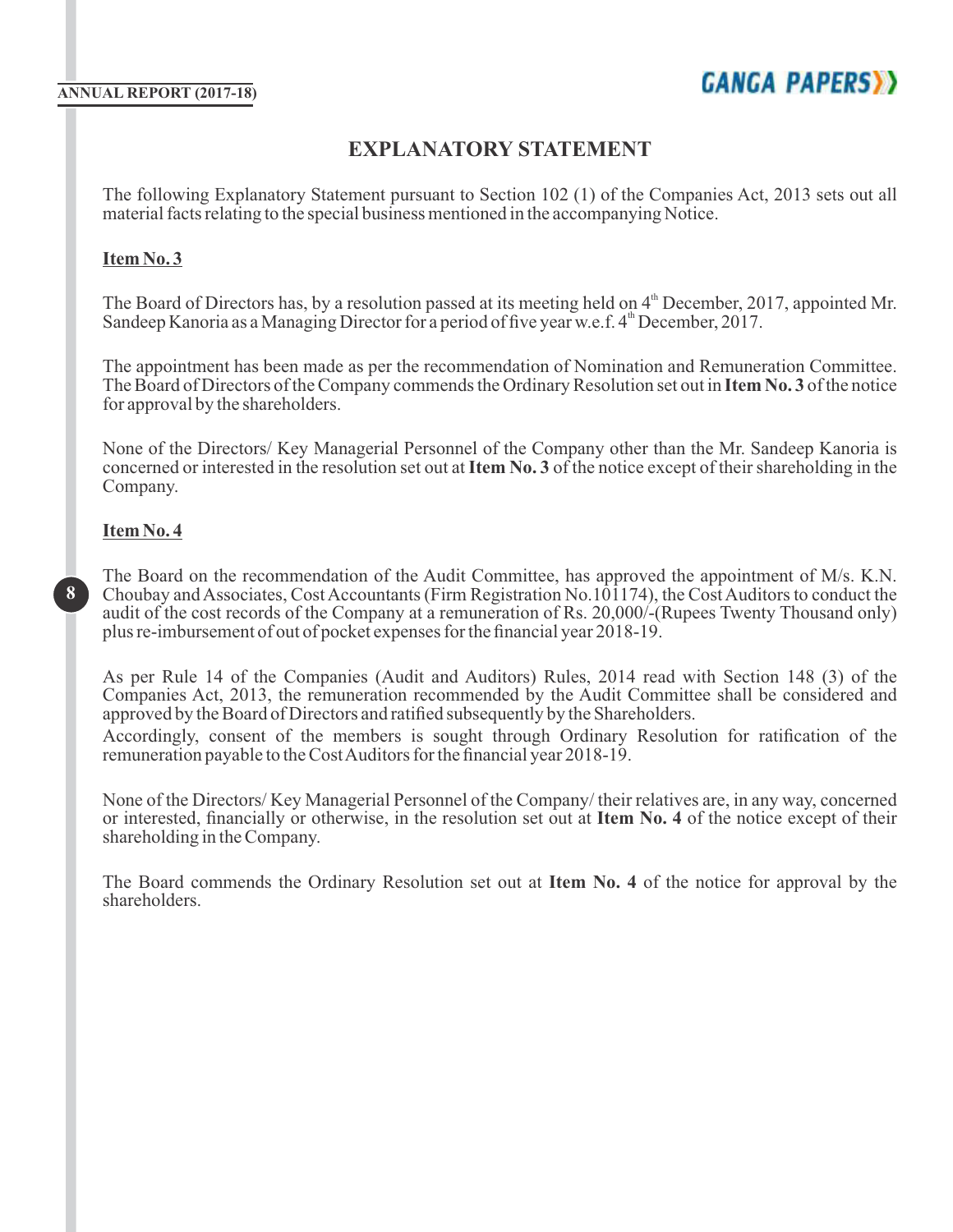

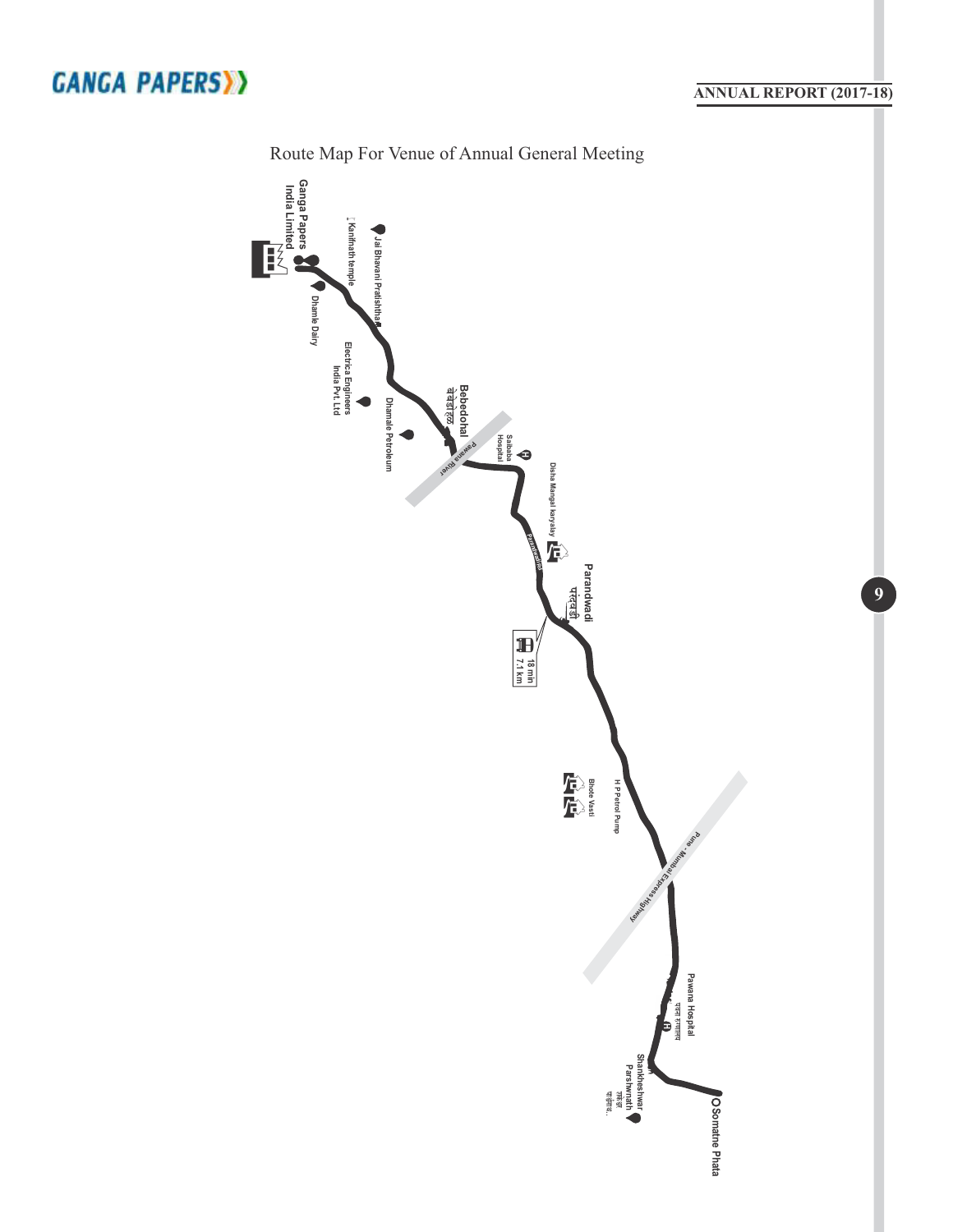# **DIRECTORS' REPORT**

Dear Members,

 $\mathbf{10}^{\mathsf{\degree}}$ 

**10**

The Board of Directors are pleased to present the Thirty Fourth  $(34<sup>th</sup>)$  Annual Report of the Company together with the audited financial statements for the financial year ended  $31<sup>st</sup>$  March, 2018.

# **1. FINANCIAL RESULTS:**

The Company's financial performance for the year ended March 31, 2018 is summarized below:

| <b>Particulars</b>                                                  | $2017 - 2018$ | 2016 -2017 |
|---------------------------------------------------------------------|---------------|------------|
| <b>Total Income</b>                                                 | 10234.36      | 8294.00    |
| Total Expenditure                                                   | 10016.97      | 8079.90    |
| Profit before depreciation, tax and prior<br>period items<br>$\sim$ | 217.38        | 214.09     |
| Less: Depreciation                                                  | 64.45         | 85.33      |
| Prior period items                                                  | 0.00          | 0.00       |
| Profit/ (Loss) for the year before tax                              | 152.93        | 128.76     |
| (Deferred Tax)<br>Less: Tax expenses                                | 3.99          | (45.40)    |
| Profit for the year                                                 | 148.94        | 174.16     |
| Other Comprehensive Income                                          | 0.00          | 0.00       |
| Total comprehensive income for the year                             | 148.94        | 174.16     |

# **2. FINANCIAL PERFORMANCE AND OPERATIONS AND FUTURE PROSPECTS OF THE COMPANY**

 The Turnover of your Company for the year was Rs. 10225 lacs as against Rs. 8287 Lacs in the previous year. For the year 34831 MT of paper was sold as against 30656 MT in the previous year. This year has been very encouraging for your Company continuing to report impressive top line growth. During the year, your Company set out to consolidate its activities and continues its efforts to increase its presence in its areas of operations. Higher capacity utilisation and increase in operating margin have improved operating efficiencies of the Company. The setup of new paper machinery for Kraft paper became operational during the year.

# **3. DIVIDEND & RESERVES:**

 In order to preserve the resources, your Directors do not recommend any dividend for the current financial year and no reserve was required to be transferred to general reserve account.

# **4. SHARE CAPITAL:**

The paid up Equity Share Capital as at  $31<sup>st</sup>$  March, 2018 was Rs.1078.89 lacs. During the year under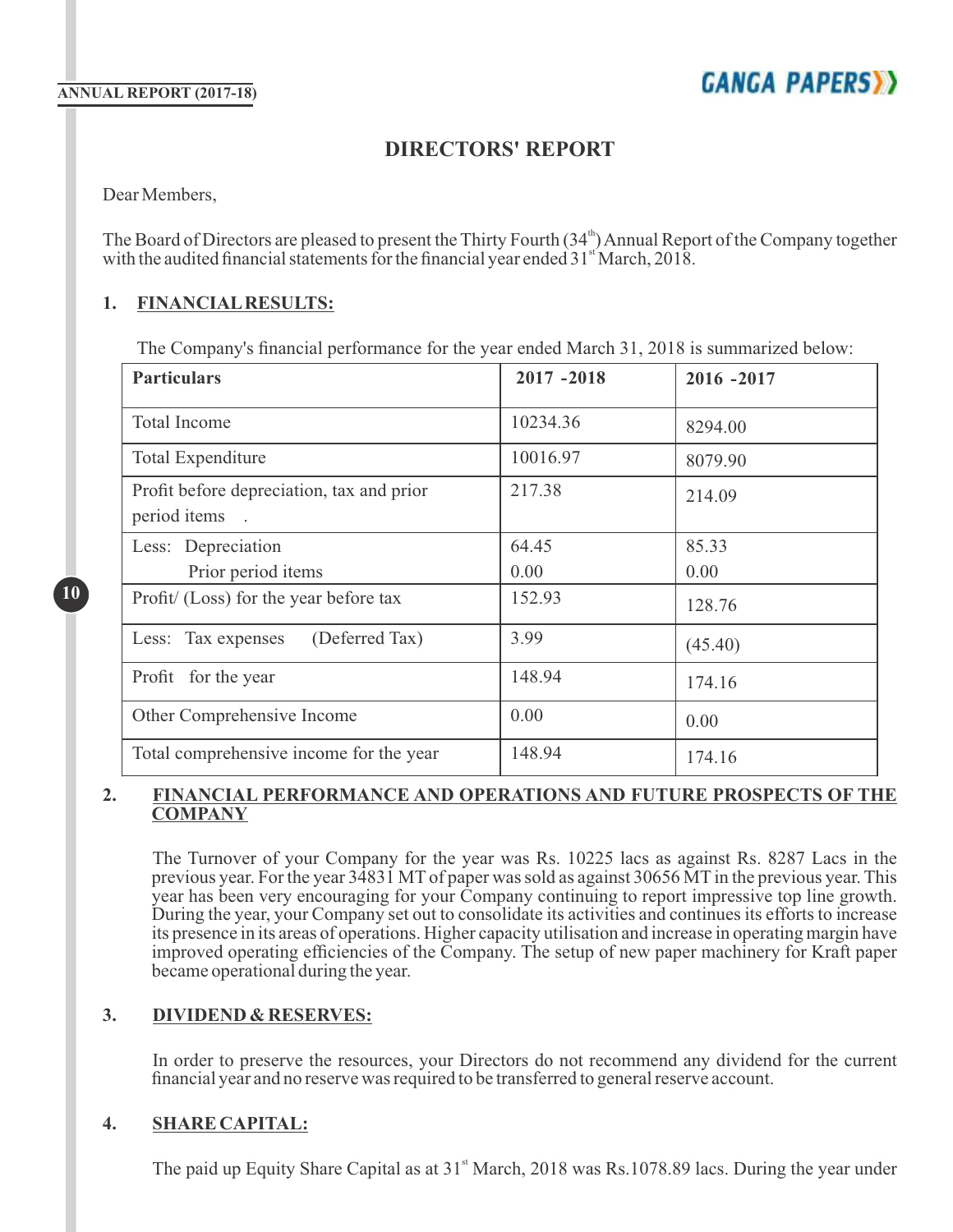

**11**

review the Company did not issue any further capital.

# **5. DEPOSITS:**

 During the year under review the Company has not accepted any deposit from the public falling within the ambit of Section 73 of the Companies Act, 2013 and The Companies [Acceptance of Deposits] Rules, 2014 and as amended thereof.

# **6. CREDIT RATING:**

GPIL retained Credit Rating of "CRISIL BB/Stable" assigned to Bank Debt from CRISIL for the year.

#### **7. PARTICULARS OF LOANS, GUARANTEES OR INVESTMENTS:**

 No Loans, Guarantees covered under the provisions of Section 186 of the Companies Act, 2013 are given / provided during the reporting year.

#### **8. DETAILS OF SUBSIDIARY/ JOINT VENTURES/ ASSOCIATE COMPANIES:**

The Company does not have any Subsidiary or Joint Venture/ Associate Companies.

#### **9. BOARD EVALUATION:**

 Pursuant to the provisions of the Companies Act, 2013 and SEBI (Listing Obligations and Disclosure Requirements) Regulations, 2015, the Board of Directors has carried out an annual performance evaluation of its own, the Board Committees and of the Independent Directors. Further Independent Directors at a separate meeting have evaluated performance of the Non-Independent Directors, Board as a whole and of the Chairman of the Board of Directors.

#### **10. NUMBER OF MEETINGS OF THE BOARD:**

 During the year 8 Board Meetings and 5 Audit Committee Meetings were convened and held, the details of which are provided in the Corporate Governance Report which forms part of this Annual Report. The intervening gap between the Meetings was within the permissible period prescribed under the Companies Act, 2013 and SEBI (Listing Obligations and Disclosure Requirements Regulations) Regulations, 2015.

# **11. DIRECTORS AND KEY MANAGERIAL PERSONNEL (KMP):**

 In terms of provisions of the Companies Act, 2013 and the Article of Association of the Company, Mr. Amit Chaudhary (DIN: 00080093), Director of the Company, retires by rotation at the ensuing Annual General Meeting and being eligible offers himself for re-appointment.

 The Company has received declarations from all the Independent Directors of the Company confirming that they meet the criteria of independence as prescribed both under the applicable provisions of the Companies Act, 2013 and applicable regulations of the SEBI (Listing Obligations and Disclosure Requirements) Regulations, 2015.

Pursuant to section 203 of the Companies Act, 2013, Key Managerial Personnel (KMPs) are to be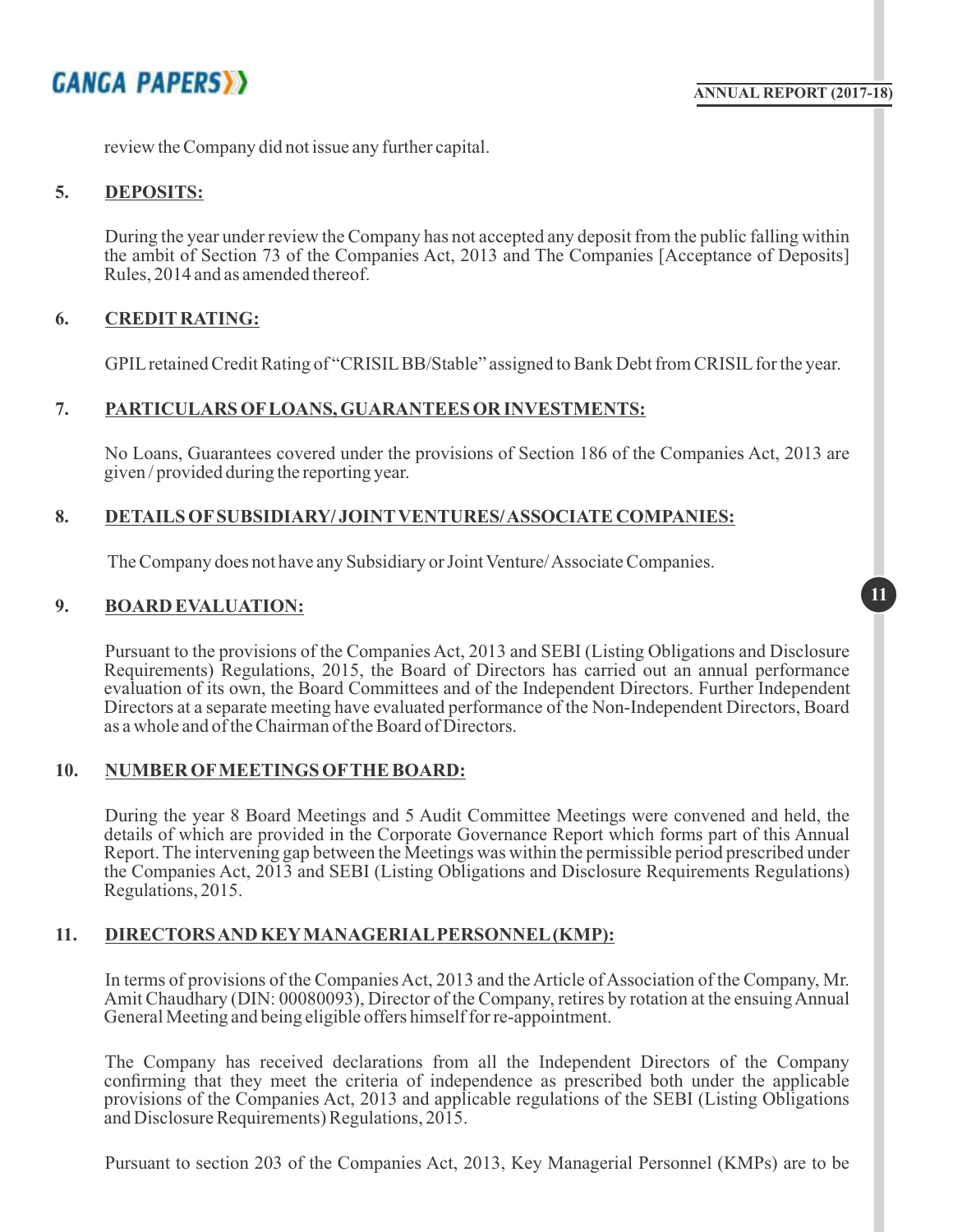**12 12**



mandatorily appointed by every company belonging to such class or classes of companies as may be prescribed in the section. Following are the persons holding office as whole–time key managerial personnel of your Company as at March 31, 2018:

- **Managing Director (MD)** Mr. Sandeep Kanoria
- § **Chief Financial Officer (CFO)** Mr. Gautam Chaudhary
	- § **Company Secretary (CS) –**Ms. Preeti Gupta (Appointed as a Company Secretary and Compliance Officer with effect from  $14<sup>th</sup>$  August, 2017.)

\*Ms. Shreya Chakravarty (Appointed as Company Secretary and Compliance Officer with effect from  $14<sup>th</sup>$  August, 2015 till  $14<sup>th</sup>$ August, 201.)

# 12. **RELATED PARTY TRANSACTIONS:**

 All related party transactions that were entered into during the financial year were in the ordinary course of business. There were no materially significant related party transactions which were transacted by the Company with any of the Promoters, Key Managerial Personnel or other designated persons which may have potential conflict with the interest of your Company.

All Related Party Transactions are placed before the Audit Committee and the Board for approval.

 The Policy on Related party Transactions, as approved by the Board, has been uploaded on the website of the Company at www.gangapapers.in.

# **13. VIGIL MECHANISM/WHISTLE BLOWER POLICY:**

 The Vigil Mechanism of the Company, which also incorporates a whistle blower policy in terms of the Listing Agreement, includes an Ethics & Compliance Task Force. Protected disclosures can be made by a whistle blower through an e-mail, or dedicated telephone line or a letter to the Task Force or to the Chairman of the Audit Committee. During the year under review, the Company has not received any complaint under the said mechanism. The said policy is available at the Company's website at www.gangapapers.in.

# **14. AUDITORS AND AUDITOR'S REPORT:**

# **14.1 Statutory Auditors**

At the 31<sup>st</sup> Annual General Meeting held on June September 30, 2015, M/s. Achal Srivastava & Co. (Firm Registration No, 013385C), Chartered Accountants, were appointed as statutory auditors of the Company to hold office till the conclusion of the  $36<sup>th</sup>$  Annual General Meeting. They have confirmed that they are not disqualified from continuing as Auditors of the Company.

 The Auditors' Report for fiscal 2018 does not contain any qualification, reservation or adverse remark. The Auditors' Report is enclosed with the financial statements in this Annual Report.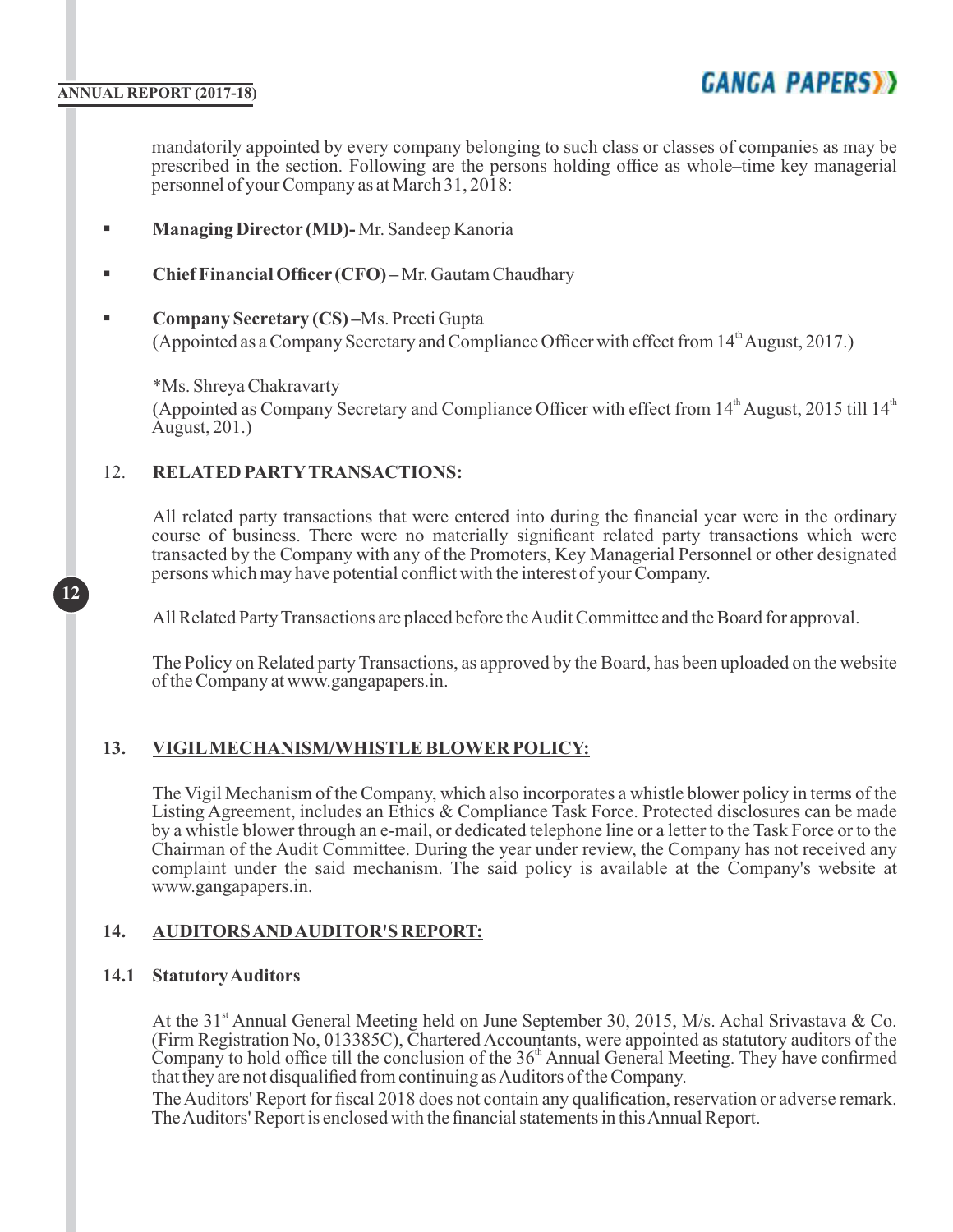

# **14.2 Cost Auditors**

 Pursuant to provisions of Section 148 of the Companies Act, 2013 read with the Companies (Cost Records and Audit) Rules, 2014 and as amended thereof, the Company has not appointed Cost Auditors for the financial year 2017- 2018 as the turnover of the Company for the year ended  $31<sup>st</sup>$ March, 2017 was below Rs. 100 Crores. However due to applicability of cost audit for the financial year 2018-19, the Company has appointed M/s. K.N. Choubay and Associates, Cost Accountants (Firm Registration No.101174) as the Cost Auditors of the Company for the financial year 2018-19 at a remuneration of Rs. 20000/- to conduct the audit of cost records as prescribed by Central Government.

#### **14.3 Secretarial Auditors**

 Pursuant to the provisions of Section 204 of the Companies Act, 2013, the Board has appointed M/s. Ragini Chokshi & Co., (Company Secretaries) to undertake the Secretarial Audit of the Company for the financial year 2017-18. The Report of the Secretarial Audit Report is annexed herewith as *"Annexure A".*

 There is no adverse remark or qualification in the Secretarial Audit Report expect one Observation provided regarding CIN of the Company.

 *As per the CIN as displayed in Master Data on the Ministry of Corporate Affairs (MCA) Portal, the Company is recognized as Private Limited Company. However, as per the Name of the Company it is recognized as Ganga Papers India Limited (Public Limited Company) CIN - L21012MH1985PTC035575.*

 The matter is under due consideration with Registrar of Companies, Pune and will be shorted out in due course of time.

 The Company has complied with the applicable Secretarial Standards during the year issued by the Institute of Company Secretaries of India.

#### **14.4 Internal Auditor:**

 Pursuant to provisions of Section 138 of the Companies Act, 2013, the Board has appointed Mr. V.S. Dwivedi, as Internal Auditor of the Company for the financial year 2017-18. To maintain his objectivity and independence, the Internal Auditor reports to the Chairman of the Audit Committee.

# **15. CORPORATE GOVERNANCE:**

 Your Company's philosophy on Corporate Governance sets the goal of achieving the highest level of transparency with integrity in all its dealings with its stakeholders including shareholders, employees, lenders and others. A report on Corporate Governance along with a Certificate from the Auditor of the Company regarding the Compliance of Conditions of Corporate Governance as stipulated under the Listing Regulations forms part of this Annual Report.

# 16. EXTRACT OF ANNUAL RETURN:

 Section 92 of the Companies Act, 2013, read with Rule 12 of the Companies (Management and Administration) Rules, 2014, an extract of the Annual Return as at 31st March, 2018 is annexed herewith as Annexure-B to this report.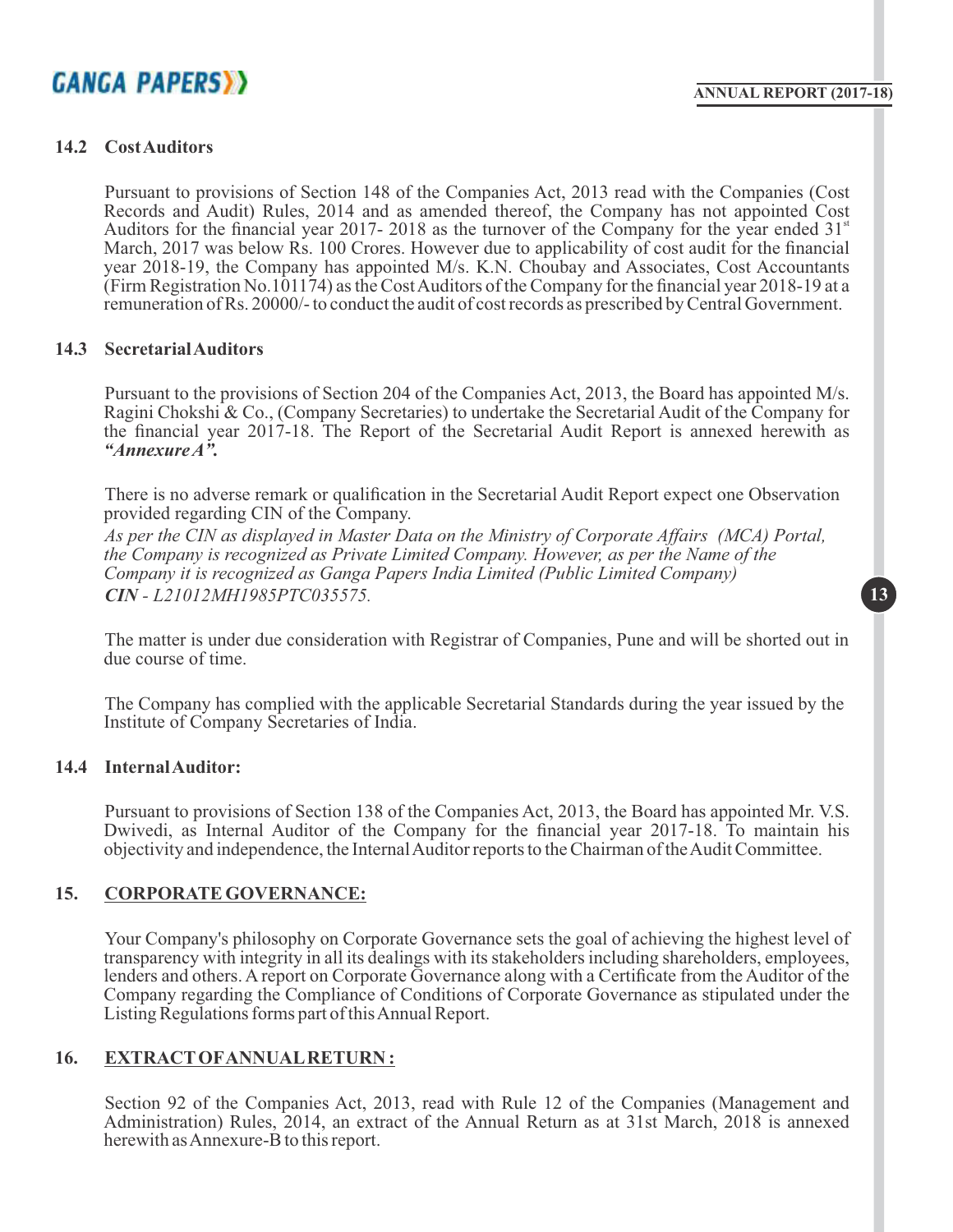**12 14**

#### **17. CONSERVATION OF ENERGY, TECHNOLOGY ABSORPTION AND FOREIGN EXCHANGE:**

 As required under Section 134(3) (m) of the Companies Act, 2013, read with the Companies (Accounts) Rules, 2014, the information relating to Conservation of Energy, Technology Absorption and Foreign Exchange earnings & outgo is annexed as Annexure-C and forms part of this Report.

#### **18. SIGNIFICANT AND MATERIAL ORDERS PASSED BY THE REGULATORS OR COURTS:**

 There are no significant material orders passed by the Regulators / Courts which would impact the going concern status of the Company and its future operations.

# **19. PARTICULARS OF EMPLOYEES:**

 The Company does not have any of its employees drawing remuneration attracting the provisions of Section 197(12) of the Companies Act, 2013 and Rule 5 of the Companies (Appointment and Remuneration of Managerial Personnel) Rules 2014.

#### **20. DISCLOSURE UNDER SUB- SECTION (1) OF SECTION 148 OF THE COMPANIES ACT, 2013 FOR MAINTENANCE OF COST RECORD BY THE COMPANY:**

 The Company does maintain proper cost records as specified by the Central Government under subsection (1) of section 148 of the Companies Act, 2013 read with Companies (cost records and audit) Rules, 2014 and as amended thereof.

#### **21. DISCLOSURE UNDER THE SEXUAL HARASSMENT OF WOMEN AT WORKPLACE (PREVENTION, PROHIBITION AND REDRESSAL) ACT, 2013:**

 Pursuant to provisions of Sexual Harassment of Women at Workplace (Prevention, Prohibition and Redressel) Act, 2013 and the rules framed thereunder, the Internal Committee constituted under the said Act has confirmed that no complaint / case has been filed / pending with the Company during the year.

# **22. DIRECTORS' RESPONSIBILITY STATEMENT: -**

The Directors confirm that:

 a) in the preparation of the annual accounts, the applicable accounting standards have been followed along with proper explanation relating to material departures;

 b) the Directors have selected such accounting policies and applied them consistently and made judgments and estimates that are reasonable and prudent so as to give a true and fair view of the state of affairs of the Company at the end of the financial year and of the profits of the company for that period;

 c) the Directors have taken proper and sufficient care for the maintenance of adequate accounting records in accordance with the provisions of this Act for safeguarding the assets of the Company and for preventing and detecting fraud and other irregularities;

d) the Directors have prepared the annual accounts on a going concern basis; and

 e) the Directors have laid down internal financial controls to be followed by the Company and that such internal financial controls are adequate and were operating effectively.

f) the Directors have devised proper systems to ensure compliance with the provisions of all applicable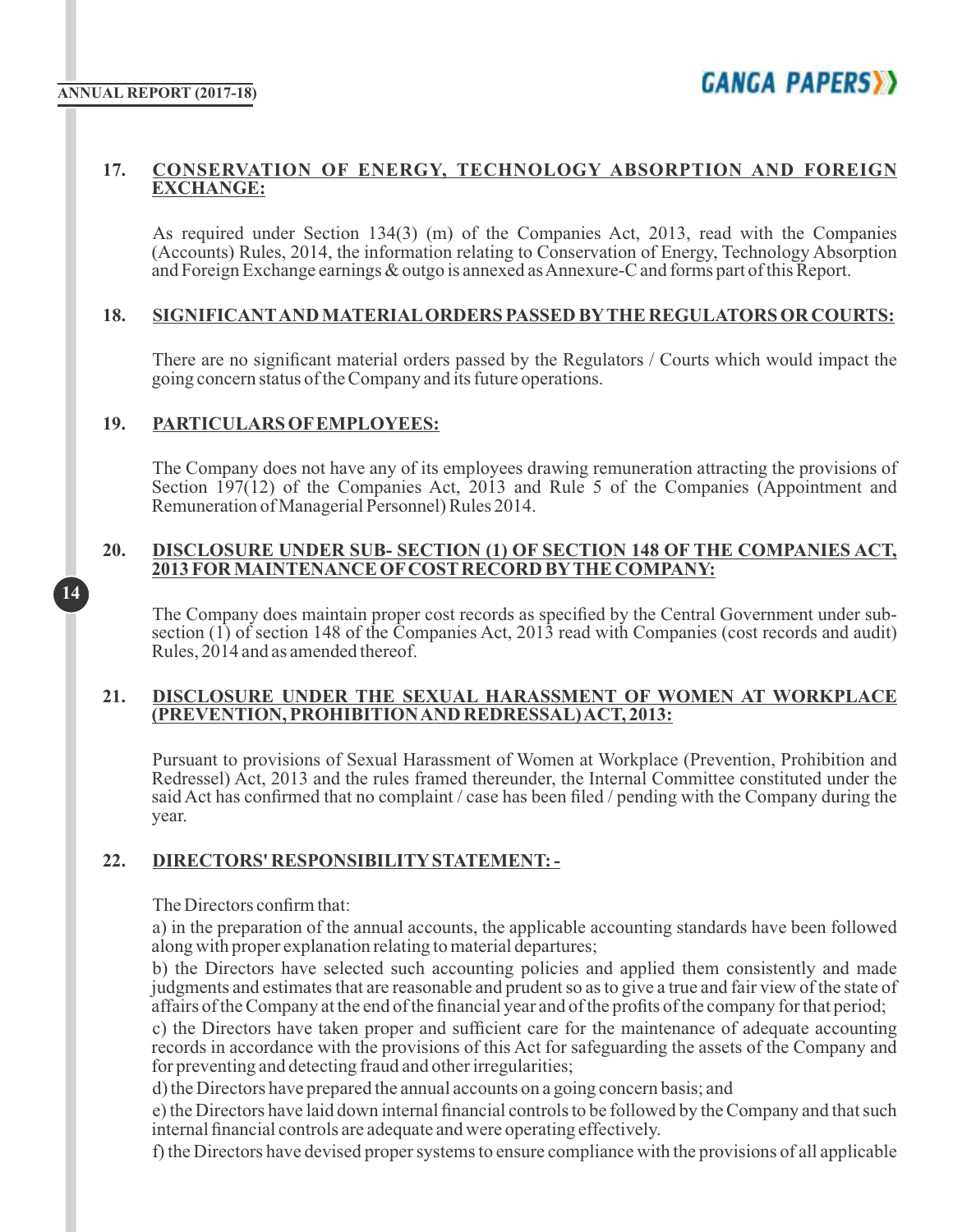

laws and that such systems were adequate and operating effectively.

# **23. ACKNOWLEDGEMENT:**

 The Board acknowledges the understanding and support shown by its lending financial institutions, banks, distributors, customers, suppliers, employees and other business associates. Your Company operated efficiently due to a culture of professionalism, integrity and continuous improvement leading to sustainable and profitable growth.

Place: Pune Date:  $11<sup>th</sup>$  August, 2018

> For and on behalf of the Board of Directors Ganga Papers India Limited

> > Ramesh Kumar Chaudhary (Chairman & Director) DIN: 00080136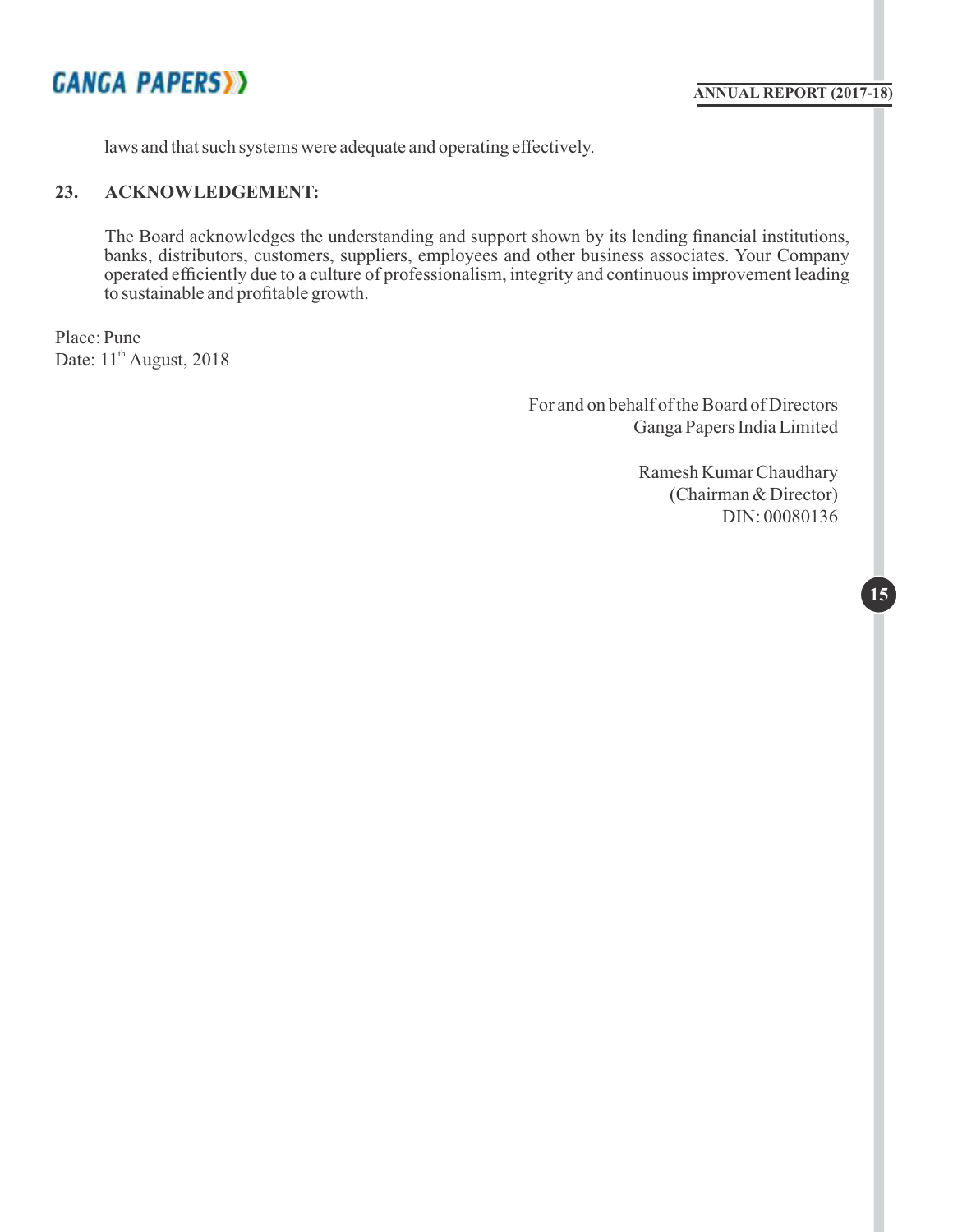**12 16**

*Annexure A' to the Directors' Report*

# **FORM NO MR-3**

# **SECRETARIAL AUDIT REPORT**

#### **FOR THE PERIOD 01.04.2017 TO 31.03.2018**

[Pursuant to Section 204(1) of the Companies Act, 2013 and Rule No. 9 of the Companies (Appointment and Remuneration Personnel) Rules, 2014]

To The Members, **GANGA PAPERS INDIA LIMITED Regd. Office** - 241, Village Bebedohal, Tal. Maval Pune MH 410506

We have conducted the secretarial audit of the compliance of applicable statutory provisions and the adherence to good corporate practices by **GANGA PAPERS INDIA LIMITED (CIN: L21012MH1985PTC035575)** (hereinafter called "the Company"). Secretarial Audit was conducted in a manner that provided us a reasonable basis for evaluating the corporate conducts/statutory compliances and expressing our opinion thereon.

Based on our verification of the Company's books, papers, minute books, forms and returns filed and other records maintained by the Company and also the information provided by the Company, its officers, agents and authorized representatives during the conduct of secretarial audit, we hereby report that in our opinion, the Company has, during the audit period covering 1<sup>st</sup> April, 2017 to 31<sup>st</sup> March, 2018, complied with the statutory provisions listed hereunder and also that the Company has proper Board-processes and compliancemechanism in place to the extent, in the manner and subject to the reporting made hereinafter:

We have examined the books, papers, minute books, forms and returns filed and other records maintained by the Company for the period  $1^{\text{st}}$  April, 2017 to 31<sup>st</sup> March, 2018 according to the provisions of:

- (i) The Companies Act, 2013 (the Act) and the rules made thereunder;
- (ii) The Securities Contracts (Regulation) Act, 1956 ('SCRA') and the rules made thereunder;
- (iii) The Depositories Act, 1996 and the Regulations and Bye-laws framed thereunder;
- (iv) Foreign Exchange Management Act, 1999 and the rules and regulations made there under to the extent of Foreign Direct Investment, Overseas Direct Investment and External Commercial Borrowings; **(Not applicable as Company neither have any FDI, ECB nor made any ODI during the Audit Period)**
- (v) The following Regulations and Guidelines prescribed under the Securities and Exchange Board of India Act, 1992 ('SEBI Act'):
	- a. The Securities and Exchange Board of India (Substantial Acquisition of Shares and Takeovers) Regulations, 2011.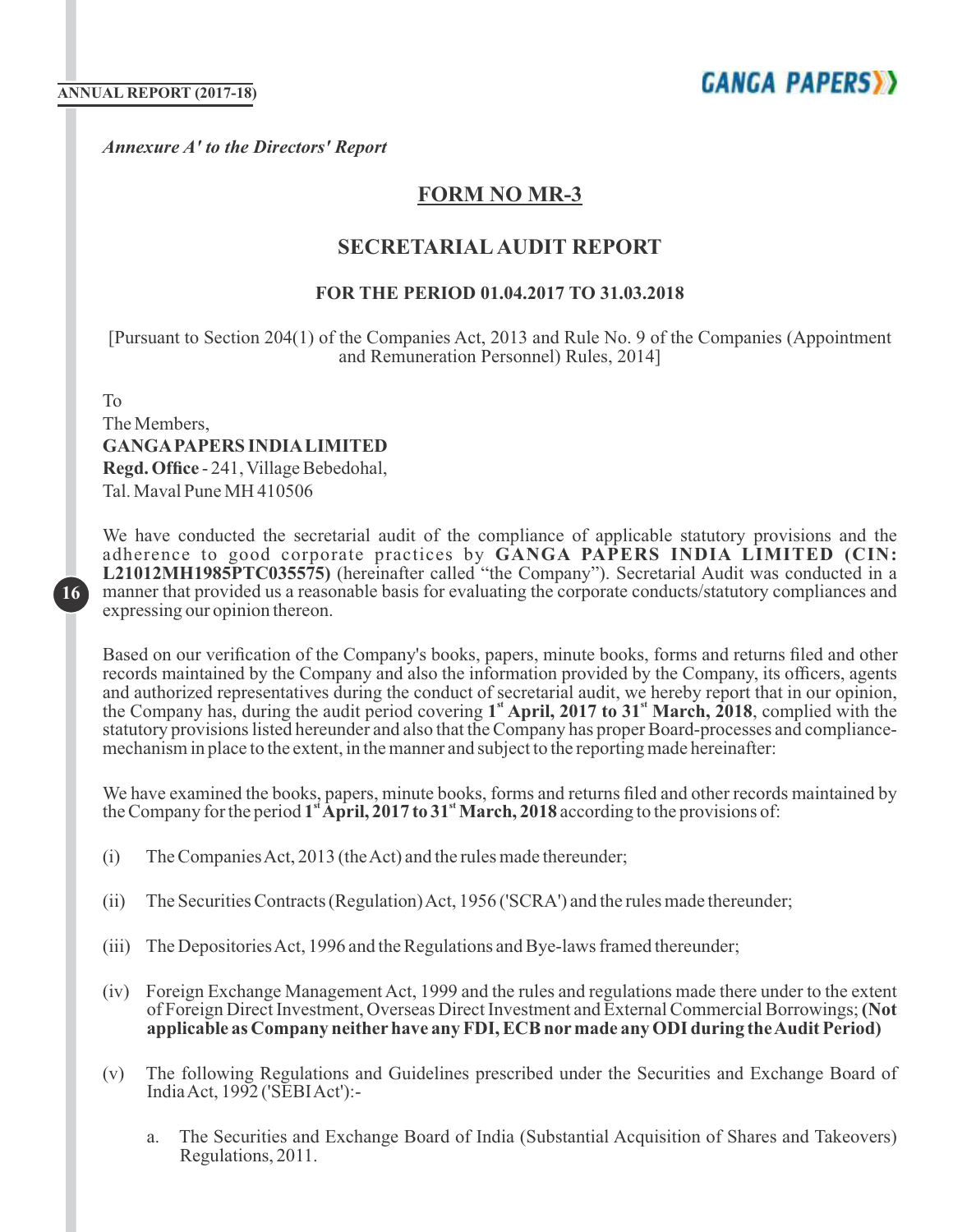

- b. The Securities and Exchange Board of India (Prohibition of Insider Trading) Regulations, 2015.
- c. The Securities and Exchange Board of India (Issue of Capital and Disclosure Requirements) Regulations, 2009 **(Not applicable to the Company during the Audit Period)**;
- d. The Securities and Exchange Board of India (Share based employee benefits) Regulations,2014; **(Not Applicable to the Company during the Audit Period)**
- e. The Securities and Exchange Board of India (Issue and Listing of Debt Securities) Regulations, 2008 **(Not applicable to the Company during the Audit Period)**;
- f. The Securities and Exchange Board of India (Registrars to an Issue and Share Transfer Agents) Regulations, 1993 regarding the Companies Act and dealing with client.
- g. The Securities and Exchange Board of India (Delisting of equity shares) Regulations, 2009 **(Not applicable to the Company during the Audit Period)**; and
- h. The Securities and Exchange Board of India (Buyback of Securities Regulations, 1998;**(Not applicable to the Company during the Audit Period)**
- (vi) We have relied on the representation made by the Company and its Officers for systems and mechanism formed by the Company for compliances under other applicable Acts, Laws and Regulations to the Company.

 We are of the opinion that the management has complied with the following laws specifically applicable to the Company:

- 1. The Manufacture, Storage & Import of Hazardous Chemicals Rules,1989
- 2. Workmen's Compensation Act, 1923
- 3. Factories Act, 1948
- 4. Forest (Conservation) Act, 1980
- 5. Chemical Accidents (Emergency Planning, Preparedness and Response) Rules, 1996
- 6. Indian Boilers Act, 1923.

We have also examined compliance with applicable clauses of the following:

- a) Secretarial Standards issued by The Institute of Company Secretaries of India.
- b) The securities and Exchange Board of India (Listing obligations and Disclosure Requirements) Regulations 2015.

# **During the period under review the Company has complied with the provisions of the Act, Rules, Regulations, Guidelines, Standards, etc. mentioned above except following observations:**

1 *As per the Corporate Identification Number, the Company is recognized as Private Limited Company. However, as per the Name of the Company it is recognized as Ganga Papers India Limited (Public Limited Company) CIN - L21012MH1985PTC035575 Name – GANGA PAPERS INDIA LIMITED*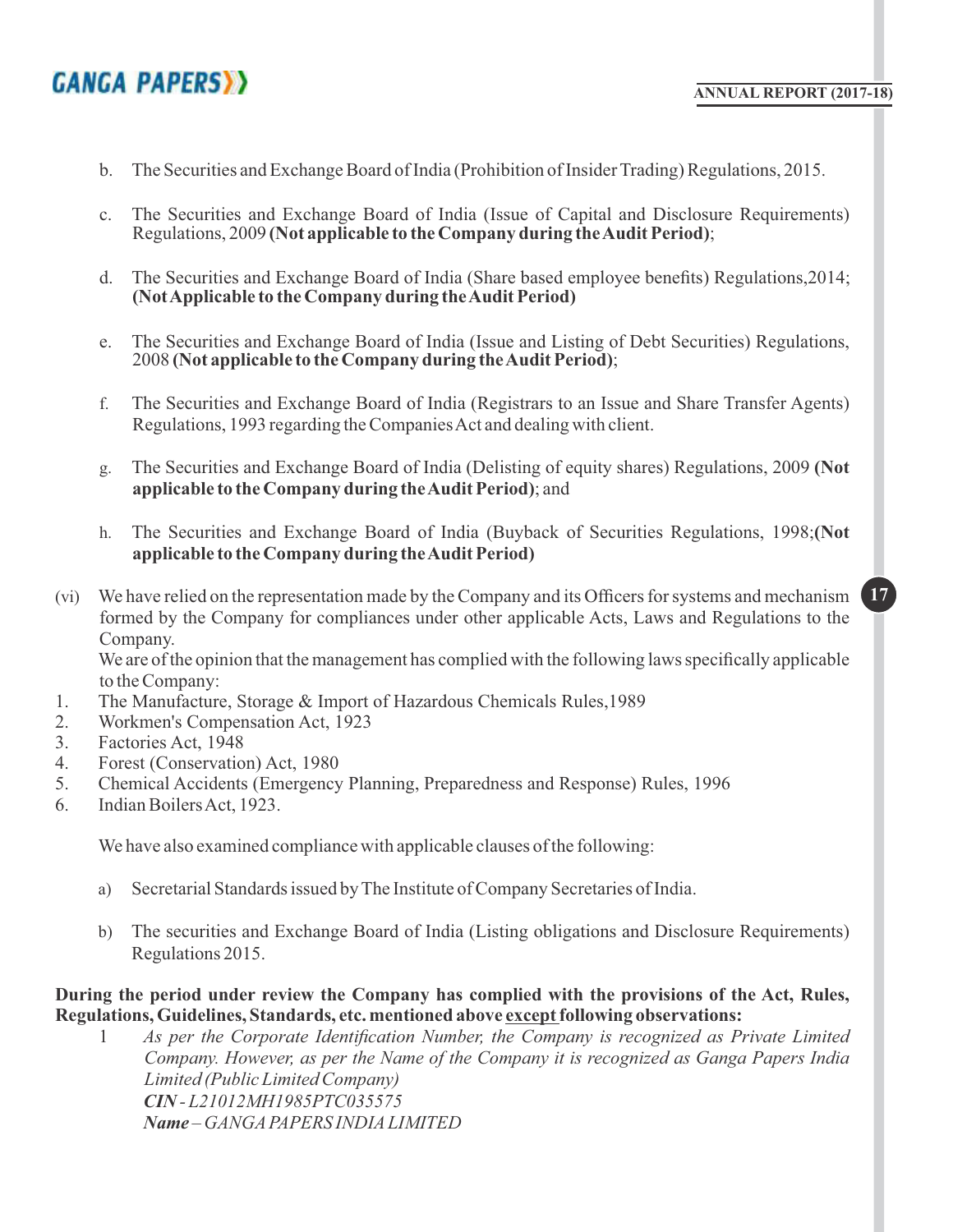# **GANGA PAPERS**>>

#### **ANNUAL REPORT (2017-18)**

#### **We further report that:**

The Board of Directors of the Company is duly constituted with proper balance of Executive Directors, Non-Executive Directors and Independent Directors. The changes in the composition of the Board of Directors that took place during the period under review were carried out in compliance with the provisions of the Act.

Adequate notice is given to all directors to schedule the Board Meetings, agenda and detailed notes on agenda were sent at least seven days in advance and a system exists for seeking and obtaining further information and clarifications on the agenda items before the meeting and for meaningful participation at the meeting.

Majority decision is carried through while the dissenting members' views are captured and recorded as part of the minutes.

**We further report that** there are adequate systems and processes in the Company commensurate with the size and operations of the Company to monitor and ensure compliance with applicable laws, rules, regulations and guidelines.

**We further report that** during the reporting period, following changes took place in the management of the Company:

- i) Ms. Shreya Chakravarty has resigned from the post of Company Secretary on 14/08/2017
- ii) Ms. Preeti Gupta was appointed on the Board as Company Secretary on 14/08/2017.
- iii) Designation of Mr. Sandeep Kanoria has changed from Managing Director to Executive Director of the Company.
- iv) Mr. Sandeep Kanoria was appointed as Managing Director of the Company on 04/12/2017.

**For Ragini Chokshi & Co. (Company Secretaries)**

**Place:** Mumbai **th Date: 11 August, 2018**

**12 18**

**Mr. Makarand Patwardhan (Partner) C.P.NO. 9031 ACS NO. 11872**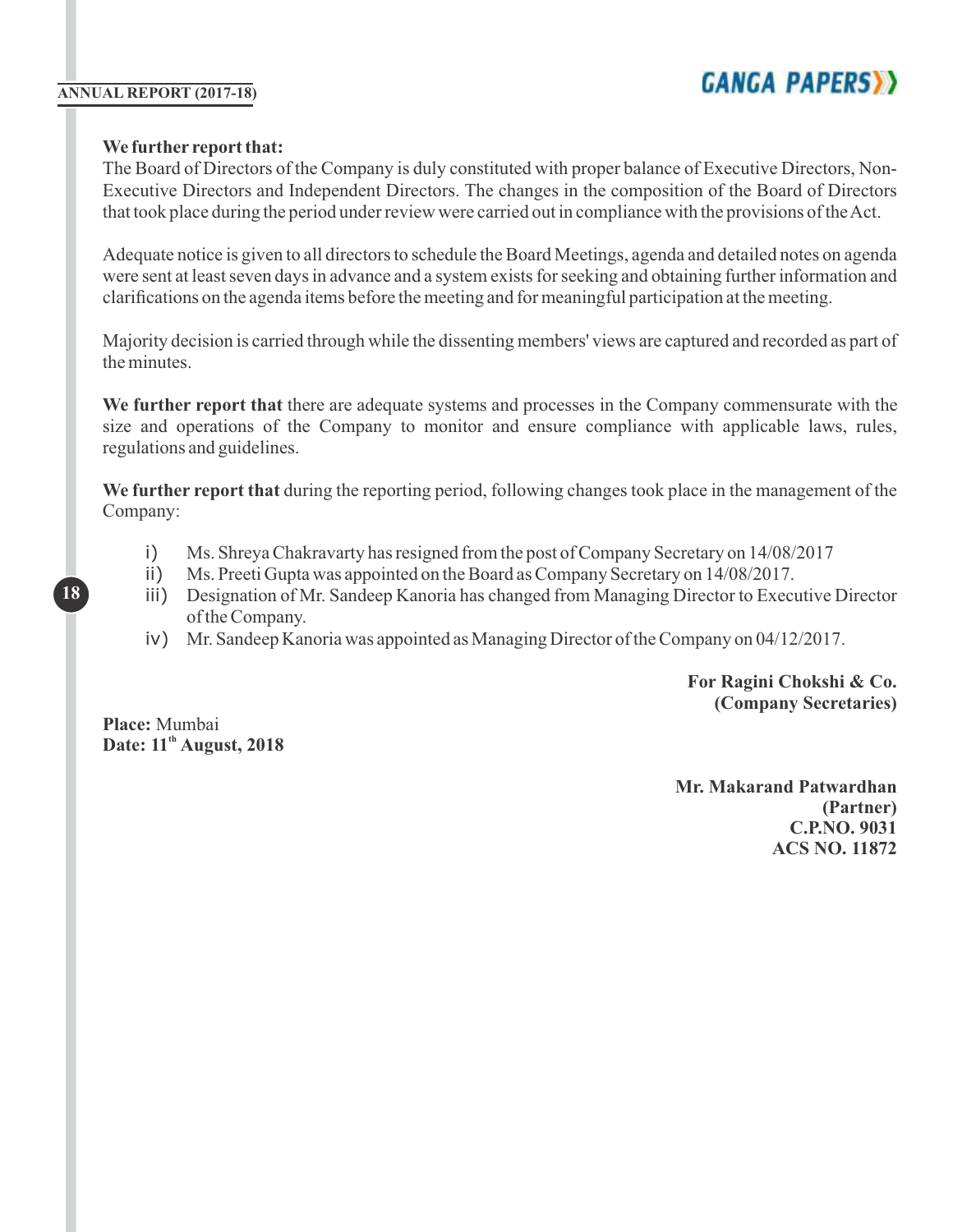

To The Members **GANGA PAPERS INDIA LIMITED Regd. Office** - 241, Village Bebedohal, Tal. Maval Pune MH 410506

Our Report of even date is to be read along with this letter:

- 1. Maintenance of secretarial record is the responsibility of the management of the company. Our Responsibility is to express an opinion on these secretarial records based on our audit.
- 2. We have followed the audit practices and processes as were appropriate to obtain reasonable assurance about the correctness of the contents of the Secretarial records. The verification was done on test basis to ensure that correct facts are reflected in secretarial records. We believe that the processes and practices, we followed provide a reasonable basis for our opinion.
- 3. We have not verified the correctness and appropriateness of financial records and Books of Accounts of the company.
- 4. Wherever required, we have obtained the Management Representation about the compliance of laws, rules and regulations and happening of events etc.
- 5. The compliance of the provision of Corporate and other applicable laws, rules, regulations, standards is the responsibility of management. Our examination was limited to the verification of procedures on test basis.
- 6. The Secretarial Audit report is neither an assurance as to the future viability of the company nor of the efficacy or effectiveness with which the management has conducted the affairs of the company.

**For Ragini Chokshi & Co. (Company Secretaries)**

**Place:** Mumbai **Date: 11<sup>th</sup> August, 2018** 

> **Mr. Makarand Patwardhan (Partner) C.P.NO. 9031 ACS NO. 11872**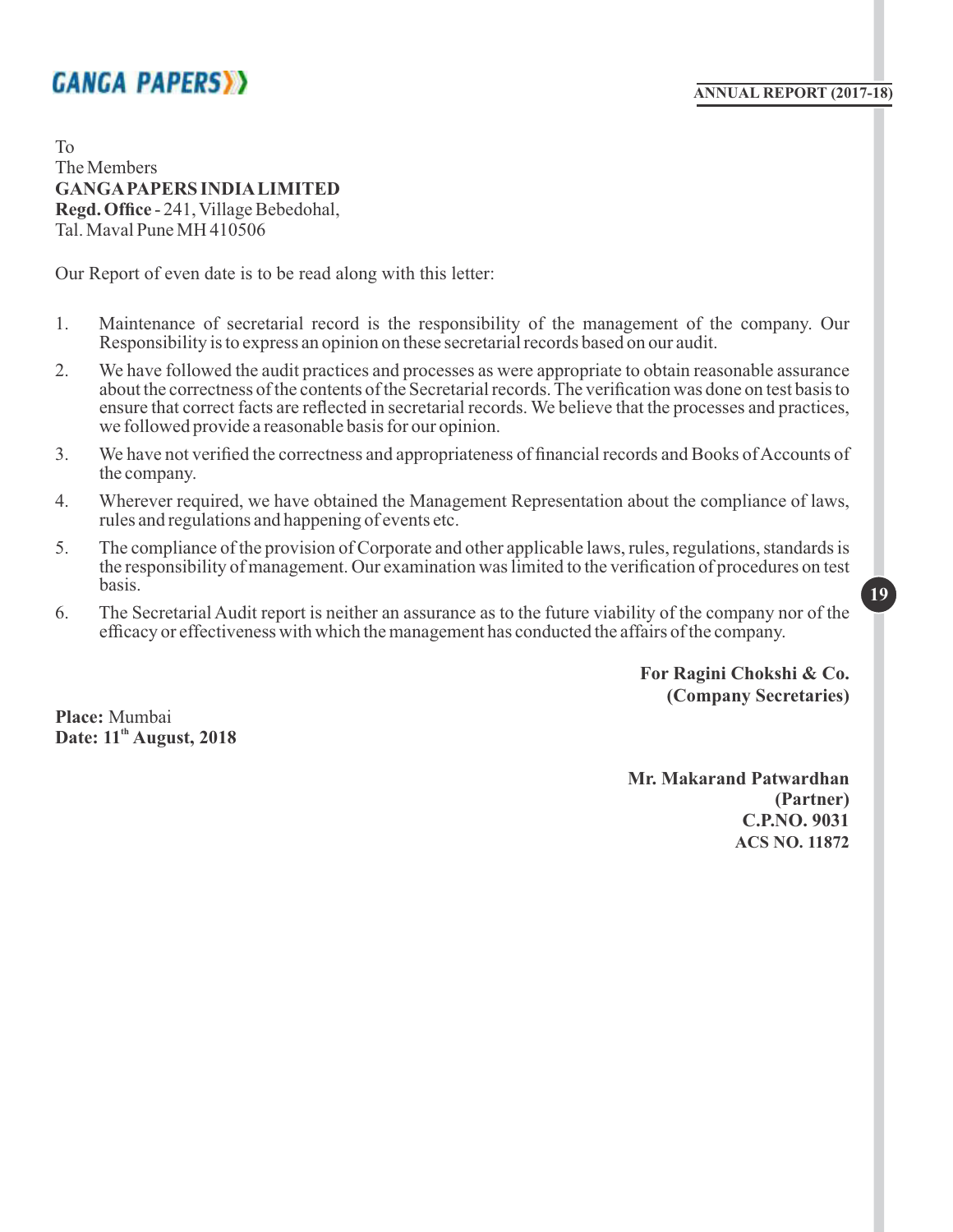*Annexure "B" to the Directors' Report*

# **EXTRACT OF ANNUAL RETURN**

# **As on financial year ended 31-03-2018 [Pursuant to Section 92(3) of the Companies act, 2013 read with [The Companies (Management and Administration) Rules, 2014] FORM NO. MGT-9**

# **A. REGISTRATION AND OTHER DETAILS:**

| $CIN:$ -                                                                     | L21012MH1985PTC035575                                                                                                                                                    |
|------------------------------------------------------------------------------|--------------------------------------------------------------------------------------------------------------------------------------------------------------------------|
| <b>Registration Date:</b>                                                    | 11th March, 1985                                                                                                                                                         |
| Name of the Company:                                                         | Ganga Papers India Ltd.                                                                                                                                                  |
| Category / Sub-Category of the Company                                       | Indian/Limited by shares/ Non-Government Company.                                                                                                                        |
| Address of the Registered office and<br>contact details:                     | 241, Village Bebedohal, Tal. Maval, Pune-410506 MH.<br>Tel: +91 9075086746/9850156179<br>Website: www.gangapapers.in<br>Email Id: compliance.gpil $@g$ gmail.com         |
| Whether listed company                                                       | Yes                                                                                                                                                                      |
| Name, Address and Contact details of<br>Registrar and Transfer Agent, if any | Sharex Dynamic (India) Pvt. Ltd.<br>Address: Luthra Indus Estate, 1st Floor, Safed Pool,<br>Andheri-Kurla Road, Mumbai:400072<br>Tel. No-022 28515606; Fax: 022 28512885 |

# **B. PRINCIPAL BUSINESS ACTIVITIES OF THE COMPANY:**

| Sr. No. | Name and Description of main products / services   NIC Code of   % to total turnover |    | the Product $\int$ of the company |
|---------|--------------------------------------------------------------------------------------|----|-----------------------------------|
| a.      | News print, Kraft Paper, Writing/Printing Paper.                                     | 21 | 99.90%                            |

# **C. PARTICULARS OF HOLDING, SUBSIDIARY AND ASSOCIATE COMPANIES**

| Sr. No. Name and address of the company CIN/GLN   Holding/Subsidiary/Associate \% of shares held |  |  |
|--------------------------------------------------------------------------------------------------|--|--|
| Not Applicable                                                                                   |  |  |
|                                                                                                  |  |  |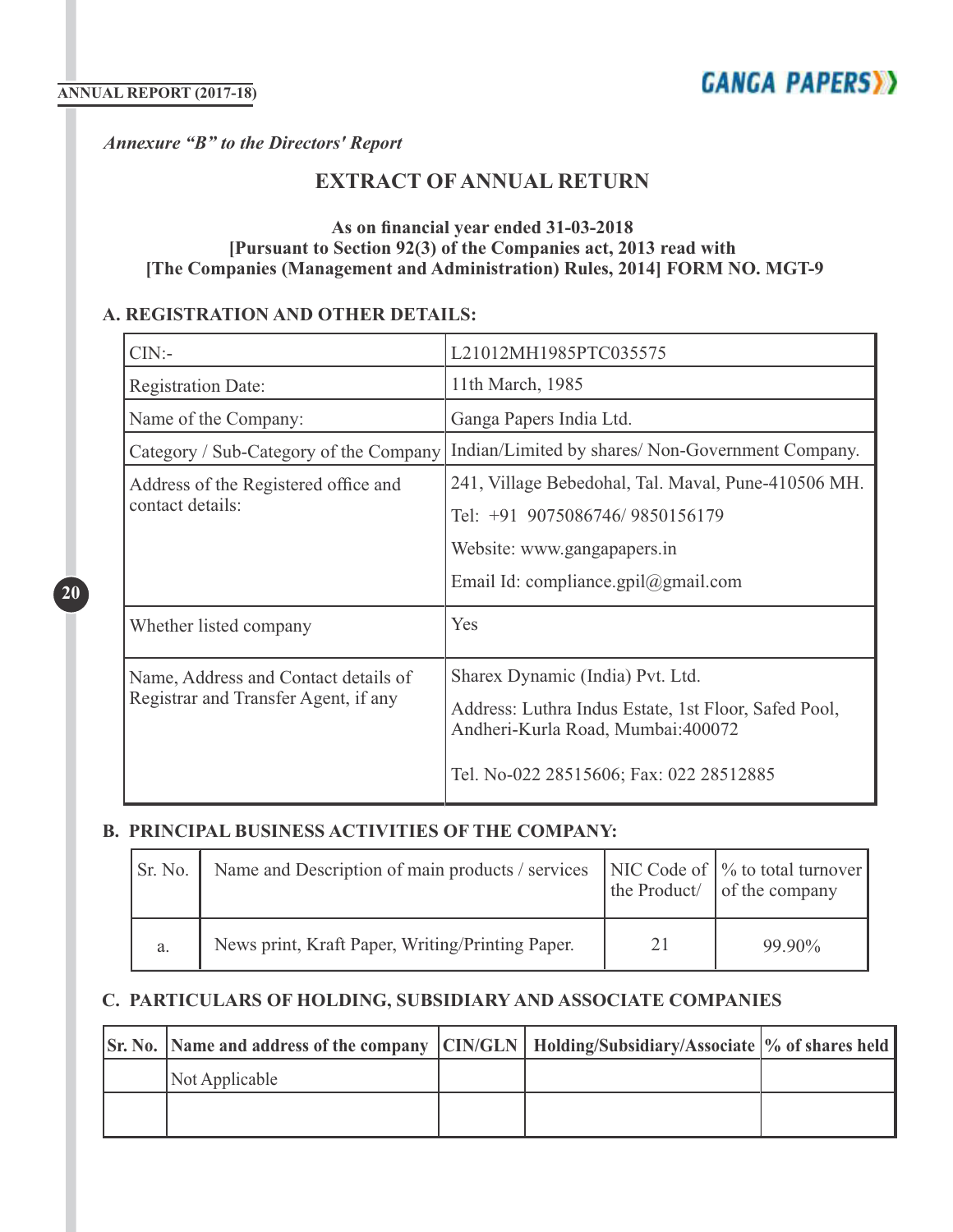

# **D. SHARE HOLDING PATTERN**

# **i) Category-wise Share Holding**

| <b>Category of Shareholders</b>                                     | 01-04-2017       | No. of Shares held at the beginning of the year |              |                             | No. of Shares held at the end of the<br>vear 31-03-2018 |                  |           |                             |                  |  |  | $\frac{0}{0}$<br>Change<br>during the |
|---------------------------------------------------------------------|------------------|-------------------------------------------------|--------------|-----------------------------|---------------------------------------------------------|------------------|-----------|-----------------------------|------------------|--|--|---------------------------------------|
|                                                                     | <b>Demat</b>     | Physical                                        | <b>Total</b> | % of Total<br><b>Shares</b> | <b>Demat</b>                                            | Physical Total   |           | % of Total<br><b>Shares</b> |                  |  |  |                                       |
|                                                                     |                  |                                                 |              |                             |                                                         |                  |           |                             |                  |  |  |                                       |
| <b>A. PROMOTER'S</b>                                                |                  |                                                 |              |                             |                                                         |                  |           |                             |                  |  |  |                                       |
|                                                                     |                  |                                                 |              |                             |                                                         |                  |           |                             |                  |  |  |                                       |
| $(1)$ . INDIAN                                                      |                  |                                                 |              |                             |                                                         |                  |           |                             |                  |  |  |                                       |
| (a). Individual                                                     | $\boldsymbol{0}$ |                                                 | 1            | 0.000                       | 2707501                                                 | $\theta$         | 2707501   | 25.095                      | 25.095           |  |  |                                       |
| (b). Central Govt.                                                  |                  | 0                                               |              |                             |                                                         | $\theta$         |           |                             |                  |  |  |                                       |
| (c). State Govt(s).                                                 |                  | $\overline{0}$                                  |              |                             |                                                         | $\theta$         |           |                             |                  |  |  |                                       |
| (d). Bodies Corpp.                                                  | 7591663          | $\theta$                                        | 7591663      | 70.366                      | 5382163                                                 | $\theta$         | 5382163   | 49.886                      | $-20.48$         |  |  |                                       |
| (e). FIINS / BANKS.                                                 |                  |                                                 |              |                             |                                                         | 0                |           |                             |                  |  |  |                                       |
| (f). Any Other                                                      |                  | $\overline{0}$                                  |              |                             |                                                         | $\boldsymbol{0}$ |           |                             |                  |  |  |                                       |
|                                                                     | 7591663          |                                                 | 7591664      | 70.366                      | 8089664                                                 | $\boldsymbol{0}$ | 8089664   | 74.981                      | 4.615            |  |  |                                       |
| Sub-total $(A)$ $(1)$ :-                                            |                  |                                                 |              |                             |                                                         |                  |           |                             |                  |  |  |                                       |
| (2). FOREIGN                                                        |                  |                                                 |              |                             |                                                         |                  |           |                             |                  |  |  |                                       |
| (a). Individual NRI / For                                           |                  | 0                                               |              |                             |                                                         | $\theta$         |           |                             |                  |  |  |                                       |
| (b). Other Individual                                               |                  | $\overline{0}$                                  |              |                             |                                                         | $\theta$         |           |                             |                  |  |  |                                       |
| (c). Bodies Corporates                                              |                  | $\boldsymbol{0}$                                |              |                             |                                                         | $\boldsymbol{0}$ |           |                             | 0                |  |  |                                       |
| $(d)$ . Banks / FII                                                 |                  | $\boldsymbol{0}$                                |              |                             |                                                         | $\boldsymbol{0}$ |           |                             | $\left( \right)$ |  |  |                                       |
| (e). Qualified Foreign                                              |                  | $\boldsymbol{0}$                                |              |                             |                                                         | $\theta$         |           |                             | 0                |  |  |                                       |
| (f). Any Other Specify                                              |                  | $\vert 0 \vert$                                 |              |                             |                                                         | $\boldsymbol{0}$ |           |                             | $\overline{0}$   |  |  |                                       |
|                                                                     |                  |                                                 |              |                             |                                                         |                  |           |                             |                  |  |  |                                       |
| Sub-total $(A)$ $(2)$ :-                                            | 0                | 0                                               | $\pmb{0}$    | $\pmb{0}$                   | $\pmb{0}$                                               | $\pmb{0}$        | $\pmb{0}$ | $\pmb{0}$                   | $\pmb{0}$        |  |  |                                       |
|                                                                     |                  |                                                 |              |                             |                                                         |                  |           |                             |                  |  |  |                                       |
| <b>Total shareholding</b><br>of Promoter $(A)$ =<br>$(A)(1)+(A)(2)$ | 7591663          |                                                 | 7591664      | 70.366                      | 8089664                                                 | $\pmb{0}$        | 8089664   | 74.981                      | 4.615            |  |  |                                       |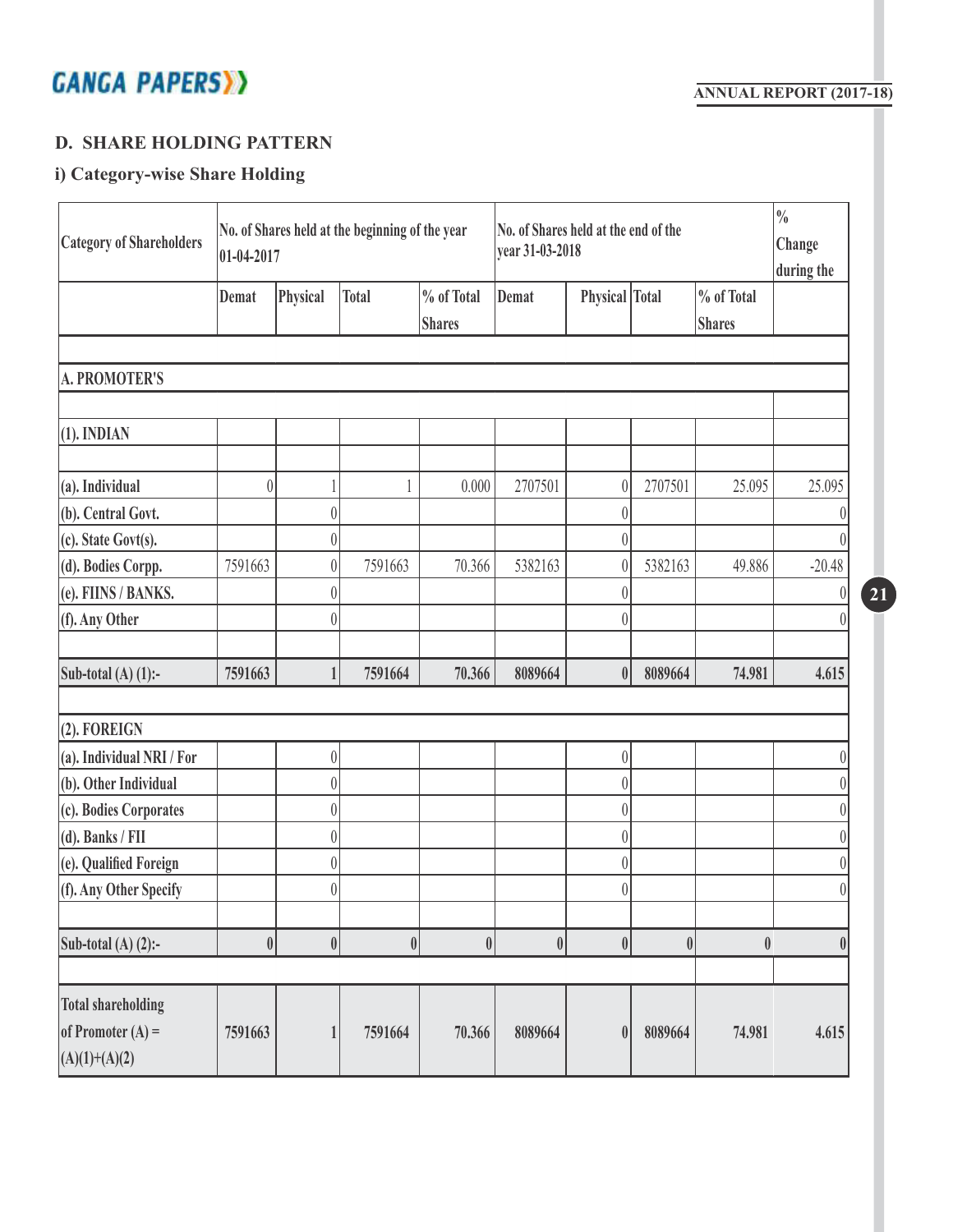# **GANGA PAPERS**>>

# **ANNUAL REPORT (2017-18)**

**12 22**

# Company : Ganga Papers India Ltd. from 01-04-2017 to 31-03-2018

# Shareholding of promoters MGT 9 Report

| <b>Sr.No</b> | <b>Shareholder's Name</b>                       | Shareholding at the beginning<br>of the year |                                                    |                                                                  | ShareHolding at the end of the<br>Year |                                       |                                                                              |                                                        |
|--------------|-------------------------------------------------|----------------------------------------------|----------------------------------------------------|------------------------------------------------------------------|----------------------------------------|---------------------------------------|------------------------------------------------------------------------------|--------------------------------------------------------|
|              |                                                 | No.of<br><b>Shares</b>                       | $%$ of total<br><b>Shares of</b><br>the<br>company | $%$ of<br>shares<br>Pledged/en<br>cumbered<br>to total<br>shares | No.of<br><b>Shares</b>                 | % of total<br><b>Shares</b> of<br>the | $\frac{9}{6}$ of shares<br>Pledged/enc<br>umbered to<br>company total shares | % changes<br>in share<br>holding<br>during the<br>year |
|              | <b>GANGA PULP AND PAPERS</b><br>PRIVATE LIMITED | 4672500                                      | 43.308                                             |                                                                  | 0 4672500                              | 43.308                                | $\Omega$                                                                     | $\Omega$                                               |
| 2            | <b>RAS POLYTEX PRIVATE</b><br><b>LIMITED</b>    | 2619163                                      | 24.276                                             | $\vert$ 0                                                        | 709663                                 | 6.578                                 | $\vert$ 0                                                                    | $-17.698$                                              |
| 3            | <b>SANDEEP KANORIA</b>                          |                                              | $\theta$                                           |                                                                  | 0 1709501                              | 15.845                                | $\Omega$                                                                     | 15.845                                                 |
| 4            | <b>AMIT CHAUDHARY</b>                           | 500000                                       | 4.634                                              | $\Omega$                                                         | 998000                                 | 9.25                                  | $\Omega$                                                                     | 4.616                                                  |
| 5            | <b>SAB COMPUTING PRIVATE</b><br><b>LIMITED</b>  | 300000                                       | 2.781                                              | $\Omega$                                                         | $\overline{0}$                         | $\theta$                              | $\Omega$                                                                     | $-2.781$                                               |

# **Change in Promoter's Shareholding(Please specify,if there is change)**

|                |                              | Shareholding at the Beginning of the<br>Year                         |                                                  |            | Shareholding at the end of the                                         |               |                 |                                                    |
|----------------|------------------------------|----------------------------------------------------------------------|--------------------------------------------------|------------|------------------------------------------------------------------------|---------------|-----------------|----------------------------------------------------|
| Sr.No          | <b>Shareholder's Name</b>    | No.of<br><b>Shares</b> at<br>the<br>beginning<br>/end of the<br>Year | $%$ of the<br><b>Shares</b> of<br>the<br>company | Date       | <b>Increasin</b><br>g/Decreas<br>ing in<br>shareholdi<br>$\mathbf{ng}$ | <b>Reason</b> | No.Of<br>shares | $%$ of total<br><b>Shares</b> of<br>the<br>company |
| $\mathbf{1}$   | SANDEEP KANORIA              |                                                                      | $\Omega$                                         | 01-04-2017 |                                                                        |               |                 |                                                    |
|                |                              |                                                                      |                                                  | 16-06-2017 | 1709500                                                                | Buy           | 1709501         | 15.845                                             |
|                | -Closing Balance             |                                                                      |                                                  | 31-03-2018 |                                                                        |               | 1709501         | 15.845                                             |
|                |                              |                                                                      |                                                  |            |                                                                        |               |                 |                                                    |
| $\overline{2}$ | <b>AMIT CHAUDHARY</b>        | 500000                                                               | 4.634                                            | 01-04-2017 |                                                                        |               |                 |                                                    |
|                |                              |                                                                      |                                                  | 19-05-2017 | 498000                                                                 | Buy           | 998000          | 9.25                                               |
|                | -Closing Balance             |                                                                      |                                                  | 31-03-2018 |                                                                        |               | 998000          | 9.25                                               |
|                |                              |                                                                      |                                                  |            |                                                                        |               |                 |                                                    |
| $\mathcal{F}$  | RAS POLYTEX PRIVATE          | 2619163                                                              | 24.276                                           | 01-04-2017 |                                                                        |               |                 |                                                    |
|                |                              |                                                                      |                                                  | 19-05-2017 | $-200000$                                                              | Sold          | 2419163         | 22.423                                             |
|                |                              |                                                                      |                                                  | 16-06-2017 | $-1709500$                                                             | Sold          | 709663          | 6.578                                              |
|                | -Closing Balance             |                                                                      |                                                  | 31-03-2018 |                                                                        |               | 709663          | 6.578                                              |
|                |                              |                                                                      |                                                  |            |                                                                        |               |                 |                                                    |
| 4              | <b>SAB COMPUTING PRIVATE</b> | 300000                                                               | 2.781                                            | 01-04-2017 |                                                                        |               |                 |                                                    |
|                |                              |                                                                      |                                                  | 17-05-2017 | $-300000$                                                              | Sold          | $\mathbf{0}$    | $\boldsymbol{0}$                                   |
|                | -Closing Balance             |                                                                      |                                                  | 31-03-2018 |                                                                        |               | $\mathbf{0}$    | $\overline{0}$                                     |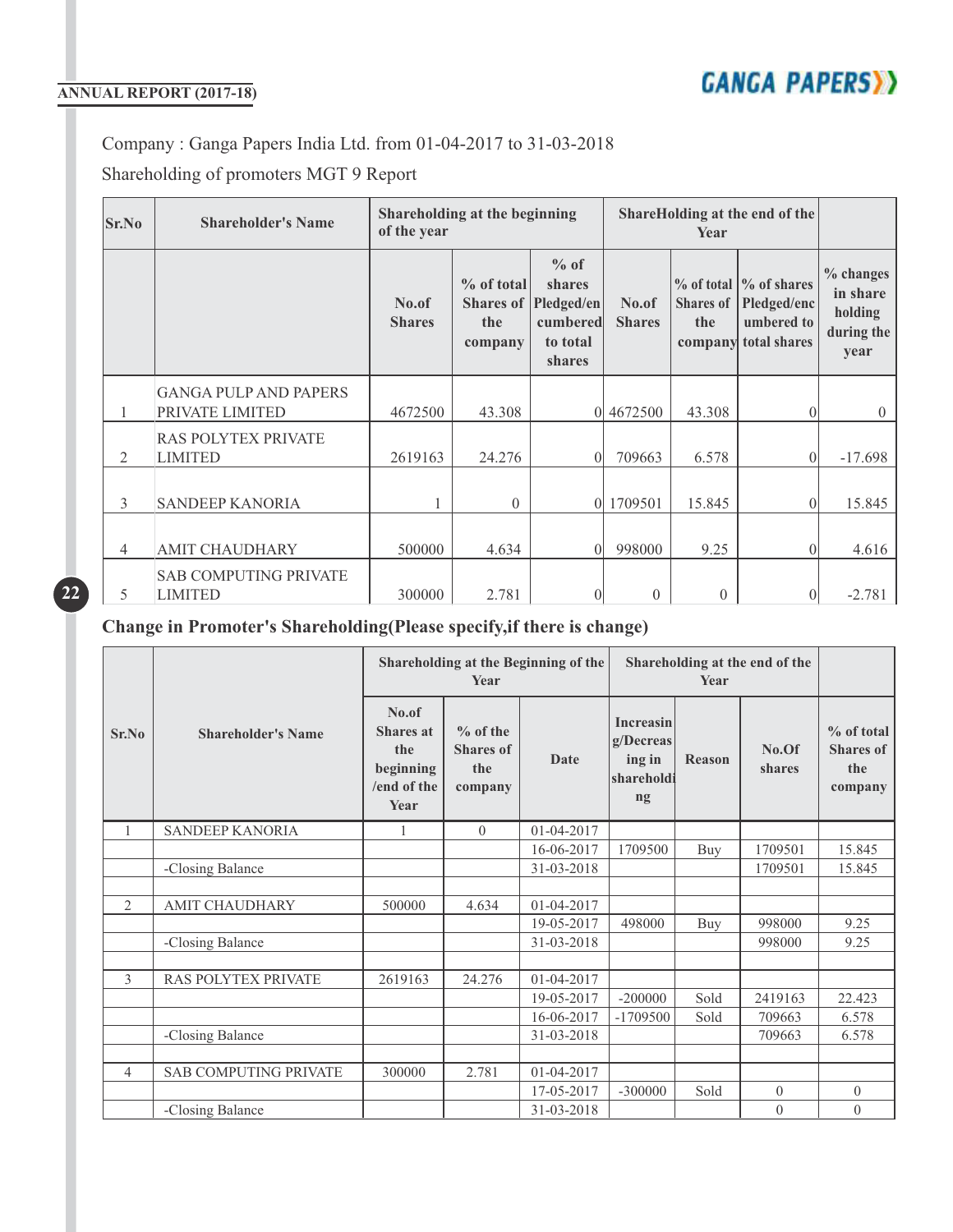

# **Shareholding pattern of top ten Shareholders (other than Directors,promoters and Holders of GDRs and ADRs):**

| Sr.No          | <b>Name</b>                                | No.of<br><b>Shares</b> at<br>the<br>beginning<br>/end of the<br>Year | $%$ of the<br><b>Shares</b> of<br>the<br>company | Date                     | <b>Increasin</b><br>g/Decreas<br>ing in<br>shareholdi<br>ng | <b>Reason</b> | No.Of<br>shares | $\%$ of total<br><b>Shares</b> of<br>the<br>company |
|----------------|--------------------------------------------|----------------------------------------------------------------------|--------------------------------------------------|--------------------------|-------------------------------------------------------------|---------------|-----------------|-----------------------------------------------------|
| 1              | APEX COMMOTRADE PRIVATE                    | 354550                                                               | 3.286                                            | 01-04-2017               |                                                             |               |                 |                                                     |
|                | -Closing Balance                           |                                                                      |                                                  | 31-03-2018               |                                                             | No Change     | 354550          | 3.286                                               |
|                |                                            |                                                                      |                                                  |                          |                                                             |               |                 |                                                     |
| $\overline{2}$ | UMA DEVI GARODIA                           | 400                                                                  | 0.004                                            | 01-04-2017               |                                                             |               |                 |                                                     |
|                |                                            |                                                                      |                                                  | 07-04-2017               | 100                                                         | Buy           | 500             | 0.005                                               |
|                |                                            |                                                                      |                                                  | 14-04-2017               | 100                                                         | Buy           | 600             | 0.006                                               |
|                |                                            |                                                                      |                                                  | 07-07-2017               | 338200                                                      | Buy           | 338800          | 3.14                                                |
|                |                                            |                                                                      |                                                  | 18-08-2017               | $-100$                                                      | Sold          | 338700          | 3.139                                               |
|                |                                            |                                                                      |                                                  | 13-10-2017               | 200                                                         | Buy           | 338900          | 3.141                                               |
|                |                                            |                                                                      |                                                  | 10-11-2017               | 800                                                         | Buy           | 339700          | 3.149                                               |
|                |                                            |                                                                      |                                                  | 17-11-2017               | 1600                                                        | Buy           | 341300          | 3.163                                               |
|                | -Closing Balance                           |                                                                      |                                                  | 31-03-2018               |                                                             |               | 341300          | 3.163                                               |
|                |                                            |                                                                      |                                                  |                          |                                                             |               |                 |                                                     |
| 3              | VEERAJ AGRAWAL                             | 300000                                                               | 2.781                                            | 01-04-2017               |                                                             |               |                 |                                                     |
|                | Closing Balance                            |                                                                      |                                                  | 31-03-2018               |                                                             | No Change     | 300000          | 2.781                                               |
|                |                                            |                                                                      |                                                  |                          |                                                             |               |                 |                                                     |
| 4              | WINALL VINIMAY PRIVATE                     | 283641                                                               | 2.629                                            | 01-04-2017               |                                                             |               |                 |                                                     |
|                | -Closing Balance                           |                                                                      |                                                  | 31-03-2018               |                                                             | No Change     | 283641          | 2.629                                               |
|                |                                            |                                                                      |                                                  |                          |                                                             |               |                 |                                                     |
| 5              | <b>GOURI KUMAR PRUSTY</b>                  | 218100                                                               | 2.022                                            | 01-04-2017<br>24-11-2017 | 19000                                                       |               | 237100          | 2.198                                               |
|                | -Closing Balance                           |                                                                      |                                                  | 31-03-2018               |                                                             | Buy           | 237100          | 2.198                                               |
|                |                                            |                                                                      |                                                  |                          |                                                             |               |                 |                                                     |
| 6              | <b>ANITA AGRAWAL</b>                       | 200000                                                               | 1.854                                            | 01-04-2017               |                                                             |               |                 |                                                     |
|                | -Closing Balance                           |                                                                      |                                                  | 31-03-2018               |                                                             | No Change     | 200000          | 1.854                                               |
|                |                                            |                                                                      |                                                  |                          |                                                             |               |                 |                                                     |
| 7              | SONAL AGRAWAL                              | 200000                                                               | 1.854                                            | 01-04-2017               |                                                             |               |                 |                                                     |
|                | -Closing Balance                           |                                                                      |                                                  | 31-03-2018               |                                                             | No Change     | 200000          | 1.854                                               |
|                |                                            |                                                                      |                                                  |                          |                                                             |               |                 |                                                     |
| 8              | <b>GOURI KUMAR PRUSTY HUF</b>              | 36400                                                                | 0.337                                            | 01-04-2017               |                                                             |               |                 |                                                     |
|                |                                            |                                                                      |                                                  | 14-04-2017               | $-100$                                                      | Sold          | 36300           | 0.336                                               |
|                |                                            |                                                                      |                                                  | 07-07-2017               | 136000                                                      | Buy           | 172300          | 1.597                                               |
|                |                                            |                                                                      |                                                  | 21-07-2017               | $-800$                                                      | Sold          | 171500          | 1.59                                                |
|                |                                            |                                                                      |                                                  | 04-08-2017               | $-400$                                                      | Sold          | 171100          | 1.586                                               |
|                |                                            |                                                                      |                                                  | 13-10-2017               | 700                                                         | <b>Buy</b>    | 171800          | 1.592                                               |
|                |                                            |                                                                      |                                                  | 10-11-2017               | $-2800$                                                     | Sold          | 169000          | 1.566                                               |
|                |                                            |                                                                      |                                                  | 17-11-2017               | $-19000$                                                    | Sold          | 150000          | 1.39                                                |
|                | -Closing Balance                           |                                                                      |                                                  | 31-03-2018               |                                                             |               | 150000          | 1.39                                                |
|                |                                            |                                                                      |                                                  |                          |                                                             |               |                 |                                                     |
| 9              | SIGNET VINIMAY PRIVATE                     | 127638                                                               | 1.183                                            | 01-04-2017               |                                                             |               |                 |                                                     |
|                | -Closing Balance                           |                                                                      |                                                  | 31-03-2018               |                                                             | No Change     | 127638          | 1.183                                               |
|                |                                            |                                                                      |                                                  |                          |                                                             |               |                 |                                                     |
| 10             | SPICE MERCHANTS PRIVATE<br>Closing Balance | 127638                                                               | 1.183                                            | 01-04-2017               |                                                             |               | 127638          |                                                     |
|                |                                            |                                                                      |                                                  | 31-03-2018               |                                                             | No Change     |                 | 1.183                                               |
| 11             | AJCON FINANCE LIMITED                      | 500000                                                               | 4.634                                            | 01-04-2017               |                                                             |               |                 |                                                     |
|                |                                            |                                                                      |                                                  | 16-06-2017               | $-235000$                                                   | Sold          | 265000          | 2.456                                               |
|                |                                            |                                                                      |                                                  | 30-06-2017               | -239600                                                     | Sold          | 25400           | 0.235                                               |
|                | -Closing Balance                           |                                                                      |                                                  | 31-03-2018               |                                                             |               | 25400           | 0.235                                               |
|                |                                            |                                                                      |                                                  |                          |                                                             |               |                 |                                                     |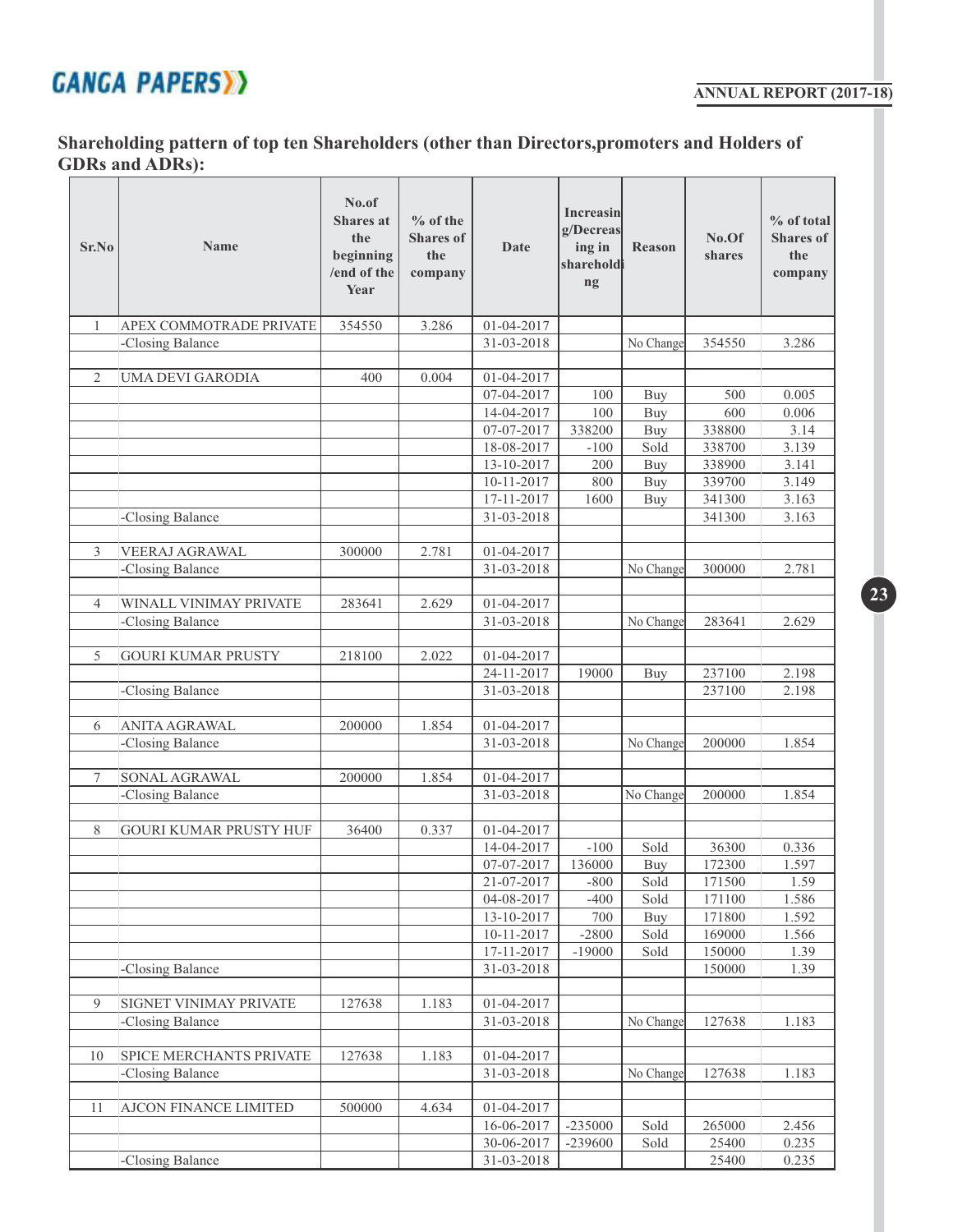# **GANGA PAPERS**>>

# **ANNUAL REPORT (2017-18)**

Shareholding of Directors and Key Managerial Personnel:

|       |                                 | Shareholding at the beginning<br>of the year                                |                                       |                                        |                                                         | <b>Cumulative Shareholding at the</b><br>end of the year |                 |                                                     |  |
|-------|---------------------------------|-----------------------------------------------------------------------------|---------------------------------------|----------------------------------------|---------------------------------------------------------|----------------------------------------------------------|-----------------|-----------------------------------------------------|--|
| Sr.No | <b>Name</b>                     | No.of<br><b>Shares</b> at<br>the<br>beginning<br>end of the company<br>Year | $%$ of the<br><b>Shares of</b><br>the | Date                                   | Increasing/<br><b>Dec</b><br>reasing in<br>shareholding | <b>Reason</b>                                            | No.Of<br>shares | $\%$ of total<br><b>Shares</b> of<br>the<br>company |  |
| 1     | Amit Chaudhary (DIN: 00080093)  | 500000                                                                      | 4.634                                 | 01-04-2017<br>19-05-2017<br>31-03-2018 | 498000                                                  | Buy                                                      | 998000          | 9.25                                                |  |
| 2     | Sandeep Kanoria (DIN: 00084506) |                                                                             | $\theta$                              | 01-04-2017<br>16-06-2017<br>31-03-2018 | 1709500                                                 | Buy                                                      | 1709501         | 15.845                                              |  |

# **INDEBTEDNESS**

**12 24**

**Indebtedness of the Company including interest outstanding/accrued but not due for payment**

|                                                                                                                                                  | <b>Secured Loans excluding</b> | <b>Unsecured Loans</b> | <b>Deposits</b> | <b>Total Indebtedness</b> |
|--------------------------------------------------------------------------------------------------------------------------------------------------|--------------------------------|------------------------|-----------------|---------------------------|
| Indebtedness at the beginning of the financial year<br>i) Principal Amount<br>ii) Interest due but not paid<br>iii) Interest accrued but not due | 1,70,47,649                    | 74, 247, 784. 860      | Nil             | 91,295,433.86             |
| Total (i+ii+iii)                                                                                                                                 | 1,70,47,649                    | 74,247,784.860         | Nil             |                           |
|                                                                                                                                                  |                                |                        |                 |                           |
| Change in Indebtedness during the financial year<br>Addition<br>Reduction<br>$\bullet$                                                           | 83,126,888.80                  | 1,563,403.00           | Nil             | 84,690,291.80             |
| Net Change                                                                                                                                       | 83,126,888.80                  | 1,563,403.00           | Nil             | 84,690,291.80             |
|                                                                                                                                                  |                                |                        |                 |                           |
| Indebtedness at the end of the financial year<br>i) Principal Amount<br>ii) Interest due but not paid<br>iii) Interest accrued but not           | 100, 174, 537.80               | 75,811,187.86          | Nil             | 175,985,725.66            |
| Total $(i+i i+i i j)$                                                                                                                            | 100, 174, 537.80               | 75,811,187.860         | Nil             | 175,985,725.66            |
|                                                                                                                                                  |                                |                        |                 |                           |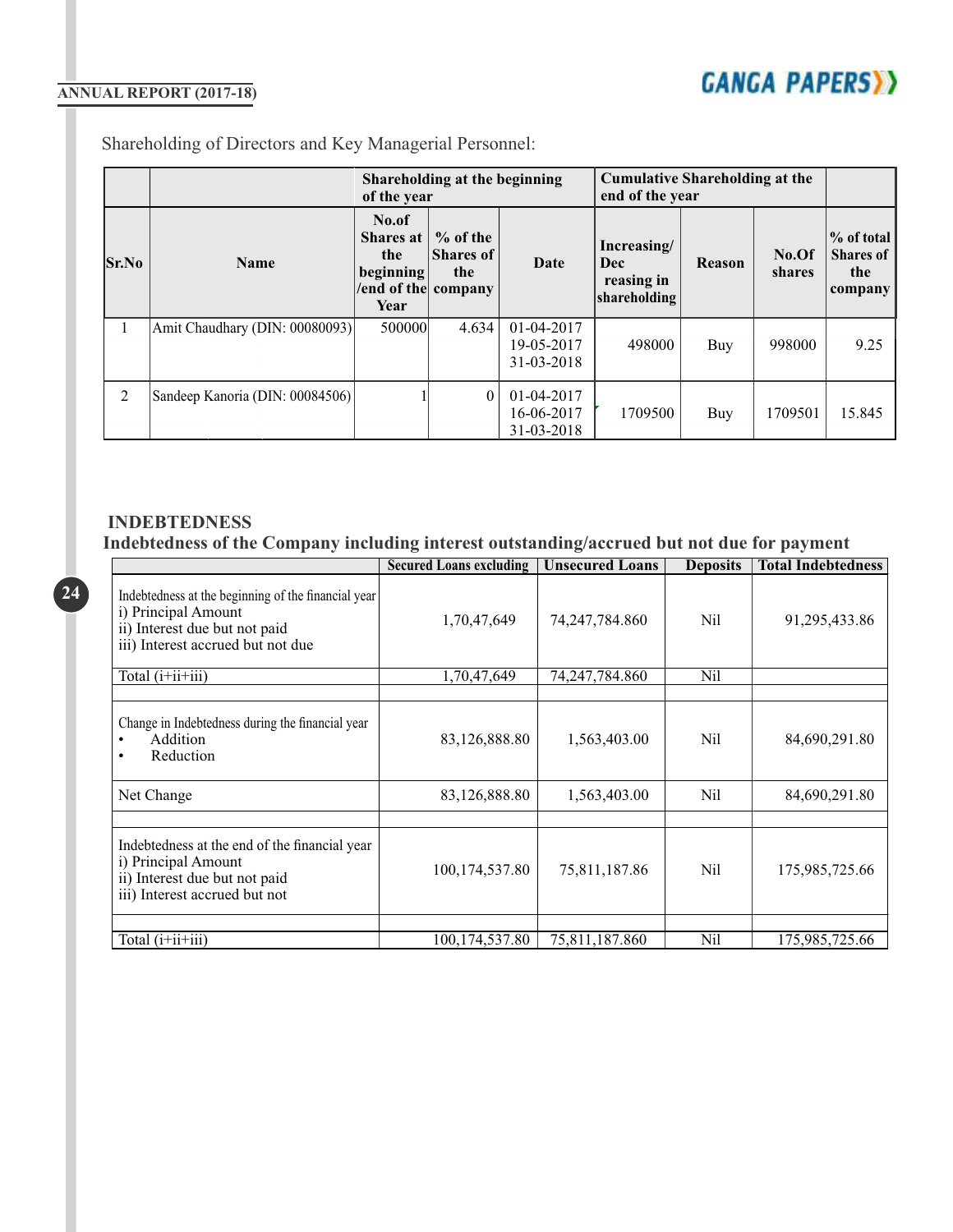# **REMUNERATION OF DIRECTORS AND KEY MANAGERIAL PERSONNEL**

# **A. Remuneration to Managing Director, Whole-time Directors and/or Manager:**

| Sr.no. | <b>Particulars of Remuneration</b>                                               | Name of MD/WTD/<br><b>Manager</b> | <b>Total Amount</b> |
|--------|----------------------------------------------------------------------------------|-----------------------------------|---------------------|
|        | Gross salary                                                                     | Sandeep Kanoria                   |                     |
|        |                                                                                  | (Managing Director)               |                     |
|        | (a) Salary as per provisions contained in section $17(1)$ of the Income-tax Act, | 6,00,000                          | 6,00,000            |
|        | (b) Value of perquisites $u/s$ 17(2) Income-tax Act, 1961                        | Nil                               | Nil                 |
|        | (c) Profits in lieu of salary under section $17(3)$ Income-tax Act, 1961         | Nil                               | Nil                 |
|        |                                                                                  |                                   |                     |
|        | 2 Stock Option                                                                   | Nil                               | Nil                 |
|        | 3 Sweat Equity                                                                   | Nil                               | Nil                 |
|        | 4 Commission                                                                     |                                   |                     |
|        | - as % of profit                                                                 | Nil                               | Nil                 |
|        | - others, specify                                                                |                                   |                     |
|        | 5 Others, please specify                                                         |                                   |                     |
|        | Total $(A)$                                                                      | 6,00,000                          | 6,00,000            |
|        | Ceiling as per the Act                                                           |                                   |                     |

# **B. Remuneration to other directors:**

| <b>Particulars of Remuneration</b>             | <b>Name of Directors</b> | <b>Total Amount</b> |
|------------------------------------------------|--------------------------|---------------------|
| <b>Independent Directors</b><br>1.             | Nil                      | N <sub>il</sub>     |
| • Fee for attending board / committee meetings |                          |                     |
| Commission<br>$\bullet$                        |                          |                     |
| • Others, please specify                       |                          |                     |
|                                                |                          |                     |
| Total $(1)$                                    |                          |                     |
| 2. Other Non-Executive Directors               |                          |                     |
| • Fee for attending board / committee meetings |                          |                     |
| Commission<br>$\bullet$                        |                          |                     |
| • Others, please specify                       |                          |                     |
| Total $(2)$                                    |                          |                     |
| Total $(B)=(1+2)$                              |                          |                     |
| <b>Total Managerial Remuneration</b>           |                          |                     |
| Overall Ceiling as per the Act                 |                          |                     |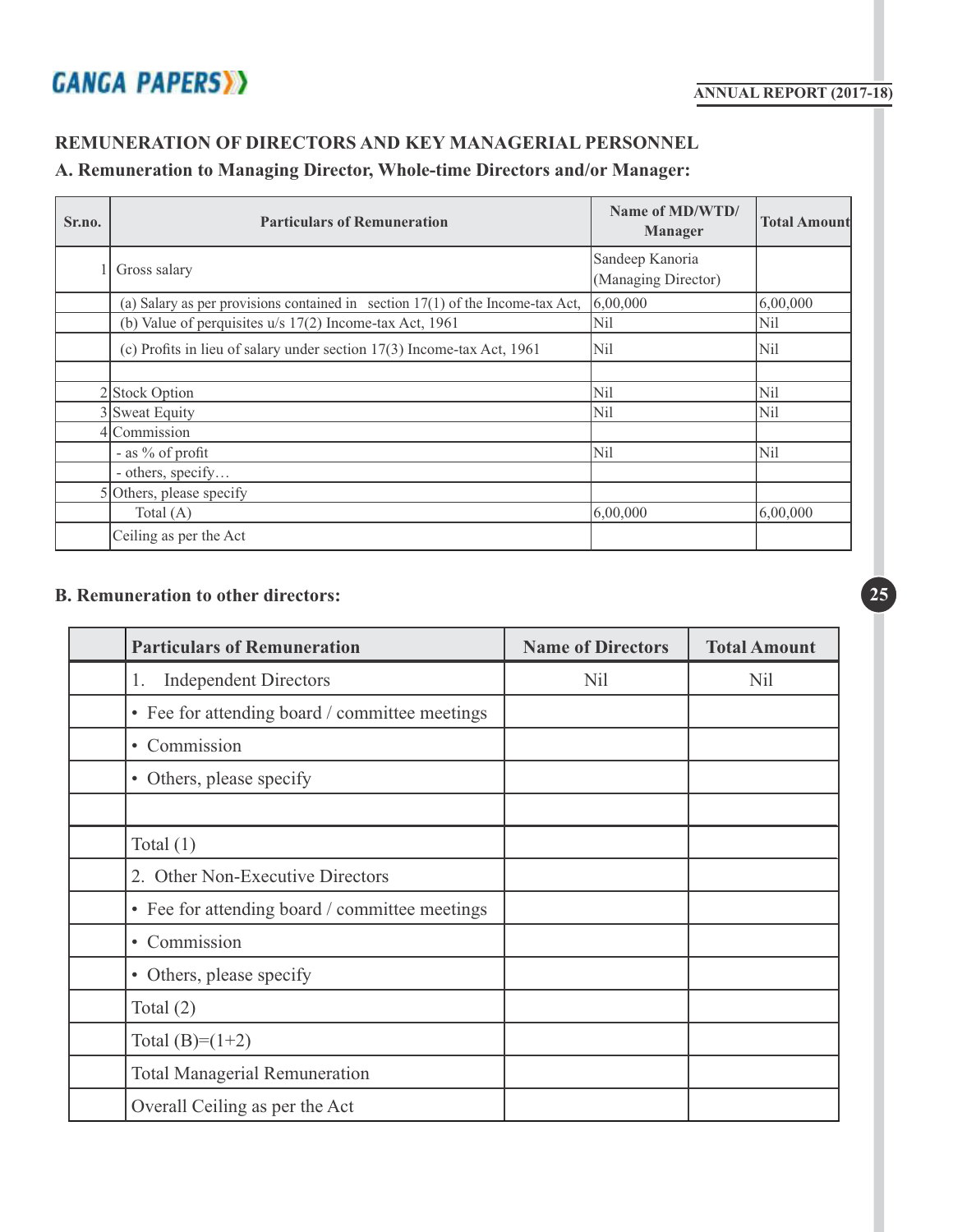**12 26**



# **C. REMUNERATION TO KEY MANAGERIAL PERSONNEL OTHER THAN MD/MANAGER/WTD**

|        |                                                                         |            |                             | <b>Key Managerial Personnel</b> |              |  |
|--------|-------------------------------------------------------------------------|------------|-----------------------------|---------------------------------|--------------|--|
| Sr No. | <b>Particulars of Remuneration</b>                                      | <b>CFO</b> | Company<br><b>Secretary</b> | <b>CEO</b>                      | <b>Total</b> |  |
|        |                                                                         |            |                             |                                 |              |  |
|        |                                                                         |            |                             |                                 |              |  |
|        | Gross salary                                                            | Nil        |                             | N <sub>il</sub>                 |              |  |
|        | To Shreya Chakravarty till August, 2017                                 |            | 100,000.00                  |                                 |              |  |
|        | To Preeti Gupta from 14th Augsut, 2017 to 31st March, 2018              |            | 2,25,000                    |                                 | 325,000.00   |  |
|        | (b) Value of perquisites $u/s$ 17(2) Income-tax Act, 1961               |            |                             |                                 |              |  |
|        | (c) Profits in lieu of salary under section 17(3) Income- tax Act, 1961 |            |                             |                                 |              |  |
| 2      | <b>Stock Option</b>                                                     |            |                             |                                 |              |  |
| 3      | <b>Sweat Equity</b>                                                     |            |                             |                                 |              |  |
| 4      | Commission                                                              |            |                             |                                 |              |  |
|        | Others, please specify                                                  |            |                             |                                 |              |  |
|        | Total                                                                   |            |                             |                                 |              |  |

#### **PENALTIES / PUNISHMENT/ COMPOUNDING OF OFFENCES:**

| <b>Type</b> | Section of the<br><b>Companies Act</b> | <b>Brief</b><br><b>Description</b> | Details of Penalty / Punishment Authority [RD /<br>/ Compounding fees imposed |  | <b>Authority [RD /</b><br><b>NCLT/COURT NCLT/COURT  </b> |  |
|-------------|----------------------------------------|------------------------------------|-------------------------------------------------------------------------------|--|----------------------------------------------------------|--|
| Penalty     | None                                   |                                    |                                                                               |  |                                                          |  |
| Punishment  | None                                   |                                    |                                                                               |  |                                                          |  |
| Compounding | None                                   |                                    |                                                                               |  |                                                          |  |
| С.          | <b>OTHER OFFICERS IN DEFAULT</b>       |                                    |                                                                               |  |                                                          |  |
| Penalty     | None                                   |                                    |                                                                               |  |                                                          |  |
| Punishment  | None                                   |                                    |                                                                               |  |                                                          |  |
| Compounding | None                                   |                                    |                                                                               |  |                                                          |  |

On behalf of the Board of Directors,

Place: Pune Date: 11th August, 2018

# **Ramesh Kumar Chaudhary**

(Chairman & Director) DIN: 00080136)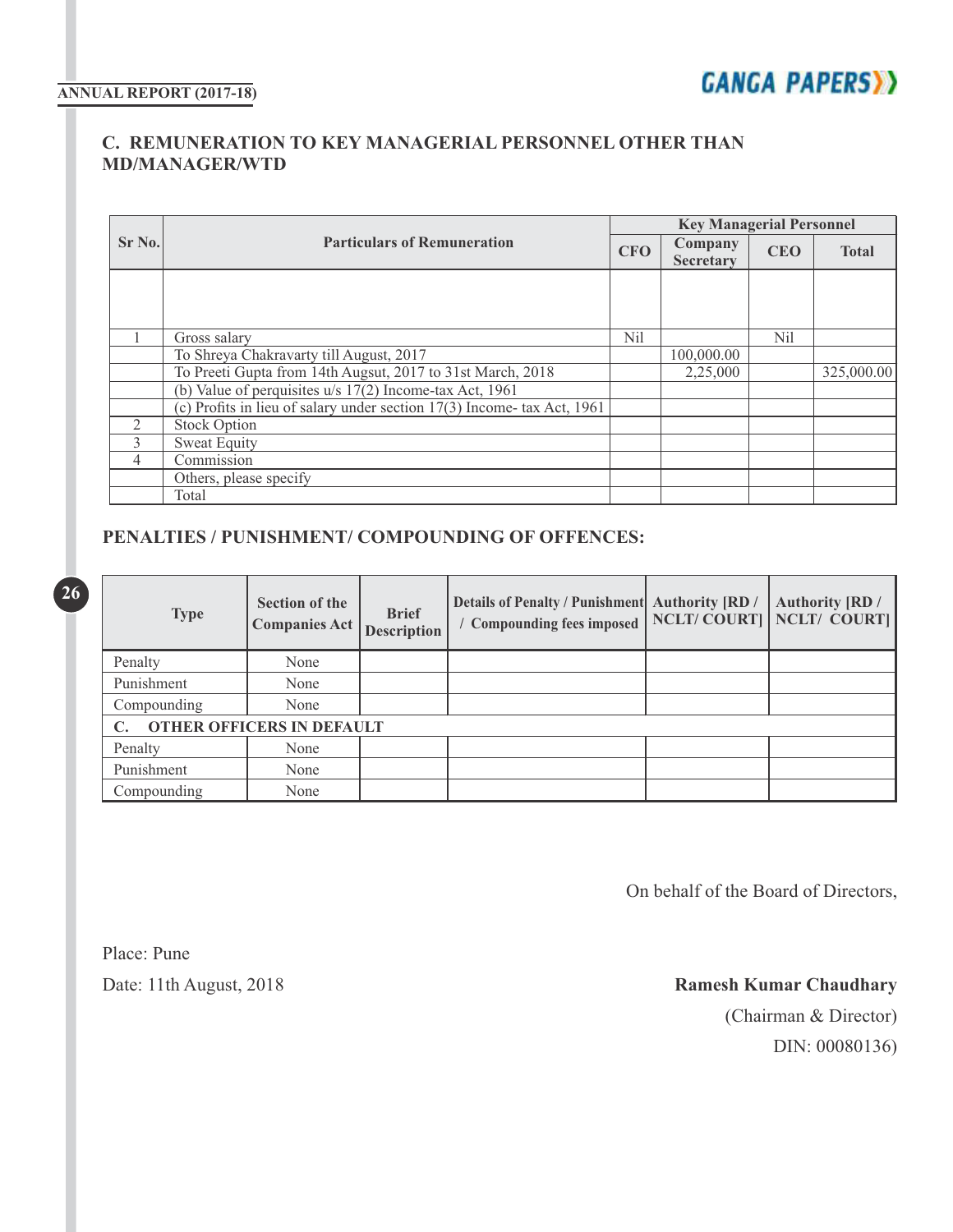

**27**

*Annexure "C" to the Directors' Report*

# **CONSERVATION OF ENERGY, TECHNOLOGY ABSORPTION AND FOREIGN EXCHANGE EARNINGS AND OUTGO**

**[Section 134(3)(m) of The Companies Act, 2013 read with Rule 8(3) of The Companies (Accounts) Rules, 2014]**

#### **1.** CONSERVATION OF ENERGY

- a) Energy Conservation Measures Taken:
	- i. Variable Frequency Drives installed in order to save power.
	- ii. Various old equipments of the plant are changed with new technology to save energy.
- b) Additional investment and proposals, if any, being implemented for reduction of consumption of energy:
- c) Impact of the measures (a)  $\&$  (b) above, for reduction of energy consumption and consequent impact on the cost of production of goods: The Company will achieve savings in energy consumption.
- d) Total energy consumption and energy consumption per unit of production as Form A of the Annexure to the rules in respect of industry specified in the Schedule thereto:

|                                        | <b>Current Year</b><br>$(2017 - 18)$ | <b>Previous Year</b><br>$(2016 - 17)$ |
|----------------------------------------|--------------------------------------|---------------------------------------|
| A. Power and Fuel Consumption          |                                      |                                       |
| 1. Electricity                         |                                      |                                       |
| Purchased<br>(a)                       |                                      |                                       |
| Unit                                   | 13,596,680 kwh                       | 12,068,960 kwh                        |
| <b>Total Amount</b>                    | Rs. 111,682,384/-                    | Rs.94,666,723/-                       |
| Rate/unit                              | Rs. 8.21/unit                        | Rs.7.84/unit                          |
| Own Generation                         |                                      |                                       |
| (i) Through Diesel Generator           |                                      |                                       |
| (ii) Through steam turbine / generator | 942,654 kwh                          | 853,206 kwh                           |

# FORM A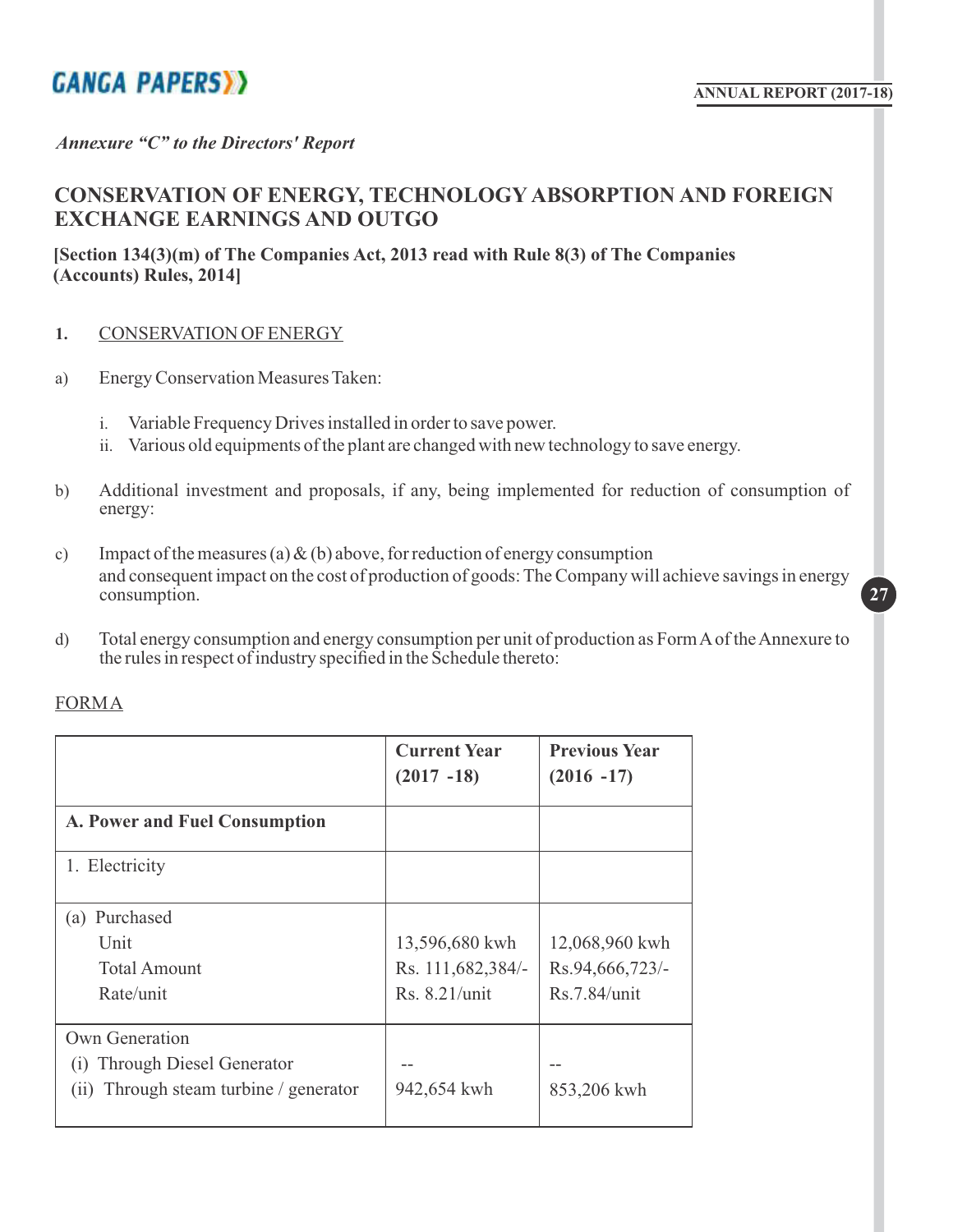# **GANGA PAPERS**>>

#### **ANNUAL REPORT (2017-18)**

| 2. Coal (specify quality and where used)<br>Quantity (tones)<br><b>Total Cost</b><br>Average Rate | 26204 MT<br>Rs. 12,54,38,548/-<br>Rs. 4787/MT | 16,757 MT<br>Rs.68,392,574/-<br>Rs.4,081/MT |
|---------------------------------------------------------------------------------------------------|-----------------------------------------------|---------------------------------------------|
| 3. Furnace Oil                                                                                    | <b>Nil</b>                                    | Nil                                         |
| 4. Others                                                                                         | <b>Nil</b>                                    | <b>Nil</b>                                  |
| <b>B.</b> Consumption per unit of production                                                      |                                               |                                             |
| Products (with details) unit:                                                                     |                                               |                                             |
| Electricity                                                                                       | 530 units/MT                                  | 396.02 unit/MT                              |
| Furnace Oil                                                                                       |                                               | --                                          |
| Coal (specify quality)                                                                            | 1023.93 kg/MT                                 | 549.85 Kg/MT                                |
| Others (specify)                                                                                  |                                               |                                             |

# 2. TECHNOLOGY ABSORPTION:-

Efforts made in technology absorption as per Form-B of the Annexure:

# 1. Research & Development (R & D)

**12 28**

- (a) Specific areas in which R & D carried out by the Company: None
- (b) Benefits derived as a result of the above  $R & D$ : Not Applicable
- (c) Future plan of action: Not yet finalized
- (d) Expenditure on  $R & D$ : Nil

# 2. Technology absorption, adaptation and innovation: NIL

- (a) Efforts in brief, made towards technology absorption, adaptation and innovation: N.A.
- (b) Benefits derived as a result of the above efforts: N.A.
- (c) Technology imported during the last five years: N.A.

# 3. FOREIGN EXCHANGE EARNINGS & OUTGO:-

- a) The Company has not commenced any major export activities and the earnings in foreign currency during the previous year was nil and during the year under review is also nil.
- b) Total CIF Value of Imports during the previous year was Rs.135,863,354 and during the year under review it was Rs. 199,983,007

Place: Pune

Date: 11<sup>th</sup> August, 2018 For Ganga Papers India Limited

**Ramesh Kumar Chaudhary (Chairman & Director) DIN:00080136**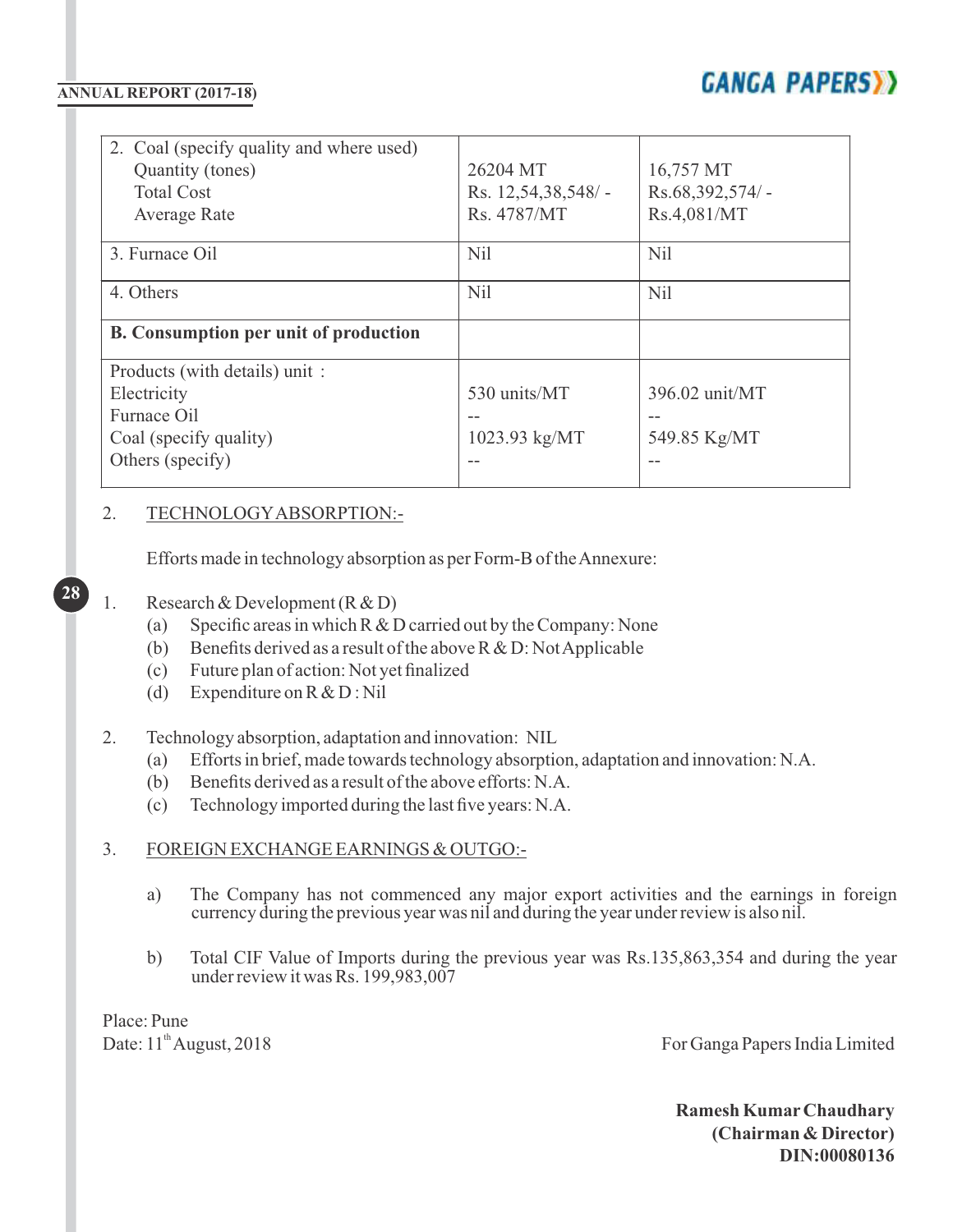

# **Report on Corporate Governance**

The Directors present their Report on Corporate Governance for the year ended  $31<sup>st</sup>$  March, 2018 as required by SEBI guidelines and SEBI (Listing Obligations and Disclosure Requirements) Regulations, 2015:

#### **1. Company's Philosophy**

The Company's philosophy on Code of Corporate Governance is based on the following principles:

- (I) conduct of the business with all integrity, fairness and transparency with regard to all transactions, making of all necessary disclosures and decisions, complying with all applicable laws, accountability and responsibility towards all the stakeholders.
- (ii) adoption of sound practices based on openness, transparency, capability and accountability which are essential for long term success, building confidence of stakeholders, functioning and conduct of business.

#### **2. Board of Directors**

 The composition of Board of Directors of the Company is in line with Regulation 17 of SEBI (Listing Obligations and Disclosure Requirements) Regulations, 2015 and atleast one third of the Board comprises of Independent Directors of the Company.

 Mr. Amit Chaudhary (DIN: 00080093), Director of the Company, retires at the forthcoming Annual General Meeting and being eligible, has offered himself for re-appointment to the said office.

#### **Details of the Directors proposed to be appointed/ re-appointed at the forthcoming Annual General Meeting.**

| Name of Director                        | Mr. Sandeep Kanoria                            |
|-----------------------------------------|------------------------------------------------|
| Date of Birth                           | $20 - 08 - 1964$                               |
| Date of Appointment                     | 4 <sup>th</sup> December, 2017                 |
| Qualification                           | Graduate.                                      |
| <b>Experience in Specific</b>           | Wide experience of 25 years in paper Industry. |
| Directorship held in other companies    | 03                                             |
| Chairman/member of the Committee of the | $\overline{0}$                                 |
| Board of Directors of the Company       |                                                |
| Chairman/member of the Committee of the | $\overline{0}$                                 |
| Board of Directors of other Company     |                                                |
| Number of Shares held in the Company    | 17,09,501                                      |
| Relationship with other Directors       | None                                           |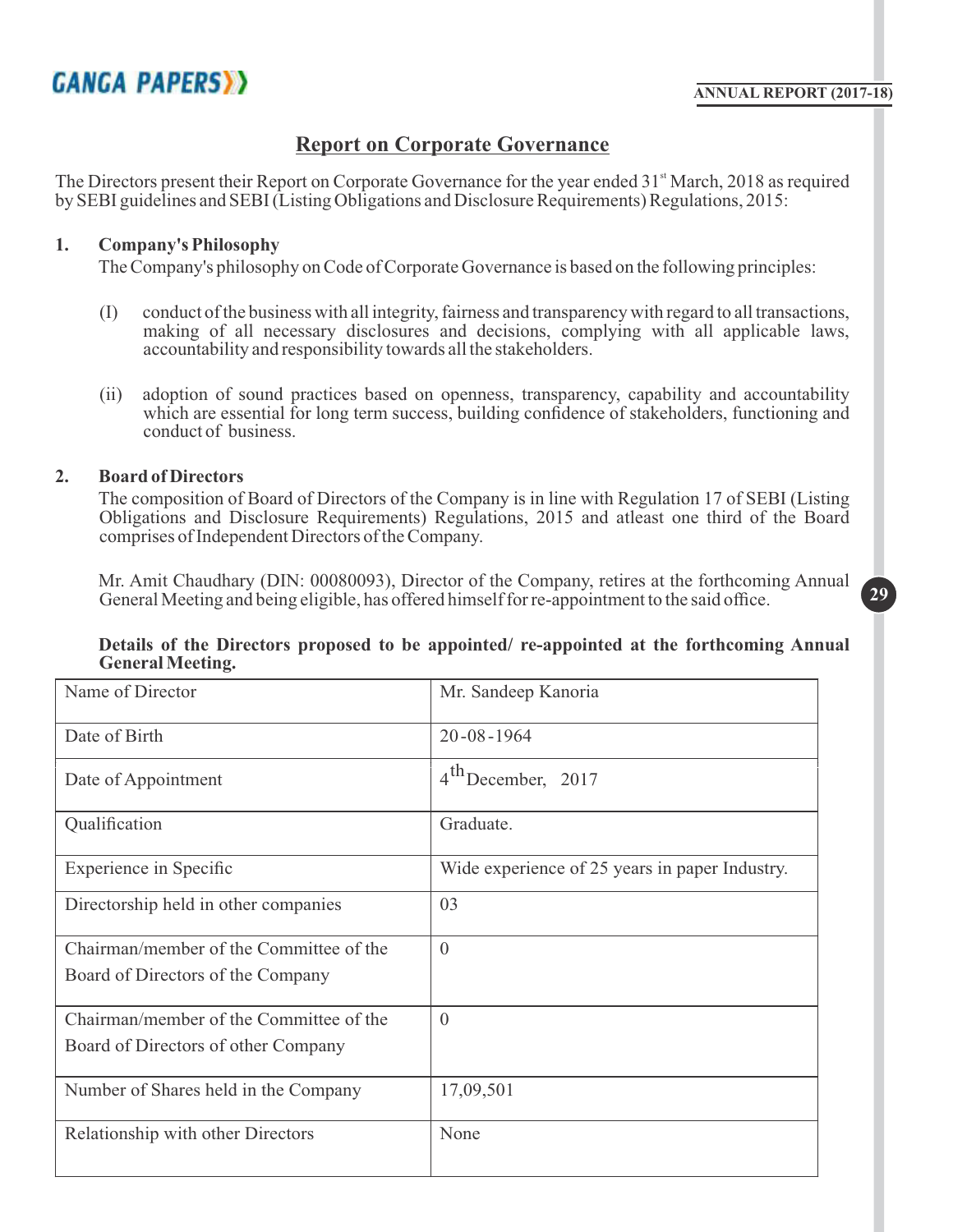# **GANGA PAPERS**>>

| Name of Director                                                               | Mr. Amit Chaudhary                                                                                                                                                                        |
|--------------------------------------------------------------------------------|-------------------------------------------------------------------------------------------------------------------------------------------------------------------------------------------|
| Date of Birth                                                                  | $24 - 05 - 1980$                                                                                                                                                                          |
| Date of Re - Appointment                                                       | 28 <sup>th</sup> September, 2018.                                                                                                                                                         |
| Qualificat ion                                                                 | <b>Chartered Accountant</b>                                                                                                                                                               |
| Experience in Specific                                                         | Mr. Amit Chaudhary is a qualified<br>Chartered Accountant having 15 years of<br>experience in the industry sector and<br>possesses natural managerial talent with<br>progressive outlook. |
| nies<br>Directorship held in other compa                                       | 08                                                                                                                                                                                        |
| Chairman/member of the Committee of the<br>Board of Directors of the Company   | 0 <sub>1</sub>                                                                                                                                                                            |
| Chairman/member of the Committee of the<br>Board of Directors of other Company | $\overline{0}$                                                                                                                                                                            |
| Number of Shares held in the Company                                           | 9,98,000                                                                                                                                                                                  |
| Relationship with other Directors                                              | Son of Mr. Ramesh Kumar Chaudhary (Non<br>Executive - Promoter) and brother of Mr.<br><b>Gautam Chaudhary (C.F.O)</b>                                                                     |

**Details of designation of directors, attendance of Board Meetings/ AGM and other directorship and chairmanships/ memberships of Committees:**

|  | The information tabled is as on 31 <sup>st</sup> March, 2018 |  |  |  |  |  |  |  |
|--|--------------------------------------------------------------|--|--|--|--|--|--|--|
|--|--------------------------------------------------------------|--|--|--|--|--|--|--|

| S.<br>No.      | Name of Director      | Category of<br>Directorship | Attendance of<br>Meetings during |                  | No. of Directorships and Committee<br>Memberships / Chairmanships (including this |                |                          |  |
|----------------|-----------------------|-----------------------------|----------------------------------|------------------|-----------------------------------------------------------------------------------|----------------|--------------------------|--|
|                |                       |                             | 2017-18                          |                  | Company)                                                                          |                |                          |  |
|                |                       |                             | Board                            | 33 <sup>rd</sup> | Directorships                                                                     | Committee      | Committee                |  |
|                |                       |                             | Meetings                         | AGM              |                                                                                   | Memberships    | Chairmanships            |  |
| $\mathbf{1}$ . | Mr. Ramesh Kumar      | Non-Executive               | 8                                | Yes              | 10                                                                                |                |                          |  |
|                | Chaudhary             | Chairman                    |                                  |                  |                                                                                   |                |                          |  |
| 2.             | Mr. Sandeep Kanoria   | Managing                    | 8                                | Yes              | $\overline{4}$                                                                    | ٠              | $\overline{\phantom{a}}$ |  |
|                |                       | Director                    |                                  |                  |                                                                                   |                |                          |  |
| 3.             | Mr. Amit Chaudhary    | Non Executive               | 8                                | <b>Yes</b>       | 9                                                                                 | $\overline{2}$ |                          |  |
|                |                       | Director                    |                                  |                  |                                                                                   |                |                          |  |
| 4.             | Ms. Sandhana Kanoria  | Non Executive -             | 5                                | Yes              | $\mathbf{1}$                                                                      | ۰              | $\overline{\phantom{a}}$ |  |
|                |                       | Women director              |                                  |                  |                                                                                   |                |                          |  |
| 5.             | Mr. Sanjeev Murarilal | Independent                 | 7                                | Yes              | $\overline{4}$                                                                    |                | $\overline{2}$           |  |
|                | Jalan                 | Director                    |                                  |                  |                                                                                   |                |                          |  |
| 6.             | Mr. Sharwan Kumar     | Independent                 | 7                                | Yes              | $\overline{2}$                                                                    | 3              | $\overline{\phantom{a}}$ |  |
|                | Kanodia               | Director                    |                                  |                  |                                                                                   |                |                          |  |
| 7.             | Mr. Anjani Kumar      | Independent                 | 5                                | Yes              | $\mathbf{1}$                                                                      | ٠              | $\overline{\phantom{a}}$ |  |
|                | Agrawal               | Director                    |                                  |                  |                                                                                   |                |                          |  |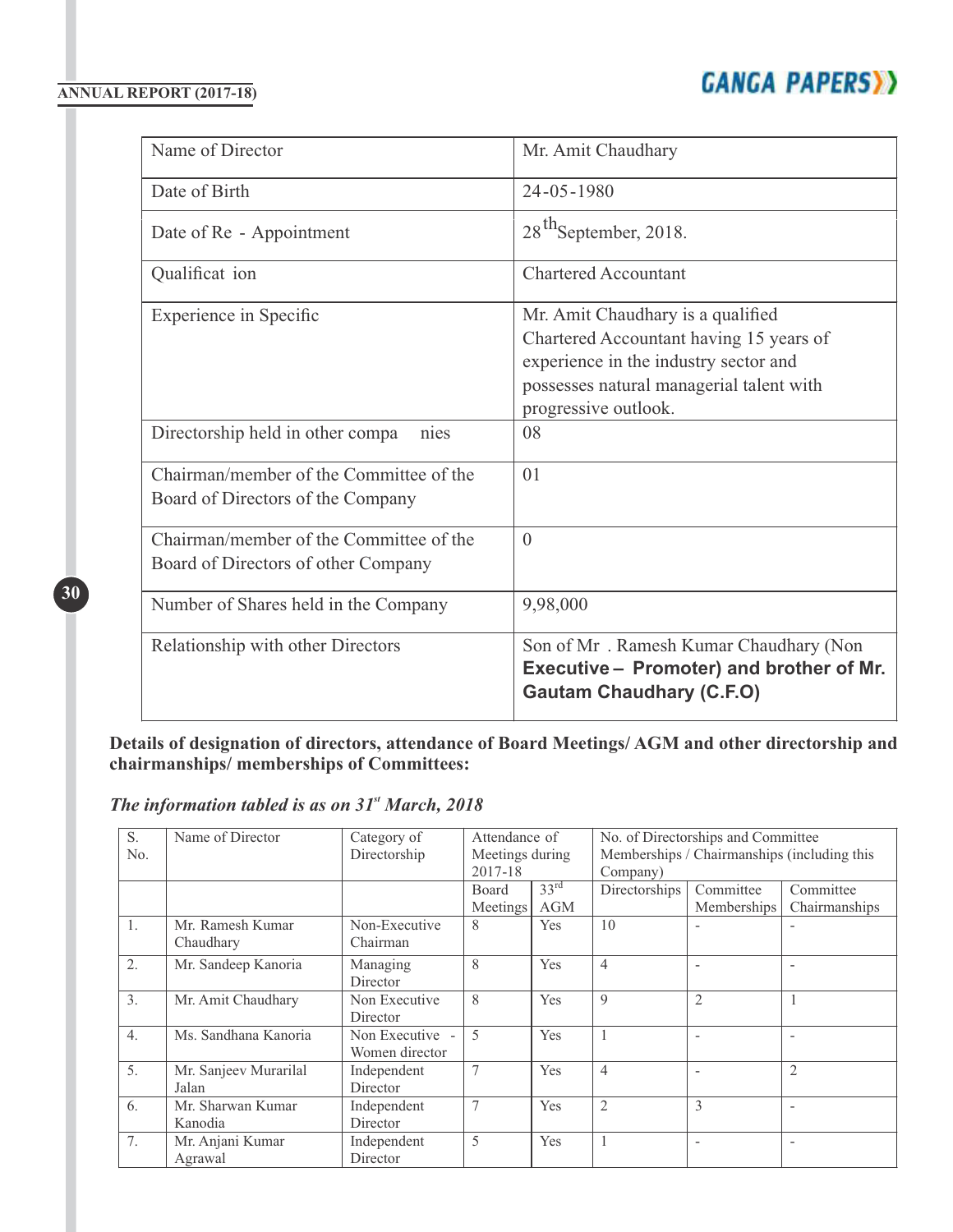

**31**

\*The Directorships, held by Directors above, do not include directorships in foreign companies.

# In accordance with Regulation 20 and Regulation 18 of the SEBI (Listing Obligations and Disclosure Requirements) Regulations, 2015, Memberships/Chairmanships of only Audit Committees and Stakeholders Relationship Committees in all public limited companies have been considered.

#In compliance with the provisions of Companies Act, 2013 and as per Regulation 17 of SEBI (Listing Obligation and Disclosure Requirements) Regulations, 2015, Mr. Anjani Kumar Agrawal, Mr. Sanjeev Murarilal Jalan and Mr. Sharwan Kumar Kanodia were appointed as Independent Directors for a term of five years from September 30, 2014.

During the year ended  $31<sup>st</sup>$  March, 2018, eight board meetings were held on the following dates:

| 30-05-2017   | 14-08-2017       | 31-08-2017 | 14-09-2017       |
|--------------|------------------|------------|------------------|
| $03-10-2017$ | $04 - 12 - 2017$ | 21-12-2017 | $13 - 02 - 2018$ |

#### **Separate Independent Directors Meetings**

The Independent Directors met once during the year under report, i.e.,  $30<sup>th</sup>$  March, 2018, without the presence of Non- Independent Directors or Management representatives.

The Independent Directors evaluate the performance of the Non-Independent Directors, wherein the evaluation of performance of the Non-Independent Directors, including the Chairman and also of the Board as a Whole was made, against pre-defined and identified criteria.

#### **3. Appointment of Directors:**

The Directors of the Company are appointed by Members at the General Meetings.

 As regards the appointment and tenure of Independent Directors, the following policy has been adopted by the Board:

- ightarrow The Company has adopted the provisions with respect to appointment and tenure of Independent Directors which are consistent with the Companies Act, 2013 and SEBI (Listing Obligations and Disclosure Requirements) Regulations, 2015.
- ightarrow The Independent Directors will serve a maximum of two terms of five years each.
- is the Company would not have any upper age limit of retirement of Independent Directors from the Board and their appointment and tenure will be governed by provisions of the Companies Act, 2013.

# **4. Committees of the Board**

The Board has established the following statutory and non-statutory committees:

#### **Audit Committee**

 The Audit Committee comprises of Mr. Sanjeev Murarilal Jalan as the Chairman, Mr. Amit Chaudhary and Mr. Sharwan Kumar Kanodia as Members.

The Company Secretary acts as the Secretary to the Audit Committee.

 The terms of reference of the Audit Committee are as per Regulation 18 of SEBI (Listing Obligations and Disclosure Requirements) Regulations, 2015, read with Section 177 of the Companies Act, 2013, and includes such other functions as may be assigned to it by the Board. Audit Committee of the Company is entrusted with the responsibility to supervise the Company's internal controls and financial reporting process and inter alia performs the following functions, amongst others:

a) overseeing the Company's financial reporting process and disclosure of financial information to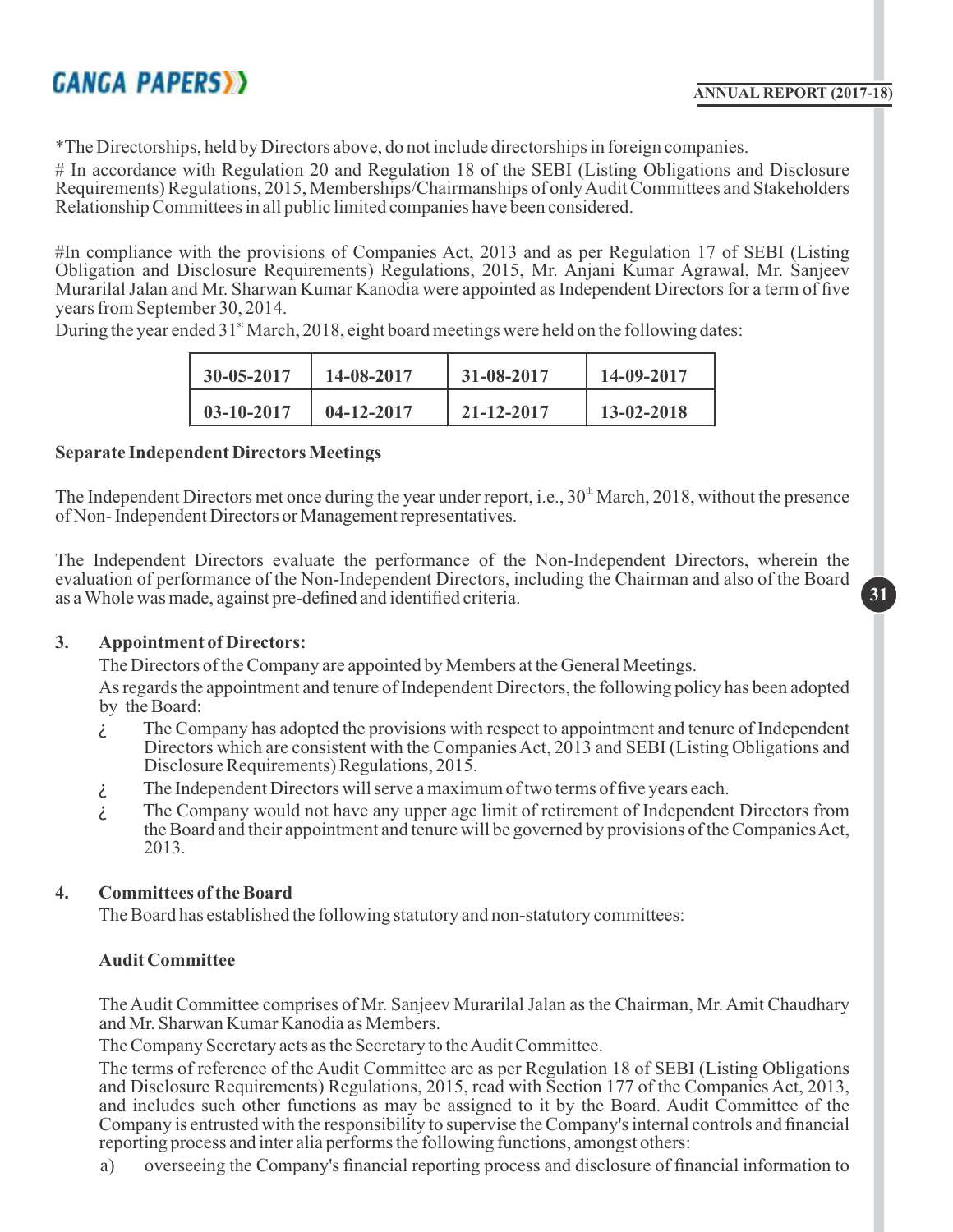

ensure that the financial statements are correct, sufficient and credible;

- b) recommending to the Board, the appointment, re-appointment of the Statutory Auditor and Internal Auditor and fixation of audit fees and approval for payment of any other services;
- c) reviewing with the Management, the quarterly and annual financial statements before submission to the Board for approval;
- d) reviewing with the Management the performance of the Statutory Auditors and the Internal Auditors and the adequacy of internal audit systems
- e) reviewing with the Management the adequacy of internal audit functions.

The minutes of each Audit Committee meeting is placed and confirmed in the next meeting of the Board. During the year ended 31<sup>st</sup> March, 2018, five audit committee meetings were held on the following dates:

| 30-05-2017       | 14-08-2017 | 14-09-2017 |
|------------------|------------|------------|
| $04 - 12 - 2017$ | 13-02-2018 |            |

The attendance at the Meetings were as under:

| S.No | Name of the Committee Members | Meetings attended |
|------|-------------------------------|-------------------|
|      | Mr. Sanjeev Murarilal Jalan   |                   |
|      | Mr. Amit Chaudhary            |                   |
|      | Mr. Sharwan Kumar Kanodia     |                   |

#### **Nomination and Remuneration Committee**

The Nomination and Remuneration Committee comprises Mr. Sanjeev Murarilal Jalan as the Chairman and Mr. Amit Chaudhary and Mr. Sharwan Kumar Kanodia as Members.

In terms of Section 178(1) of the Companies Act, 2013 and Regulation 19 of SEBI (Listing Obligations and Disclosure Requirements) Regulations, 2015, the Nomination and Remuneration Committee should comprise of at least three Directors, all of whom should be Non-Executive Directors. At least half of the Committee members should be Independent with an Independent Director acting as the Chairman of the Committee.

The Company Secretary acts as the Secretary to the Committee.

The terms of reference of the Nomination and Remuneration Committee is in terms of the Companies Act, 2013 and Part II Schedule D of the SEBI (Listing Obligations and Disclosure Requirements) Regulations, 2015, which inter alia deals with manner of selection of Directors, Key Managerial Personnel and Senior Management Personnel, formulation of criteria for evaluation of the performance of the Directors and determining the remuneration of Key Managerial Personnel and other employees of the Company.

During the year ended  $31<sup>st</sup>$  March, 2018, three Nomination and Remuneration committee meetings were held on the following dates:

| 14-08-2017 | 31-08-2017 | $04 - 12 - 2017$ |
|------------|------------|------------------|
|------------|------------|------------------|

The attendance at the Meetings were as under:

| S.No         | Name of the Committee Members | Meetings attended |
|--------------|-------------------------------|-------------------|
| 1.           | Mr. Sanjeev Murarilal Jalan   |                   |
| 2.           | Mr. Amit Chaudhary            |                   |
| $\mathbf{R}$ | Mr. Sharwan Kumar Kanodia     |                   |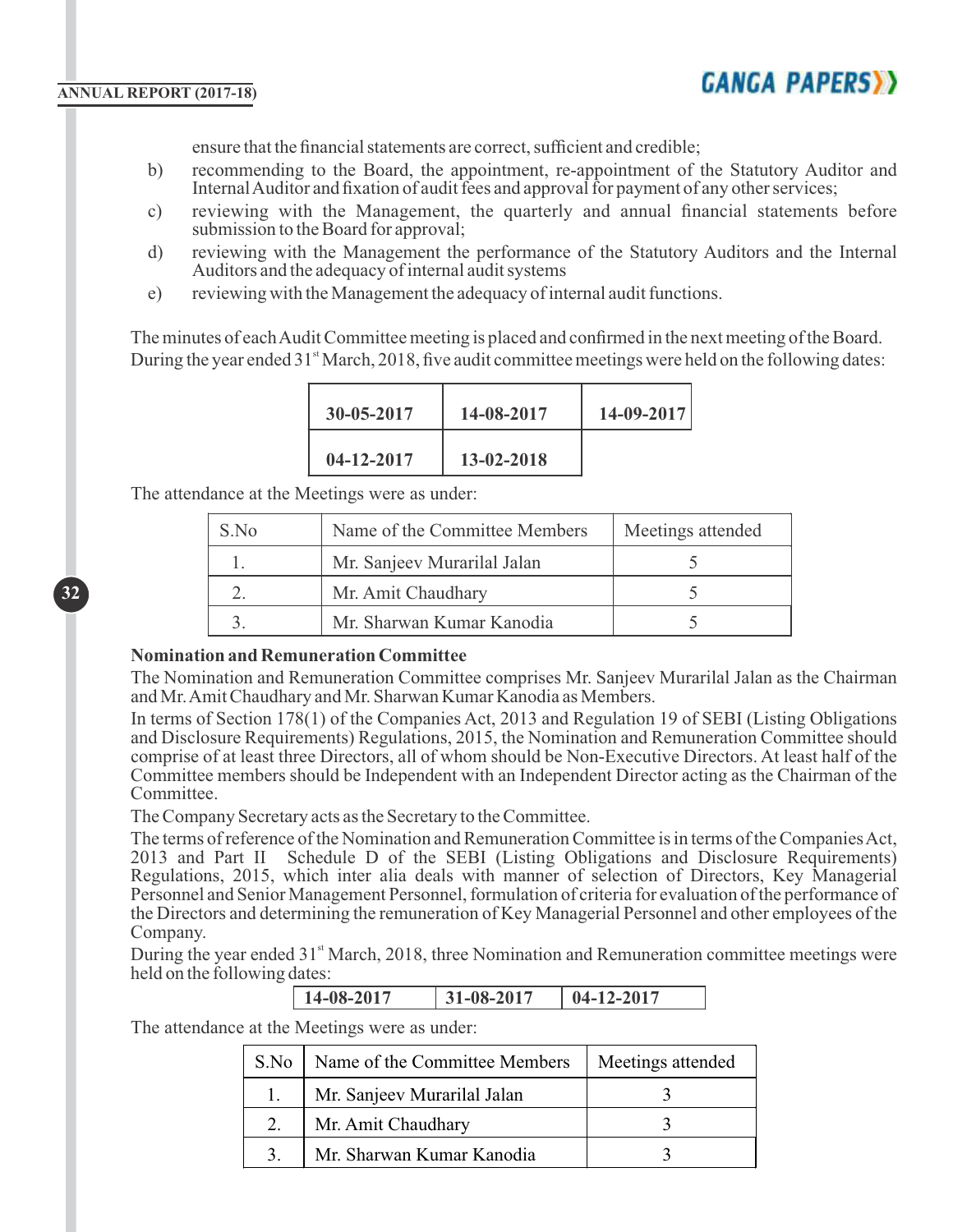

#### **Details of managerial remuneration for the financial year ended 31<sup>\*</sup> March, 2018:**

 The Company does not pay any sitting fees to the Directors for attending any Board or Committee meetings.

 The Company paid Rs. 6 lakhs as a remuneration to Mr. Sandeep Kanoria (DIN: 00084506), Managing Director for the year ended 31st March, 2018.

#### **Stakeholders' Relationship Committee**

 The Stakeholders' Relationship Committee comprises Mr. Amit Chaudhary as the Chairman and Mr. Sharwan Kumar Kanodia as Member.

 The Committee oversees the performance of the Registrar and Share Transfer Agent and recommends measures for overall improvement in quality of investor service. The committee also looks into redressal of shareholders'/ investors complaints.

During the year ended 31<sup><sup>st</sup> March, 2018, four stakeholders' Relationship committee meetings were held</sup> on the following dates:

| $30 - 05 - 2017$ | 14-08-2017 | $03 - 10 - 2017$ |
|------------------|------------|------------------|
| $13 - 02 - 2018$ |            |                  |

The attendance at the Meetings were as under:

| S.No | Name of the Committee Members   Meetings attended |  |
|------|---------------------------------------------------|--|
|      | Mr. Amit Chaudhary                                |  |
|      | Mr. Sharwan Kumar Kanodia                         |  |

#### **Status of Investor Complaints**

 During the year under review one compliant of a shareholder was received which was redressed at the SEBI Complaints redress System (SCORES).

#### **5. General Body Meetings**:

 The Location, date and time of the Annual General Meetings held during the preceding Three (3) years and the Special Resolutions, if any, passed thereat are as follows:

| Year          | Location                                 | Date and Time     | <b>Special Resolution passed</b>     |
|---------------|------------------------------------------|-------------------|--------------------------------------|
| $2014 - 2015$ | 241, Village Bebedohal, Tal.             | $30th$ September, | Shifting of Registered Office of the |
|               | Maval, Pune-410506 MH                    | 2015 at 10.30 am  | Company from D-8, Sanskruti Prangan, |
|               |                                          |                   | S. No 131, Baner-Balewadi Road,      |
|               |                                          |                   | Baner, Pune-411046 to 241, Village   |
|               |                                          |                   | Bebedohal, Tal. Maval, Pune-410506.  |
|               | 2015-2016   241, Village Bebedohal, Tal. | $30th$ September, | Nil                                  |
|               | Maval, Pune-410506 MH                    | 2016 at 10.30 am  |                                      |
| $2016 - 2017$ | 241, Village Bebedohal, Tal.             | $27th$ September, | <b>Nil</b>                           |
|               | Maval, Pune-410506 MH                    | 2017 at 10.30 am  |                                      |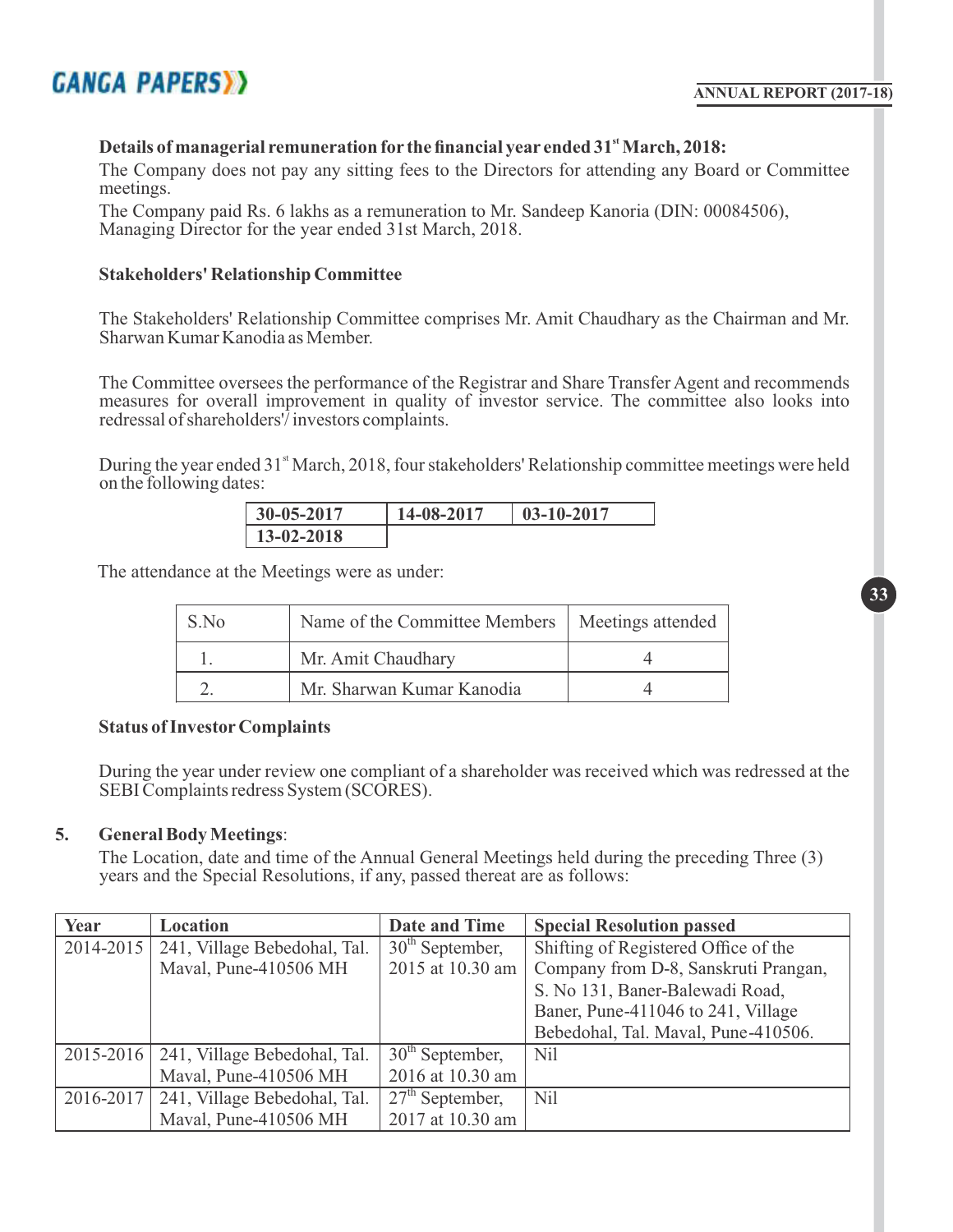# **GANGA PAPERS**)

### **Postal Ballot:**

During the year under review, no resolutions were passed through Postal Ballot.

## **Extra Ordinary General Meeting**

No Extra Ordinary General Meeting was held during the year ended March 31, 2017.

## **6. Company's Policies:**

The Board has adopted the following policies/ programme:

- a) Nomination and Remuneration Policy
- b) Policy on Board Diversity
- c) Policy on Preservation of Documents
- d) Related Party Transaction Policy
- e) Risk Management Policy
- f) Whistle Blower Policy

 The disclosure in respect of above policies/programme is available at the website of the Company viz. www.gangapapers.in

# **7. Affirmation and Disclosures CEO/CFO Certification:**

 As required under the Regulation 17(8) of the Listing Regulations, the Managing Director of the Company have certified to the Board that Audited Financial Statements for the financial year ended 31st March, 2018 do not contain any untrue statement and that these statements represent a true and fair view of the Company's affairs and other matters as specified there under.

## **Disclosures on materially significant related party transactions:**

 Attention of Members is drawn to the disclosure of transactions with related parties which are set out in Notes on Accounts – Note No. 30 - forming part of the audited accounts of the Company. None of the transactions with any of the related parties were in conflict with the interests of the Company.

#### **Disclosure of Accounting Treatment:**

 Your Company has followed the principles of accounting as prescribed in the Indian Accounting Standards and accordingly, there is no explanation required to be given by the management, as per Regulation 48 of SEBI (Listing Obligations and Disclosure Requirements) Regulations, 2015.

## **Details of Non Compliance:**

 Your Company has complied with all the requirements of the regulatory authorities. There were no instances of non compliance by the Company, nor were any penalties or strictures imposed on the Company by SEBI or any statutory authority on any matter relating to capital markets during the last year.

 However there was a penalty of Rs. 5900/- imposed by BSE Ltd for delay in filing of Shareholding Pattern by 5 days for quarter ended June, 2017 which was paid and the same was filed with BSE accordingly.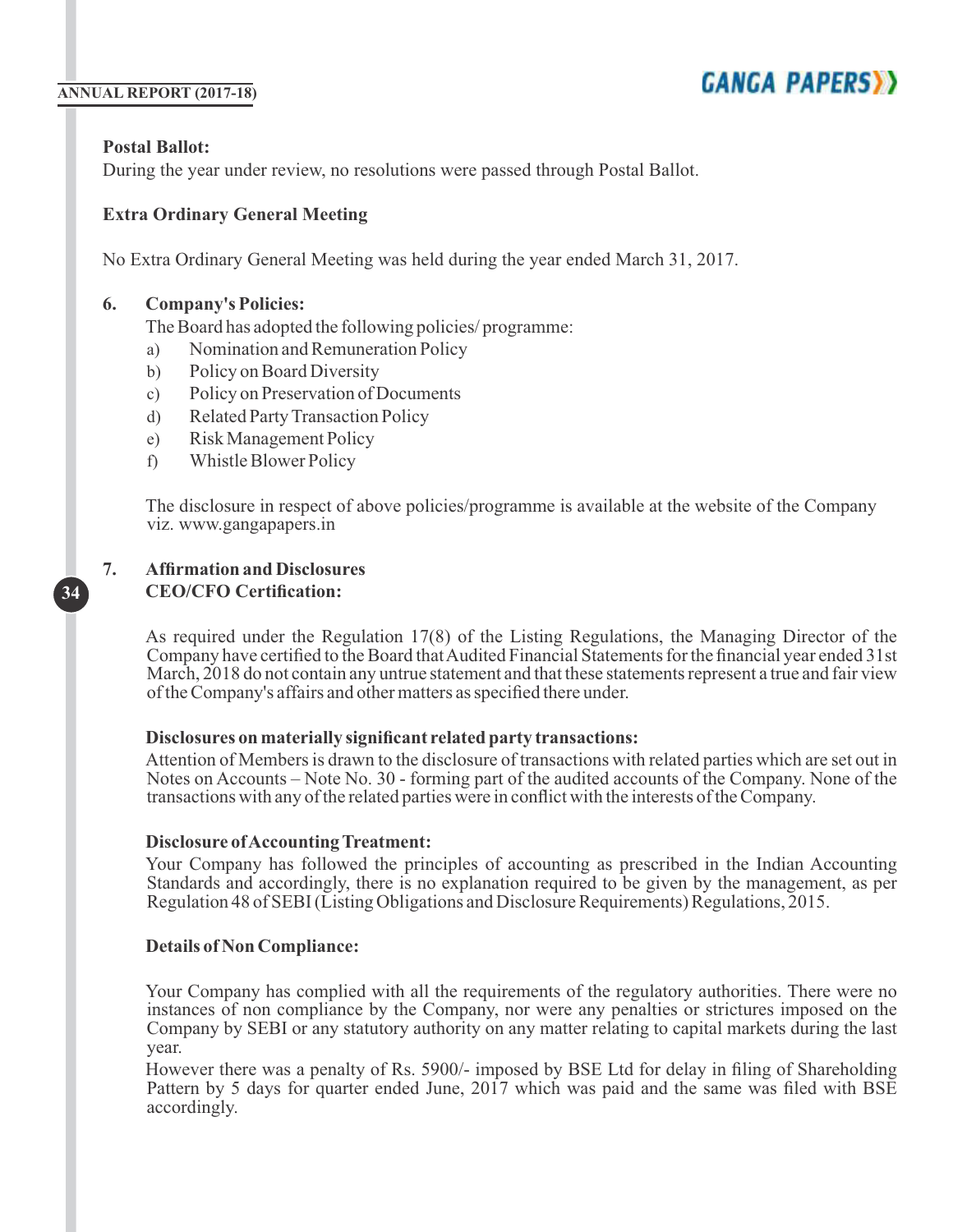

### **Whistle Blower Policy / Vigil Mechanism:**

 The Company has formulated a policy "Whistle Blower Policy / Vigil Mechanism", wherein the Employees/ Directors/Stakeholders of the Company are free to report any unethical or improper activity, actual or suspected fraud or violation of the Company's Code of Conduct. This mechanism provides safeguards against victimization of Employees, who report under the said mechanism. The Company affirms that no director or employee has been denied access to the Audit Committee during financial year 31st March, 2018.

#### **Prevention of Insider Trading:**

 The Company has adopted a detailed Code of Conduct for Prevention of Insider Trading for its designated employees, in compliance with SEBI (Prohibition of Insider Trading) Regulations, 2015. The Code lays down Guidelines, which advise them on procedures to be followed and disclosures to be made, while dealing with shares of the Company and cautions them of the consequences of violations.

#### **Compliance with Mandatory requirements of regulations of SEBI (Listing Obligation and Disclosure Requirements) Regulations, 2015:**

 All the Mandatory requirements of the SEBI (Listing Obligation and Disclosure Requirements) Regulations, 2015, have been compiled by the Company.

#### **8. Means of Communication:**

 The Company has published its quarterly and half yearly results giving the required particulars in the "Free Press Journal"/"Financial Express" (English) and "Navshakti Mumbai"/ "Lakshdeep" (Marathi ).These results are also posted on Company's website at www.gangapapers.in.

#### **9. Annual Report:**

 The Annual Report containing, inter alia, Directors' Report, Audited Annual Account alongwith Auditors' Report and other important information is circulated to members and others entitled thereto. The Report on Management Discussion and Analysis (MD&A) forms part of the Annual Report.

#### **10. General Shareholders Information:**

| Date, Time and venue of Annual General Meeting                        | Friday, 28 <sup>th</sup> September, 2018 at 11.00 am at<br>Registered office of the Company at 241, Village<br>Bebedohal, Tal. Maval, Pune MH-410506. |
|-----------------------------------------------------------------------|-------------------------------------------------------------------------------------------------------------------------------------------------------|
| <b>Financial Year</b>                                                 | $1st$ April, 2017 to 31 <sup>st</sup> March, 2018                                                                                                     |
| Date of Book Closure                                                  | From Saturday, $22nd$ September, 2018 to Friday                                                                                                       |
|                                                                       | 28 <sup>th</sup> September, 2018                                                                                                                      |
| Last date of receipt of Proxy Forms                                   | $26th$ September, 2018.                                                                                                                               |
| Listing on Stock Exchange and Stock                                   |                                                                                                                                                       |
| Code/symbol:                                                          |                                                                                                                                                       |
| <b>BSE Limited (BSE)</b><br>P.J. Towers, Dalal Street, Mumbai -400001 | Scrip Code: 531813                                                                                                                                    |
|                                                                       | Scrip ID: GANGAPA                                                                                                                                     |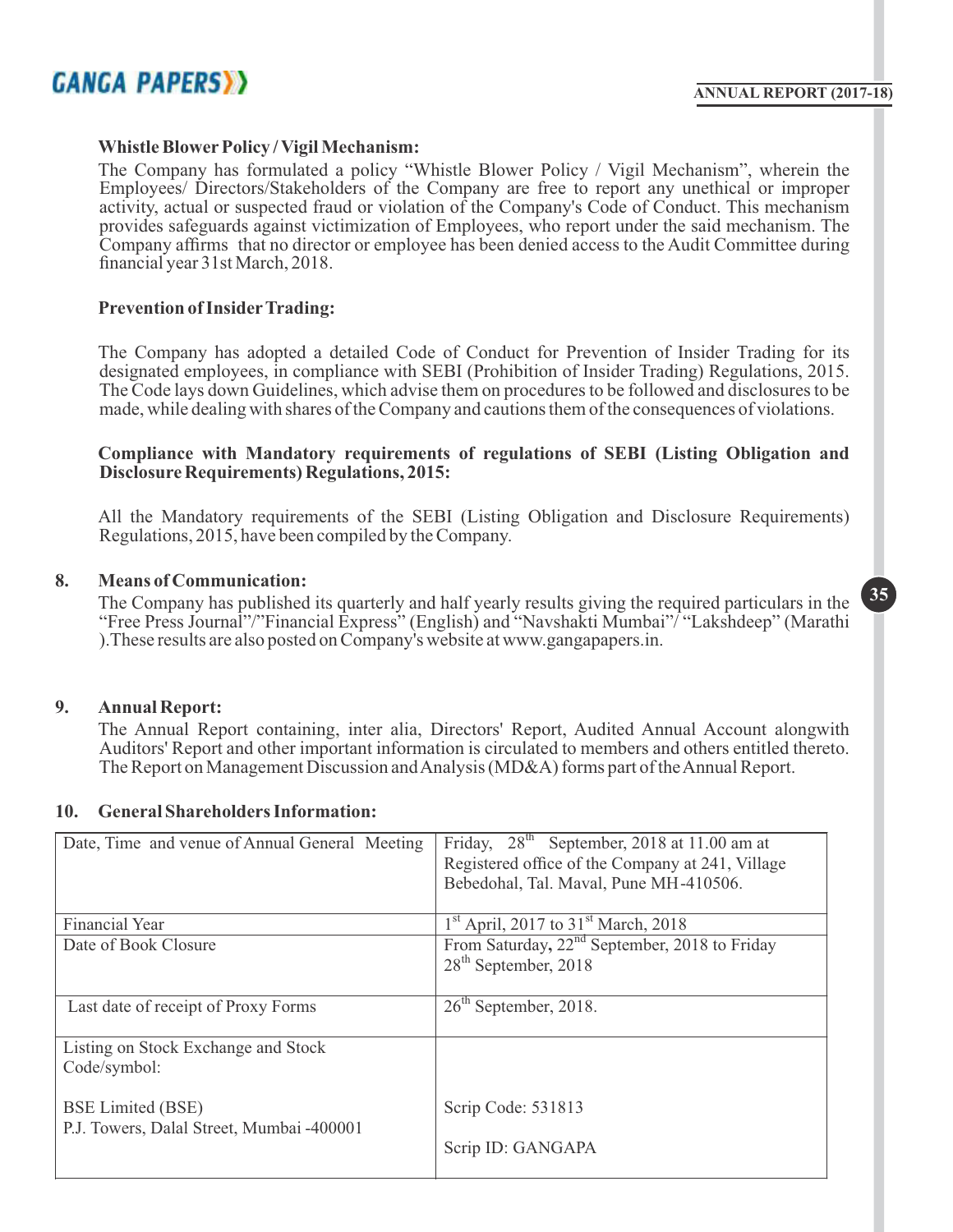# **GANGA PAPERS**>>

| <b>ISIN</b> Number                                     | INE278O01015                                                                                                                                                                                                          |
|--------------------------------------------------------|-----------------------------------------------------------------------------------------------------------------------------------------------------------------------------------------------------------------------|
| Email ID for Investor Complaints or any other<br>query | The Company Secretary<br>Ganga Papers India Limited<br>241, Village Bebedohal, Tal.Maval, Pune-410506<br>Mob. No.: +91 8112811116<br>Email: Compliance.gpil@gmail.com                                                 |
| <b>Plant Location</b>                                  | 241, Village Bebedohal, Tal.Maval, Pune -410506                                                                                                                                                                       |
| Corporate Identity Number (CIN)                        | L21012MH1985PTC035575.                                                                                                                                                                                                |
| <b>Registrar and Transfer Agent</b>                    | Sharex Dynamic (India) Pvt. Ltd.<br>Unit no.1, Luthra Ind. Premises, Safed Pool,<br>Andheri Kurla Road, Andheri (East),<br>Mumbai - 400072   T: 2856 3341/2851 5606  <br>F: 28512885   Web:http://www.sharexindia.com |

 This is a Common Agency looking after all the work related to share registry in terms of both physical and electronic connectivity (as per directions of SEBI) the details are as under:

 The Shareholders/investors can approach Sharex Dynamic (India) Pvt. Ltd for any of their queries relating to share transfer, dividend etc.

 (Note: Shareholders holding shares in Electronic Mode should address all correspondence to their respective DepositoryParticipants).

#### **11. Calendar of Financial Year ended 31st March, 2018**

 The meetings of Board of Directors for approval of quarterly financial results during year ended 31st March,  $201\bar{8}$  were held on the following dates:

| <b>First Quarter Results</b>           | $14^{\text{th}}$ September, 2017 |
|----------------------------------------|----------------------------------|
| Second Quarter and Half Yearly Results | $04^{\text{th}}$ December, 2017  |
| <b>Third Quarter Results</b>           | $13th$ February, 2018            |
| Fourth Quarter and Annual Results      | $30^{\text{th}}$ May, 2018       |

#### **12. Listing and Depository Fees**

 Listing fees and Annual Custody/Issuer Fee for the year 2017-18/ have been paid in full to BSE, CDSL and NSDL.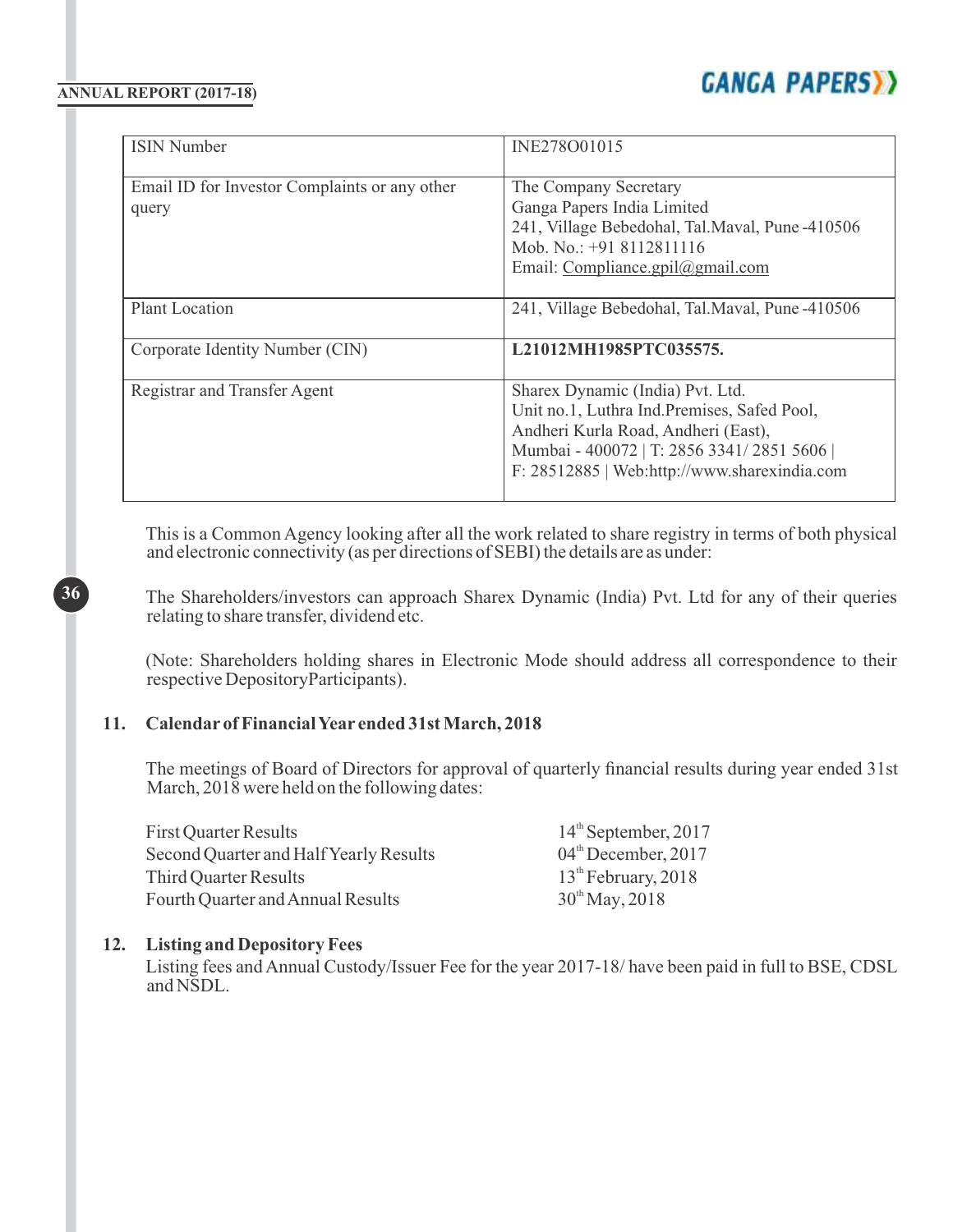



# 13. Distribution of Equity Shareholding as on 31<sup>st</sup> March 31, 2018.

| S.<br>No. | Category                        | <b>Shareholding Pattern</b>       |            |                    |
|-----------|---------------------------------|-----------------------------------|------------|--------------------|
|           |                                 | No. of Shareholders No. of Shares | held       | % of Total Capital |
|           | Promoters and Promoter<br>Group | 4                                 | 8,089,664  | 74.98              |
|           | Public (Non-Promoters)          | 258                               | 2,699,222  | 25.02              |
|           | <i>*</i> Total                  | 262                               | 10,788,886 | 100.00             |

## **Dematerialization of Shares and Liquidity as on 31st March, 2018:-**

Physical Form: 0.716%

Dematerialized Form: 99.284%

Trading in equity shares of the Company is permitted in dematerialized form only as per the notification issued by Securities and Exchange Board of India (SEBI).

# Shareholding Pattern by Size (NSDL+CDSL+Physical) as on 31<sup>st</sup> March, 2018.

| <b>Shareholding of</b> | Number of           | % of Total          | <b>Shares</b> | % of Total           |
|------------------------|---------------------|---------------------|---------------|----------------------|
| <b>Shares</b>          | <b>Shareholders</b> | <b>Shareholders</b> |               | <b>Share Capital</b> |
| $1 - 100$              | 173                 | 66.03               | 6883          | 0.06                 |
| 101-200                | 20                  | 7.63                | 3010          | 0.03                 |
| 201-500                | 11                  | 4.20                | 4490          | 0.04                 |
| 501-1000               | 8                   | 3.05                | 6972          | 0.06                 |
| 1001-5000              | 16                  | 6.11                | 47204         | 0.44                 |
| 5001-10000             | 7                   | 2.67                | 51600         | 0.48                 |
| 10001-100000           | 13                  | 4.96                | 257196        | 2.38                 |
| 100001- Above          | 14                  | 5.34                | 10411531      | 96.50                |
| <b>Total:</b>          | 262                 | 100.00              | 10788886      | 100.00               |

## **Market Share Price Data: (In Rs.)**

| <b>Monthly/Index</b> | <b>BSE Limited (BSE)</b>                                    |       |       |  |
|----------------------|-------------------------------------------------------------|-------|-------|--|
| <b>Month</b>         | <b>High Price</b><br><b>Low Price</b><br><b>Close Price</b> |       |       |  |
| April, 2017          | 10.53                                                       | 9.53  | 10.01 |  |
| May, 2017            | 10.51                                                       | 10.51 | 10.51 |  |
| June, 2017           | 13.66                                                       | 10.55 | 13.66 |  |
| July, 2017           | 17.75                                                       | 14.34 | 17.75 |  |
| <b>August, 2017</b>  | 23.45                                                       | 18.60 | 23.45 |  |
| September, 2017      | 23.45                                                       | 23.45 | 23.45 |  |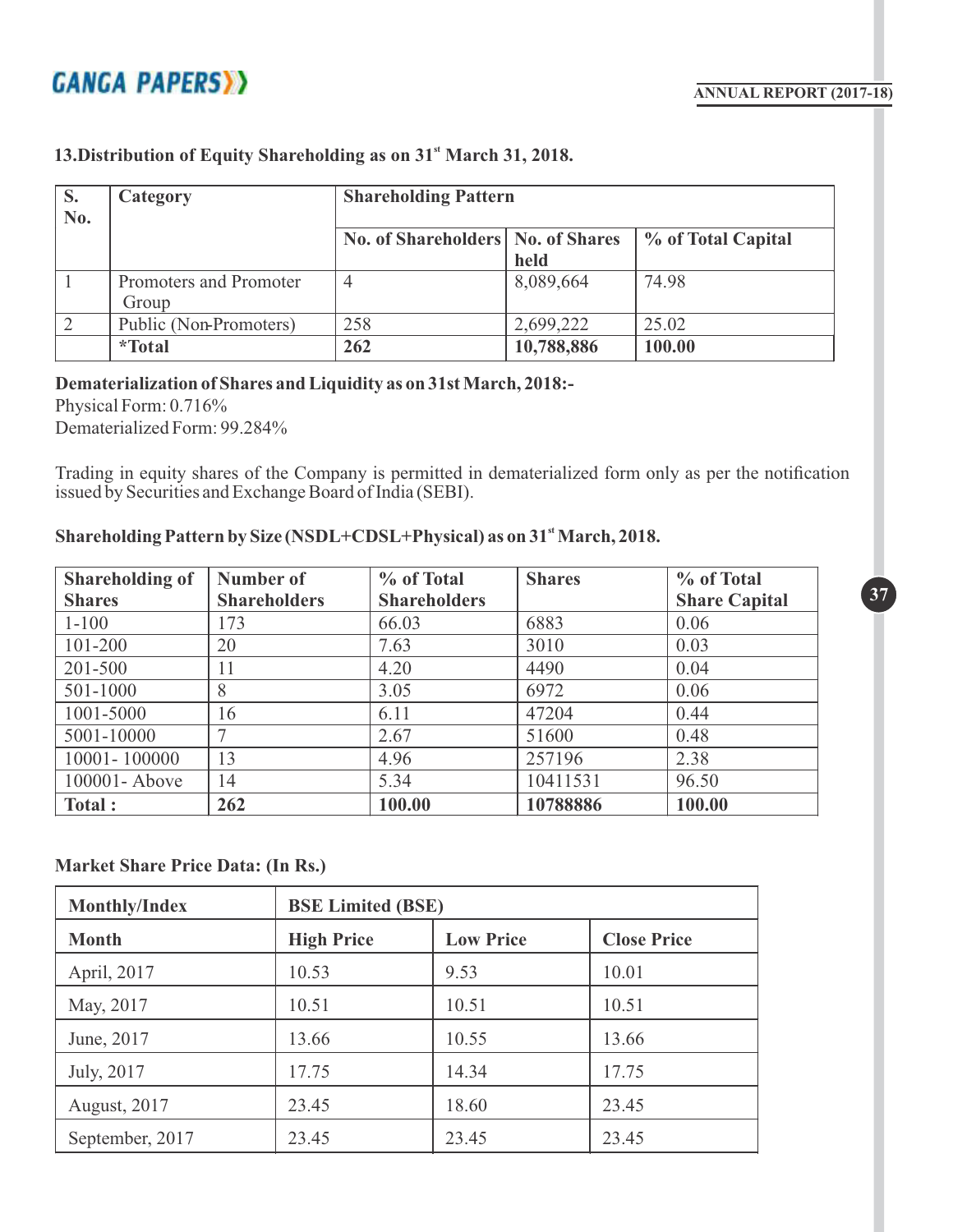# **GANGA PAPERS**>>

| October, 2017  | 30.45 | 24.60 | 30.45 |
|----------------|-------|-------|-------|
| November, 2017 | 41.25 | 31.25 | 41.25 |
| December, 2017 | 41.25 | 41.25 | 41.25 |
| January, 2018  | 61.65 | 43.30 | 61.30 |
| February, 2018 | 61.65 | 60.20 | 61.65 |
| March, 2018    | 61.65 | 57.50 | 58.50 |

# **14. Certificate of Compliance:**

 The Certificate of Compliance with requirements of Corporate Governance by the Company, issued by Mr. Aadesh Kumar Agrawal is annexed.

Place: Pune

**12 38**

Date: 11<sup>th</sup> August, 2018 By Order of the Board of Directors

 Ramesh Kumar Chaudhary (Chairman & Director) DIN: 00080136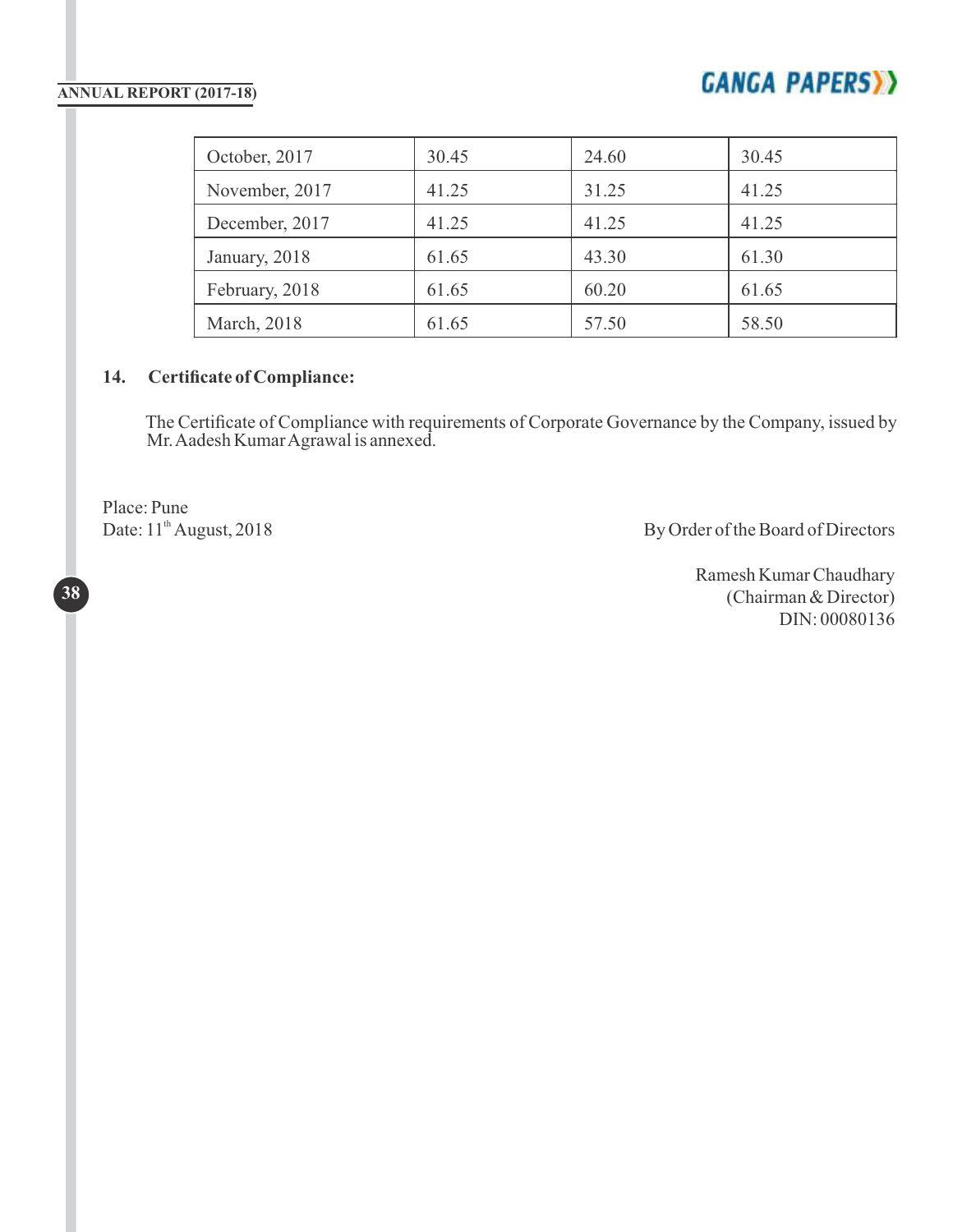

# **DECLARATION BY THE MANAGING DIRECTOR REGARDING AFFIRMATION OF CODE OF CONDUCT**

To, The Members of GANGA PAPERS INDIA LIMITED

I, Sandeep Kanoria, Managing Director of Ganga Papers India Limited, declare that all the Members of the Board of Directors and Senior Management Personnel have affirmed compliance with the Codes of Conduct for the year ended 31st March, 2018.

Place: Pune Sandeep Kanoria Date: 11<sup>th</sup> August, 2018 (Managing Director)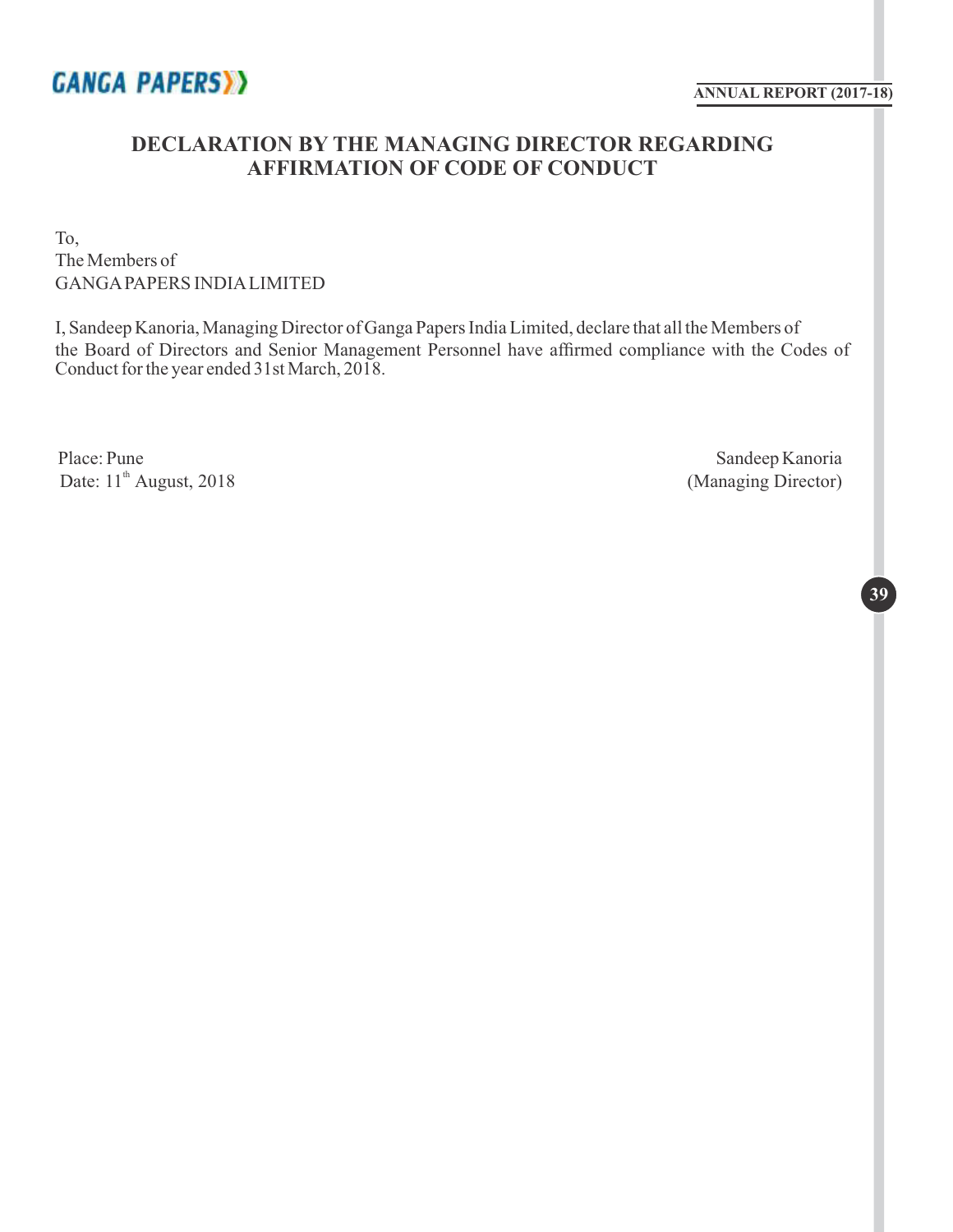# **GANGA PAPERS**)

# **CERTIFICATE ON CORPORATE GOVERNENCE**

To, The Members of GANGA PAPERS INDIA LIMITED

We have examined the compliance with conditions of Corporate Governance by GANGA PAPERS INDIA LIMITED for the year ended on 31st March, 2018, as stipulated in Regulation 34(3) read with Schedule V of the SEBI (Listing Obligation and Disclosure Requirements) Regulations, 2015.

The compliance of conditions of Corporate Governance is the responsibility of the management. Our examination has been limited to the review of the procedures and implementation thereof, as adopted by the Company for ensuring the compliance with the conditions of the Corporate Governance. It is neither an audit nor an expression of opinion on the financial statements of the Company.

In our opinion and to the best of our information and according to the explanations given to us and the representations made by the Directors and Management, we certify that the Company has complied with the conditions of Corporate Governance as stipulated in the abovementioned Listing Regulations.

We further state that such compliance is neither an assurance as to the future viability of the Company nor the efficiency or effectiveness with which the management has conducted the affairs of the Company.

**12 40**

Date:  $11<sup>th</sup>$  August, 2018 For Achal Srivastava & Co. Place: Pune Chartered Accountants Firm's Registration No.013385C

> Aadesh Kumar Agrawal ( Partner) Membership No. 410473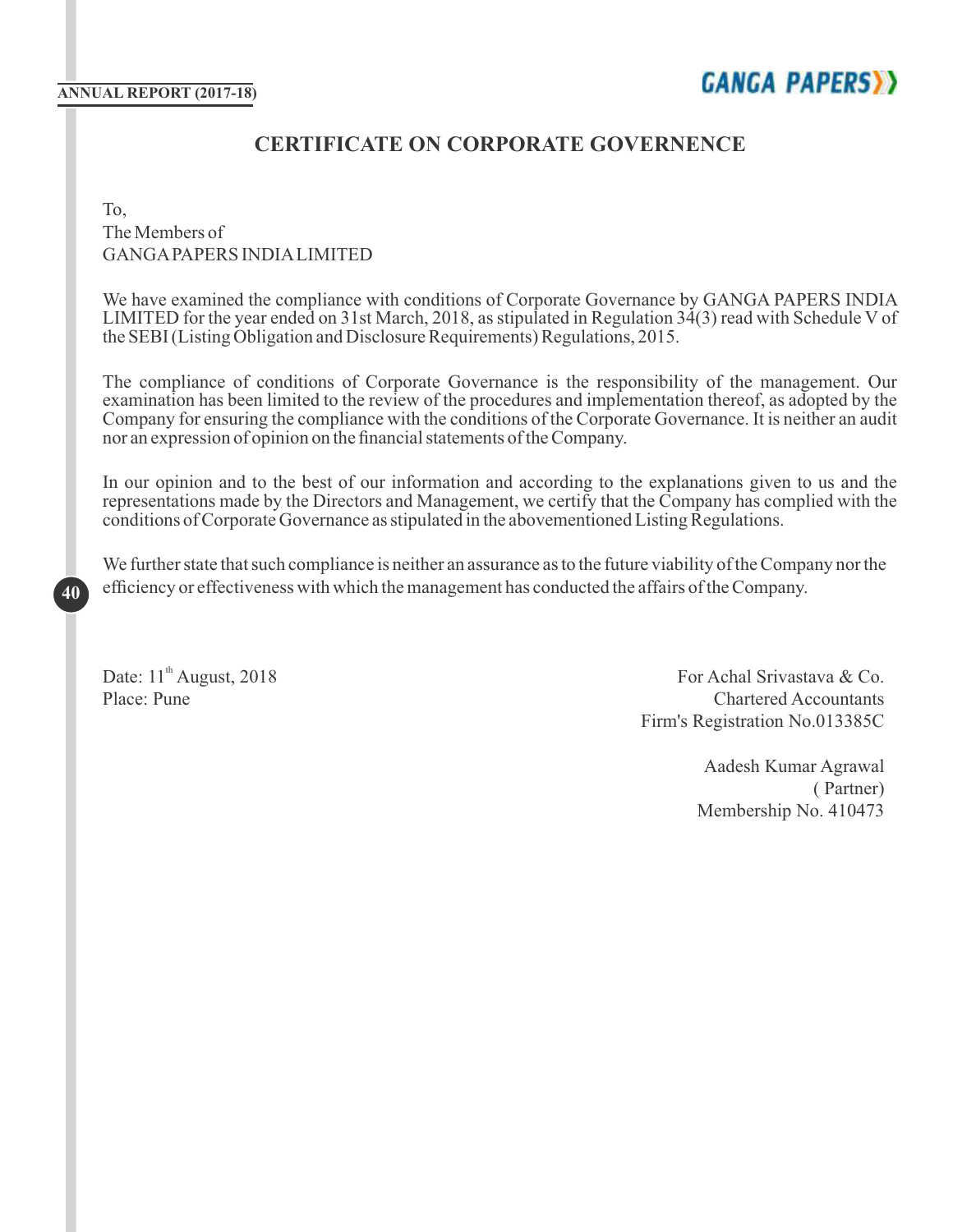# **GANGA PAPERS INDIA LIMITED**

### **Management Discussion and Analysis Report**

## **COMPANY OVERVIEW:**

Ganga Papers India Limited is engaged in manufacturing of paper and paper products. The company offers wide range of paper including Newsprint Papers, Writing paper and Kraft paper. The products manufactured by your company are primarily used for industrial, packaging, stationery & textbook purpose. The products have wide acceptability across the globe. Your Company generates wealth out of waste by using recycled grades of waste paper as prime source of raw material & making 100 % eco friendly paper.

Ganga Papers India Limited believes that social responsibility comes with corporate development. Therefore, from the very beginning, we have been investing into environmental protection facilities, aiming at minimizing our impact to the environment.

### **OPERATIONS & FINANCIAL PERFORMANCE:**

The operations of the Company are satisfactory considering the present slowdown in the economy and the management is striving to achieve better results. The management is taking all necessary steps including various modifications in the plant to ensure the full and efficient running of the plant. The summarized performance of Company during the year was as under:

|                                 |                                        | (Rs. In lacs)                           |
|---------------------------------|----------------------------------------|-----------------------------------------|
| <b>Particulars</b>              | <b>Current Year</b><br>$(2017 - 2018)$ | <b>Previous Year</b><br>$(2016 - 2017)$ |
| Sales                           | 10224.55                               | 8286.80                                 |
| Profit for the year (after tax) | 148.94                                 | 174.16                                  |

#### **INTERNAL CONTROL SYSTEM & ITS ADEQUACY**

The effort of the Company to strengthen its internal control systems and their adequacy has yielded fruitful results. The system of internal control is working towards development of transparent and efficient policies for strict adherence to management rules and policies as well as ethical conduct within the organization. The internal control systems are further designed to ensure reliability in financial records and other records for preparing financial information.

## **OUTLOOK:**

During the year under review, we have succeeded to a greater extent in fulfilling the demands of our consumers and we hope that in the financial year 2018-19, we continue with our endeavors and grow even faster. Ganga Papers India Limited (GPIL) commits you that we will put all efforts in successfully running this plant and to make your Company one of the biggest **paper producing Company in India as we say that "Making Paper is our Passion".**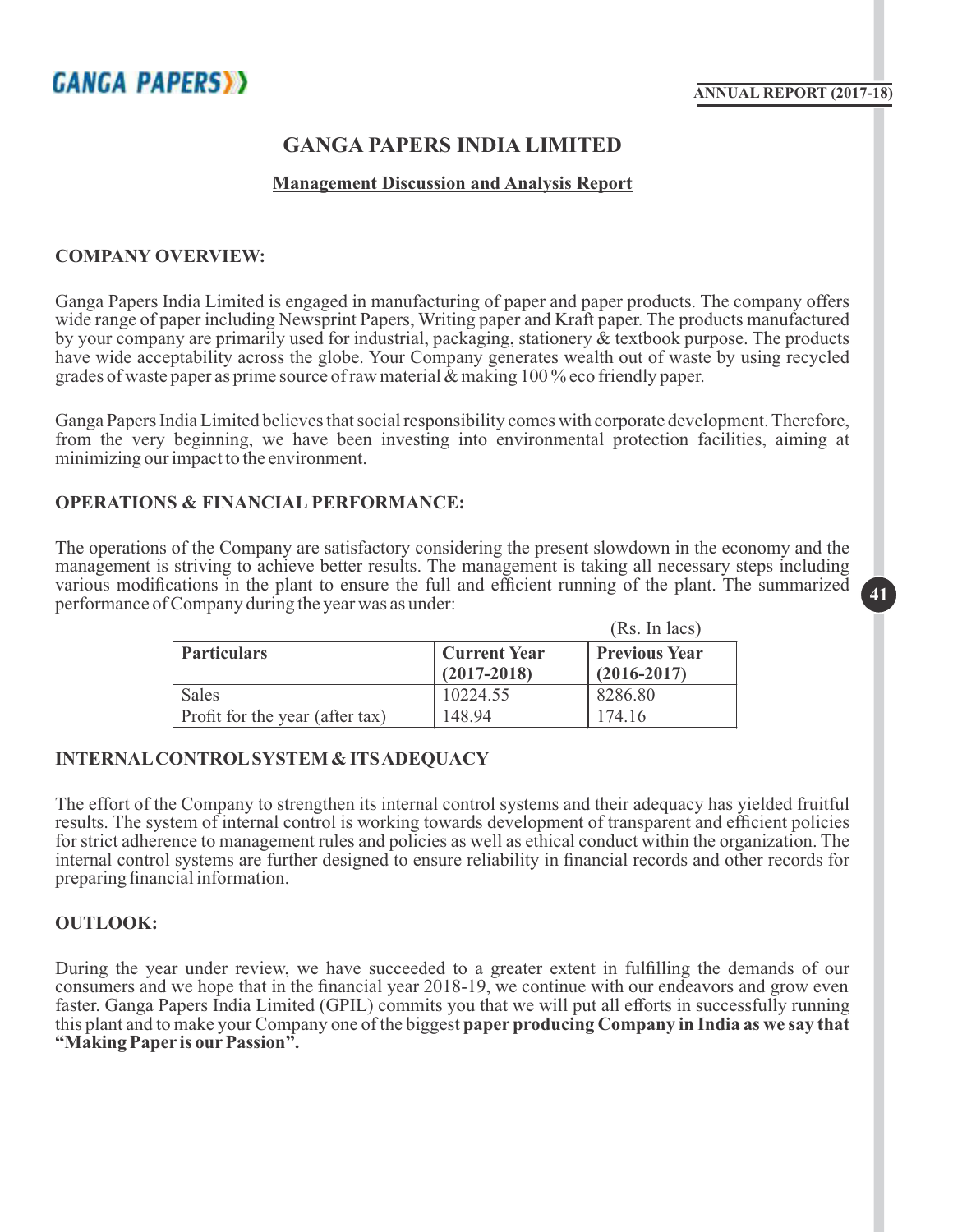

### **CAUTIONARY STATEMENT:**

The management of Ganga Papers India Limited (GPIL) has prepared this report and is responsible for the same. Statements in this Management Discussion and Analysis, describing **the Company's objectives, projections, estimates and expectations may be "forward looking statements" within the meaning of applicable laws and regulation and the management has** based them on its current expectations and its projection about future events. Actual result might differ materially from those either expressed or implied

For and on behalf of the Board of Directors

Place: Pune Date: 11<sup>th</sup> August, 2018

**12 42**

Ramesh Kumar Chaudhary (Chairman & Director) DIN: 00080136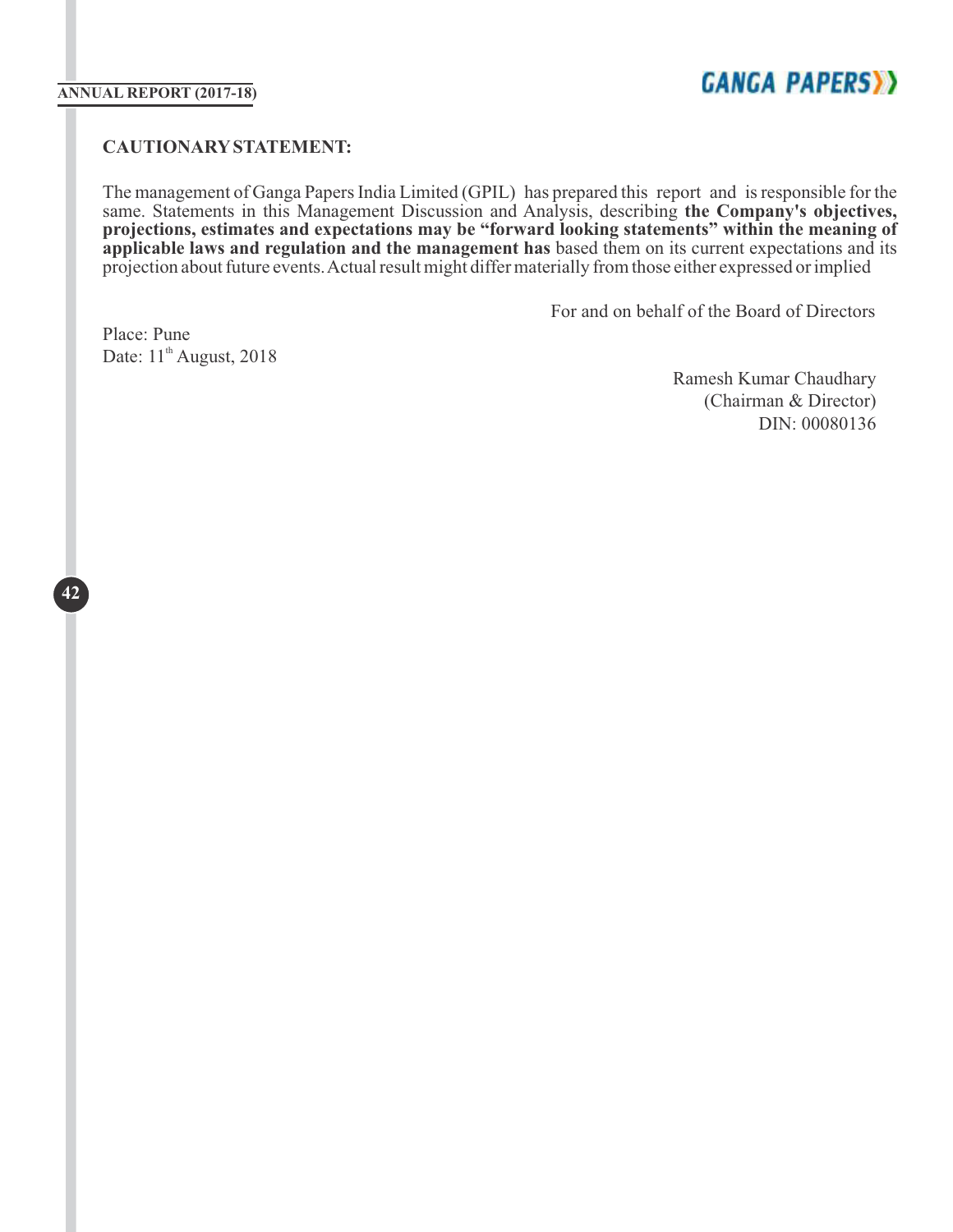

**43**

# **ACHAL SRIVASTAVA & CO.**

Chartered Accountants



Surya Complex - 1 Mahmoorganj, Varanasi - 221010 1 0542-2220061 e-mail : aadeshkagrawal@gmail.com

# **INDEPENDENT AUDITORS' REPORT**

## **To the Members of Ganga Papers India Limited**

### **Report on the Financial Statements**

We have audited the accompanying financial statements of GANGA PAPERS INDIA LIMITED (the 'Company'), which comprises the Balance Sheet as at 31st March, 2018, the Statement of Profit and Loss, the Cash Flow Statement and the Statement of Changes in Equity for the year then ended, and a summary of significant accounting policies and other explanatory information (hereinafter referred to as "Financial Statements").

### **Management's Responsibility for the Financial Statements**

The Company's Board of Directors is responsible for the matters stated in Section 134(5) of the Companies Act, 2013 ("the Act") with respect to the preparation of these Financial Statements that give a true and fair view of the Financial Position, Financial Performance, Cash Flows and the Statement of Changes in Equity of the Company in accordance with accounting principles generally accepted in India, including the Indian Accounting Standards (Ind AS) specified under section 133 of the Act, read with the Companies (Indian Accounting Standards) Rules, 2015, as amended. This responsibility also includes maintenance of adequate accounting records in accordance with the provisions of the Act for safeguarding of the assets of the Company and for preventing and detecting frauds and other irregularities; selection and application of appropriate accounting policies; making judgments and estimates that are reasonable and prudent; and the design, implementation and maintenance of adequate internal financial control that were operating effectively for ensuring the accuracy and completeness of the accounting records, relevant to the preparation and presentation of the Financial Statements that give a true and fair view and are free from material misstatement, whether due to fraud or error.

## **Auditors' Responsibility**

Our responsibility is to express an opinion on these Financial Statements based on our audit. We have taken into account the provisions of the Act, the accounting and auditing standards and matters which are required to be included in the audit report under the provisions of the Act and the Rules made thereunder. We conducted our audit of the Financial Statements in accordance with the Standards on Auditing, issued by the Institute of Chartered Accountants of India, as specified under Section 143(10) of the Act. Those Standards require that we comply with ethical requirements and plan and perform the audit to obtain reasonable assurance about whether the Financial Statements are free from material misstatement.

An audit involves performing procedures to obtain audit evidence about the amounts and disclosures in the Financial Statements. The procedures selected depend on the auditor's judgment, including the assessment of the risks of material misstatement of the Financial Statements, whether due to fraud or error. In making those risk assessments, the auditor considers internal financial control relevant to the Company's preparation of the Financial Statements that give a true and fair view in order to design audit procedures that are appropriate in the circumstances. An audit also includes evaluating the appropriateness of accounting policies used and the reasonableness of the accounting estimates made by the Company's Directors, as well as evaluating the overall presentation of the Financial Statements. We believe that the audit evidence we have obtained is sufficient and appropriate to provide a basis for our audit opinion on the Financial Statements.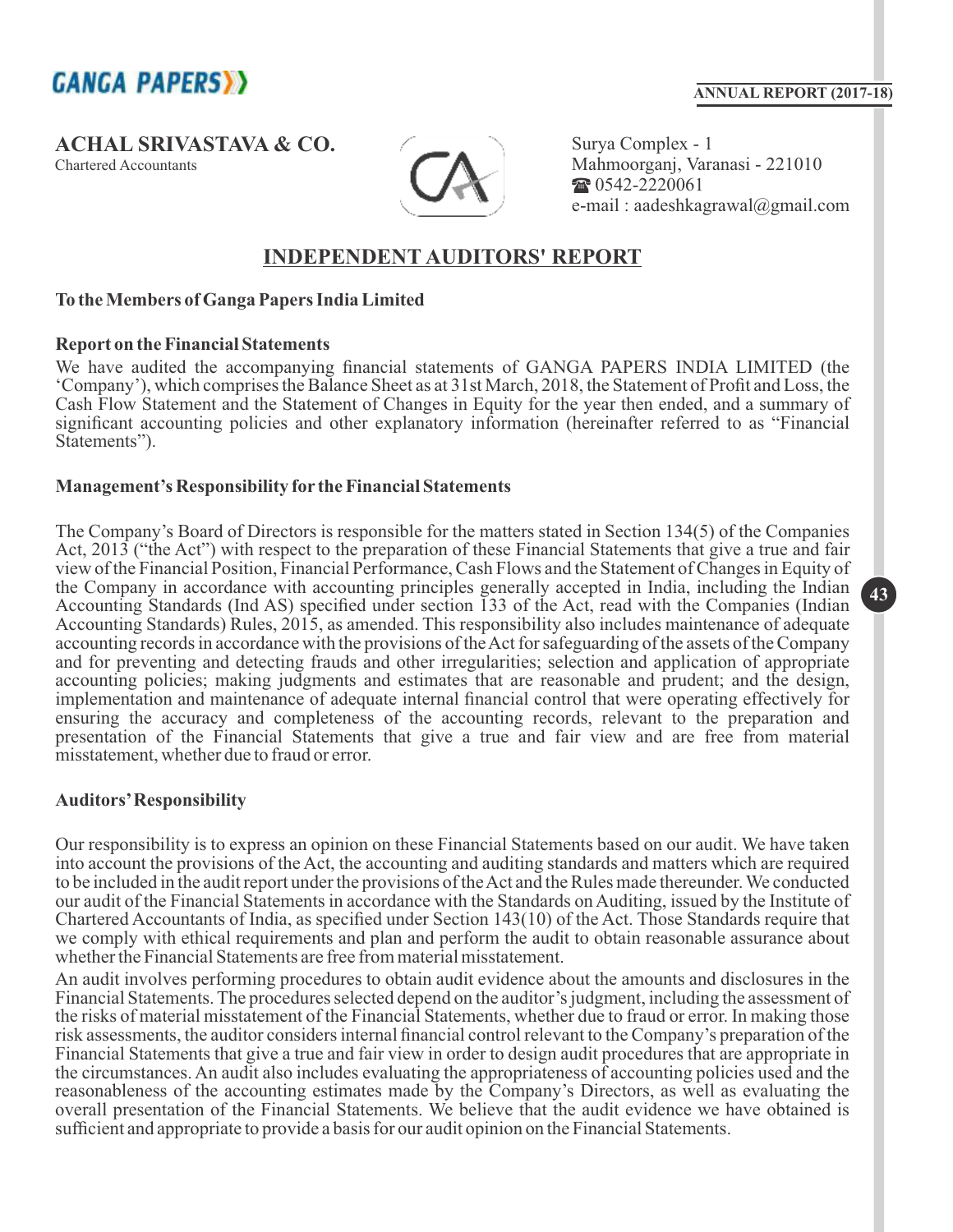## **Opinion**

**12**

**44**

In our opinion and to the best of our information and according to the explanations given to us, the accompanying financial statements give the information required by the Act in the manner so required and give a true and fair view in conformity with the accounting principles generally accepted in India, of the state of affairs of the Company as at 31st March, 2018, its profit, its cash flows and the Statement of Changes in Equity for the year ended on that date.

## **Report on Other Legal and Regulatory Requirements**

- 1. As required by the Companies (Auditor's Report) Order, 2016 ("the Order") issued by the Central Government of India in terms of sub-section (11) of section 143 of the Act, we give in the 'Annexure-A,' a statement on the matters specified in the paragraph 3 and 4 of the Order.
- 2. As required by Section 143(3) of the Act, we report that:
	- (a) We have sought and obtained all the information and explanations which to the best of our knowledge and belief were necessary for the purposes of our audit;
	- (b) In our opinion, proper books of account as required by law have been kept by the Company so far as it appears from our examination of those books;
	- (c) The Balance Sheet, the Statement of Profit and Loss, the Cash Flow Statement and Statement of Changes in Equity dealt with by this Report are in agreement with the books of account;
	- (d) In our opinion, the aforesaid financial statements comply with the Accounting Standards specified u/s. 133 of the Act, read with Companies (Indian Accounting Standards) Rules, 2015, as amended;
	- (e) On the basis of the written representations received from the directors as on March 31, 2018 and taken on record by the Board of Directors, none of the directors is disqualified as on March 31, 2018 from being appointed as a director in terms of Section 164 (2) of the Act;
	- (f) With respect to the adequacy of the internal financial controls over financial reporting of the Company and the operating effectiveness of such controls, refer to our separate Report in 'Annexure-B' to this report; and
	- (g) With respect to the other matters to be included in the Auditor's Report in accordance with Rule 11 of the Companies (Audit and Auditors) Rules, 2014, as amended, in our opinion and to the best of our information and according to the explanations given to us:
		- (i) The Company has disclosed the impact of pending litigations on its financial position in its financial statements – Refer Note 29 to the financial statements;
		- (ii) The Company has made provision, as required under the applicable law or accounting standards, for material foreseeable losses, if any, on long-term contracts including derivative contracts.
		- (iii) No amount was required to be transferred to the Investor Education and Protection Fund by the Company.

For Achal Srivastava & Co. Chartered Accountants Firm's Registration No.013385C

## **per Aadesh Kumar Agrawal**

Partner Membership No. 410473

Pune May 30, 2018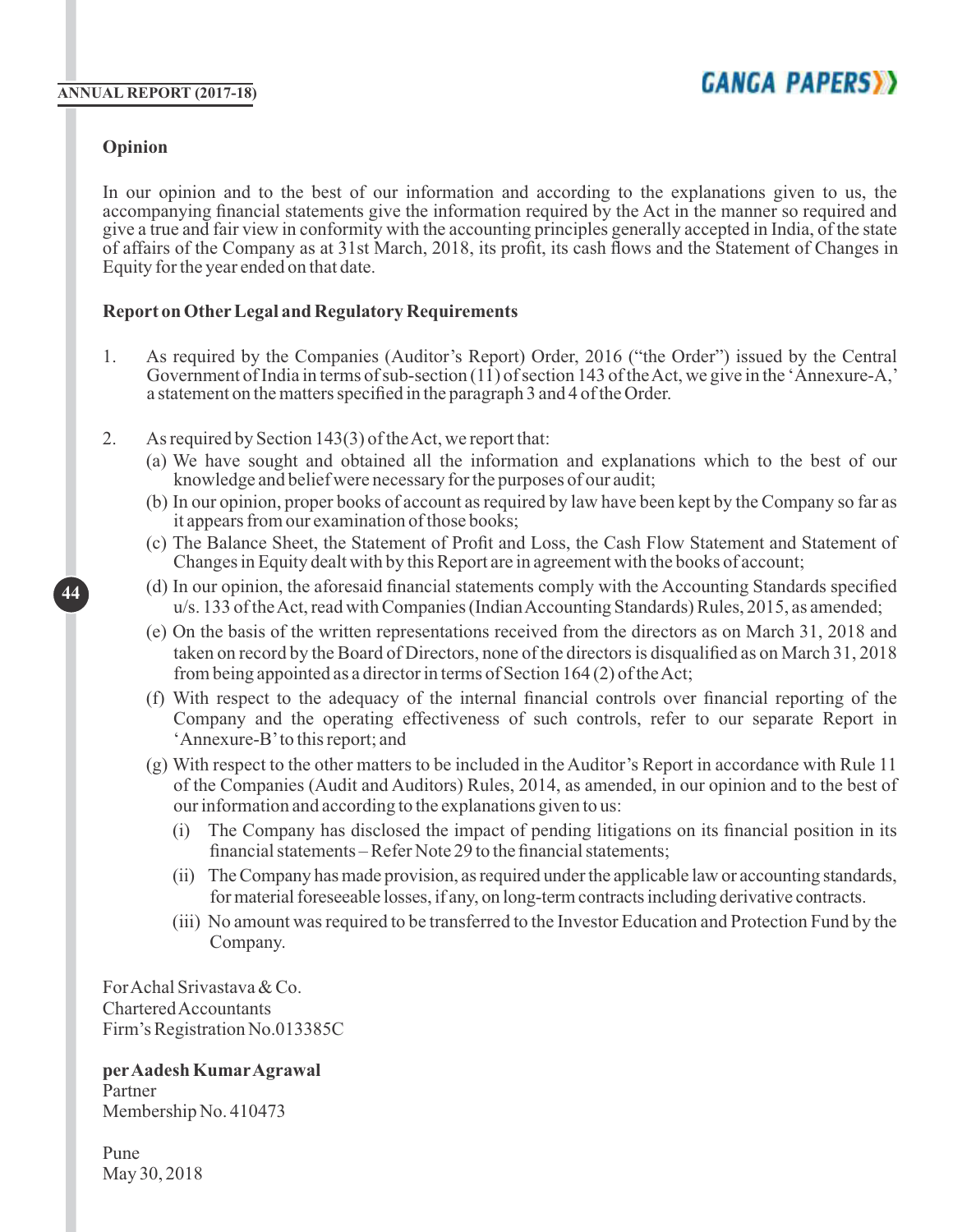

#### **Annexure-A to the Independent Auditors' Report**

The Annexure-A referred to in Paragraph 1 under the heading of "Report on Other Legal and Regulatory Requirements" of our report to the members of **GANGA PAPERS INDIA LIMITED** (the 'Company') for the year ended 31st March, 2018. We report that:

(i)

- (a) The Company has maintained proper records showing full particulars, including quantitative details and situation of fixed assets.
- (b) The Company has a regular programme of physical verification of its fixed assets by which all fixed assets are verified in a phased periodical manner which in our opinion is reasonable having regard to the size of the Company and the nature of its assets. In accordance with this program, certain fixed assets were verified during the year and no material discrepancies were noticed on such verification.
- (c) According to the information and explanations given to us and on the basis of our examination of the records of the Company, the title deeds of immovable properties are held in the name of the Company.
- (ii) The management has conducted physical verification of inventory at reasonable intervals during the year. The Company is maintaining proper records of inventory and no material discrepancies were noticed on physical verification.
- (iii) According to the information and explanations given to us, the Company has not granted any loans, secured or unsecured to companies, firms, Limited Liability Partnerships or other parties covered in the register maintained under section 189 of the Companies Act, 2013. Accordingly, the provisions of clause 3(iii)(a), (b) and (c) of the Order are not applicable to the Company and hence not commented upon.
- (iv) In our opinion and according to the information and explanations given to us, the Company has complied with the provisions of section 185 and 186 of the Act, with respect to the loans and investments made.
- (v) The Company has not accepted any deposits within the meaning of Sections 73 to 76 of the Act and the Companies (Acceptance of Deposits) Rules, 2014 (as amended). Therefore, the provisions of clause 3(v) of the Order are not applicable to the Company and hence not commented upon.
- (vi) We have broadly reviewed the books of account and records maintained by the Company relating to the products of the Company pursuant to the Rules made by the Central Government for the maintenance of cost records under sub-section (1) of Section 148 of the Companies Act and we are of the opinion that *prima facie* the prescribed accounts and records have been made and maintained. We have, however, not made a detailed examination of the records with a view to determining whether they are accurate or complete.
- (vii) In respect of Statutory dues:
	- (a) According to the information and explanations given to us and on the basis of our examination of the records of the Company, amounts deducted/accrued in the books of account in respect of undisputed statutory dues including Provident Fund, Employees' State Insurance, Income Tax, Sales Tax, Goods and Service Tax, Service Tax, Duty of Customs, Duty of Excise, Value Added Tax, Cess and other material statutory dues have generally been regularly deposited during the year by the Company with the appropriate authorities. According to the information and explanations given to us, no undisputed amounts payable in respect of Provident Fund, Employees' State Insurance, Income Tax, Sales Tax, Goods and Service Tax, Service Tax, Duty of Customs, Duty of Excise, Value Added Tax, Cess and other material statutory dues were outstanding, at the year end, for a period of more than six months from the date they became payable.
	- (b) According to the information and explanations given to us, there are no material dues of Income Tax, Goods and Service Tax, Service Tax, Duty of Customs, Duty of Excise which have not been deposited with the appropriate authorities on account of any dispute. However, according to the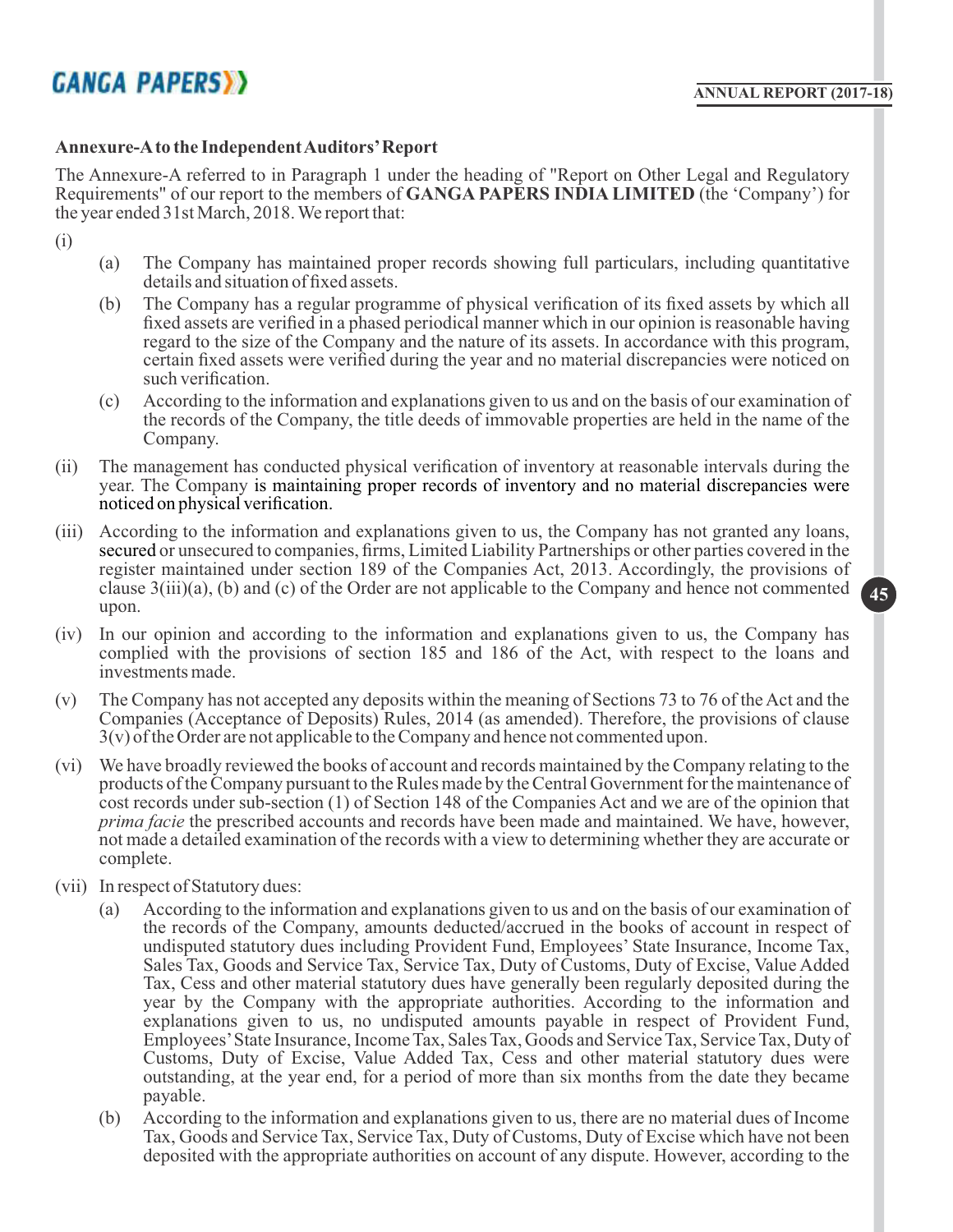# **GANGA PAPERS**)

#### **ANNUAL REPORT (2017-18)**

information and explanations given to us, the following dues of Sales Tax and Value Added Tax have not been deposited by the Company on account of disputes:

| Name of the    | Nature of   | Amount      | Period to which | <b>Forum</b> where |
|----------------|-------------|-------------|-----------------|--------------------|
| <b>Statute</b> | <b>Dues</b> |             | the amount      | dispute is         |
|                |             |             | relates         | pending            |
| MVAT Act, 2002 | Value Added | 1,25,61,104 | From Financial  | Joint              |
|                | Tax         |             | year 1993-94 to | Commissioner       |
| CST Act, 1956  | Sales Tax   | 61, 57, 523 | Financial year  | (Appeals) and      |
|                |             |             | 2003-04         | <b>BIFR</b>        |

- (viii) In our opinion and according to the information and explanations given to us, the Company has not defaulted in repayment of loans or borrowing to financial institution, bank, Government or dues to debenture holders. However, the Company has outstanding liability of Deferred Sales Tax at Rs.5,83,35,891 as on 31st March, 2018.
- (ix) According to the information and explanations given by the management, the Company has not raised any money by way of initial public offer/ further public offer and debt instruments during the year. Monies raised by way of term loan have been applied by the Company for the purposes for which they were raised.
- (x) According to the information and explanations given to us, no material fraud on or by the Company has been noticed or reported during the course of our audit.
- (xi) According to the information and explanations given to us, the managerial remuneration has been paid/ provided in accordance with the requisite approvals mandated by the provisions of section 197 read with Schedule V to the Companies Act, 2013.
- (xii) The Company is not a Nidhi Company. Therefore, the provisions of clause 3(xii) of the Order are not applicable to the Company and hence not commented upon.
- (xiii) According to the information and explanations given to us, transactions with the related parties are in compliance with sections 177 and 188 of Companies Act, 2013 where applicable and the details have been disclosed in the notes to the financial statements, as required by the applicable accounting standards.
- (xiv) According to the information and explanations given to us and on an overall examination of the records of the Company, the Company has not made any preferential allotment or private placement of shares or fully or partly convertible debentures during the year under review and hence, reporting requirements under clause  $3(xiv)$  are not applicable to the Company and hence not commented upon.
- (xv) According to the information and explanations given to us, the Company has not entered into any noncash transactions with directors or persons connected with him as referred to in section 192 of Companies Act, 2013.
- (xvi) According to the information and explanations given to us, the provisions of section 45-IA of the Reserve Bank of India Act, 1934 are not applicable to the Company.

For Achal Srivastava & Co. Chartered Accountants Firm's Registration No.013385C per Aadesh Kumar Agrawal Partner Membership No. 410473 Pune May 30, 2018

 $16<sup>2</sup>$ **46**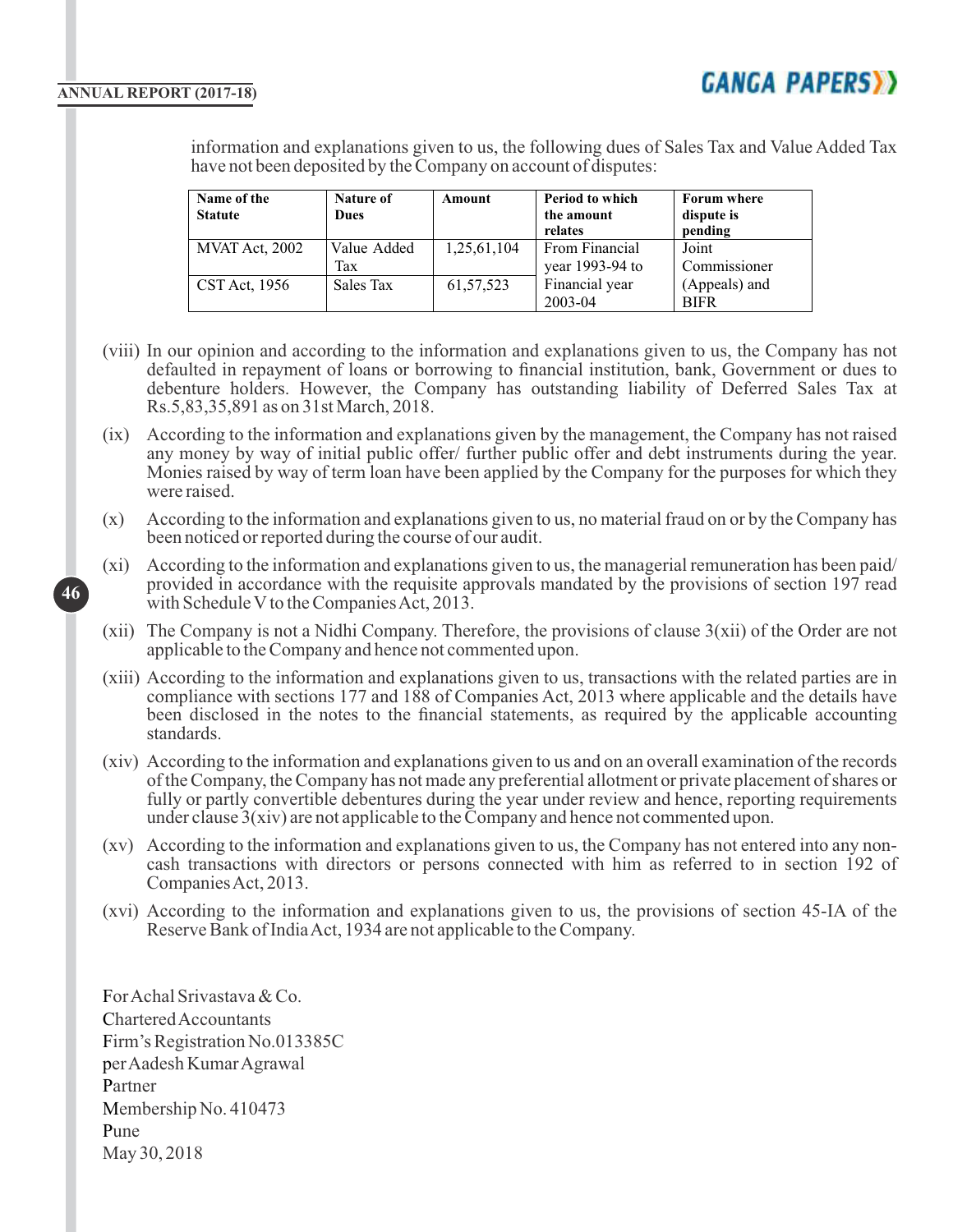

### **Annexure-B to the Independent Auditors' Report**

### **Report on the Internal Financial Controls over Financial Reporting under Clause (i) of subsection 3 of Section 143 of the Companies Act, 2013 ("the Act")**

We have audited the internal financial controls over financial reporting of Ganga Papers India Limited ("the Company") as of 31st March, 2018 in conjunction with our audit of the financial statements of the Company for the year ended on that date.

#### **Management's Responsibility for Internal Financial Controls**

The Company's Management is responsible for establishing and maintaining internal financial controls based on the internal control over financial reporting criteria established by the Company considering the essential components of internal control stated in the Guidance Note on Audit of Internal Financial Controls over Financial Reporting issued by the Institute of Chartered Accountants of India. These responsibilities include the design, implementation and maintenance of adequate internal financial controls that were operating effectively for ensuring the orderly and efficient conduct of its business, including adherence to the Company's policies, the safeguarding of its assets, the prevention and detection of frauds and errors, the accuracy and completeness of the accounting records, and the timely preparation of reliable financial information, as required under the Companies Act, 2013.

#### **Auditor's Responsibility**

Our responsibility is to express an opinion on the Company's internal financial controls over financial reporting based on our audit. We conducted our audit in accordance with the Guidance Note on Audit of Internal Financial Controls Over Financial Reporting (the "Guidance Note") and the Standards on Auditing as specified under section 143(10) of the Companies Act, 2013, to the extent applicable to an audit of internal financial controls, both applicable to an audit of Internal Financial Controls and, both issued by the Institute of Chartered Accountants of India. Those Standards and the Guidance Note require that we comply with ethical requirements and plan and perform the audit to obtain reasonable assurance about whether adequate internal financial controls over financial reporting was established and maintained and if such controls operated effectively in all material respects.

An audit involves performing procedures to obtain audit evidence about the adequacy of the internal financial controls system over financial reporting and their operating effectiveness. Our audit of internal financial controls over financial reporting included obtaining an understanding of internal financial controls over financial reporting, assessing the risk that a material weakness exists, and testing and evaluating the design and operating effectiveness of internal control based on the assessed risk. The procedures selected depend on the auditor's judgement, including the assessment of the risks of material misstatement of the financial statements, whether due to fraud or error.

We believe that the audit evidence we have obtained is sufficient and appropriate to provide a basis for our audit opinion on the Company's internal financial controls system over financial reporting.

#### **Meaning of Internal Financial Controls over Financial Reporting**

A company's internal financial control over financial reporting is a process designed to provide reasonable assurance regarding the reliability of financial reporting and the preparation of financial statements for external purposes in accordance with generally accepted accounting principles. A company's internal financial control over financial reporting includes those policies and procedures that (1) pertain to the maintenance of records that, in reasonable detail, accurately and fairly reflect the transactions and dispositions of the assets of the company; (2) provide reasonable assurance that transactions are recorded as necessary to permit preparation of financial statements in accordance with generally accepted accounting principles, and that receipts and expenditures of the company are being made only in accordance with authorisations of management and directors of the company; and (3) provide reasonable assurance regarding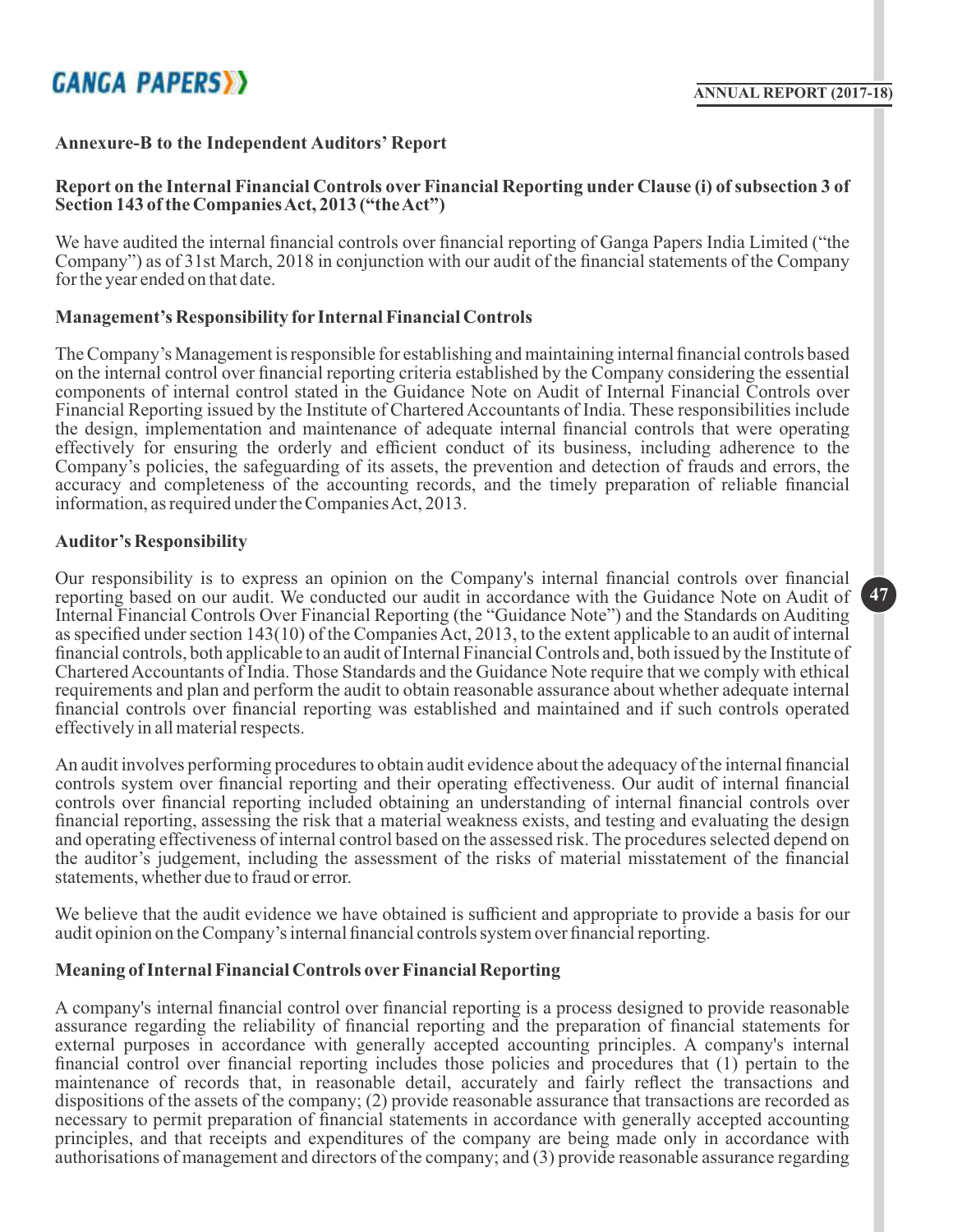prevention or timely detection of unauthorised acquisition, use, or disposition of the company's assets that could have a material effect on the financial statements.

### **Inherent Limitations of Internal Financial Controls Over Financial Reporting**

Because of the inherent limitations of internal financial controls over financial reporting, including the possibility of collusion or improper management override of controls, material misstatements due to error or fraud may occur and not be detected. Also, projections of any evaluation of the internal financial controls over financial reporting to future periods are subject to the risk that the internal financial control over financial reporting may become inadequate because of changes in conditions, or that the degree of compliance with the policies or procedures may deteriorate.

## **Opinion**

In our opinion, to the best of our information and according to the explanations given to us, the Company has, in all material respects, an adequate internal financial controls system over financial reporting and such internal financial controls over financial reporting were operating effectively as at 31st March, 2018, based on the internal control over financial reporting criteria established by the Company considering the essential components of internal control stated in the Guidance Note on Audit of Internal Financial Controls over Financial Reporting issued by the Institute of Chartered Accountants of India.

For Achal Srivastava & Co. Chartered Accountants Firm's Registration No.013385C

## **per Aadesh Kumar Agrawal**

Partner Membership No. 410473 Pune May 30, 2018

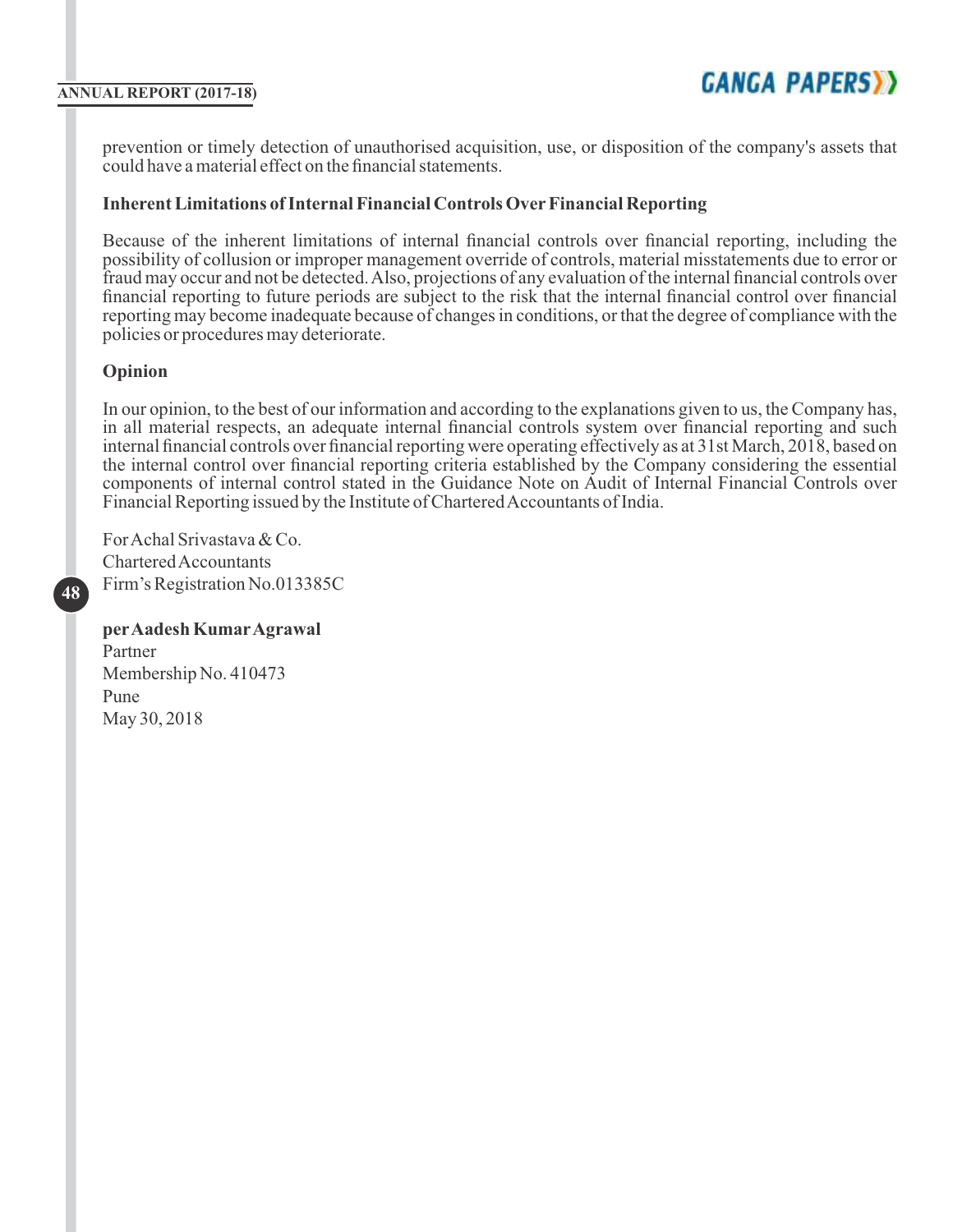# **GANGA PAPERS**>>

#### **ANNUAL REPORT (2017-18)**

**49**

| Balance Sheet as at 31st March, 2018   |                         |                                 |                                |
|----------------------------------------|-------------------------|---------------------------------|--------------------------------|
|                                        | <b>Notes</b>            | 31.3.2018                       | 31.3.2017                      |
|                                        |                         | Rs.<br>P.                       | Rs.<br>Ρ.                      |
| <b>ASSETS</b>                          |                         |                                 |                                |
| <b>Non-Current Assets</b>              |                         |                                 |                                |
| (a) Property, Plant and Equipment      | $\mathbf{1}$            | 7,31,61,500.93                  | 7,74,90,778.14                 |
| (b) Capital work-in-progress           |                         | 21,83,80,177.14                 | 6,65,72,878.68                 |
| (c) Financial Assets                   |                         |                                 |                                |
| - Investments                          | $\mathbf{2}$            | 1,54,750.00                     | 1,54,750.00                    |
| - Other Financial Assets               | $\overline{\mathbf{3}}$ | 1,53,77,902.00                  | 1,23,81,117.00                 |
| (d) Other Non-current Assets           | $\overline{4}$          | 1,15,84,386.45                  | 2,73,69,471.75                 |
| <b>Total Non-Current Assets</b>        |                         | 31,86,58,716.52                 | 18,39,68,995.57                |
| <b>Current Assets</b>                  |                         |                                 |                                |
| (a) Inventories                        | 5                       | 9,60,73,197.00                  | 13,56,18,382.00                |
| (b) Financial Assets                   |                         |                                 |                                |
| <b>Trade Receivables</b>               | 6                       | 7,89,09,963.14                  | 9,59,03,318.00                 |
| Cash and Cash equivalents              | $\tau$                  | 16,67,538.97                    | 16,45,301.48                   |
| (c) Other Current Assets               | 8                       | 2,93,91,261.81                  | 1,40,01,163.20                 |
| <b>Total Current Assets</b>            |                         | 20,60,41,960.92                 | 24,71,68,164.68                |
|                                        | Total:                  | 52,47,00,677.44                 | 43, 11, 37, 160. 25            |
| <b>EQUITY AND LIABILITIES</b>          |                         |                                 |                                |
| <b>EQUITY</b>                          |                         |                                 |                                |
| (a) Equity Share Capital               | 9                       | 10,78,88,860.00                 | 10,78,88,860.00                |
| (b) Other Equity                       | 10                      | 59,06,916.97                    | (89, 86, 608.38)               |
| <b>Total Equity</b>                    |                         | 11,37,95,776.97                 | 9,89,02,251.62                 |
| <b>LIABILITIES</b>                     |                         |                                 |                                |
| <b>Non - Current Liabilites</b>        |                         |                                 |                                |
| (a) Financial Liabilities :            |                         |                                 |                                |
| <b>Borrowings</b>                      | 11                      | 17,59,85,725.66                 | 9,12,95,433.86                 |
| (b) Deferred Tax Liabilities (Net)     | 12                      | 70,07,446.00<br>18,29,93,171.66 | 66,07,966.00<br>9,79,03,399.86 |
| <b>Current Liabilites</b>              |                         |                                 |                                |
| (a) Financial Liabilities :            |                         |                                 |                                |
| - Borrowing                            | 13                      | 10,85,11,660.68                 | 12,72,21,167.20                |
| - Trade Payables                       | 14                      | 7,02,62,309.99                  | 7,55,20,308.27                 |
| - Other Financial Liabilities          | 15                      | 3,61,47,959.04                  | 2,13,06,559.30                 |
| (b) Other Current Liabilities          | 16                      | 10,64,984.10                    | 18,17,222.00                   |
| © Provision                            | 17                      | 1,19,24,815.00                  | 84,66,252.00                   |
|                                        |                         | 22,79,11,728.81                 | 23, 43, 31, 508. 77            |
|                                        | Total:                  | 52,47,00,677.44                 | 43, 11, 37, 160. 25            |
| <b>Significant Accounting Policies</b> |                         |                                 |                                |

The accompanying notes form an integral part of the financial statements As per our report of even date

For Achal Srivastava & Co

Chartered Accountants Firm's Registration No.013385C

**per Aadesh Kumar Agrawal** Partn Membership No.410473

Pune May 30, 2018 For and on behalf of the Board of Directors

Chairman (DIN:00080136) **Ramesh Kumar Chaudhary Gautam Chaudhary**

**Sandeep Kanoria** Managing Director Company Secretary (DIN:00084506)

Chief Financial Officer

j

**Preeti Gupta**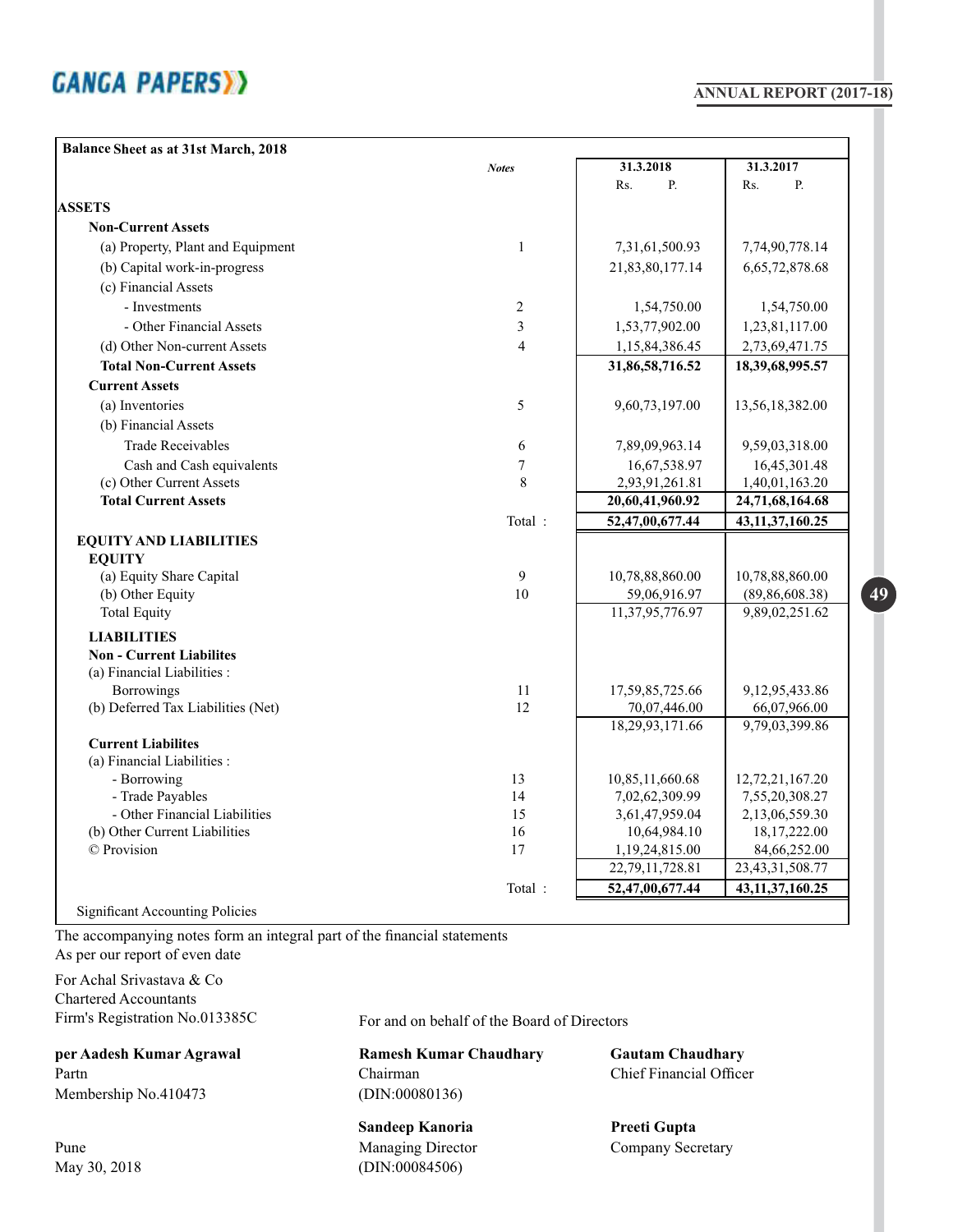# **GANGA PAPERS**>>

| Profit and Loss Statement for the year ended 31st March, 2018 |                  |                     |                     |
|---------------------------------------------------------------|------------------|---------------------|---------------------|
|                                                               | <b>Notes</b>     | 31.3.2018           | 31.3.2017           |
|                                                               |                  | P.<br>Rs.           | Rs.<br>P.           |
| <b>REVENUE</b>                                                |                  |                     |                     |
| Revenue from Operations                                       | 18               | 1,02,24,55,602.23   | 82,86,80,416.40     |
| Other Income                                                  | 19               | 9,80,531.00         | 7,20,006.00         |
|                                                               | Total Revenue:   | 1,02,34,36,133.23   | 82,94,00,422.40     |
| <b>EXPENSES</b>                                               |                  |                     |                     |
| Cost of Materials Consumed                                    | 20               | 73, 36, 90, 794. 86 | 58, 10, 84, 623. 71 |
| Changes in Inventories of finished goods,                     | 21               | (55,76,883.00)      | 31, 36, 357.00      |
| work-in-progress and stock-in-trade                           |                  |                     |                     |
| <b>Employee Benefits Expense</b>                              | 22               | 1,02,24,773.82      | 53,66,062.27        |
| <b>Finance Costs</b>                                          | 23               | 1,65,23,887.05      | 1,70,02,665.92      |
| Depreciation and Amortisation Expenses                        | $\mathbf{1}$     | 64, 45, 187. 16     | 85, 33, 861.06      |
| Other Expenses                                                | 24               | 24,68,35,367.99     | 20,14,01,050.53     |
|                                                               | Total Expenses : | 1,00,81,43,127.88   | 81,65,24,620.49     |
| <b>PROFIT BEFORE TAX</b>                                      |                  | 1,52,93,005.35      | 1,28,75,801.91      |
| Less: Tax Expenses:                                           |                  |                     |                     |
| Deferred Tax                                                  |                  | 3,99,480.00         | (45, 40, 035.56)    |
| <b>PROFIT FOR THE YEAR</b>                                    |                  | 1,48,93,525.35      | 1,74,15,837.47      |
| Other Comprehensive Income                                    |                  |                     |                     |
| <b>TOTAL COMPREHENSIVE INCOME FOR THE YEAR</b>                |                  | 1,48,93,525.35      | 1,74,15,837.47      |
| Earning per equity share of face value of Rs.10 each          |                  |                     |                     |
| $(1)$ Basic                                                   |                  | 1.38                | 1.61                |
| (2) Diluted                                                   |                  | 1.38                | 1.61                |
| <b>Significant Accounting Policies</b>                        |                  |                     |                     |

The accompanying notes form an integral part of the financial statements As per our report of even date

For Achal Srivastava & Co Chartered Accountants Firm's Registration No.013385C

For and on behalf of the Board of Directors

**per Aadesh Kumar Agrawal** Partn Membership No.410473

Chairman (DIN:00080136) **Ramesh Kumar Chaudhary Gautam Chaudhary**

Pune May 30, 2018

**12 50**

**Sandeep Kanoria** Managing Director Company Secretary (DIN:00084506)

Chief Financial Officer

**Preeti Gupta**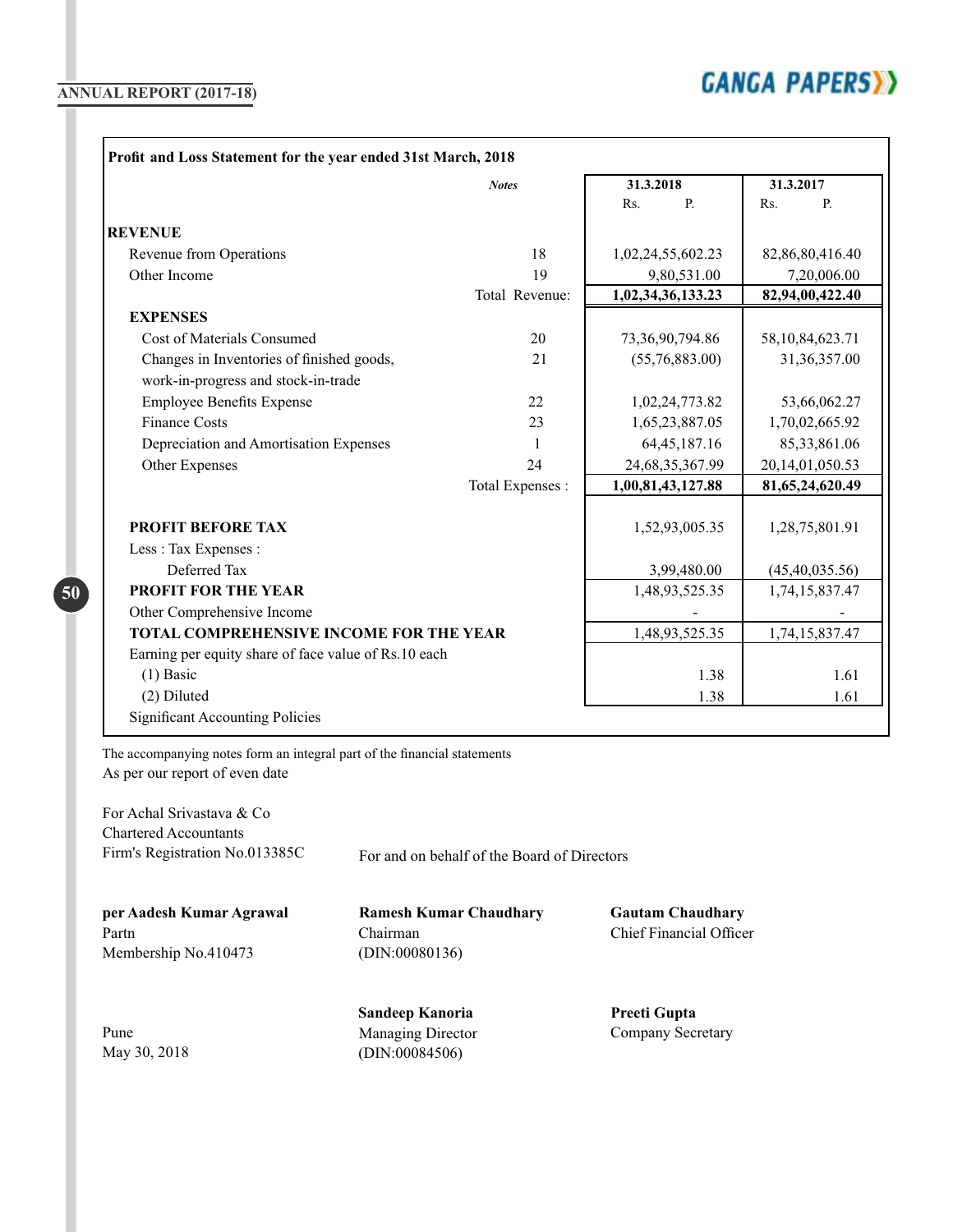#### **Statement of Changes in Equity**

#### **A. Equity Share Capital**

| <b>Particulars</b>     | <b>Balance at the</b><br>beginning of the<br>reporting period | Changes in<br><b>Equity Share</b><br>Capital during<br>the year | <b>Balance at the end</b><br>of the reporting<br>period |
|------------------------|---------------------------------------------------------------|-----------------------------------------------------------------|---------------------------------------------------------|
| Financial year 2016-17 | 10,78,88,860.00                                               |                                                                 | 10,78,88,860.00                                         |
| Financial year 2017-18 | 10,78,88,860.00                                               | $\overline{\phantom{0}}$                                        | 10,78,88,860.00                                         |

#### **B. Other Equity**

|                                                                 |                        | <b>Securities</b> |                         |                  |
|-----------------------------------------------------------------|------------------------|-------------------|-------------------------|------------------|
| <b>Particulars</b>                                              |                        | <b>Premium</b>    |                         |                  |
|                                                                 | <b>Capital Reserve</b> | <b>Reserve</b>    | <b>Retained Earning</b> | <b>Total</b>     |
| Balance as on 1st April, 2016                                   | 11,43,27,472.72        | 2,98,30,200.00    | (17,05,60,118.57)       | (2,64,02,445.85) |
| Changes in accounting policy<br>or prior period errors          |                        |                   |                         |                  |
| Restated Balance at the<br>beginning of the reporting<br>period | 11, 43, 27, 472. 72    | 2,98,30,200.00    | (17,05,60,118.57)       | (2,64,02,445.85) |
| Total Comprehensive income<br>for the year                      |                        |                   | 1,74,15,837.47          | 1,74,15,837.47   |
| Balance as on 31st March,<br>2017                               | 11,43,27,472.72        | 2,98,30,200.00    | (15,31,44,281.10)       | (89, 86, 608.38) |

| <b>Particulars</b>                                              |                        | <b>Securities</b><br><b>Premium</b> |                         |                  |
|-----------------------------------------------------------------|------------------------|-------------------------------------|-------------------------|------------------|
|                                                                 | <b>Capital Reserve</b> | <b>Reserve</b>                      | <b>Retained Earning</b> | <b>Total</b>     |
| Balance as on 1st April, 2017                                   | 11,43,27,472.72        | 2,98,30,200.00                      | (15,31,44,281.10)       | (89, 86, 608.38) |
| Changes in accounting policy<br>or prior period errors          |                        |                                     |                         |                  |
| Restated Balance at the<br>beginning of the reporting<br>period | 11,43,27,472.72        | 2,98,30,200.00                      | (15,31,44,281.10)       | (89, 86, 608.38) |
| Total Comprehensive income<br>for the year                      |                        |                                     | 1,48,93,525.35          | 1,48,93,525.35   |
| Balance as on 31st March,<br>2018                               | 11,43,27,472.72        | 2,98,30,200.00                      | (13,82,50,755.75)       | 59,06,916.97     |

The accompanying notes form an integral part of the financial statements As per our report of even date

For Achal Srivastava & Co Chartered Accountants Firm's Registration No.013385C

**per Aadesh Kumar Agrawal** Partn Membership No.410473

For and on behalf of the Board of Directors

Chairman (DIN:00080136) **Ramesh Kumar Chaudhary Gautam Chaudhary**

**Sandeep Kanoria**

Managing Director Company Secretary (DIN:00084506)

Chief Financial Officer

**Preeti Gupta**

**51**

Pune May 30, 2018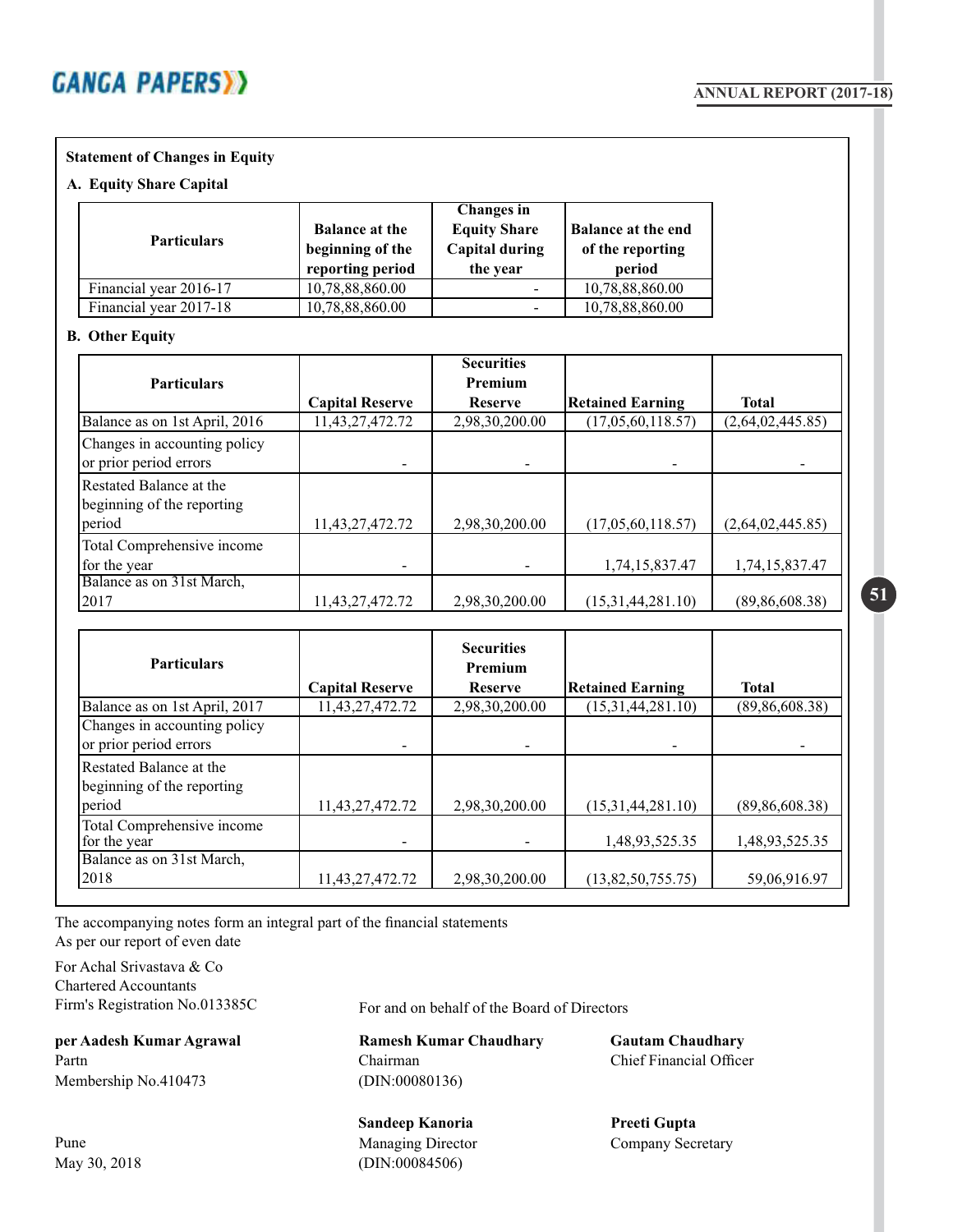**12 52**

# **GANGA PAPERS**>>

| Cash flow Statement for the year ended 31st March, 2018                       |                   |                    |
|-------------------------------------------------------------------------------|-------------------|--------------------|
|                                                                               | 31.3.2018         | 31.3.2017          |
|                                                                               | Rs.<br>Ρ.         | Rs.<br>Ρ.          |
| (A) CASH FLOW FROM OPERATING ACTIVITIES                                       |                   |                    |
| Profit Before Tax                                                             | 1,52,93,005.35    | 1,28,75,801.91     |
| Adjustments for:                                                              |                   |                    |
| Depreciation and Amortisation Expenses                                        | 64, 45, 187. 16   | 85, 33, 861.06     |
| <b>Interest Income</b>                                                        | (8,26,472.00)     | (7, 20,006.00)     |
| Leasehold Asset w/o                                                           | 6,080.00          |                    |
| Loss on sale of fixed assets                                                  | 13,55,818.60      |                    |
| <b>Interest Expenses</b>                                                      | 1,51,79,684.23    | 1,53,68,995.90     |
| Other Adjustments                                                             | 8.06              | (1, 02,049.07)     |
| <b>Operative Profit Before Working Capital Changes</b>                        | 3,74,53,311.40    | 3,59,56,603.80     |
| Adjustments for:                                                              |                   |                    |
| Inventories                                                                   | 3,95,45,185.00    | 84,97,926.00       |
| Trade and Other Receivables                                                   | 16,03,256.25      | (1,67, 40,196.28)  |
| Trade and Other Payables                                                      | (26,34,345.94)    | (40, 90, 122.44)   |
| <b>Cash Generated from Oprations</b>                                          | 7,59,67,406.71    | 2,36,24,211.08     |
| Income Tax Paid                                                               |                   |                    |
| <b>Net Cash Generated by Operating Activities</b>                             | 7,59,67,406.71    | 2,36,24,211.08     |
| <b>(B) CASH FLOW FROM INVESTING ACTIVITIES</b>                                |                   |                    |
| Purchase of Fixed Assets                                                      | (37,78,559.55)    | (30, 73, 165.80)   |
| Sale of Fixed Assets                                                          | 3,00,751.00       |                    |
| Investment in Capital Work-in-progress                                        | (15,18,07,298.46) | (3,22,32,055.41)   |
| Investment in Fixed Deposits and Bonds                                        | (1,40,51,287.00)  | (36,75,000.00)     |
| Redemption of Fixed Deposits                                                  | 1,17,10,932.00    | 6,59,526.00        |
| Interest on Fixed Deposits and Bonds                                          | 2,73,155.00       | 1, 191.00          |
| Recoverable under PMGKY from IT Deptt.                                        |                   | (12,52,500.00)     |
| <b>Security Deposit</b>                                                       | (2,02,000.00)     |                    |
| Advance for Machinery                                                         | 1,59,44,727.00    | (1,46,10,019.00)   |
| Payment of VAT/CST on Appeal filing                                           |                   | (2, 06,000.00)     |
| Net Cash used in Investing Activities                                         | (14,16,09,580.01) | (5,43,88,023.21)   |
| (C) CASH FLOW FROM FINANCING ACTIVITIES                                       |                   |                    |
| Loan from Related Party                                                       | 47,00,000.00      | 6,18, 00,000.00    |
| Repayment of Related Party Loan                                               | (33,30,000.00)    | (3,39, 00,000.00)  |
| Term Loan from Bank taken                                                     | 9,94,76,013.04    | 2,60,47,649.00     |
| Repayment of Term Loan                                                        | (15,04,284.50)    | (7, 05, 154.30)    |
| <b>Interest Paid</b>                                                          | (1,49,67,811.23)  | (1,53,68,995.90)   |
| Working Capital Loan (Net)                                                    | (1,87,09,506.52)  | (57, 23, 076.57)   |
| <b>Net Cash used in Financing Activities</b>                                  | 6,56,64,410.79    | 3, 21, 50, 422. 23 |
| (D) Net Increse/(Decrease) in Cash & Cash Equivalents                         | 22, 237. 49       | 13, 86, 610. 10    |
| Cash & Cash Equivalents at the beginning of the year *                        | 16,45,301.48      | 2,58, 691.38       |
| Cash & Cash Equivalents at the end of the year *                              | 16,67,538.97      | 16, 45, 301. 48    |
| Note: The figures in brackets represent negative figures.<br>*Refer Note No.7 |                   |                    |

The accompanying notes form an integral part of the financial statements As per our report of even date

For Achal Srivastava & Co Chartered Accountants Firm's Registration No.013385C

**per Aadesh Kumar Agrawal** Partn Membership No.410473

Pune May 30, 2018 For and on behalf of the Board of Directors

Chairman (DIN:00080136)

**Sandeep Kanoria** Managing Director Company Secretary (DIN:00084506)

**Ramesh Kumar Chaudhary Gautam Chaudhary** Chief Financial Officer

**Preeti Gupta**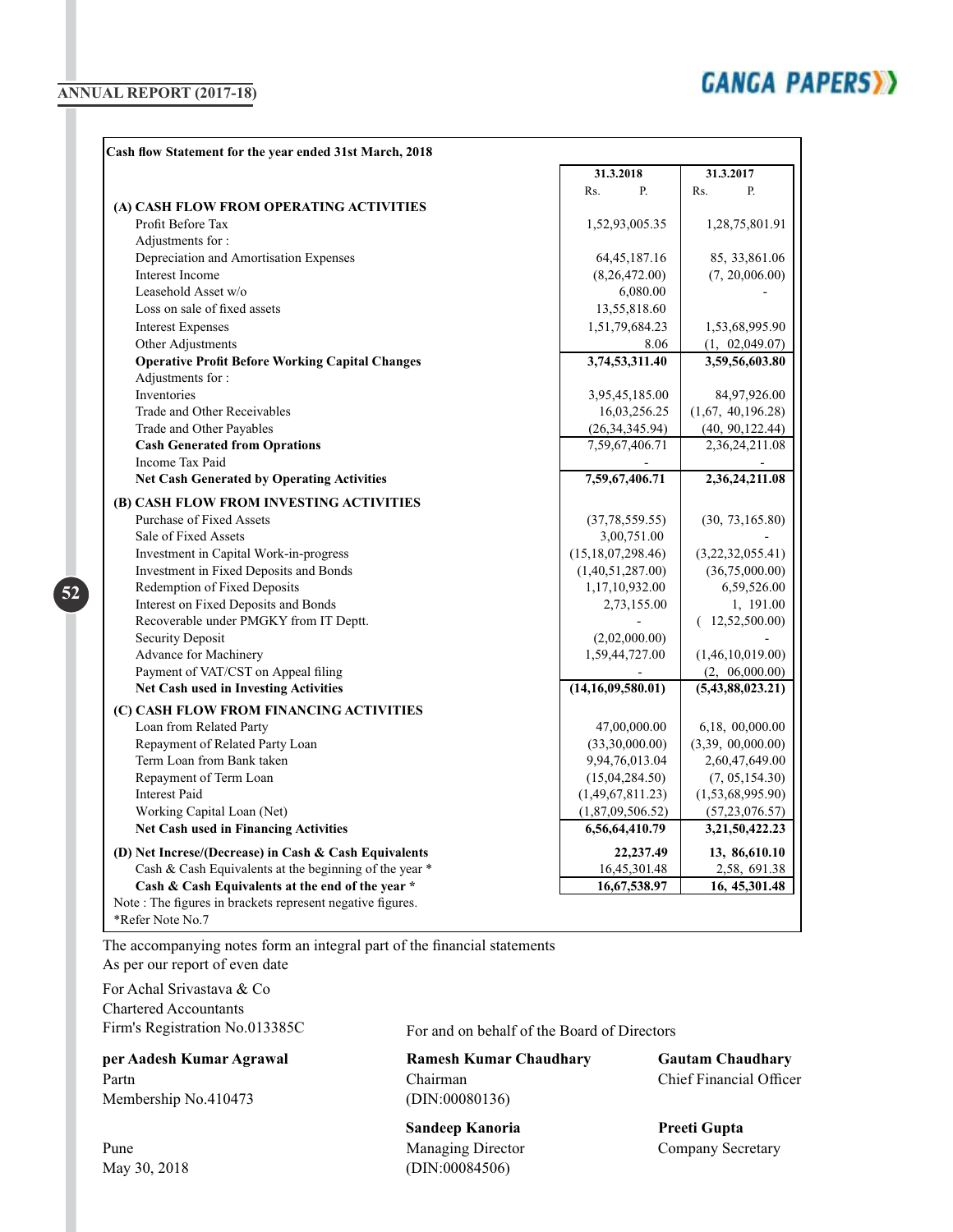

### **Notes to the Financial Statements for the year ended 31st March, 2018**

**A. Significant Accounting Policies**

### **A.1 Company Overview and Significant Accounting Policies :**

#### **(a) Company Overview**

 Ganga Papers India Limited (hereinafter referred to as **'the Company'**), a public limited company is engaged primarily in the business of manufacturing of Newsprint and Kraft papers, pulp and paper products. The Company has its registered office at Pune, Maharashtra, India. The Company has its listing on BSE Limited.

#### **(b) Basis of Preparation and Presentation of Financial Statements**

- I) The financial statements of Ganga Papers India Limited ('the Company') have been prepared and presented under the historical cost convention on the accrual basis of accounting, unless stated otherwise and comply in all material aspects with the Indian Accounting Standards ('Ind AS') including the rules notified under the relevant provisions of the Companies Act, 2013.
- ii) Upto the year ended  $31<sup>st</sup>$  March, 2017, the Company has prepared its financial statements in accordance with the requirements of Indian Generally Accepted Accounting Principles (GAAP), which includes Standards notified under the Companies (Accounting Standards) Rules, 2006 and considered as 'Previous GAAP'.
- iii) These financial statements are the Company`s first Ind AS standalone financial statements.
- iv) Company's financial statements are presented in Indian Rupees, which is also its functional currency.

### **(c) Use of Estimates**

 The preparation of Financial Statements in conformity with Ind AS requires the Management to make estimates, judgments and assumptions that affect the application of accounting policies and the reported amount of assets and liabilities, the disclosure of contingent assets and liabilities as at the date of the Financial Statements and the reported amount of revenues and expenses during the reporting year. Accounting estimates could change from period to period. Actual results could differ from those estimated. Appropriate changes in estimates are made as the Management becomes aware of the changes in circumstances surrounding the estimates. Changes in estimates are reflected in the financial statements in the period in which changes are made and if material, their effects are disclosed in the notes to the financial statements.

#### **(d) Property, Plant & Equipment**

- i) Property, plant and equipment are stated at cost, net of recoverable taxes, trade discount and rebates less accumulated depreciation and impairment losses, if any. Such cost includes purchase price, borrowing cost and any cost directly attributable to bringing the assets to its working condition for its intended use, net charges on foreign exchange contracts and adjustments arising from exchange rate variations attributable to the assets.
- ii) Subsequent costs are included in the asset's carrying amount or recognised as a separate asset, as appropriate, only when it is probable that future economic benefits associated with the item will flow to the entity and the cost can be measured reliably.
- iii) Expenses incurred relating to project, net of income earned during the project development stage prior to its intended use, are considered as pre-operative expenses and disclosed under Capital Work-in-Progress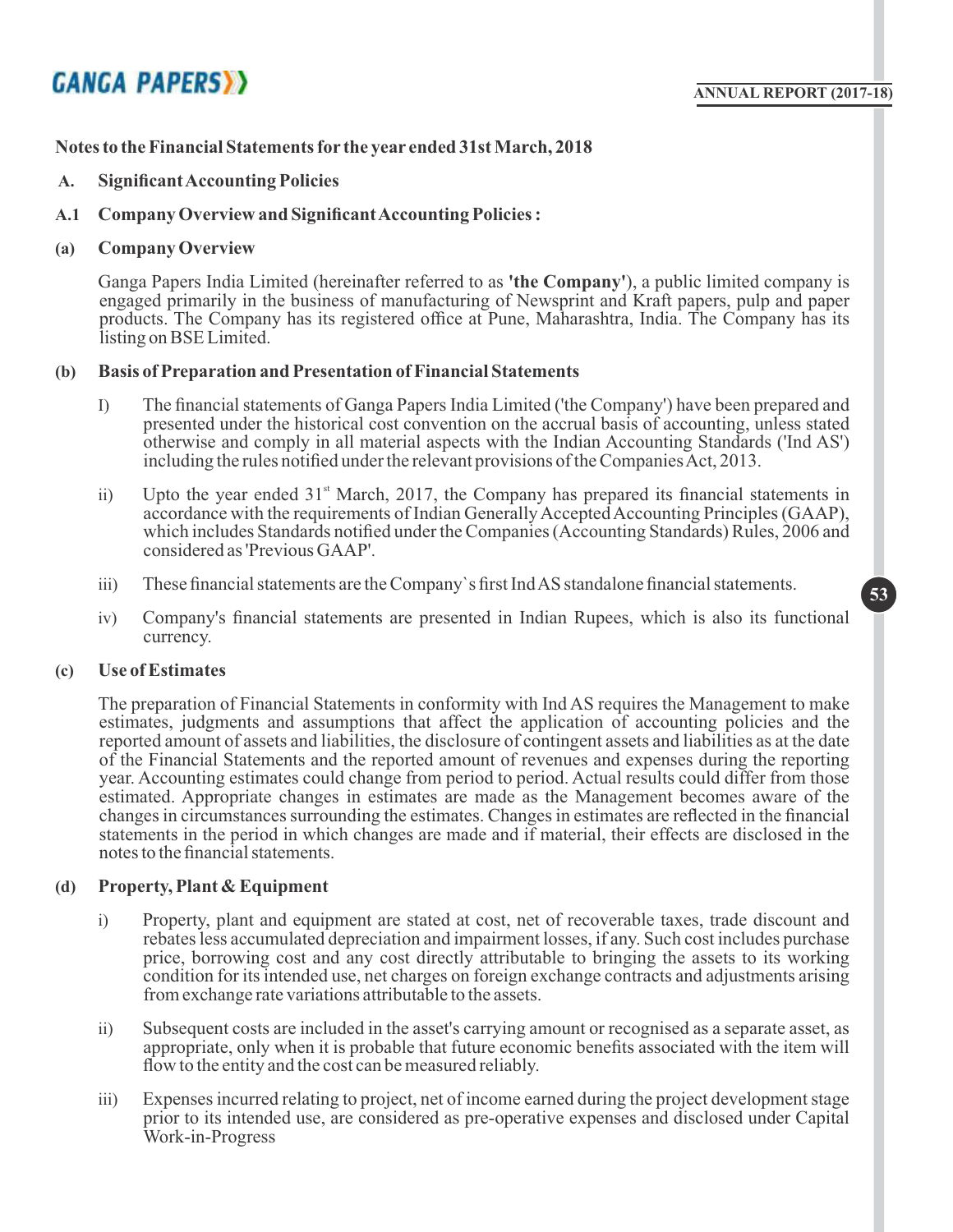# **GANGA PAPERS**)

- iv) Depreciation on Property, Plant & Equipment is provided to the extent of depreciable amount on the Straight Line Method (SLM). Depreciation is provided based on useful life of the assets as prescribed in Schedule II to the Companies Act, 2013.
- v) In respect of additions or extensions forming an integral part of existing assets, depreciation is provided as aforesaid over the residual life of the respective assets.

#### **(e) Impairment of non-financial assets - property, plant and equipment and intangible assets**

- i) The Company assesses at each reporting date as to whether there is any indication that any property, plant and equipment and intangible assets or group of assets, called cash generating units (CGU) may be impaired. If any such indication exists the recoverable amount of an asset or CGU is estimated to determine the extent of impairment, if any. When it is not possible to estimate the recoverable amount of an individual asset, the Company estimates the recoverable amount of the CGU to which the asset belongs.
- ii) An impairment loss is recognised in the Statement of Profit and Loss to the extent, asset's carrying amount exceeds its recoverable amount. The recoverable amount is higher of an asset's fair value less cost of disposal and value in use. Value in use is based on the estimated future cash flows, discounted to their present value using pre-tax discount rate that reflects current market assessments of the time value of money and risk specific to the assets.
- iii) The impairment loss recognised in prior accounting period is reversed if there has been a change in the estimate of recoverable amount.

#### **(f) Finance Costs**

**1** 

**54**

- i) Borrowing costs include exchange differences arising from foreign currency borrowings to the extent they are regarded as an adjustment to the interest cost. Borrowing costs that are directly attributable to the acquisition or construction of qualifying assets are capitalised as part of the cost of such assets. A qualifying asset is one that necessarily takes substantial period of time to get ready for its intended use.
- ii) Interest income earned on the temporary investment of specific borrowings pending their expenditure on qualifying assets is deducted from the borrowing costs eligible for capitalisation.
- iii) All other borrowing costs are charged to the Statement of Profit and Loss for the period for which they are incurred.

#### **(g) Inventories**

 Items of inventories are measured at lower of cost and net realisable value after providing for obsolescence, if any. Cost of inventories comprises of cost of purchase, cost of conversion and other costs including manufacturing overheads incurred in bringing them to their respective present location and condition.

#### **(h) Provisions**

- i) Provisions are recognised when the Company has a present obligation (legal or constructive) as a result of a past event, it is probable that an outflow of resources embodying economic benefits will be required to settle the obligation and a reliable estimate can be made of the amount of the obligation.
- ii) If the effect of the time value of money is material, provisions are discounted using a current pretax rate that reflects, when appropriate, the risks specific to the liability. When discounting is used, the increase in the provision due to the passage of time is recognised as a finance cost.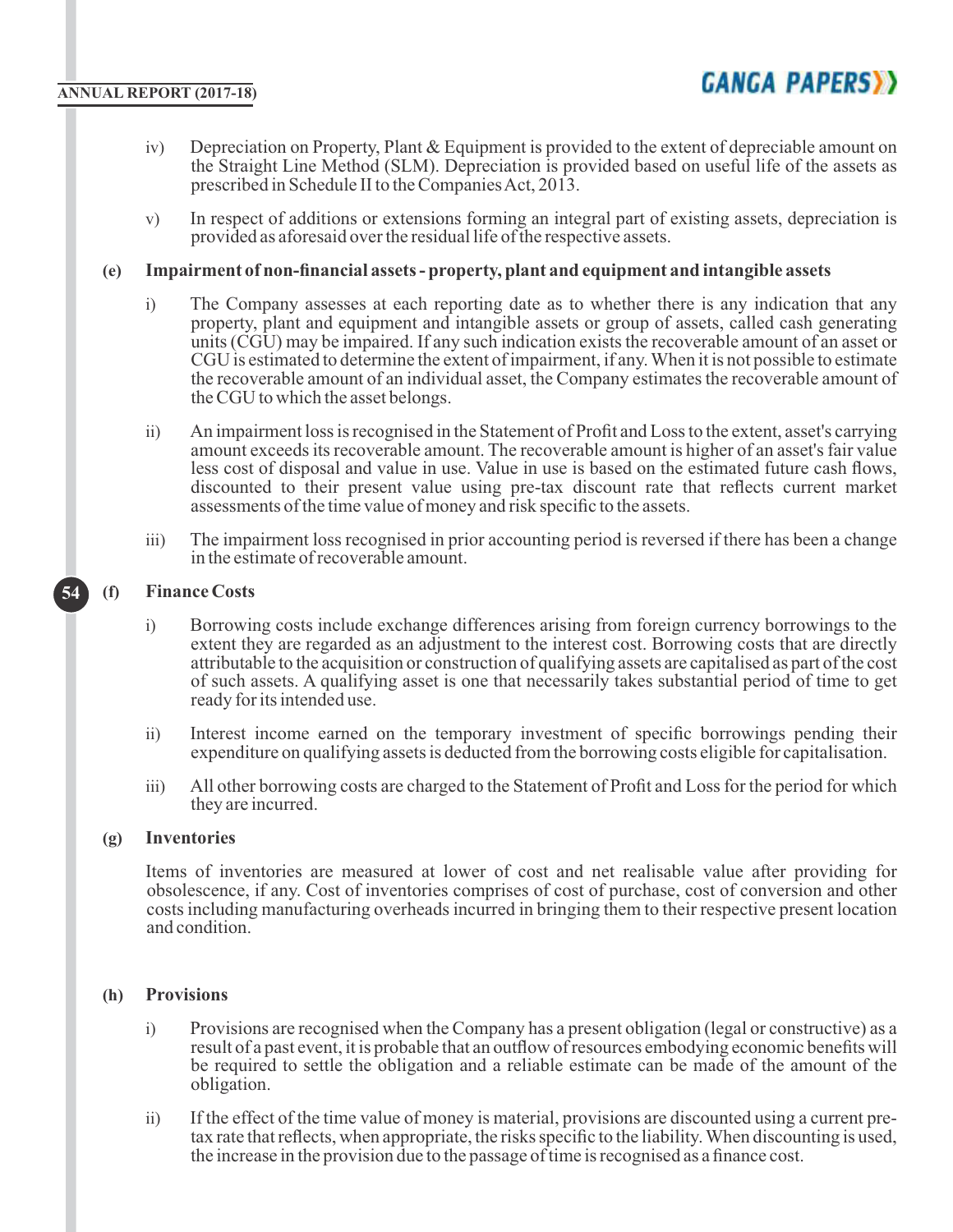

## **(i) Tax Expenses**

- i) The tax expense for the period comprises current and deferred tax. Tax is recognised in Statement of Profit and Loss, except to the extent that it relates to items recognised in the comprehensive income or in equity. In which case, the tax is also recognised in other comprehensive income or equity.
- ii) Current tax : Current tax assets and liabilities are measured at the amount expected to be recovered from or paid to the taxation authorities, based on tax rates and laws that are enacted or substantively enacted at the Balance sheet date.
- iii) Deferred tax : Deferred tax is recognised on temporary differences between the carrying amounts of assets and liabilities in the financial statements and the corresponding tax bases used in the computation of taxable profit. Deferred tax liabilities and assets are measured at the tax rates that are expected to apply in the period in which the liability is settled or the asset realised, based on tax rates (and tax laws) that have been enacted or substantively enacted by the end of the reporting period. The carrying amount of Deferred tax liabilities and assets are reviewed at the end of each reporting period.

### **(j) Foreign Currency Transactions and Translation**

- i) Transactions in foreign currencies are recorded at the exchange rate prevailing on the date of transaction. Monetary assets and liabilities denominated in foreign currencies are translated at the functional currency closing rates of exchange at the reporting date.
- ii) Exchange differences arising on settlement or translation of monetary items are recognised in Statement of Profit and Loss except to the extent of exchange differences which are regarded as an adjustment to interest costs on foreign currency borrowings that are directly attributable to the acquisition or construction of qualifying assets, are capitalized as cost of assets. Additionally, exchange gains or losses on foreign currency borrowings taken prior to April 1, 2017 which are related to the acquisition or construction of qualifying assets are adjusted in the carrying cost of such assets.
- iii) Non-monetary items that are measured in terms of historical cost in a foreign currency are recorded using the exchange rates at the date of the transaction. Non-monetary items measured at fair value in a foreign currency are translated using the exchange rates at the date when the fair value was measured. The gain or loss arising on translation of non-monetary items measured at fair value is treated in line with the recognition of the gain or loss on the change in fair value of the item (i.e., translation differences on items whose fair value gain or loss is recognised in OCI or Statement of Profit and Loss are also recognised in OCI or Statement of Profit and Loss, respectively).

#### **(k) Revenue Recognition**

- i) Revenue from sale of goods is recognised when the significant risks and rewards of ownership have been transferred to the buyer, recovery of the consideration is probable, the associated cost can be estimated reliably, there is no continuing effective control or managerial involvement with the goods, and the amount of revenue can be measured reliably.
- ii) Revenue from sale of goods is measured at the fair value of the consideration received or receivable, taking into account contractually defined terms of payment and excluding taxes or duties collected on behalf of the government.
- iii) Revenue from operations includes sale of goods, excise duty and adjusted for discounts (net), and gain/ loss on corresponding hedge contracts.
- iv) Interest income : Interest income from a financial asset is recognised using effective interest rate method.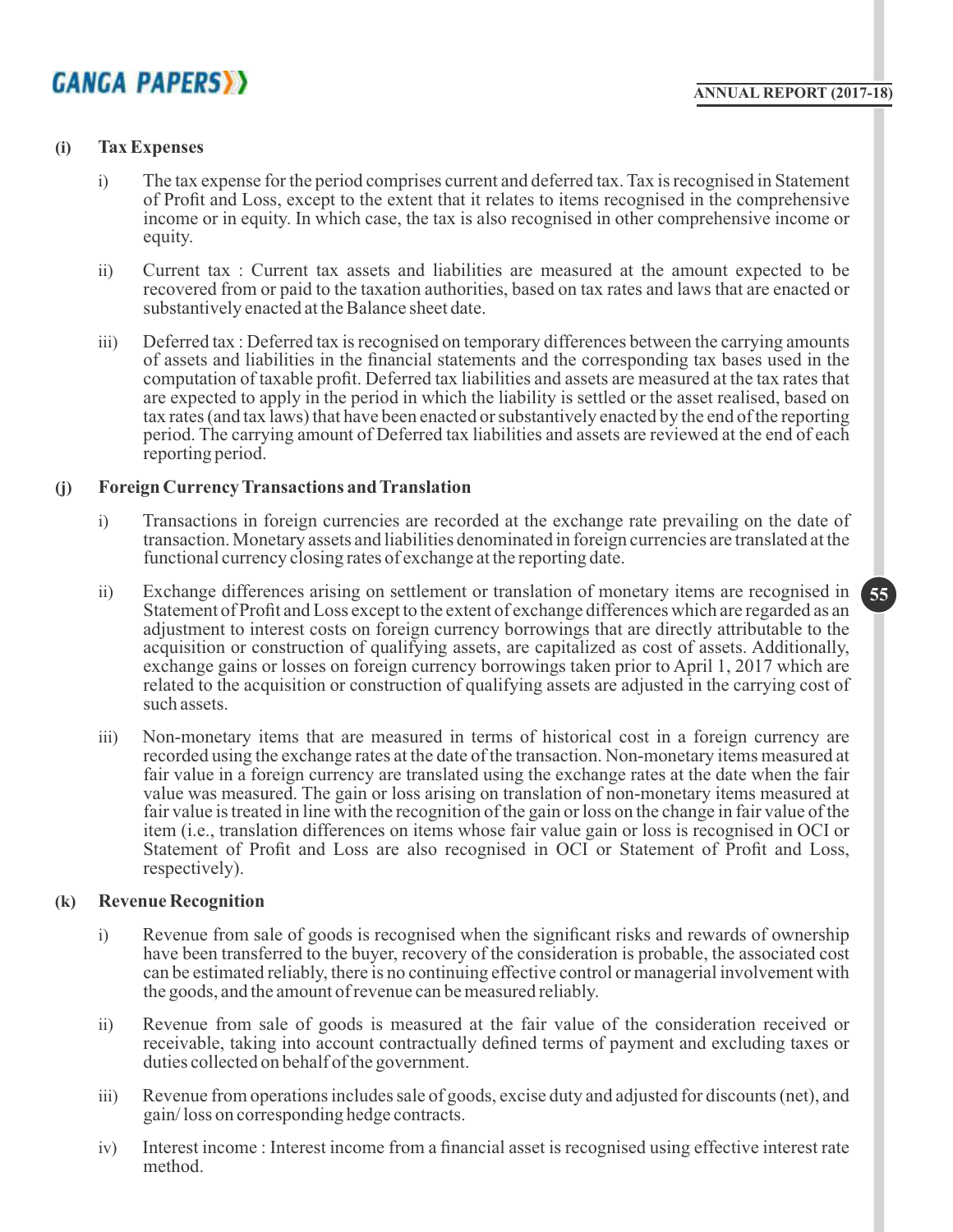# **GANGA PAPERS**)

#### **(l) Earnings Per Share**

 Basic earnings per share are calculated by dividing the net profit or loss for the year attributable to the equity shareholders by the weighted average number of equity shares outstanding during the year. For the purpose of calculating diluted earnings per share, net profit or loss for the year attributable to equity shareholders and the weighted average number of shares outstanding during the year are adjusted for the effects of all dilutive potential equity shares.

#### **(m) Cash Flow Statement**

- i) Cash flows are reported using the Indirect Method, whereby profit/ (loss) before tax is adjusted for the effects of transactions of non-cash nature and any deferrals or accruals of past or future cash receipts or payments.
- ii) Cash and cash equivalents comprise cash and cash on deposit with banks and corporations. The Company considers all highly liquid investments with a remaining maturity at the date of purchase of three months or less and that are readily convertible to known amounts of cash to be cash equivalents

#### **(n) Financial instruments**

#### i) **Financial Assets**

#### **A. Initial recognition and measurement**

 All financial assets and liabilities are initially recognized at fair value. Transaction costs that are directly attributable to the acquisition or issue of financial assets and financial liabilities, which are not at fair value through profit or loss, are adjusted to the fair value on initial recognition. Purchase and sale of financial assets are recognised using trade date accounting.

#### **B. Subsequent measurement**

#### **a) Financial assets carried at amortised cost (AC)**

 A financial asset is measured at amortised cost if it is held within a business model whose objective is to hold the asset in order to collect contractual cash flows and the contractual terms of the financial asset give rise on specified dates to cash flows that are solely payments of principal and interest on the principal amount outstanding.

#### **b) Financial assets at fair value through other comprehensive income (FVTOCI)**

 A financial asset is measured at FVTOCI if it is held within a business model whose objective is achieved by both collecting contractual cash flows and selling financial assets and the contractual terms of the financial asset give rise on specified dates to cash flows that are solely payments of principal and interest on the principal amount outstanding.

#### **c) Financial assets at fair value through profit or loss (FVTPL)**

 A financial asset which is not classified in any of the above categories are measured at FVTPL.

#### **C. Investment in subsidiaries, Associates and Joint Ventures**

 The Company has accounted for its investments in subsidiaries, associates and joint venture at cost.

**12**<br> **12 56**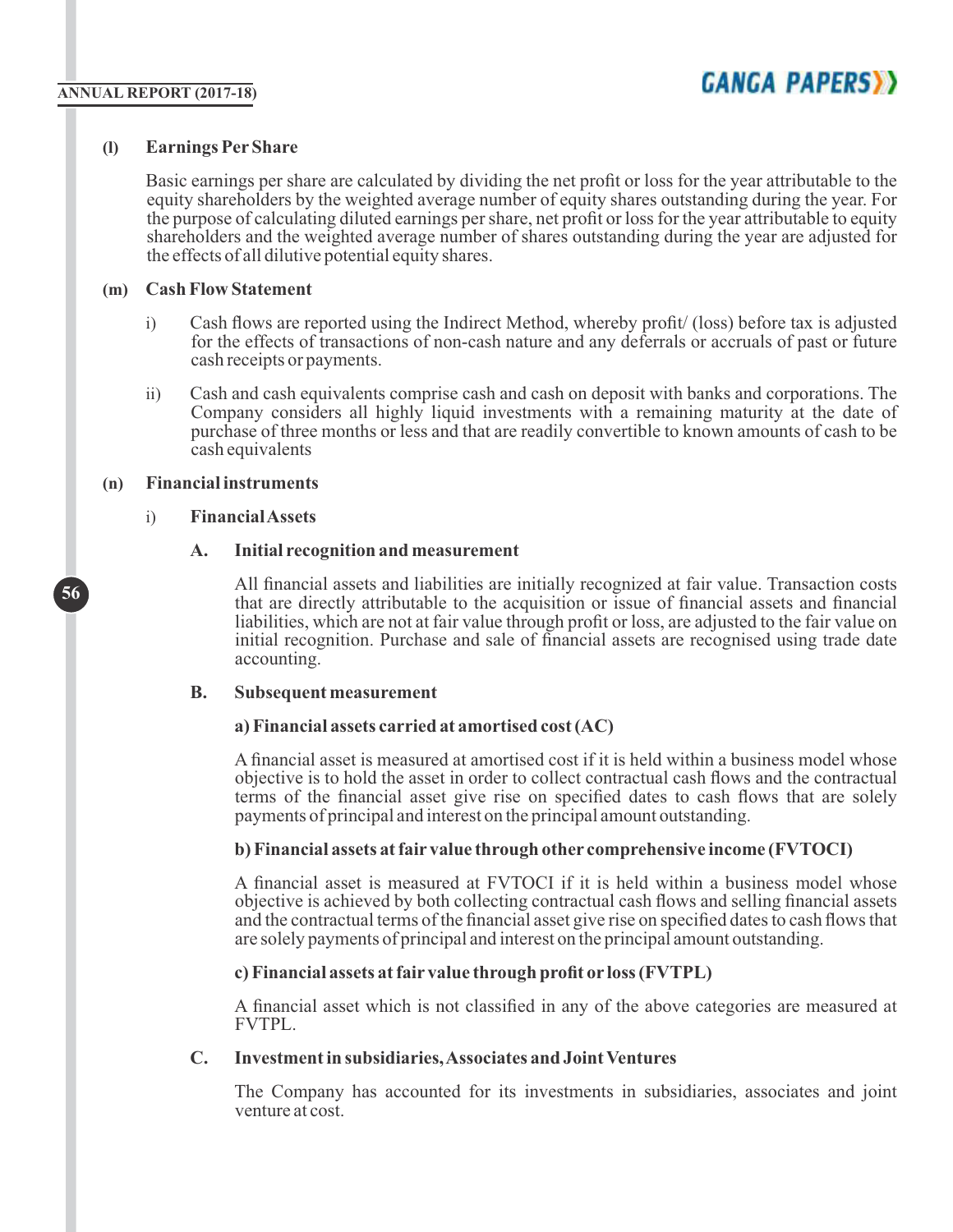

### **D. Other Equity Investments**

 All other equity investments are measured at fair value, with value changes recognised in Statement of Profit and Loss, except for those equity investments for which the Company has elected to present the value changes in 'Other Comprehensive Income'.

#### **E. Impairment of financial assets**

 In accordance with Ind AS 109, the Company uses 'Expected Credit Loss' (ECL) model, for evaluating impairment of financial assets other than those measured at fair value through profit and loss (FVTPL).

Expected credit losses are measured through a loss allowance at an amount equal to:

 The 12-months expected credit losses (expected credit losses that result from those default events on the financial instrument that are possible within 12 months after the reporting date); or

 Full lifetime expected credit losses (expected credit losses that result from all possible default events over the life of the financial instrument)

 For trade receivables Company applies 'simplified approach' which requires expected lifetime losses to be recognised from initial recognition of the receivables. The Company uses historical default rates to determine impairment loss on the portfolio of trade receivables. At every reporting date these historical default rates are reviewed and changes in the forward looking estimates are analysed.

 For other assets, the Company uses 12 month ECL to provide for impairment loss where there is no significant increase in credit risk. If there is significant increase in credit risk full lifetime ECL is used.

#### ii) **Financial liabilities**

#### **A. Initial recognition and measurement**

 All financial liabilities are recognized at fair value and in case of loans, net of directly attributable cost. Fees of recurring nature are directly recognised in the Statement of Profit and Loss as finance cost.

#### **B. Subsequent measurement**

 Financial liabilities are carried at amortized cost using the effective interest method. For trade and other payables maturing within one year from the balance sheet date, the carrying amounts approximate fair value due to the short maturity of these instruments.

#### ii) **Derecognition of financial instruments**

 The Company derecognizes a financial asset when the contractual rights to the cash flows from the financial asset expire or it transfers the financial asset and the transfer qualifies for derecognition under Ind AS 109. A financial liability (or a part of a financial liability) is derecognized from the Company's Balance Sheet when the obligation specified in the contract is discharged or cancelled or expires.

### **A.2 Critical Accounting Estimates :**

#### **(a) Depreciation / amortisation and useful lives of property plant and equipment / intangible assets**

Property, plant and equipment / intangible assets are depreciated / amortised over their estimated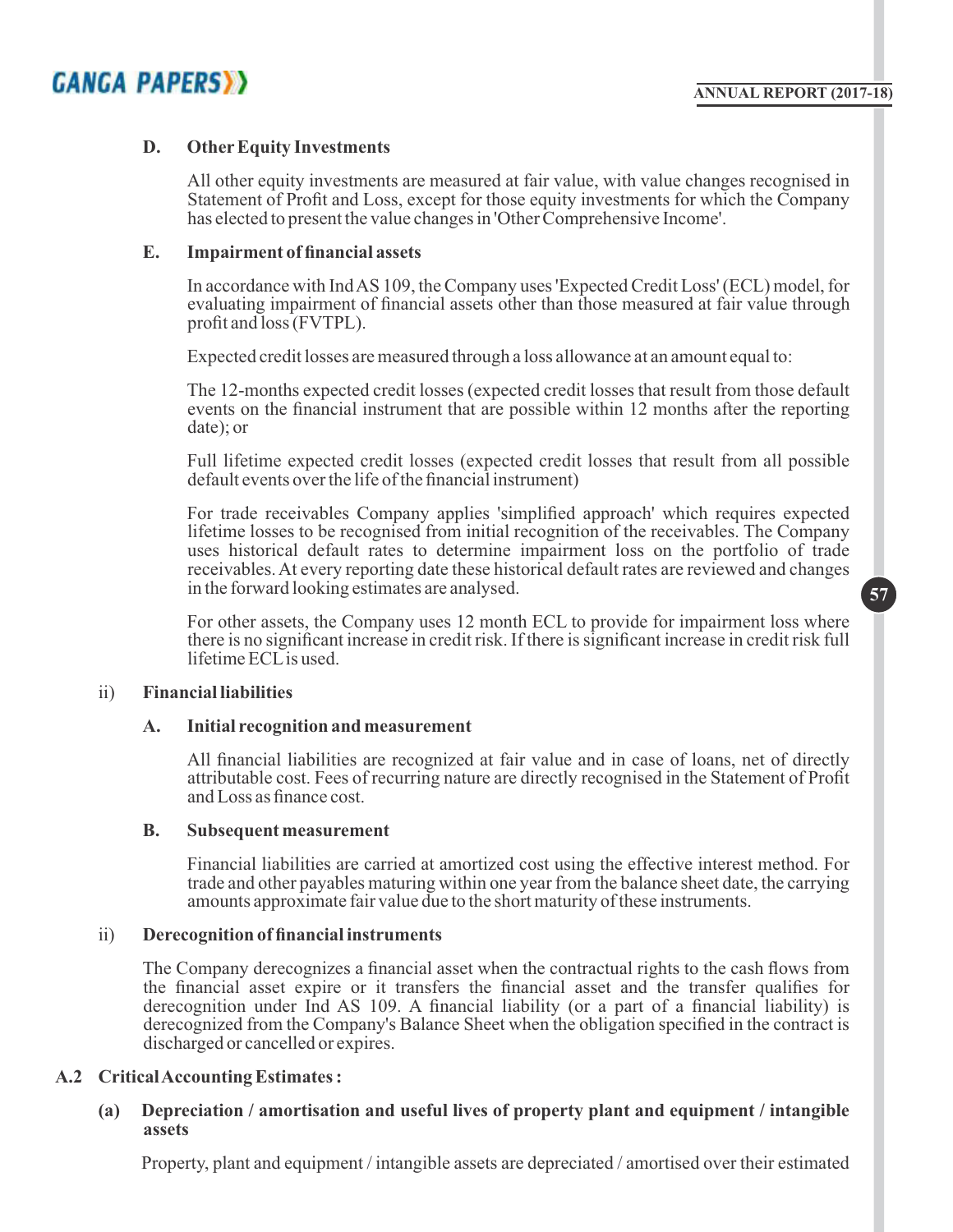useful lives, after taking into account estimated residual value. Management reviews the estimated useful lives and residual values of the assets annually in order to determine the amount of depreciation / amortisation to be recorded during any reporting period. The useful lives and residual values are based on the Company's historical experience with similar assets and take into account anticipated technological changes. The depreciation / amortisation for future periods is revised if there are significant changes from previous estimates.

#### **(b) Recoverability of trade receivable**

 Judgements are required in assessing the recoverability of overdue trade receivables and determining whether a provision against those receivables is required. Factors considered include the credit rating of the counterparty, the amount and timing of anticipated future payments and any possible actions that can be taken to mitigate the risk of non-payment.

#### **(c) Provisions**

 Provisions and liabilities are recognized in the period when it becomes probable that there will be a future outflow of funds resulting from past operations or events and the amount of cash outflow can be reliably estimated. The timing of recognition and quantification of the liability requires the application of judgement to existing facts and circumstances, which can be subject to change. The carrying amounts of provisions and liabilities are reviewed regularly and revised to take account of changing facts and circumstances.

#### **(d) Impairment of non-financial assets**

- i) The Company assesses at each reporting date whether there is an indication that an asset may be impaired. If any indication exists, the Company estimates the asset's recoverable amount. An asset's recoverable amount is the higher of an asset's or Cash Generating Units (CGU's) fair value less costs of disposal and its value in use. It is determined for an individual asset, unless the asset does not generate cash inflows that are largely independent of those from other assets or a groups of assets. Where the carrying amount of an asset or CGU exceeds its recoverable amount, the asset is considered impaired and is written down to its recoverable amount.
- ii) In assessing value in use, the estimated future cash flows are discounted to their present value using pre-tax discount rate that reflects current market assessments of the time value of money and the risks specific to the asset. In determining fair value less costs of disposal, recent market transactions are taken into account, if no such transactions can be identified, an appropriate valuation model is used.

#### **(e) Impairment of financial assets**

 The impairment provisions for financial assets are based on assumptions about risk of default and expected cash loss rates. The Company uses judgement in making these assumptions and selecting the inputs to the impairment calculation, based on Company's past history, existing market conditions as well as forward looking estimates at the end of each reporting period.

#### **A.3 First Time Adoption of IND AS**

 The Company has adopted Ind AS with effect from 1st April 2017 with comparatives being restated. The figures for the previous period have been restated, regrouped and reclassified wherever required to comply with the requirement of Ind AS and Schedule III.

**12**<br> **12 58**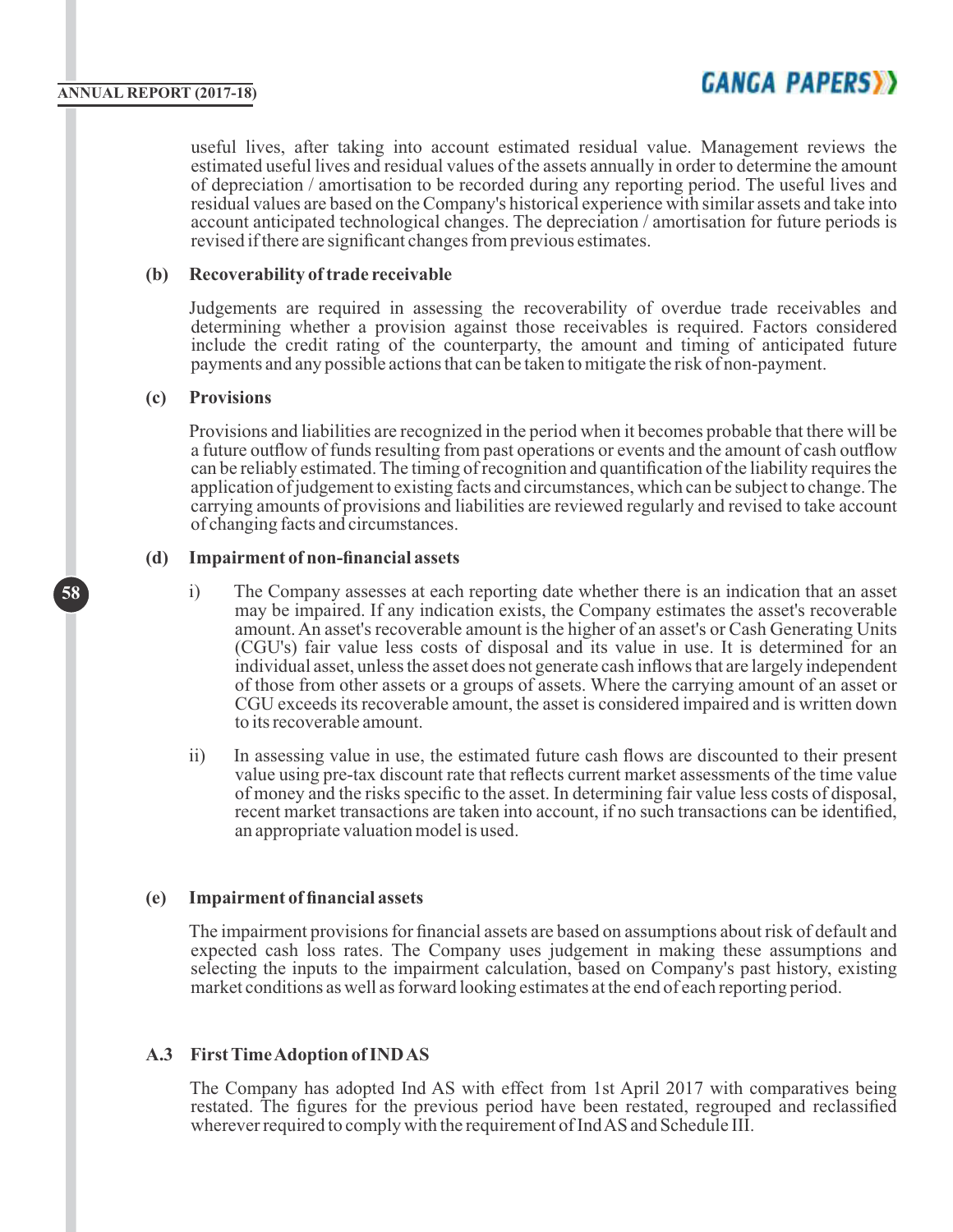

### **Exemptions from retrospective application**

#### i) **Business combination exemption**

 The Company has applied the exemption as provided in Ind AS 101 on non-application of Ind AS 103, "Business Combinations" to business combinations consummated prior to April 1, 2016 (the "Transition Date"), pursuant to which goodwill/capital reserve arising from a business combination has been stated at the carrying amount prior to the date of transition under Indian GAAP. The Company has also applied the exemption for past business combinations to acquisitions of investments in subsidiaries / associates / joint ventures consummated prior to the Transition Date.

#### ii) **Share-based payment transactions**

 Ind AS 101 encourages, but does not require, first time adopters to apply Ind AS 102 Share based Payment to equity instruments that were vested before the date of transition to Ind AS. The Company has elected not to apply Ind AS 102 to options that vested prior to April 1, 2016.

#### iii) **Fair value as deemed cost exemption**

 The Company has elected to measure items of property, plant and equipment and intangible assets at its carrying value at the transition date except for certain class of assets which are measured at fair value as deemed cost.

#### iv) **Cumulative translation differences**

 The Company has elected to apply Ind AS 21 - The Effects of changes in Foreign Exchange Rate prospectively. Accordingly all cumulative gains and losses recognised are reset to zero by transferring it to retained earnings.

#### v) **Long Term Foreign Currency Monetary Items**

 The Company continues the policy of capitalising exchange differences arising on translation of long term foreign currency monetary items.

#### vi) **Investments in subsidiaries, joint ventures and associates**

 The Company has elected to measure investment in subsidiaries, joint venture and associate at cost.

#### vii) **Decommissioning liabilities**

 The Company has elected to apply the transitional provision with respect to recognition of Decommissioning, Restoration and Similar Liabilities.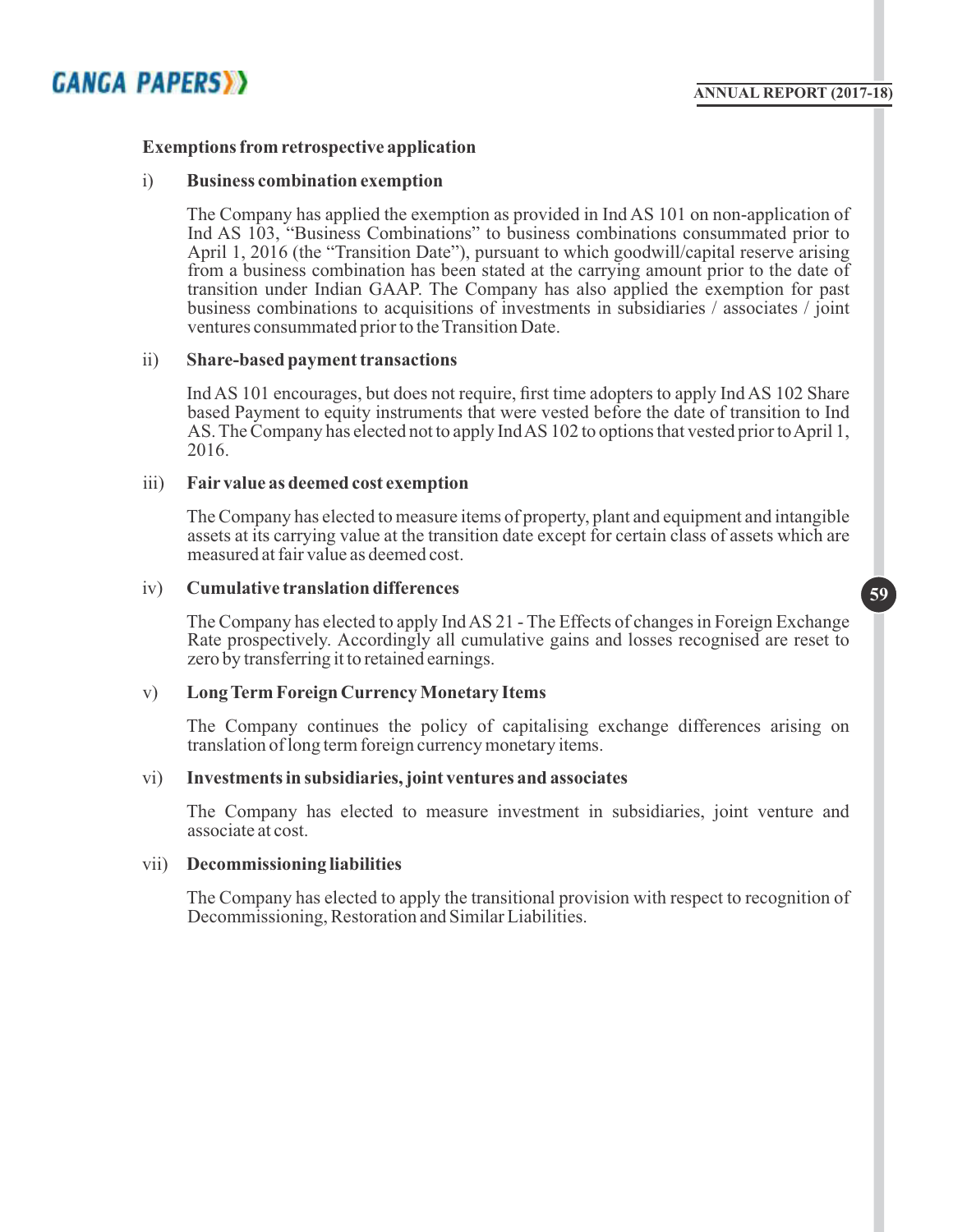**12 60**

Notes to the Financial Statements for the year ended 31st March, 2018 **Notes to the Financial Statements for the year ended 31st March, 2018**

1. Property, Plant & Equipment **1. Property, Plant & Equipment**

|                                                                      |                 | <b>Gross Block</b> |              |                    |                 | Depreciation / Amortisation |                          |                    | Net Block          |                |
|----------------------------------------------------------------------|-----------------|--------------------|--------------|--------------------|-----------------|-----------------------------|--------------------------|--------------------|--------------------|----------------|
| Description                                                          | As at 1.4.2017  | Additi             | Deductions   | As at 31.3.18      | As at 1.4.2017  | For the year                | Adjustment<br>Deduction/ | As at 31.3.18      | 31.3.2018          | 31.3.2017      |
|                                                                      | نم<br>Rs.       | P.<br>Rs.          | P.<br>Rs.    | P.<br>Rs.          | P.<br>Rs.       | P.<br>Rs.                   | $\approx$<br>Rs.         | P.<br>Rs.          | P.<br>Rs.          | P.<br>Rs.      |
| Land - Freehold                                                      | 55,59,300.00    |                    |              | 55,59,300.00       |                 |                             |                          |                    | 55,59,300.00       | 55,59,300.00   |
| Land - Leasehold                                                     | 6,080.00        |                    | 6,080.00     |                    |                 |                             |                          |                    |                    | 6,080.00       |
| Building                                                             | 6,53,08,392.45  |                    |              | 6,53,08,392.45     | 4,30,28,081.86  | 17,28,626.42                |                          | 4,47,56,708.28     | 2,05,51,684.17     | 2,22,80,310.59 |
| Plant & Machinery                                                    | 35,12,74,807.07 | 76,432.55          | ĭ.           | 35, 13, 51, 239.62 | 30,63,12,900.28 | 39,90,454.87                |                          | 31,03,03,355.15    | 4, 10, 47, 884. 47 | 4,49,61,906.79 |
| Electrical Installations                                             | 80,53,827.87    |                    |              | 80,53,827.87       | 75,62,208.13    | 29,959.68                   |                          | 75,92,167.81       | 4,61,660.06        | 4,91,619.74    |
| Furniture & Fittings                                                 | 48,79,830.62    |                    |              | 48,79,830.62       | 48,53,962.45    | 3,198.63                    |                          | 48,57,161.08       | 22,669.54          | 25,868.17      |
| Tractor & Motor Car                                                  | 56,19,649.00    | 37,02,127.00       | 27,41,908.00 | 65,79,868.00       | 14,55,059.28    | 6,92,306.76                 | 10,85,338.40             | 10,62,027.64       | 55,17,840.36       | 41,64,589.72   |
| Motor Cycle                                                          | 35,635.00       |                    |              | 35,635.00          | 34,531.87       | 640.80                      |                          | 35,172.67          | 462.33             | 1,103.13       |
| TOTAL                                                                | 44,07,37,522.01 | 37,78,559.55       | 27,47,988.00 | 44,17,68,093.56    | 36,32,46,743.87 | 64,45,187.16                | 10,85,338.40             | 36,86,06,592.63    | 7,31,61,500.93     | 7,74,90,778.14 |
| Previous year                                                        | 43,76,64,356.21 | 30,73,165.80       | f,           | 44,07,37,522.01    | 35,47,12,882.81 | 85,33,861.06                |                          | 36, 32, 46, 743.87 | 7,74,90,778.14     | 8,29,51,473.40 |
| There is no impact of Ind AS transition on carrying amount of assets |                 |                    |              |                    |                 |                             |                          |                    |                    |                |

# **GANGA PAPERS**>>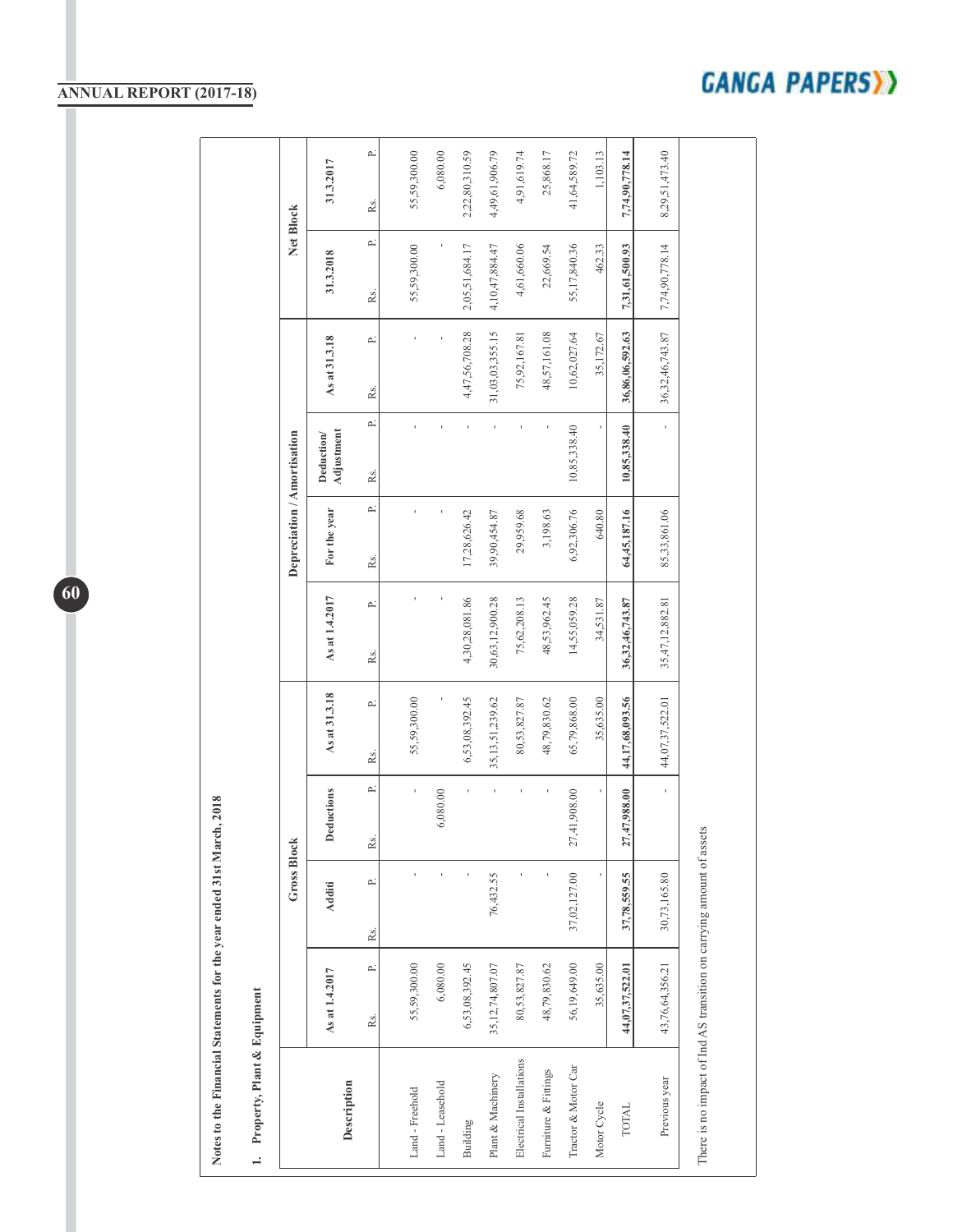| Notes to the Financial Statements for the year ended 31st March, 2018                              |        |                |                    |
|----------------------------------------------------------------------------------------------------|--------|----------------|--------------------|
|                                                                                                    |        | 31.3.208       | 31.32017           |
|                                                                                                    |        | Rs.<br>Р.      | Rs.<br><b>P.</b>   |
| 2. Investments (Non-current)                                                                       |        |                |                    |
| Unquoted Non-tradeInvestments(in equity shares at cost)<br>Shri Laxmi Krupa Urban Co-op. Bank Ltd. |        | 50,000.00      | 50,000.00          |
| (5,000 fully paid equity shares of Rs.10 each)                                                     |        |                |                    |
| Shri Sadguru Jangali Maharaj Bank Ltd.                                                             |        | 99,750.00      | 99,750.00          |
| (1,995 fully paid equity shares of Rs.50 each)                                                     |        |                |                    |
| Janta Sahakari Bank Ltd.                                                                           |        | 5,000.00       | 5,000.00           |
| (50 fully paid equity shares of Rs.100 each)                                                       | Total: | 1,54,750.00    | 1,54,750.00        |
| 3. Other Financial Assets (Non-current)                                                            |        |                |                    |
| Term Deposits with Banks                                                                           |        | 1,51,30,717.00 | 1,23,35,932.00     |
| <b>Security Deposits</b>                                                                           |        | 2,47,185.00    | 45,185.00          |
|                                                                                                    |        | 1,53,77,902.00 | 1,23,81,117.00     |
| 4. Other Non-current Assets                                                                        |        |                |                    |
| Capital Advances                                                                                   |        |                | 1,59,44,727.00     |
| <b>Balance with Revenue Authorities</b>                                                            |        | 1,15,84,386.45 | 1, 14, 24, 744. 75 |
|                                                                                                    | Total: | 1,15,84,386.45 | 2,73,69,471.75     |
| 5. Inventories                                                                                     |        |                |                    |
| Raw Material (Waste Paper, Colour and Chemicals)                                                   |        | 3,46,09,659.00 | 6,88,69,959.00     |
| Work-in-progress                                                                                   |        | 23,96,275.00   | 16, 10, 252.00     |
| <b>Finished Goods</b>                                                                              |        | 1,49,06,018.00 | 1,01,15,158.00     |
| Stores & Spares and Packing Materials                                                              |        | 2,08,62,860.00 | 4, 17, 27, 832.00  |
| Coal                                                                                               |        | 2,32,98,385.00 | 1,32,95,181.00     |
|                                                                                                    | Total: | 9,60,73,197.00 | 13,56,18,382.00    |
| <b>6. Trade Receivables</b>                                                                        |        |                |                    |
| (Unsecured and considered good)                                                                    |        |                |                    |
| <b>Trade Receivables</b>                                                                           |        | 7,89,09,963.14 | 9,59,03,318.00     |
|                                                                                                    | Total: | 7,89,09,963.14 | 9,59,03,318.00     |
| 7. Cash and Cash equivalents                                                                       |        |                |                    |
| <b>Balances with Banks</b>                                                                         |        |                |                    |
| - in Current Accounts                                                                              |        | 12,56,570.87   | 5,06,756.48        |
| Cash on hand                                                                                       |        | 4,10,968.10    | 11,38,545.00       |
|                                                                                                    | Total: | 16,67,538.97   | 16,45,301.48       |
| 8. Other Current Assets                                                                            |        |                |                    |
| <b>Advances to Suppliers</b>                                                                       |        | 1,71,91,357.56 | 98,05,339.50       |
| <b>Balance with Revenue Authorities</b>                                                            |        | 1,00,45,234.25 | 26,86,746.23       |
| Others (includes primarily advances for expenses)                                                  |        | 21,54,670.00   | 15,09,077.47       |
|                                                                                                    | Total: | 2,93,91,261.81 | 1,40,01,163.20     |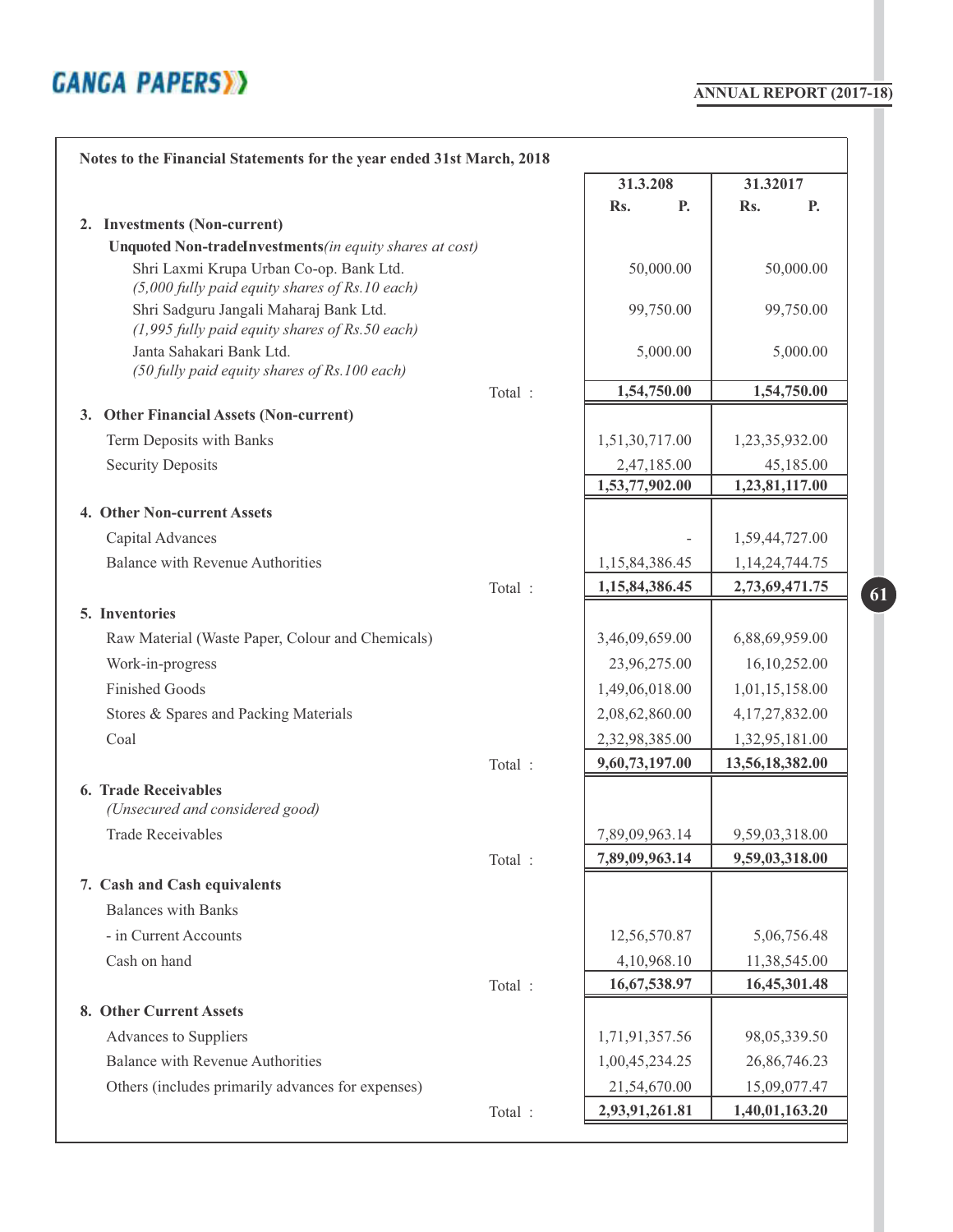# **GANGA PAPERS**>>

| Notes to the Financial Statements For the year ended 31st March, 2018                                                                                                                                                                                                                                                                                                                                                                                 |                        |                      |                        |                        |  |
|-------------------------------------------------------------------------------------------------------------------------------------------------------------------------------------------------------------------------------------------------------------------------------------------------------------------------------------------------------------------------------------------------------------------------------------------------------|------------------------|----------------------|------------------------|------------------------|--|
|                                                                                                                                                                                                                                                                                                                                                                                                                                                       |                        |                      | 31.3.2018              | 31.3.2017              |  |
|                                                                                                                                                                                                                                                                                                                                                                                                                                                       |                        |                      | Rs.<br>Ρ.              | Rs.<br>Р.              |  |
| 9. EquityShareCapital                                                                                                                                                                                                                                                                                                                                                                                                                                 |                        |                      |                        |                        |  |
| Authorised                                                                                                                                                                                                                                                                                                                                                                                                                                            |                        |                      |                        |                        |  |
|                                                                                                                                                                                                                                                                                                                                                                                                                                                       |                        |                      |                        |                        |  |
| 1,10,00,000 Equity Shares of Rs. 10 each                                                                                                                                                                                                                                                                                                                                                                                                              |                        |                      | 11,00,00,000.00        | 11,00,00,000.00        |  |
|                                                                                                                                                                                                                                                                                                                                                                                                                                                       |                        | Total:               | 11,00,00,000.00        | 11,00,00,000.00        |  |
| Issued :                                                                                                                                                                                                                                                                                                                                                                                                                                              |                        |                      |                        |                        |  |
| 1,07,88,886 Equity Shares of Rs. 10 each                                                                                                                                                                                                                                                                                                                                                                                                              |                        |                      | 10,78,88,860.00        | 10,78,88,860.00        |  |
|                                                                                                                                                                                                                                                                                                                                                                                                                                                       |                        | Total:               | 10,78,88,860.00        | 10,78,88,860.00        |  |
| Subscribed & Paid up:                                                                                                                                                                                                                                                                                                                                                                                                                                 |                        |                      |                        |                        |  |
| 1,07,88,886 Equity Shares of Rs. 10 each                                                                                                                                                                                                                                                                                                                                                                                                              |                        |                      | 10,78,88,860.00        | 10,78,88,860.00        |  |
|                                                                                                                                                                                                                                                                                                                                                                                                                                                       |                        | Total:               | 10,78,88,860.00        | 10,78,88,860.00        |  |
| <b>Other Information:</b>                                                                                                                                                                                                                                                                                                                                                                                                                             |                        |                      |                        |                        |  |
| (a) Reconciliation of number of sharesoutstanding                                                                                                                                                                                                                                                                                                                                                                                                     |                        |                      |                        |                        |  |
|                                                                                                                                                                                                                                                                                                                                                                                                                                                       | As at 31st March, 2018 |                      | As at 31st March, 2017 |                        |  |
| <b>Particulars</b>                                                                                                                                                                                                                                                                                                                                                                                                                                    |                        | <b>Equity Shares</b> | <b>Equity Shares</b>   |                        |  |
|                                                                                                                                                                                                                                                                                                                                                                                                                                                       | <b>Number</b>          | <b>Amount</b>        | <b>Number</b>          | Amount                 |  |
| Shares outstanding at the beginning of the yr                                                                                                                                                                                                                                                                                                                                                                                                         | 1,07,88,886            | 10,78,88,860         | 1,07,88,886            | 10,78,88,860           |  |
| Shares Issued during the yr                                                                                                                                                                                                                                                                                                                                                                                                                           |                        |                      |                        |                        |  |
| Shares bought back during the yr                                                                                                                                                                                                                                                                                                                                                                                                                      |                        |                      |                        |                        |  |
| Shares outstanding at the end of the yr                                                                                                                                                                                                                                                                                                                                                                                                               | 1,07,88,886            | 10,78,88,860         | 1,07,88,886            | 10,78,88,860           |  |
| (b) Details of shareholders holding more than 5% Shares:                                                                                                                                                                                                                                                                                                                                                                                              |                        |                      |                        |                        |  |
|                                                                                                                                                                                                                                                                                                                                                                                                                                                       |                        |                      |                        | As at 31st March, 2017 |  |
| As at 31st March, 2018<br><b>Equity Shares</b><br><b>Name of Shareholder</b>                                                                                                                                                                                                                                                                                                                                                                          |                        | <b>Equity Shares</b> |                        |                        |  |
|                                                                                                                                                                                                                                                                                                                                                                                                                                                       | <b>Number</b>          | $%$ held             | <b>Number</b>          | $%$ held               |  |
| RAS Polytex Pvt. Ltd.                                                                                                                                                                                                                                                                                                                                                                                                                                 | 7,09,663               | 6.58                 | 25,69,163              | 23.81                  |  |
| Ganga Pulp & Papers Pvt. Ltd.                                                                                                                                                                                                                                                                                                                                                                                                                         | 46,72,500              | 43.31                | 46,72,500              | 43.31                  |  |
| Amit Chaudhary                                                                                                                                                                                                                                                                                                                                                                                                                                        | 9,98,000               | 9.25                 | 5,00,000               | 4.63                   |  |
| Sandep Kanoria                                                                                                                                                                                                                                                                                                                                                                                                                                        | 17,09,501              | 15.85                | 1                      |                        |  |
|                                                                                                                                                                                                                                                                                                                                                                                                                                                       |                        |                      |                        |                        |  |
| (c) Right, preferences and restrictions attached to Shares                                                                                                                                                                                                                                                                                                                                                                                            |                        |                      |                        |                        |  |
| The company has one class of equity shares having a par value of Rs.10 per share. Each shareholder is eligible for one vote<br>per share held. In the event of liquidation of the Company, the holders of equity shares will be entitled to receive any of the<br>remaining assets of the company, after distribution of all preferential amounts. The distribution will be in proportion to the<br>number of equity shares held by the shareholders. |                        |                      |                        |                        |  |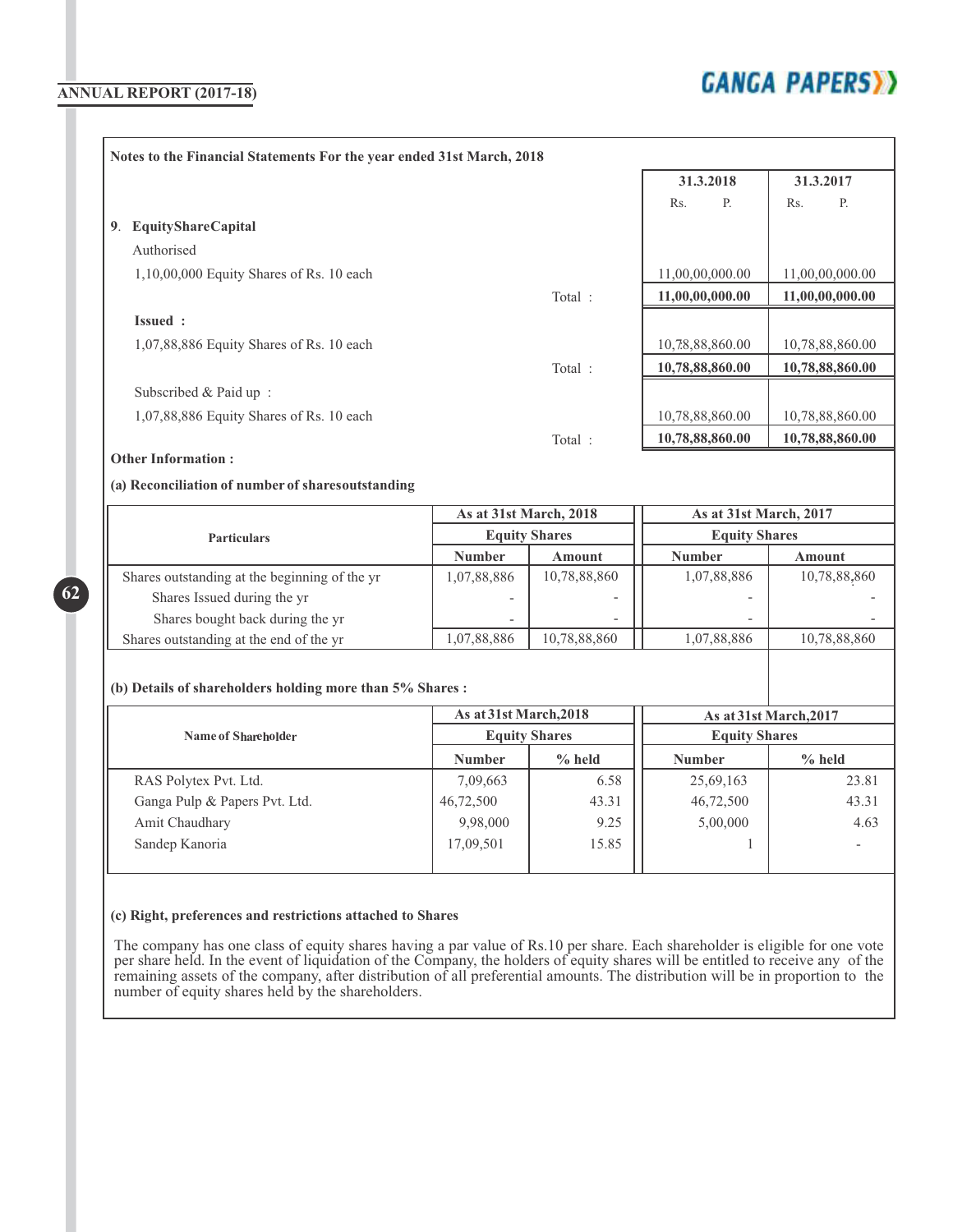# **GANGA PAPERS**>>

# **ANNUAL REPORT (2017-18)**

| Notes to the Financial Statements For the year ended 31st March, 2018                                                                                                                                                                                                                                                                                                                                                                                                |            |                    |                   |                   |
|----------------------------------------------------------------------------------------------------------------------------------------------------------------------------------------------------------------------------------------------------------------------------------------------------------------------------------------------------------------------------------------------------------------------------------------------------------------------|------------|--------------------|-------------------|-------------------|
|                                                                                                                                                                                                                                                                                                                                                                                                                                                                      |            |                    | 31.3.2018         | 31.3.2017         |
|                                                                                                                                                                                                                                                                                                                                                                                                                                                                      |            |                    | Rs.<br>Р.         | Rs.<br>Р.         |
| 10. OtherEquity                                                                                                                                                                                                                                                                                                                                                                                                                                                      |            |                    |                   |                   |
| (a) Capital Reserve:                                                                                                                                                                                                                                                                                                                                                                                                                                                 |            |                    |                   |                   |
| As per last Balance Sheet                                                                                                                                                                                                                                                                                                                                                                                                                                            |            |                    | 11,43,27,472.72   | 11,43,27,472.72   |
| (b) Securities Premium Reserve:                                                                                                                                                                                                                                                                                                                                                                                                                                      |            |                    |                   |                   |
| As per last Balance Sheet                                                                                                                                                                                                                                                                                                                                                                                                                                            |            |                    | 2,98,30,200.00    | 2,98,30,200.00    |
| (c) Retained Earnings :                                                                                                                                                                                                                                                                                                                                                                                                                                              |            |                    |                   |                   |
| As per last Balance Sheet                                                                                                                                                                                                                                                                                                                                                                                                                                            |            |                    | (15,31,44,281.10) | (17,05,60,118.57) |
| Add : Profit for the year                                                                                                                                                                                                                                                                                                                                                                                                                                            |            |                    | 1,48,93,525.35    | 1,74,15,837.47    |
| At the end of the reporting year                                                                                                                                                                                                                                                                                                                                                                                                                                     |            |                    | (13,82,50,755.75) | (15,31,44,281.10) |
|                                                                                                                                                                                                                                                                                                                                                                                                                                                                      |            | Total $(a+b+c)$ :  | 59,06,916.97      | (89, 86, 608.38)  |
| 11. Borrowings (Non-Current)                                                                                                                                                                                                                                                                                                                                                                                                                                         |            |                    |                   |                   |
| (a) Secured :                                                                                                                                                                                                                                                                                                                                                                                                                                                        |            |                    |                   |                   |
| Term Loan from Bank                                                                                                                                                                                                                                                                                                                                                                                                                                                  |            |                    | 10,01,74,537.80   | 1,70,47,649.00    |
| (Loan of Rs.19.75 lakhs shown here and Rs.10.15 lakhs shown<br>under current liability as Current Maturity of Long Term Debt this<br>year, is secured against hypothecation of car. Further, Loan of<br>Rs.982 lakhs shown here and Rs. 231.45 lakhs shown under Current<br>Liability as Current Maturity of Long Term Debt is secured against<br>first charge on entire block asset and hypothecation of entire pant &<br>machinery purchased out of bank finance.) |            |                    |                   |                   |
|                                                                                                                                                                                                                                                                                                                                                                                                                                                                      |            |                    | 10,01,74,537.80   | 1,70,47,649.00    |
| (b) Unsecured :                                                                                                                                                                                                                                                                                                                                                                                                                                                      |            |                    |                   |                   |
| Deferred Payment Liabilities<br>(The company has opted for the deferred scheme of sales tax, which<br>is payable as per the scheme framed by the State Government read<br>with order of BIFR)                                                                                                                                                                                                                                                                        |            |                    | 4,63,47,784.86    | 4,63,47,784.86    |
| Loans and Advances from related parties                                                                                                                                                                                                                                                                                                                                                                                                                              |            |                    | 2,94,63,403.00    | 2,79,00,000.00    |
|                                                                                                                                                                                                                                                                                                                                                                                                                                                                      |            |                    | 7,58,11,187.86    | 7,42,47,784.86    |
|                                                                                                                                                                                                                                                                                                                                                                                                                                                                      |            | Total $(a+b)$ :    | 17,59,85,725.66   | 9,12,95,433.86    |
| <b>Other Information:</b>                                                                                                                                                                                                                                                                                                                                                                                                                                            |            |                    |                   |                   |
| Maturity Profile of Secured Term Loan is set out below:                                                                                                                                                                                                                                                                                                                                                                                                              |            | <b>Non Current</b> |                   | Current           |
|                                                                                                                                                                                                                                                                                                                                                                                                                                                                      | $6-12$ yrs | $2-5$ yrs          | <b>Total</b>      | 1 year            |
| Term Loan from Bank                                                                                                                                                                                                                                                                                                                                                                                                                                                  | Nil        | 10,01,74,538       | 10,01,74,538      | 2,41,59,853       |
| 12. Deferred Tax Liabilities (Net)                                                                                                                                                                                                                                                                                                                                                                                                                                   |            |                    |                   |                   |
| The movement on the deferred tax account is as follows:                                                                                                                                                                                                                                                                                                                                                                                                              |            |                    |                   |                   |
| At the start of the year                                                                                                                                                                                                                                                                                                                                                                                                                                             |            |                    | 66,07,966.00      | 1,11,48,001.56    |
| Credit / (Debit) to Statement of Profit & Loss A/c                                                                                                                                                                                                                                                                                                                                                                                                                   |            |                    | 3,99,480.00       | (45, 40, 035.56)  |
|                                                                                                                                                                                                                                                                                                                                                                                                                                                                      |            | Total:             | 70,07,446.00      | 66,07,966.00      |
| Component of Deferred tax liability is property, plant & equipment                                                                                                                                                                                                                                                                                                                                                                                                   |            |                    |                   |                   |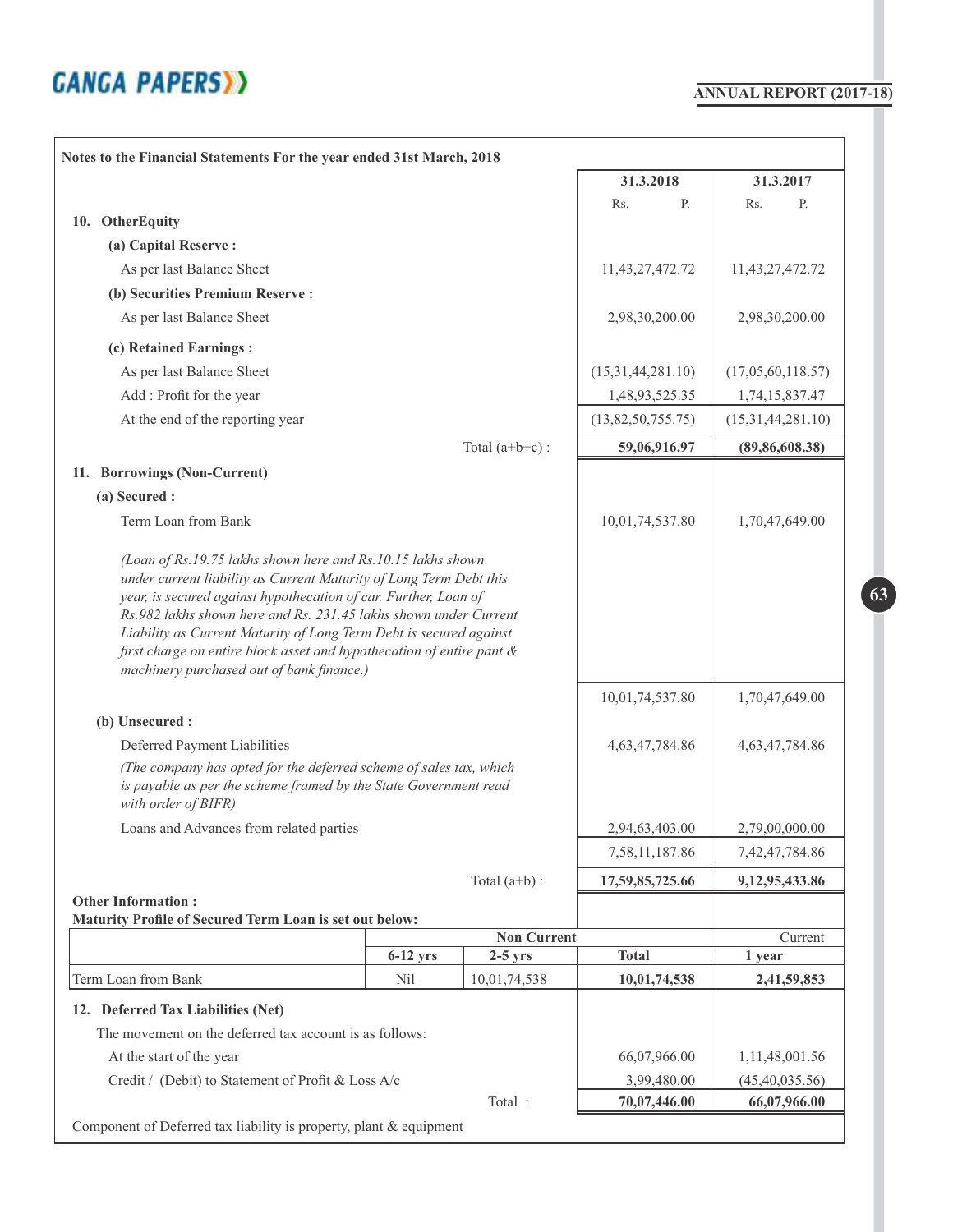**12 64**

# **GANGA PAPERSY**

| Notes to the Financial Statements For the year ended 31st March, 2018                                                                                                                                                                                                                                                                                                                         |        |                   |                 |
|-----------------------------------------------------------------------------------------------------------------------------------------------------------------------------------------------------------------------------------------------------------------------------------------------------------------------------------------------------------------------------------------------|--------|-------------------|-----------------|
|                                                                                                                                                                                                                                                                                                                                                                                               |        | 31.3.2018         | 31.3.2017       |
| 13. Borrowings (Current)                                                                                                                                                                                                                                                                                                                                                                      |        | Rs.<br>Р.         | Rs.<br>Р.       |
| <b>Secured (from Bank):</b>                                                                                                                                                                                                                                                                                                                                                                   |        |                   |                 |
| Working Capital Loan from Bank                                                                                                                                                                                                                                                                                                                                                                |        | 10,85,11,660.68   | 12,72,21,167.20 |
| (secured against 1st charge on entire current assets of the company<br>i.e. stocks of raw materials, stock in process, stock in transit, finished<br>goods, chemicals, stores & spares and packing materials and<br>receivables etc. including hypothecation on the goods lying at rented<br>godowns and equitable mortgage of freehold land along with structure<br>and fixed plant thereon) |        |                   |                 |
|                                                                                                                                                                                                                                                                                                                                                                                               | Total: | 10,85,11,660.68   | 12,72,21,167.20 |
| <b>Trade Payables</b><br>14.                                                                                                                                                                                                                                                                                                                                                                  |        |                   |                 |
| Total Oustanding dues of Micro & Small Ent.                                                                                                                                                                                                                                                                                                                                                   |        |                   |                 |
| Total outstanding dues of creditors other than Micro & Small Ent.                                                                                                                                                                                                                                                                                                                             |        | 7,02,62,309.99    | 7,55,20,308.27  |
|                                                                                                                                                                                                                                                                                                                                                                                               | Total: | 7,02,62,309.99    | 7,55,20,308.27  |
| Other Information:                                                                                                                                                                                                                                                                                                                                                                            |        |                   |                 |
| As at 31st March, 2018 there are no outstanding dues to micro                                                                                                                                                                                                                                                                                                                                 |        |                   |                 |
| There are no interests due or outstanding on the same.                                                                                                                                                                                                                                                                                                                                        |        | 31.3.2018         | 31.3.2017       |
|                                                                                                                                                                                                                                                                                                                                                                                               |        | Ρ.<br>Rs.         | Р.<br>Rs.       |
| <b>OtherFinancialLiabilities</b><br>15.                                                                                                                                                                                                                                                                                                                                                       |        |                   |                 |
| Current Maturities of Long-term debt                                                                                                                                                                                                                                                                                                                                                          |        | 2,41,59,852.54    | 93, 15, 752.80  |
| Current Maturities of Deferred Payment Liabilities                                                                                                                                                                                                                                                                                                                                            |        | 1,19,88,106.50    | 1,19,88,106.50  |
| Interest accrued but not due on Borrowings                                                                                                                                                                                                                                                                                                                                                    |        |                   | 2,700.00        |
|                                                                                                                                                                                                                                                                                                                                                                                               | Total: | 3,61,47,959.04    | 2,13,06,559.30  |
| <b>Other Current Liabilities</b><br>16.                                                                                                                                                                                                                                                                                                                                                       |        |                   |                 |
| <b>Statutory Dues Payable</b>                                                                                                                                                                                                                                                                                                                                                                 |        | 8,08,981.10       | 15,93,915.00    |
| <b>Advances from Customers</b>                                                                                                                                                                                                                                                                                                                                                                |        | 2,56,003.00       | 2,23,307.00     |
|                                                                                                                                                                                                                                                                                                                                                                                               | Total: | 10,64,984.10      | 18,17,222.00    |
| <b>Short Term Provisions</b><br>17.                                                                                                                                                                                                                                                                                                                                                           |        |                   |                 |
| Provision for Expenses                                                                                                                                                                                                                                                                                                                                                                        |        | 1,19,24,815.00    | 84,66,252.00    |
|                                                                                                                                                                                                                                                                                                                                                                                               | Total: | 1,19,24,815.00    | 84,66,252.00    |
| 18. Revenue from Operations                                                                                                                                                                                                                                                                                                                                                                   |        |                   |                 |
| <b>Sales</b>                                                                                                                                                                                                                                                                                                                                                                                  |        | 1,02,04,66,547.35 | 82,71,42,991.40 |
| <b>Insurance Charges Recovered</b>                                                                                                                                                                                                                                                                                                                                                            |        | 19,89,054.88      | 15,37,425.00    |
|                                                                                                                                                                                                                                                                                                                                                                                               | Total: | 1,02,24,55,602.23 | 82,86,80,416.40 |
| 19. Other Income                                                                                                                                                                                                                                                                                                                                                                              |        |                   |                 |
| Interest on FDR & Bond                                                                                                                                                                                                                                                                                                                                                                        |        | 8,26,472.00       | 7,20,006.00     |
| Insurance Compensation                                                                                                                                                                                                                                                                                                                                                                        |        | 1,54,059.00       |                 |
|                                                                                                                                                                                                                                                                                                                                                                                               | Total: | 9,80,531.00       | 7,20,006.00     |
|                                                                                                                                                                                                                                                                                                                                                                                               |        |                   |                 |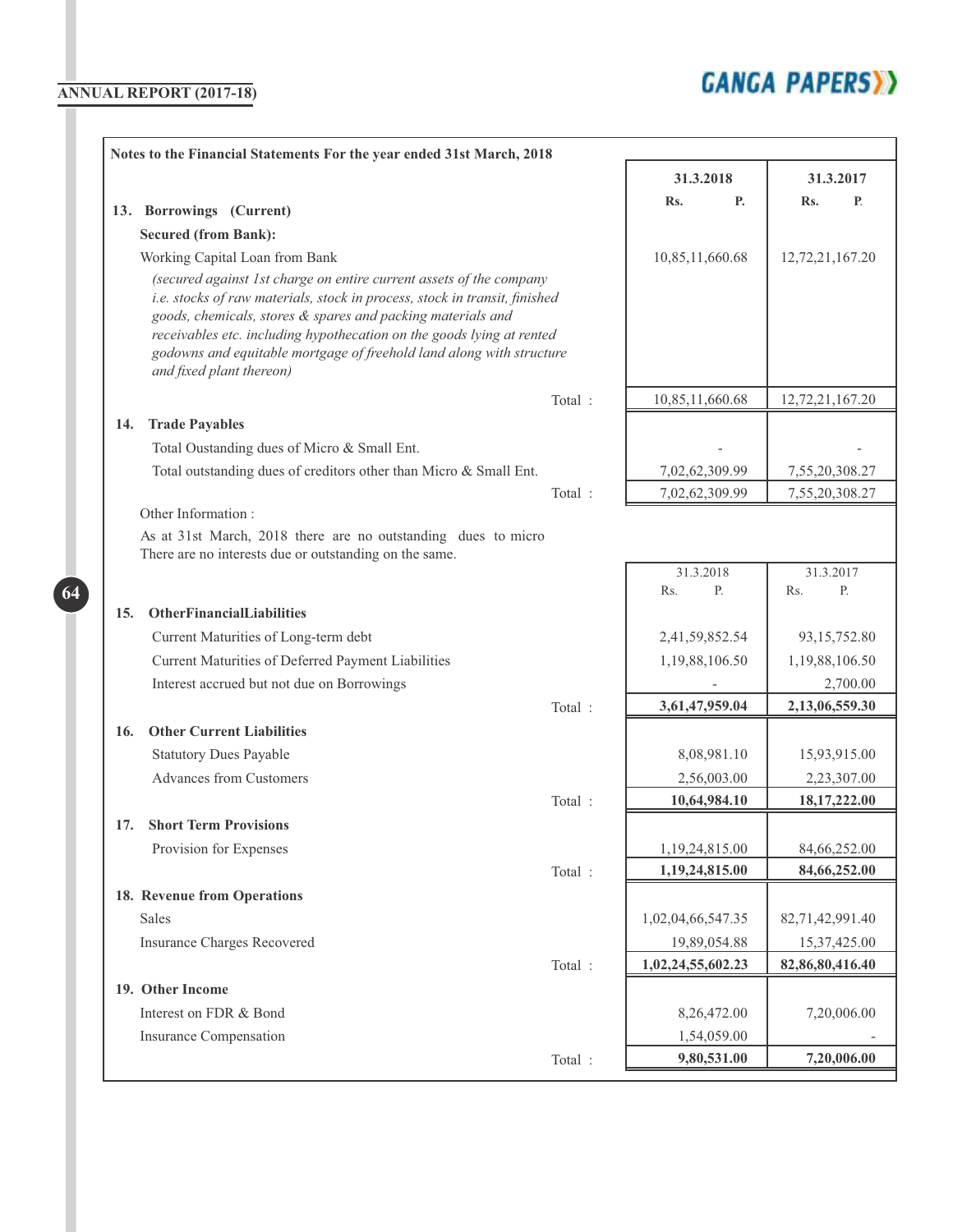# **GANGA PAPERS**>>

# **ANNUAL REPORT (2017-18)**

| Notes to the Financial Statements For the year ended 31st March, 2018 |                     |                     |
|-----------------------------------------------------------------------|---------------------|---------------------|
|                                                                       | 31.3.2018           | 31.3.2017           |
|                                                                       | Rs.<br>Р.           | Rs.<br>P            |
| 20. Cost of Materials Consumed                                        |                     |                     |
| (a) Waste Paper, Colour and Chemicals                                 |                     |                     |
| Stock at the beginning of the year                                    | 6,88,69,959.00      | 8,19,33,462.00      |
| Add: Purchases                                                        | 63, 85, 29, 111. 48 | 54, 65, 39, 552. 65 |
| Less: Stock at the end of the year                                    | 3,46,09,659.00      | 6,88,69,959.00      |
|                                                                       | 67, 27, 89, 411. 48 | 55,96,03,055.65     |
| (b) Packing Material                                                  |                     |                     |
| Stock at the beginning of the year                                    | 9,30,270.00         | 9,10,290.00         |
| Add: Purchases                                                        | 33,87,560.10        | 52, 15, 743.06      |
| Less: Stock at the end of the year                                    | 5,78,500.00         | 9,30,270.00         |
|                                                                       | 37, 39, 330. 10     | 51,95,763.06        |
| (c) Consumable Stores                                                 |                     |                     |
| Stock at the beginning of the year                                    | 4,07,97,562.00      | 3,96,45,958.00      |
| Add: Purchases                                                        | 3,66,48,851.28      | 1,74,37,409.00      |
| Less: Stock at the end of the year                                    | 2,02,84,360.00      | 4,07,97,562.00      |
|                                                                       | 5,71,62,053.28      | 1,62,85,805.00      |
| Total $(a+b+c)$ :                                                     | 73,36,90,794.86     | 58, 10, 84, 623. 71 |
| 21. Change in Inventories of Finished Goods, Work-in-progress         |                     |                     |
| and Stock-in-trade                                                    |                     |                     |
| (a) Inventories at the beginnig of the year                           |                     |                     |
| <b>Finished Goods</b>                                                 | 1,01,15,158.00      | 1,33,03,537.00      |
| Work-in-progress                                                      | 16, 10, 252.00      | 15,58,230.00        |
|                                                                       | 1,17,25,410.00      | 1,48,61,767.00      |
| (b) Inventories at the end of the year                                |                     |                     |
| <b>Finished Goods</b>                                                 | 1,49,06,018.00      | 1,01,15,158.00      |
| Work-in-progress                                                      | 23,96,275.00        | 16, 10, 252.00      |
|                                                                       | 1,73,02,293.00      | 1,17,25,410.00      |
| Total $(a-b)$ :                                                       | (55,76,883.00)      | 31,36,357.00        |
| 22. Employee Benefits Expenses                                        |                     |                     |
| Salaries and Bonus                                                    | 71, 11, 875.82      | 38,28,189.27        |
| Contribution to Provident Fund and Other Funds                        | 31,12,898.00        | 15,37,873.00        |
| Total:                                                                | 1,02,24,773.82      | 53,66,062.27        |
| 23. Finance Costs                                                     |                     |                     |
| <b>Interest Expenses</b>                                              | 1,51,79,684.23      | 1,53,68,995.90      |
| <b>Bank Charges</b>                                                   | 13,44,202.82        | 16,33,670.02        |
| Total:                                                                | 1,65,23,887.05      | 1,70,02,665.92      |
| Interet expenses are net of interset capitalised Rs.95.09 lakhs       |                     |                     |
| (Previous year Rs. 20.12 lakhs)                                       |                     |                     |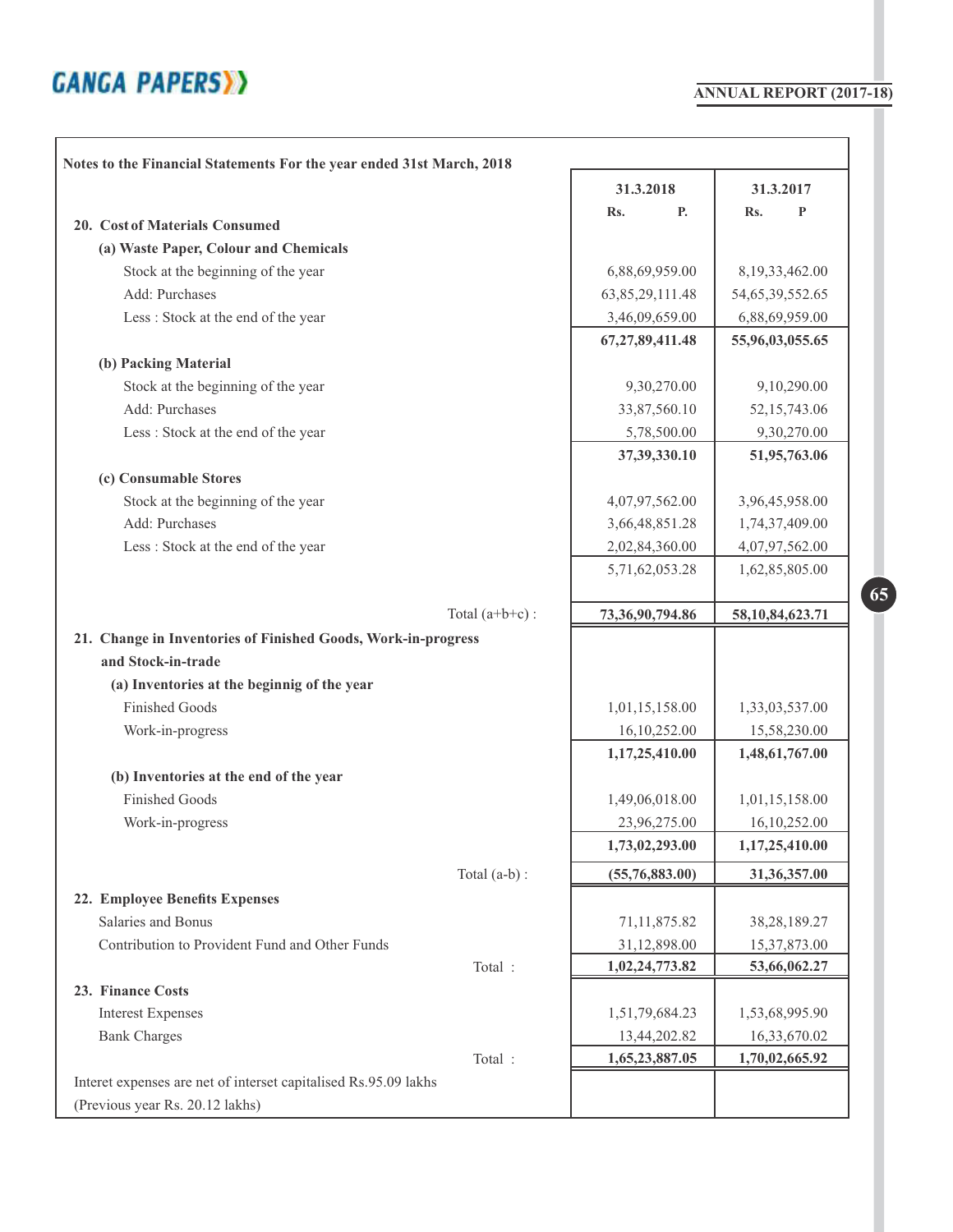| 31.3.2018<br>31.3.2017<br>Р.<br>Rs.<br>P<br>Rs.<br>24. OtherExpenses<br>(a) Manufacturing Expenses<br>Wages and Labour Charges<br>75,48,819.07<br>66,50,222.37<br><b>Excise Duty</b><br>62,01,262.00<br>1,99,06,246.00<br><b>Contract Labour Expenses</b><br>58,83,601.00<br>45,72,197.00<br>Water Charges<br>13,86,206.00<br>10,68,496.00<br>Power & Fuel:<br>Opening Stock of Coal<br>67, 64, 831.00<br>1,32,95,181.00<br>Add: Purchases from WCL<br>6,25,84,149.20<br>5,47,04,744.20<br>Add: Purchases other than WCL<br>1,37,27,228.90<br>13,01,640.25<br>Add: Freight<br>2,66,40,914.00<br>1,23,86,190.00<br>Less: Closing Stock of Coal<br>(1,32,95,181.00)<br>, 2 32 98 385.00<br>9,29,49,088.10<br>Add: Electricity Charges<br>11,22,53,694.00<br>20,52,02,782.10<br>9,53,62,543.00<br>Machinery Repairs & Maintenance<br>37,22,822.00<br>23,09,172.45<br>Building Repairs & Maintenance<br>3,33,177.00<br>5,95,500.00<br>23,02,78,669.17<br>19,23,26,601.27<br>(b) Selling and Distribution Expenses<br>Freight Outward<br>80 11 483.00<br>2,95,110.00<br>Advertisement & Promotional Expenses<br>1,45,235.60<br>6,07,896.62<br>81,56,718.60<br>9,03,006.62<br>(c) Establishment Expenses<br>Food & Beverages<br>1,95,168.38<br>1,54,206.00<br><b>Security Service Charges</b><br>11,69,558.38<br>11,47,000.83<br>Printing & Stationery<br>21,900.00<br>91,074.70<br>Rates & Taxes<br>17, 11, 443.06<br>39,60,118.84<br>2,97,973.16<br>2,52,525.00<br>Telephone & Postage Expenses<br>3,10,277.00<br>3,75,213.09<br>Insurance<br>Legal and Professional Charges<br>23,59,171.48<br>11,12,985.00<br>Travelling & Conveyance<br>6,06,655.97<br>6,07,992.00<br>Listing and Filing Fees<br>49,000.00<br>2,51,796.00<br>Interest on Duties & Taxes<br>50,678.00<br>5,580.00<br>Auditors' Remuneration<br>75,000.00<br>75,000.00<br>Loss on sale of Car<br>13,55,818.60 | Notes to the Financial Statements For the year ended 31st March, 2018 |             |                 |
|----------------------------------------------------------------------------------------------------------------------------------------------------------------------------------------------------------------------------------------------------------------------------------------------------------------------------------------------------------------------------------------------------------------------------------------------------------------------------------------------------------------------------------------------------------------------------------------------------------------------------------------------------------------------------------------------------------------------------------------------------------------------------------------------------------------------------------------------------------------------------------------------------------------------------------------------------------------------------------------------------------------------------------------------------------------------------------------------------------------------------------------------------------------------------------------------------------------------------------------------------------------------------------------------------------------------------------------------------------------------------------------------------------------------------------------------------------------------------------------------------------------------------------------------------------------------------------------------------------------------------------------------------------------------------------------------------------------------------------------------------------------------------------------------------------------------------------------------------------------------------|-----------------------------------------------------------------------|-------------|-----------------|
|                                                                                                                                                                                                                                                                                                                                                                                                                                                                                                                                                                                                                                                                                                                                                                                                                                                                                                                                                                                                                                                                                                                                                                                                                                                                                                                                                                                                                                                                                                                                                                                                                                                                                                                                                                                                                                                                            |                                                                       |             |                 |
|                                                                                                                                                                                                                                                                                                                                                                                                                                                                                                                                                                                                                                                                                                                                                                                                                                                                                                                                                                                                                                                                                                                                                                                                                                                                                                                                                                                                                                                                                                                                                                                                                                                                                                                                                                                                                                                                            |                                                                       |             |                 |
|                                                                                                                                                                                                                                                                                                                                                                                                                                                                                                                                                                                                                                                                                                                                                                                                                                                                                                                                                                                                                                                                                                                                                                                                                                                                                                                                                                                                                                                                                                                                                                                                                                                                                                                                                                                                                                                                            |                                                                       |             |                 |
|                                                                                                                                                                                                                                                                                                                                                                                                                                                                                                                                                                                                                                                                                                                                                                                                                                                                                                                                                                                                                                                                                                                                                                                                                                                                                                                                                                                                                                                                                                                                                                                                                                                                                                                                                                                                                                                                            |                                                                       |             |                 |
|                                                                                                                                                                                                                                                                                                                                                                                                                                                                                                                                                                                                                                                                                                                                                                                                                                                                                                                                                                                                                                                                                                                                                                                                                                                                                                                                                                                                                                                                                                                                                                                                                                                                                                                                                                                                                                                                            |                                                                       |             |                 |
|                                                                                                                                                                                                                                                                                                                                                                                                                                                                                                                                                                                                                                                                                                                                                                                                                                                                                                                                                                                                                                                                                                                                                                                                                                                                                                                                                                                                                                                                                                                                                                                                                                                                                                                                                                                                                                                                            |                                                                       |             |                 |
|                                                                                                                                                                                                                                                                                                                                                                                                                                                                                                                                                                                                                                                                                                                                                                                                                                                                                                                                                                                                                                                                                                                                                                                                                                                                                                                                                                                                                                                                                                                                                                                                                                                                                                                                                                                                                                                                            |                                                                       |             |                 |
|                                                                                                                                                                                                                                                                                                                                                                                                                                                                                                                                                                                                                                                                                                                                                                                                                                                                                                                                                                                                                                                                                                                                                                                                                                                                                                                                                                                                                                                                                                                                                                                                                                                                                                                                                                                                                                                                            |                                                                       |             |                 |
|                                                                                                                                                                                                                                                                                                                                                                                                                                                                                                                                                                                                                                                                                                                                                                                                                                                                                                                                                                                                                                                                                                                                                                                                                                                                                                                                                                                                                                                                                                                                                                                                                                                                                                                                                                                                                                                                            |                                                                       |             |                 |
|                                                                                                                                                                                                                                                                                                                                                                                                                                                                                                                                                                                                                                                                                                                                                                                                                                                                                                                                                                                                                                                                                                                                                                                                                                                                                                                                                                                                                                                                                                                                                                                                                                                                                                                                                                                                                                                                            |                                                                       |             |                 |
|                                                                                                                                                                                                                                                                                                                                                                                                                                                                                                                                                                                                                                                                                                                                                                                                                                                                                                                                                                                                                                                                                                                                                                                                                                                                                                                                                                                                                                                                                                                                                                                                                                                                                                                                                                                                                                                                            |                                                                       |             |                 |
|                                                                                                                                                                                                                                                                                                                                                                                                                                                                                                                                                                                                                                                                                                                                                                                                                                                                                                                                                                                                                                                                                                                                                                                                                                                                                                                                                                                                                                                                                                                                                                                                                                                                                                                                                                                                                                                                            |                                                                       |             |                 |
|                                                                                                                                                                                                                                                                                                                                                                                                                                                                                                                                                                                                                                                                                                                                                                                                                                                                                                                                                                                                                                                                                                                                                                                                                                                                                                                                                                                                                                                                                                                                                                                                                                                                                                                                                                                                                                                                            |                                                                       |             |                 |
|                                                                                                                                                                                                                                                                                                                                                                                                                                                                                                                                                                                                                                                                                                                                                                                                                                                                                                                                                                                                                                                                                                                                                                                                                                                                                                                                                                                                                                                                                                                                                                                                                                                                                                                                                                                                                                                                            |                                                                       |             |                 |
|                                                                                                                                                                                                                                                                                                                                                                                                                                                                                                                                                                                                                                                                                                                                                                                                                                                                                                                                                                                                                                                                                                                                                                                                                                                                                                                                                                                                                                                                                                                                                                                                                                                                                                                                                                                                                                                                            |                                                                       |             |                 |
|                                                                                                                                                                                                                                                                                                                                                                                                                                                                                                                                                                                                                                                                                                                                                                                                                                                                                                                                                                                                                                                                                                                                                                                                                                                                                                                                                                                                                                                                                                                                                                                                                                                                                                                                                                                                                                                                            |                                                                       |             |                 |
|                                                                                                                                                                                                                                                                                                                                                                                                                                                                                                                                                                                                                                                                                                                                                                                                                                                                                                                                                                                                                                                                                                                                                                                                                                                                                                                                                                                                                                                                                                                                                                                                                                                                                                                                                                                                                                                                            |                                                                       |             |                 |
|                                                                                                                                                                                                                                                                                                                                                                                                                                                                                                                                                                                                                                                                                                                                                                                                                                                                                                                                                                                                                                                                                                                                                                                                                                                                                                                                                                                                                                                                                                                                                                                                                                                                                                                                                                                                                                                                            |                                                                       |             |                 |
|                                                                                                                                                                                                                                                                                                                                                                                                                                                                                                                                                                                                                                                                                                                                                                                                                                                                                                                                                                                                                                                                                                                                                                                                                                                                                                                                                                                                                                                                                                                                                                                                                                                                                                                                                                                                                                                                            |                                                                       |             |                 |
|                                                                                                                                                                                                                                                                                                                                                                                                                                                                                                                                                                                                                                                                                                                                                                                                                                                                                                                                                                                                                                                                                                                                                                                                                                                                                                                                                                                                                                                                                                                                                                                                                                                                                                                                                                                                                                                                            |                                                                       |             |                 |
|                                                                                                                                                                                                                                                                                                                                                                                                                                                                                                                                                                                                                                                                                                                                                                                                                                                                                                                                                                                                                                                                                                                                                                                                                                                                                                                                                                                                                                                                                                                                                                                                                                                                                                                                                                                                                                                                            |                                                                       |             |                 |
|                                                                                                                                                                                                                                                                                                                                                                                                                                                                                                                                                                                                                                                                                                                                                                                                                                                                                                                                                                                                                                                                                                                                                                                                                                                                                                                                                                                                                                                                                                                                                                                                                                                                                                                                                                                                                                                                            |                                                                       |             |                 |
|                                                                                                                                                                                                                                                                                                                                                                                                                                                                                                                                                                                                                                                                                                                                                                                                                                                                                                                                                                                                                                                                                                                                                                                                                                                                                                                                                                                                                                                                                                                                                                                                                                                                                                                                                                                                                                                                            |                                                                       |             |                 |
|                                                                                                                                                                                                                                                                                                                                                                                                                                                                                                                                                                                                                                                                                                                                                                                                                                                                                                                                                                                                                                                                                                                                                                                                                                                                                                                                                                                                                                                                                                                                                                                                                                                                                                                                                                                                                                                                            |                                                                       |             |                 |
|                                                                                                                                                                                                                                                                                                                                                                                                                                                                                                                                                                                                                                                                                                                                                                                                                                                                                                                                                                                                                                                                                                                                                                                                                                                                                                                                                                                                                                                                                                                                                                                                                                                                                                                                                                                                                                                                            |                                                                       |             |                 |
|                                                                                                                                                                                                                                                                                                                                                                                                                                                                                                                                                                                                                                                                                                                                                                                                                                                                                                                                                                                                                                                                                                                                                                                                                                                                                                                                                                                                                                                                                                                                                                                                                                                                                                                                                                                                                                                                            |                                                                       |             |                 |
|                                                                                                                                                                                                                                                                                                                                                                                                                                                                                                                                                                                                                                                                                                                                                                                                                                                                                                                                                                                                                                                                                                                                                                                                                                                                                                                                                                                                                                                                                                                                                                                                                                                                                                                                                                                                                                                                            |                                                                       |             |                 |
|                                                                                                                                                                                                                                                                                                                                                                                                                                                                                                                                                                                                                                                                                                                                                                                                                                                                                                                                                                                                                                                                                                                                                                                                                                                                                                                                                                                                                                                                                                                                                                                                                                                                                                                                                                                                                                                                            |                                                                       |             |                 |
|                                                                                                                                                                                                                                                                                                                                                                                                                                                                                                                                                                                                                                                                                                                                                                                                                                                                                                                                                                                                                                                                                                                                                                                                                                                                                                                                                                                                                                                                                                                                                                                                                                                                                                                                                                                                                                                                            |                                                                       |             |                 |
|                                                                                                                                                                                                                                                                                                                                                                                                                                                                                                                                                                                                                                                                                                                                                                                                                                                                                                                                                                                                                                                                                                                                                                                                                                                                                                                                                                                                                                                                                                                                                                                                                                                                                                                                                                                                                                                                            |                                                                       |             |                 |
|                                                                                                                                                                                                                                                                                                                                                                                                                                                                                                                                                                                                                                                                                                                                                                                                                                                                                                                                                                                                                                                                                                                                                                                                                                                                                                                                                                                                                                                                                                                                                                                                                                                                                                                                                                                                                                                                            |                                                                       |             |                 |
|                                                                                                                                                                                                                                                                                                                                                                                                                                                                                                                                                                                                                                                                                                                                                                                                                                                                                                                                                                                                                                                                                                                                                                                                                                                                                                                                                                                                                                                                                                                                                                                                                                                                                                                                                                                                                                                                            |                                                                       |             |                 |
|                                                                                                                                                                                                                                                                                                                                                                                                                                                                                                                                                                                                                                                                                                                                                                                                                                                                                                                                                                                                                                                                                                                                                                                                                                                                                                                                                                                                                                                                                                                                                                                                                                                                                                                                                                                                                                                                            |                                                                       |             |                 |
|                                                                                                                                                                                                                                                                                                                                                                                                                                                                                                                                                                                                                                                                                                                                                                                                                                                                                                                                                                                                                                                                                                                                                                                                                                                                                                                                                                                                                                                                                                                                                                                                                                                                                                                                                                                                                                                                            |                                                                       |             |                 |
|                                                                                                                                                                                                                                                                                                                                                                                                                                                                                                                                                                                                                                                                                                                                                                                                                                                                                                                                                                                                                                                                                                                                                                                                                                                                                                                                                                                                                                                                                                                                                                                                                                                                                                                                                                                                                                                                            |                                                                       |             |                 |
|                                                                                                                                                                                                                                                                                                                                                                                                                                                                                                                                                                                                                                                                                                                                                                                                                                                                                                                                                                                                                                                                                                                                                                                                                                                                                                                                                                                                                                                                                                                                                                                                                                                                                                                                                                                                                                                                            | Miscellaneous Expenses                                                | 1,97,336.19 | 1,37,951.18     |
| 83,99,980.22                                                                                                                                                                                                                                                                                                                                                                                                                                                                                                                                                                                                                                                                                                                                                                                                                                                                                                                                                                                                                                                                                                                                                                                                                                                                                                                                                                                                                                                                                                                                                                                                                                                                                                                                                                                                                                                               |                                                                       |             | 81,71,442.64    |
| Total $(a+b+c)$ :<br>24, 68, 35, 367. 99                                                                                                                                                                                                                                                                                                                                                                                                                                                                                                                                                                                                                                                                                                                                                                                                                                                                                                                                                                                                                                                                                                                                                                                                                                                                                                                                                                                                                                                                                                                                                                                                                                                                                                                                                                                                                                   |                                                                       |             | 20,14,01,050.53 |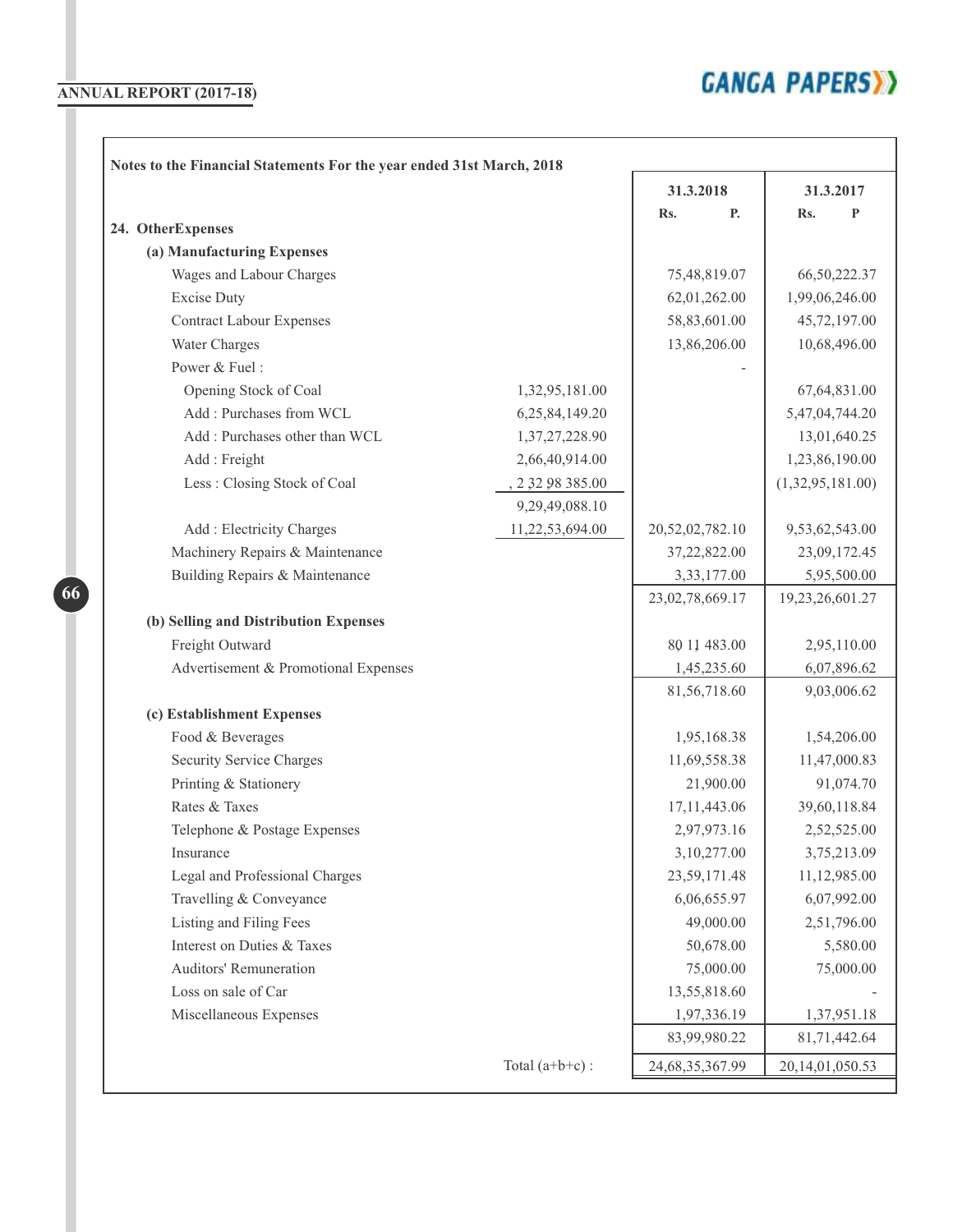# **GANGA PAPERS**)

#### **ANNUAL REPORT (2017-18)**

**Notes to the Financial Statements for the year ended 31st March, 2018**

#### **Other Information :**

**Break-up of Auditors' Remuneration is as under:**

| <b>Particulars</b>          | 31.3.2018 | 31.3.2017 |
|-----------------------------|-----------|-----------|
| <b>Statutory Audit Fees</b> | 50,000    | 50,000    |
| Tax Audit Fees              | 25,000    | 25,000    |
| Total:                      | 75,000    | 75,000    |

#### **25. Contribution to Defined Contribution Plans, recognized as expense for the year is as under:**

| <b>Particulars</b>                        | 31.3.2018 | 31.3.2017 |
|-------------------------------------------|-----------|-----------|
| Employer's Contribution to Provident Fund | 9,80,610  | 9,51,246  |
| Employer's Contribution to ESI            | 2,79,509  | 1.93.437  |
| Employer's Contribution to Gratuity Fund  | 18,00,000 | 3.20.000  |
| Total:                                    | 30.60.119 | 12.71.246 |

#### **26**. **Earnings Per Share (EPS)**

| <b>Particulars</b>                                                                               | 31.3.2018   | 31.3.2017   |
|--------------------------------------------------------------------------------------------------|-------------|-------------|
| (a) Net Profit after tax as per Profit $&$ Loss Statement<br>attributable to Equity Shareholders | 1,48,93525  | 1,74,15837  |
| (b) Weighted Average number of Eq. shares used as<br>denominator for calculating EPS             | 1,07,88,886 | 1,07,88,886 |
| (c) Basic and Diluted Earnings per Share                                                         | 1.38        | 1.61        |
| (d) Face Value per Equity Share                                                                  | 10.00       | 10.00       |

#### **27. Payable to Micro, Small and Medium Enterprises**

The Company called for the information from creditors regarding their status as to small scale undertaking, in order to make the required disclosure. Due to non receipt of the same, it is assumed that they are not covered under the definition of Micro, Small and Medium Enterprises and thus, there is no such outstanding.

#### **28. Segment Reporting**

There is only one segment, therefore no separate disclosure required.

#### **29**. **Contingent Liabilities and Commitments (to the extent not provided for)**

|                                                                                                                                                                                       | 31.3.2018   | 31.3.2017   |
|---------------------------------------------------------------------------------------------------------------------------------------------------------------------------------------|-------------|-------------|
| (a) Outstanding Guarantees and counter guarantees to<br>various banks, in respect of the guarantees given by those<br>banks in favour of various government authorities and<br>others | 1,40,51,287 | 1,09,88,887 |
| (b) Claim against the Company not acknowledged as debt<br>(Refer Note below)                                                                                                          | 1,87,18,627 | 1,87,18,627 |

**Note :** Claim against the Company not acknowledged as debt for the year ended 31<sup><sup>st</sup> March, 2018 represents</sup> Maharashtra Value Added Tax Demand of Rs.1,25,61,104 and Central Sales Tax Demand of Rs.61,57,523 pertaining to period 1993-94 to 2003 -04 totalling Rs.1,87,18,627, out of which Rs.1,32,34,262 pertains to financial year 2002-03 and 2003-04 against which the Company was in appeal. However, the matter was pending before BIFR and sales tax department has been directed by BIFR to take liberal view in the case of the Company. Also, the Company has filed application for Amnesty Scheme. The Company is contesting the demand and the Management including its tax advisors believe that its position will likely be upheld in the appellate process. The Management believes that the ultimate outcome of these proceedings will not have a material adverse effect on the Company's financial position and results of operation.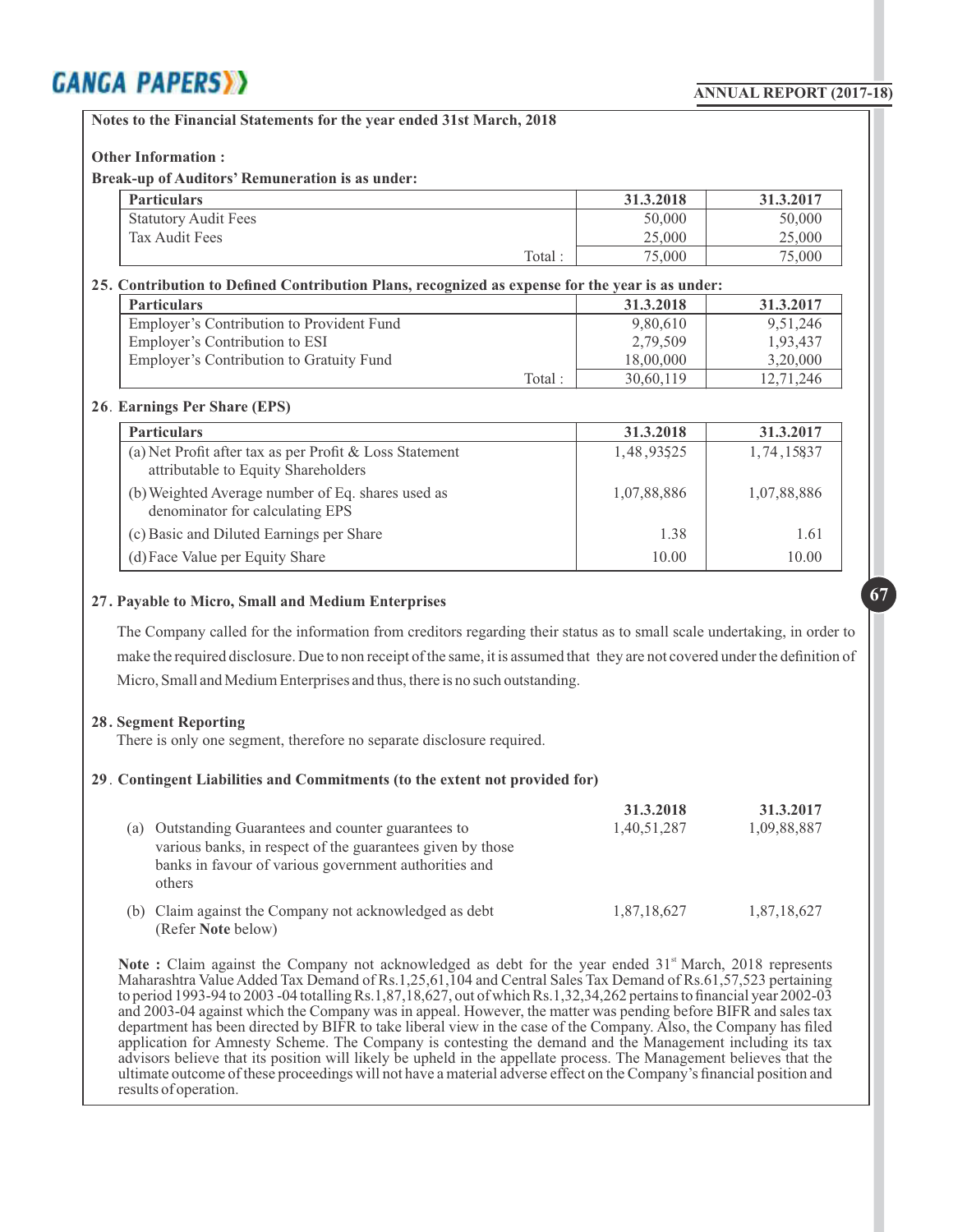# **GANGA PAPERS**>>

#### **ANNUAL REPORT (2017-18)**

#### **Notes to the Financial Statements for the year ended 31st March, 2018**

#### **30. Related Party Disclosures**

As per Ind AS 24, the disclosures of transactions with the related parties are given below:

(i) List of related parties where control exists and related parties with whom transactions have taken place and relationships:

| SI.<br>No.     | <b>Name of the Related Party</b>          | <b>Relationship</b>                   |  |
|----------------|-------------------------------------------|---------------------------------------|--|
|                | Ramesh Kumar Chaudhary (Director)         |                                       |  |
| $\overline{2}$ | Sandeep Kanoria (Director)                | Key Managerial Personnel              |  |
| 3              | Shreya Chakravarty (Ex-Company Secretary) | (KMP)                                 |  |
| $\overline{4}$ | Preeti Gupta (Company Secretary)          |                                       |  |
| 5              | Piyush Kanoria                            | Relative of KMP                       |  |
| 6              | Ganga Pulp & Papers Pvt. Ltd.             | Party having significant<br>influence |  |

#### (ii) Transactions during the year with related parties:

| SI.<br>No.     | <b>Nature of transactions</b> | <b>Key</b><br><b>Managerial</b><br>Personnel /<br><b>Relative</b> | Party having<br>significant<br>influence |
|----------------|-------------------------------|-------------------------------------------------------------------|------------------------------------------|
|                | Unsecured Loan repaid         | 21,00,000                                                         | 12,30,000                                |
| $\overline{2}$ | Unsecured Loan taken          |                                                                   | 47,00,000                                |
| 3              | Payment to KMP / Relative     | 15,05,000                                                         |                                          |
| $\overline{4}$ | <b>Finance Costs</b>          |                                                                   | 1,93,403                                 |
| 5              | Capital WIP                   |                                                                   | 11,98,157                                |
| 6              | <b>Sales</b>                  | 5, 39, 425                                                        |                                          |

### (iii) Balance as at  $31<sup>st</sup>$  March, 2018:

| SI.<br>No. | Head                     | <b>Key</b><br>Managerial<br>Personnel /<br><b>Relative</b> | Party having<br>significant<br>influence |
|------------|--------------------------|------------------------------------------------------------|------------------------------------------|
|            | Borrowings – Non Current | 2,58,00,000                                                | 36,63,403                                |
|            | Provisions – Current     | 1,40,646                                                   |                                          |
|            | Trade Payable            |                                                            | 6,58,732                                 |

(iv) Compensation of Key management personnel:

The remuneration of director and other member of key management personnel during the year was as follows:

| SI.<br>No. | <b>Particulars</b>       | 2017-18  | 2016-17 |
|------------|--------------------------|----------|---------|
|            | Short-term benefits      | 6,00,000 |         |
|            | Post-employment benefits |          |         |
|            | Other long term benefits |          |         |
|            | Share based payments     |          |         |
|            | Termination benefits     |          |         |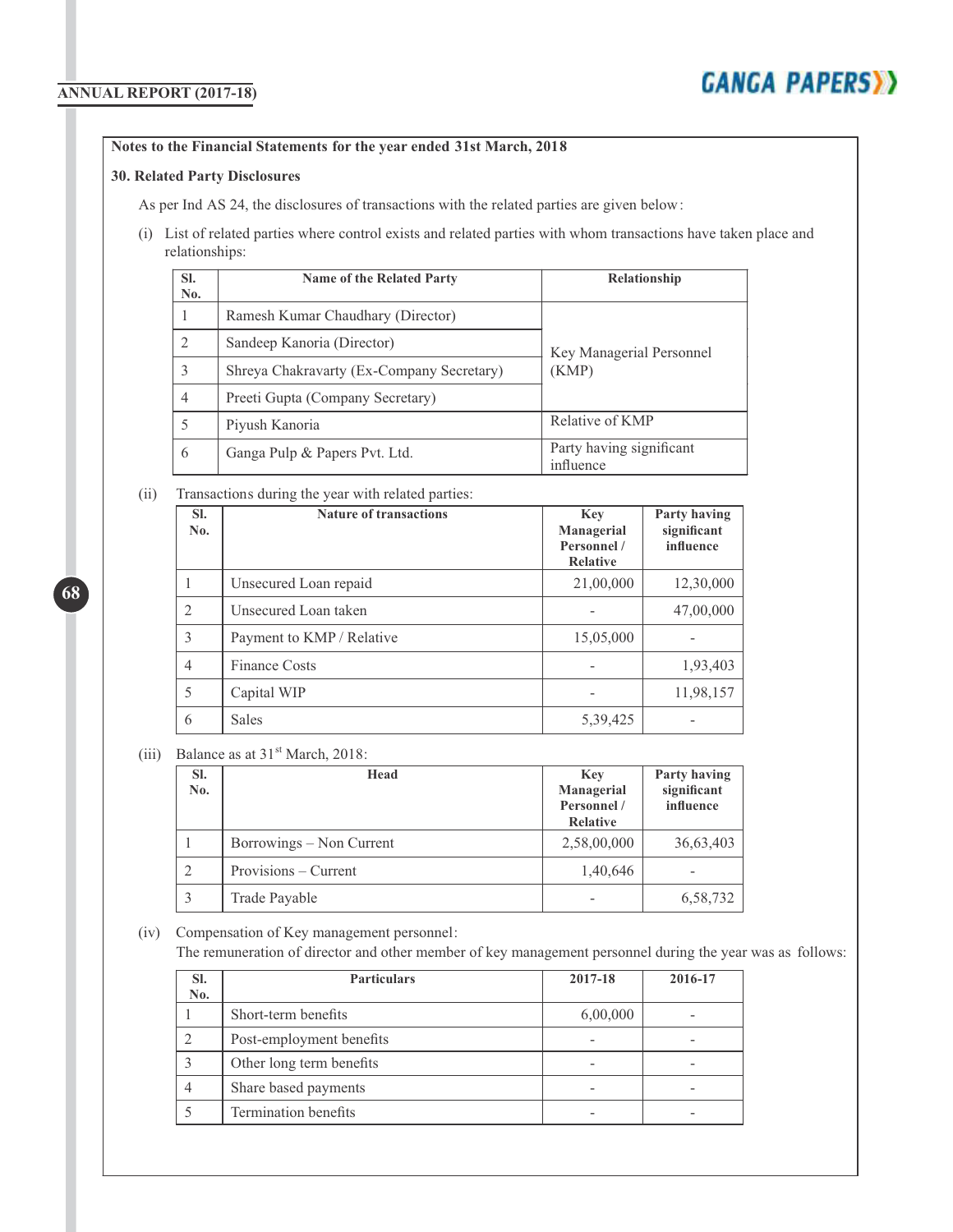#### **Notes to the Financial Statements for the year ended 31st March, 2018**

#### **31. Approval of Financial Statements**

The financial statements were approved for issue by the board of directors on May 30, 2018.

#### **32. Others**

- i) In the opinion of the Board of Directors, all assets other than fixed assets and non-current investment are realizable in the ordinary course of business at the value at which they are stated in the Financial Statement.
- ii) Accounts with certain financial institutions, banks and companies are subject to reconciliation, however, in the opinion of management these will not have any significant impact on the profit for the year and the net worth of the Company as on the Balance Sheet date.
- iii) One of the Bank account of the Company held with Bank of Baroda was seized by the sales tax authorities having debit balance of Rs.10,675.

#### **33. Reclassification**

The previous year figures have been regrouped / reclassified, wherever necessary to conform to the current year's presentation/disclosure.

The accompanying notes form an integral part of the financial statements As per our report of even date For Achal Srivastava & Co Chartered Accountants Firm's Registration No.013385C For and on behalf of the Board of Directors

**per Aadesh Kumar Agrawal Ramesh Kumar Chaudhary Gautam Chaudhary** Partner Chairman Chairman Chairman Chief Financial Officer Membership No.410473 (DIN:00080136)

**Sandeep Kanoria Preeti Gupta** Pune Managing Director Company Secretary May 30, 201 (DIN:00084506)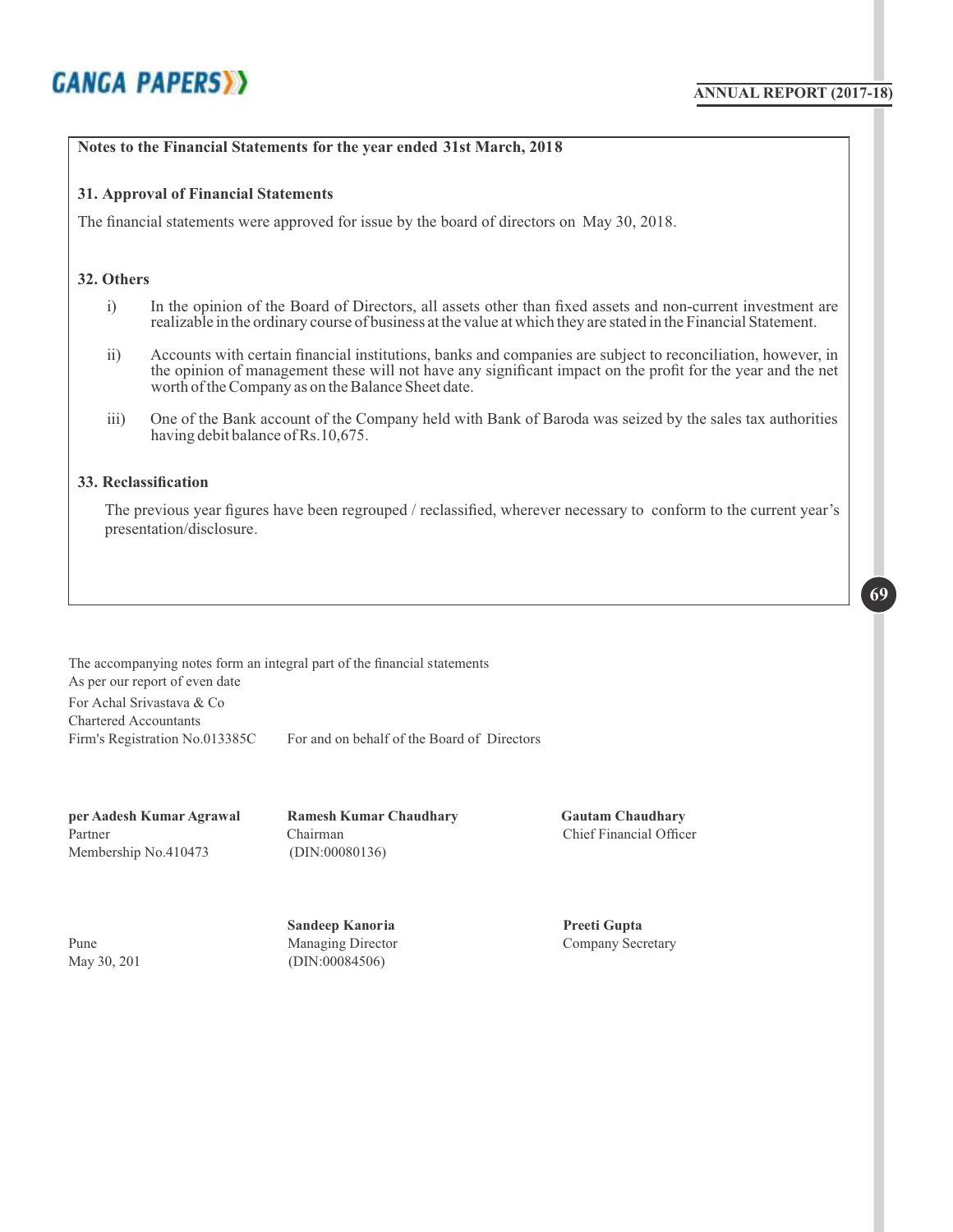

#### **GANGA PAPERS INDIA LIMITED**

**Regd. Office:** 241, Village Bebedohal, Tal. Maval, Pune MH-410506 CIN: U21011UP2000PTC025471 Tel: +91 9075086746/ 9850156179 Website:www.gangapapers.in, Email: compliance.gpil@gmail.com

#### **ATTENDANCE SLIP**

Please complete and sign this Attendance Slip and hand it over at the entrance of the Meeting Hall:

**DP ID\*: Folio No:**

**12 70**

**Client ID\*: No. of Shares:**

### **Name and Address of the Shareholder:**

I hereby record my presence at the 34<sup>th</sup> Annual General Meeting of the Company at its registered office at 241, Village, Bebedohal, Tal.Maval, Pune MH-410506 at 11.00 a.m. on Friday, the 28<sup>th</sup> day of September, 2018.

#### **Signature of Shareholder/Proxy present**

#### **\*Applicable for investors holding shares in electronic form.**

- 1. Please handover the attendance slip at the entrance of the meeting venue.
- 2. This attendance is valid only in case shares are held on the date of meeting
- 3. As per Section 118(10) of the Companies Act, 2013 read with Secretarial

Standards for General Meeting issued by The Institute of Company Secretaries of India **"No gifts, gift coupons or cash in lieu of gifts shall be distributed to members at or in connection with the meeting"**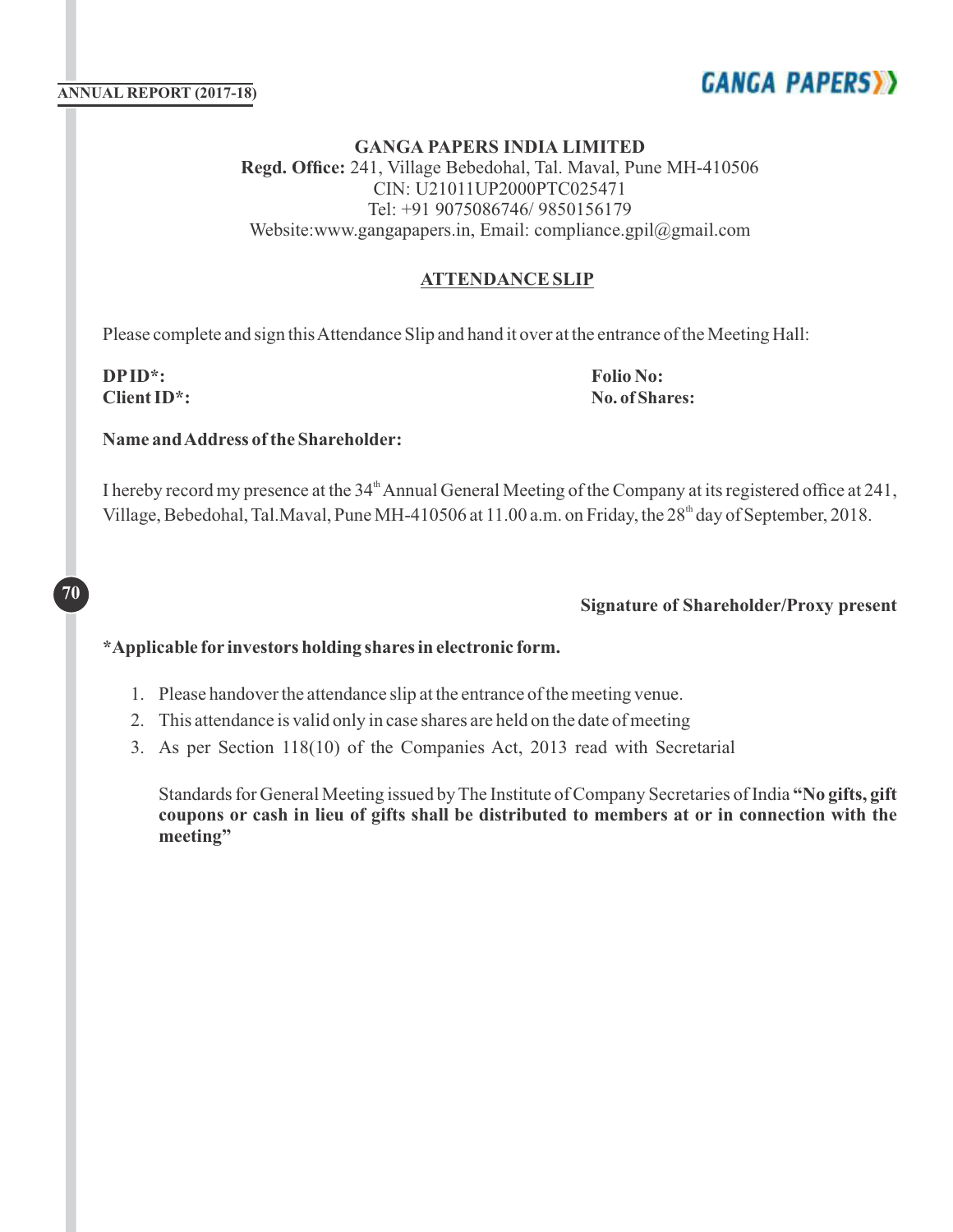

#### **GANGA PAPERS INDIA LIMITED**

**Regd. Office:** 241, Village Bebedohal, Tal. Maval, Pune MH-410506 CIN: U21011UP2000PTC025471 Tel: +91 9075086746/ 9850156179 Website:www.gangapapers.in, Email: compliance.gpil@gmail.com

#### **PROXY FORM (MGT-11)**

{Pursuant to Section 105(6) of the Companies Act, 2013 and rule 19(3) of the Companies (Management and Administration) Rules, 2014}

| Name(s) of the              |          |  |
|-----------------------------|----------|--|
| Member(s)                   |          |  |
| <b>Registered Address</b>   |          |  |
| <b>Email Id</b>             |          |  |
| <b>Folio No./Client ID*</b> | $DPID^*$ |  |

**I/ We, being the Member(s) holding……………..shares of** Ganga Papers India Limited, hereby appoint:

| 2.            |  |
|---------------|--|
| $\mathcal{E}$ |  |

as my/ our Proxy to attend and vote for me/ us on my/ our behalf, at the 34<sup>th</sup> Annual General Meeting to be held on Friday,  $28<sup>th</sup>$  September, 2018 at 11.00 A.M. at the registered office of the Company at 241, Village Bebedohal, Tal.Maval, Pune MH-410506 or any adjournment thereof in respect of such resolutions as are indicated below:

| <b>Item</b><br>No. | <b>RESOLUTIONS</b>                                                                                                                                             | <b>FOR</b> | <b>AGAINST</b> |
|--------------------|----------------------------------------------------------------------------------------------------------------------------------------------------------------|------------|----------------|
| 1.                 | <b>Ordinary Business:</b><br>Adoption of Annua 1 Accounts and Reports of Directors &<br>Auditors for the financial year ended 31 <sup>st</sup> March 31, 2018. |            |                |
| 2.                 | Re-appointment of Mr. Amit Chaudhary (DIN:<br>00080093) as director, who retires by rotation.                                                                  |            |                |
| 3.                 | <b>Special Business:</b><br>Ordinary Resolution for the appointment of Mr. Sandeep Kanoria<br>(DIN: 00084506) as Managing Director of the Company.             |            |                |
| 4.                 | Ordinary Resolution for the ratification of the remuneration of<br>the Cost Auditors for the financial year 2018-19                                            |            |                |

**71**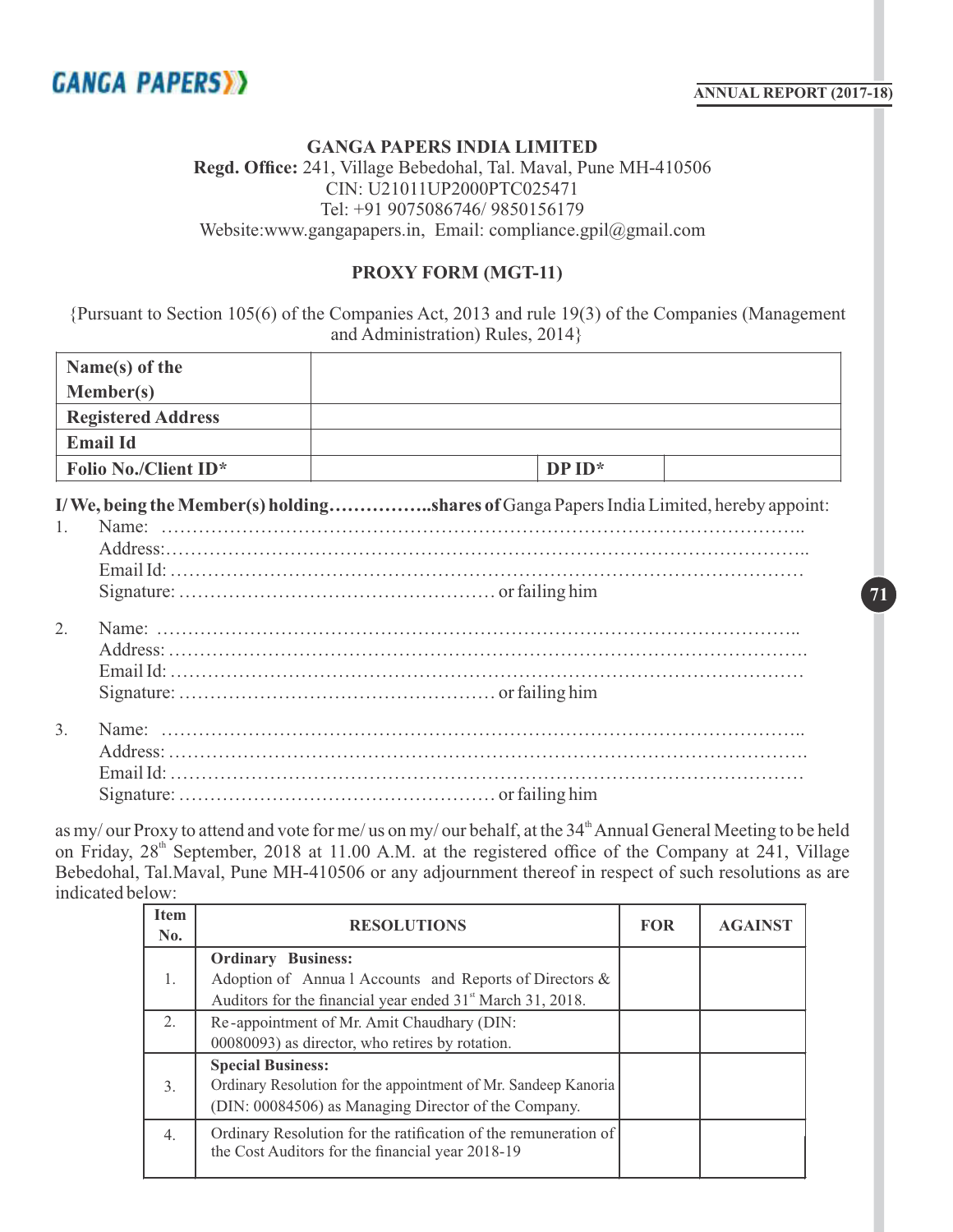# **GANGA PAPERS**>>

## **\*Applicable for investors holding shares in electronic form.**

Signed this……………day of ……………..…2018.

Signature of shareholder



Signature of Proxy holder(s)

**12 72**

Registered Office of the Company, not less than 48 hours before the commencement of the **Note:**  This form of proxy in order to be effective should be duly completed and deposited at the Meeting.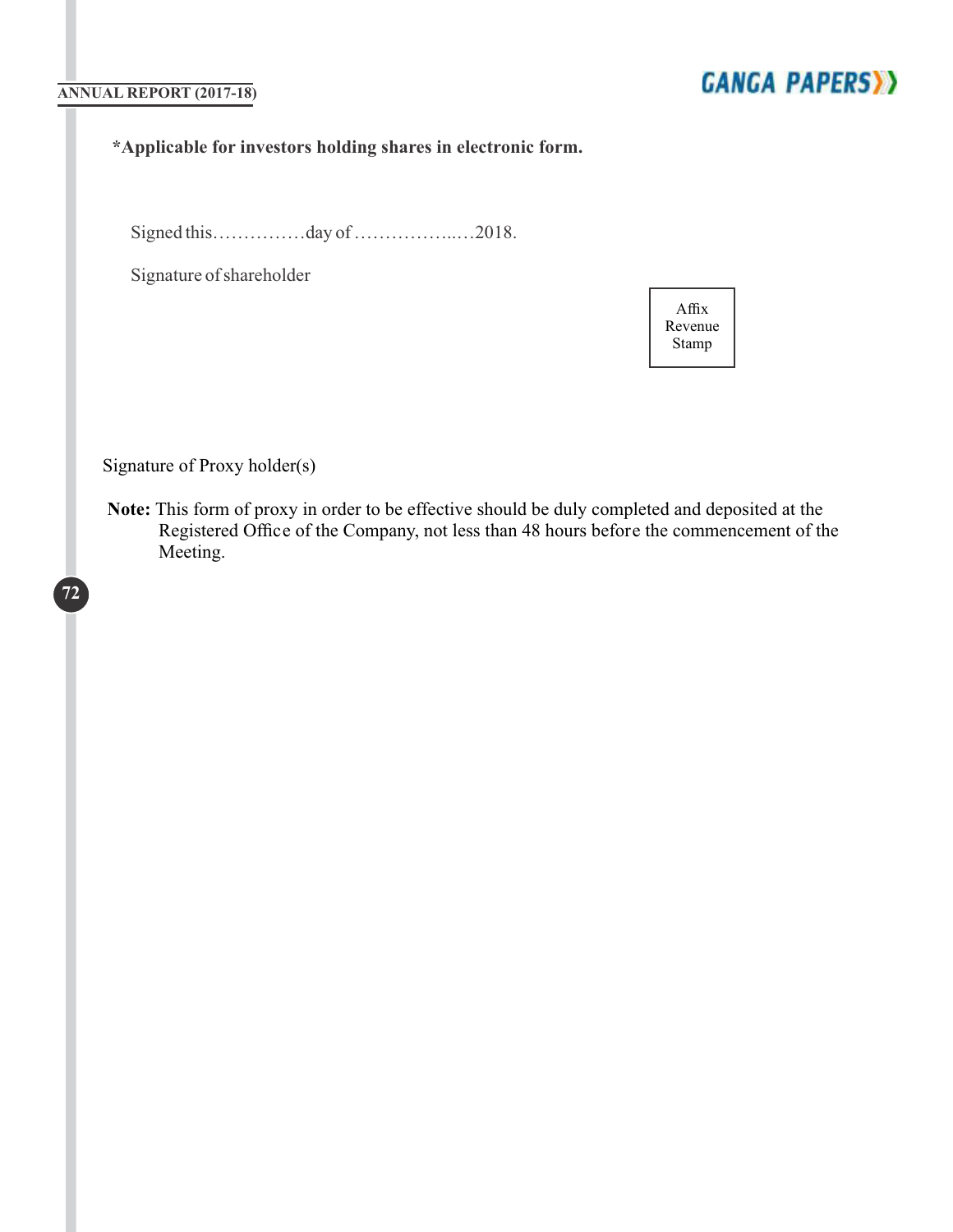This Page is intentionally Kept Birth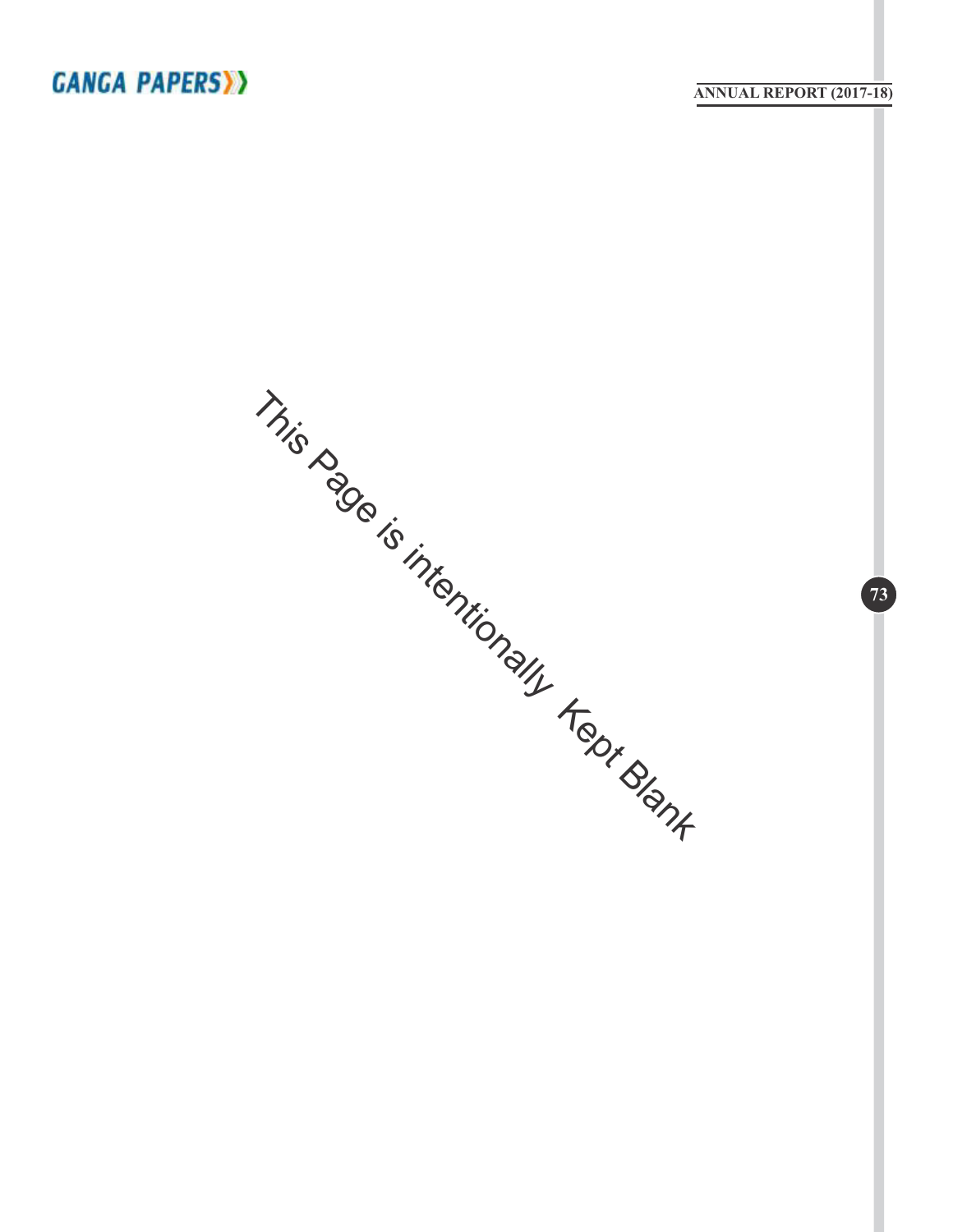**12**

# **GANGA PAPERS**>>

**This Page is intentionally Kept Blank**